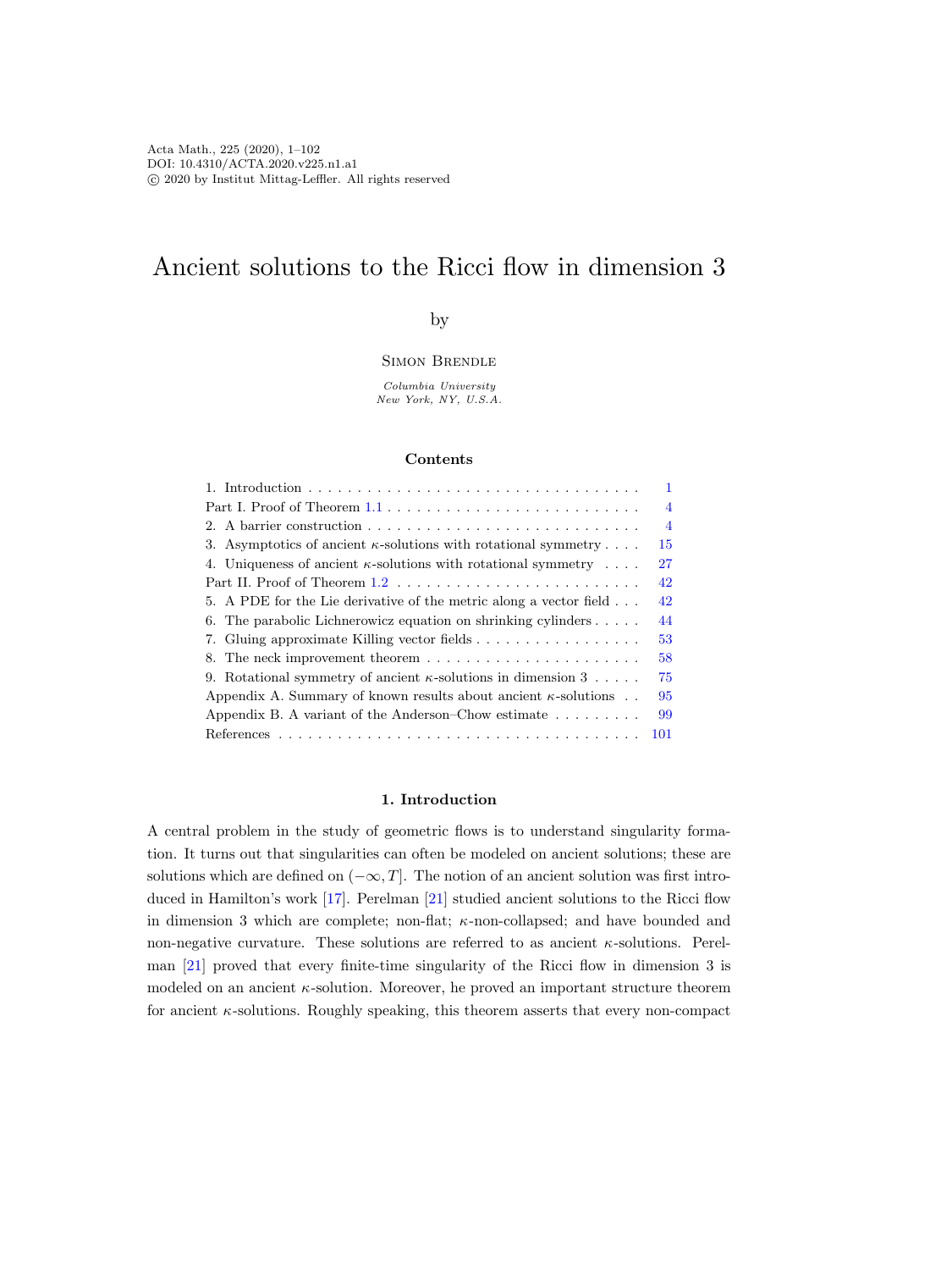ancient  $\kappa$ -solution with positive sectional curvature consists of a tube with a positively curved cap attached on one side.

The purpose of this paper is to give a classification of all non-compact ancient  $\kappa$ solutions in dimension 3. In the first part of this paper, we classify all non-compact ancient  $\kappa$ -solutions with rotational symmetry.

<span id="page-1-0"></span>THEOREM 1.1. Assume that  $(M, g(t))$  is a 3-dimensional ancient  $\kappa$ -solution which is non-compact and has positive sectional curvature. If  $(M, g(t))$  is rotationally symmetric, then  $(M, q(t))$  is isometric to the Bryant soliton up to scaling.

In the second part of this paper, we reduce the classification of non-compact ancient  $\kappa$ -solutions to the rotationally symmetric case.

<span id="page-1-1"></span>THEOREM 1.2. Assume that  $(M, q(t))$  is a 3-dimensional ancient  $\kappa$ -solution which is non-compact and has positive sectional curvature. Then  $(M, g(t))$  is rotationally symmetric.

Theorem [1.2](#page-1-1) extends our earlier work [\[8\]](#page-100-2), where we proved that the Bryant soliton is the only non-collapsed steady gradient Ricci soliton in dimension 3. Note that, by work of Chen, every complete ancient solution to the Ricci flow in dimension 3 has non-negative sectional curvature (see [\[11,](#page-100-3) Corollary 2.4]).

Combining Theorems [1.1](#page-1-0) and [1.2,](#page-1-1) we obtain the following result.

<span id="page-1-2"></span>THEOREM 1.3. Assume that  $(M, g(t))$  is a 3-dimensional ancient  $\kappa$ -solution which is non-compact. Then  $(M, g(t))$  is isometric to either a family of shrinking cylinders (or a quotient thereof ), or to the Bryant soliton.

Combining Theorem [1.3](#page-1-2) with work of Perelman [\[21\]](#page-100-1), we can draw the following conclusion.

<span id="page-1-3"></span>Corollary 1.4. Consider a solution to the Ricci flow on a compact 3-manifold which forms a singularity in a finite time. Then, at the first singular time, the only possible blow-up limits are quotients of the round sphere  $S^3$ , quotients of the standard cylinder  $S^2 \times \mathbb{R}$ , and the Bryant soliton.

Let us sketch how Corollary [1.4](#page-1-3) follows from Theorem [1.3.](#page-1-2) Consider a smooth solution of the Ricci flow on a compact 3-manifold which is defined on a finite-time interval  $[0, T)$  and becomes singular as  $t \rightarrow T$ . By work of Perelman [\[21\]](#page-100-1), every blowup limit as  $t \rightarrow T$  is an ancient  $\kappa$ -solution. If a blow-up limit is compact with strictly positive sectional curvature, then the original flow will have positive sectional curvature for t sufficiently close to  $T$ . A classical theorem of Hamilton  $[14]$  then implies that the original flow becomes round as  $t \rightarrow T$ . If a blow-up limit is non-compact with strictly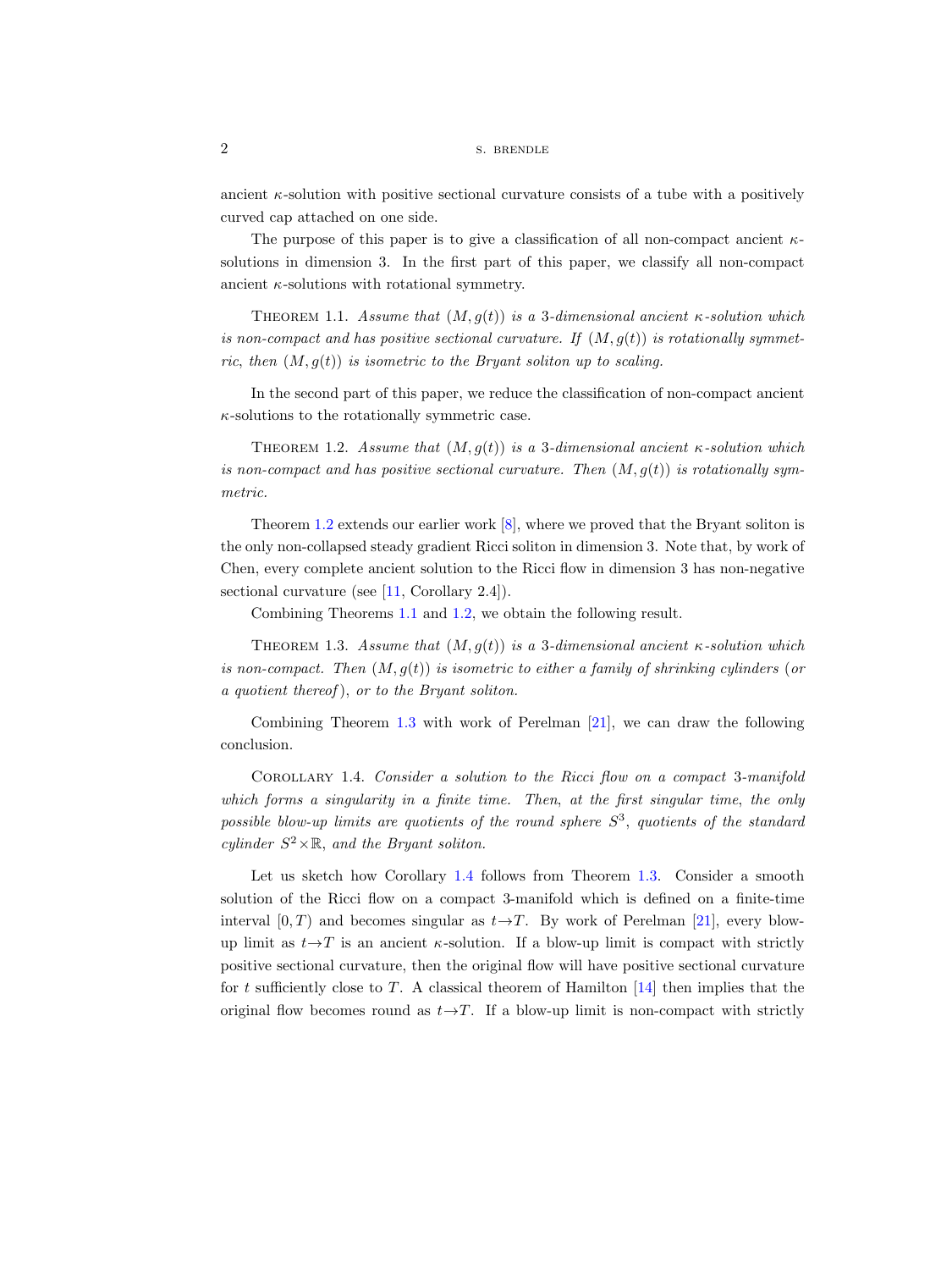positive sectional curvature, then it must be the Bryant soliton by Theorem [1.3.](#page-1-2) Finally, if a blow-up limit does not have strictly positive sectional curvature, then it must be a quotient of the cylinder by standard isometries.

Let us mention some related work. In  $[13]$ , Daskalopoulos, Hamilton, and Šešum obtained a classification of all compact ancient solutions to the Ricci flow in dimension 2. In [\[9\]](#page-100-6), it was shown that the bowl soliton is the only non-compact ancient solution to the mean curvature flow in  $\mathbb{R}^3$  which is non-collapsed and strictly convex. Angenent, Daskalopoulos, and Šešum [[3\]](#page-100-7) later obtained a classification of all compact ancient solutions to mean curvature flow in  $\mathbb{R}^3$  which are non-collapsed and strictly convex.

We now give an overview of the main ideas involved in the proof of Theorems [1.1](#page-1-0) and [1.2.](#page-1-1)

In the first part of this paper, we classify non-compact ancient  $\kappa$ -solutions with rotational symmetry. In §[2,](#page-3-1) we set up a barrier argument for solutions to the Ricci flow with rotational symmetry. One important ingredient in our barrier construction are the steady gradient Ricci solitons with singularity at the tip which were found by Robert Bryant [\[10\]](#page-100-8). In §[3,](#page-14-0) we study the asymptotic behavior of a non-compact ancient  $\kappa$ -solution with rotational symmetry. To that end, we focus on the cylindrical region, and carry out a spectral decomposition in Hermite polynomials. As in  $[4]$  and  $[9]$ , a subtle point here is that we need to control certain error terms arising from the cut-off functions. In our work, this is done using barrier arguments. Using the spectral analysis, we obtain precise asymptotics for the solution in the cylindrical region. Combining these estimates with the barrier arguments, we conclude that  $\liminf_{t \to -\infty} R_{\max}(t) > 0$  (see Proposition [3.17\)](#page-26-1). In §[4,](#page-26-0) we complete the proof of Theorem [1.1.](#page-1-0) The idea is to consider a quantity which is constant on the Bryant soliton, and then show that this quantity must be constant on any non-compact ancient  $\kappa$ -solution with rotational symmetry.

In the second part of this paper, we show that every non-compact ancient  $\kappa$ -solution must be rotationally symmetric. In §[5,](#page-41-0) we derive a crucial evolution equation for the Lie derivative of the metric along a vector field. In §§[6](#page-43-0)[–8,](#page-57-0) we establish a neck improvement theorem for the Ricci flow, which tells us that a neck-like region becomes more symmetric under the evolution. The proof of the neck improvement theorem is based on the vector field method developed in [\[8\]](#page-100-2), and requires a careful analysis of the parabolic Lichnerowicz equation on the cylinder. Finally, in §[9,](#page-74-0) we complete the proof of Theorem [1.2.](#page-1-1) The idea is as follows. Since our solution is of type II, we can find a sequence of points  $(\hat{p}_k, \hat{t}_k)$ in space-time such that, if we rescale the flow around  $(\hat{p}_k, \hat{t}_k)$ , then the rescaled flows converge to a steady gradient Ricci soliton as  $k \rightarrow \infty$ . By [\[8\]](#page-100-2), this limiting soliton must be the Bryant soliton. In particular, we can find a sequence  $\hat{\varepsilon}_k \to 0$  such that the flow is  $\hat{\varepsilon}_k$ symmetric at time  $\hat{t}_k$  (see Definition [9.2](#page-75-0) for a precise definition). We now move forward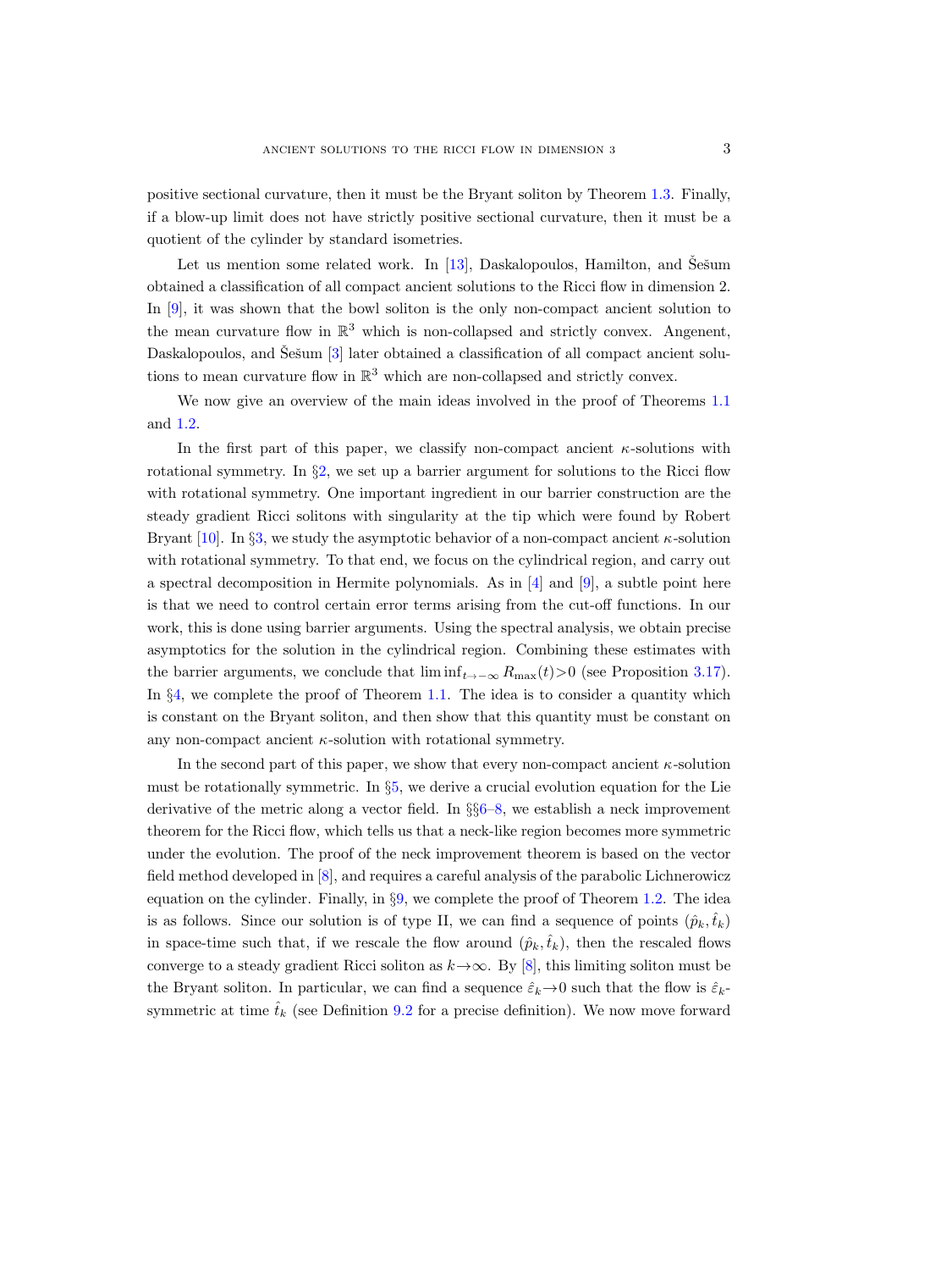# 4 S. BRENDLE

in time, starting from time  $\hat{t}_k$ . As long as the solution is nearly rotationally symmetric, it will remain close to the Bryant soliton by Theorem [1.1.](#page-1-0) On the other hand, as long as the cap is close to the Bryant soliton, we are able to show that the symmetry improves under the evolution (see Proposition [9.19\)](#page-88-0). Using a continuity argument, we are able to show that there exists a sequence  $\varepsilon_k \geqslant 2\hat{\varepsilon}_k$  such that  $\varepsilon_k \to 0$  and the flow is  $\varepsilon_k$ -symmetric at time t for all  $t\in[\hat{t}_k, 0]$ . Passing to the limit as  $k\to\infty$ , it follows that  $(M, g(t))$  is rotationally symmetric for all  $t$ .

<span id="page-3-0"></span>Remark 1.5. The proof of Theorem [1.2](#page-1-1) can be adapted to the compact case. This will imply that every ancient  $\kappa$ -solution on  $S^3$  must be rotationally symmetric.

Acknowledgements. I am grateful to Robert Bryant for sharing with me his insights on singular Ricci solitons (cf. Theorem [2.1\)](#page-3-2), and to Kyeongsu Choi for pointing out to me his variant of the Anderson–Chow estimate (cf. Theorem [B.1\)](#page-98-1). I would like to thank Keaton Naff for comments on an earlier version of this paper. I am grateful to Tübingen University, where part of this work was carried out. This project was supported by the National Science Foundation under grant DMS-1806190 and by the Simons Foundation.

#### Part I. Proof of Theorem [1.1](#page-1-0)

#### 2. A barrier construction

<span id="page-3-1"></span>In this section, we study the Ricci flow in the rotationally symmetric setting. In this case, the Ricci flow reduces to a parabolic equation for a single scalar function (see  $[6]$ ). We first construct a family of functions  $\psi_a$  which will serve as barriers. A key ingredient in our construction is the following result due to Robert Bryant [\[10\]](#page-100-8) (see also [\[1,](#page-100-11) Proposition 2.1]).

<span id="page-3-2"></span>THEOREM 2.1. (Bryant  $[10, §3.4]$ ) There exists a steady gradient Ricci soliton which is rotationally symmetric, singular at the tip, and asymptotic to the Bryant soliton near infinity. This soliton can be written in the form  $\varphi(r)^{-1} dr \otimes dr + r^2 g_{S^2}$ , where  $\varphi(r)$  is a positive function defined on the interval  $(0, \infty)$  satisfying

$$
\varphi(r)\varphi''(r) - \frac{1}{2}\varphi'(r)^2 + r^{-2}(1 - \varphi(r))(r\varphi'(r) + 2\varphi(r)) = 0.
$$

The function  $\varphi(r)$  satisfies  $\varphi(r) \to \infty$  as  $r \to 0$ . Like the Bryant soliton,  $\varphi(r)$  satisfies an asymptotic expansion of the form  $\varphi(r)=r^{-2}+2r^{-4}+O(r^{-6})$  as  $r\rightarrow\infty$ .

Proof. We sketch how Theorem [2.1](#page-3-2) follows from Bryant's results. In equation (3.26) in [\[10\]](#page-100-8), Robert Bryant considers the ordinary differential equation (ODE)

$$
\frac{du}{ds} = \frac{u(1 - u^2)s^2}{(u+s)(2 - s^2)}.
$$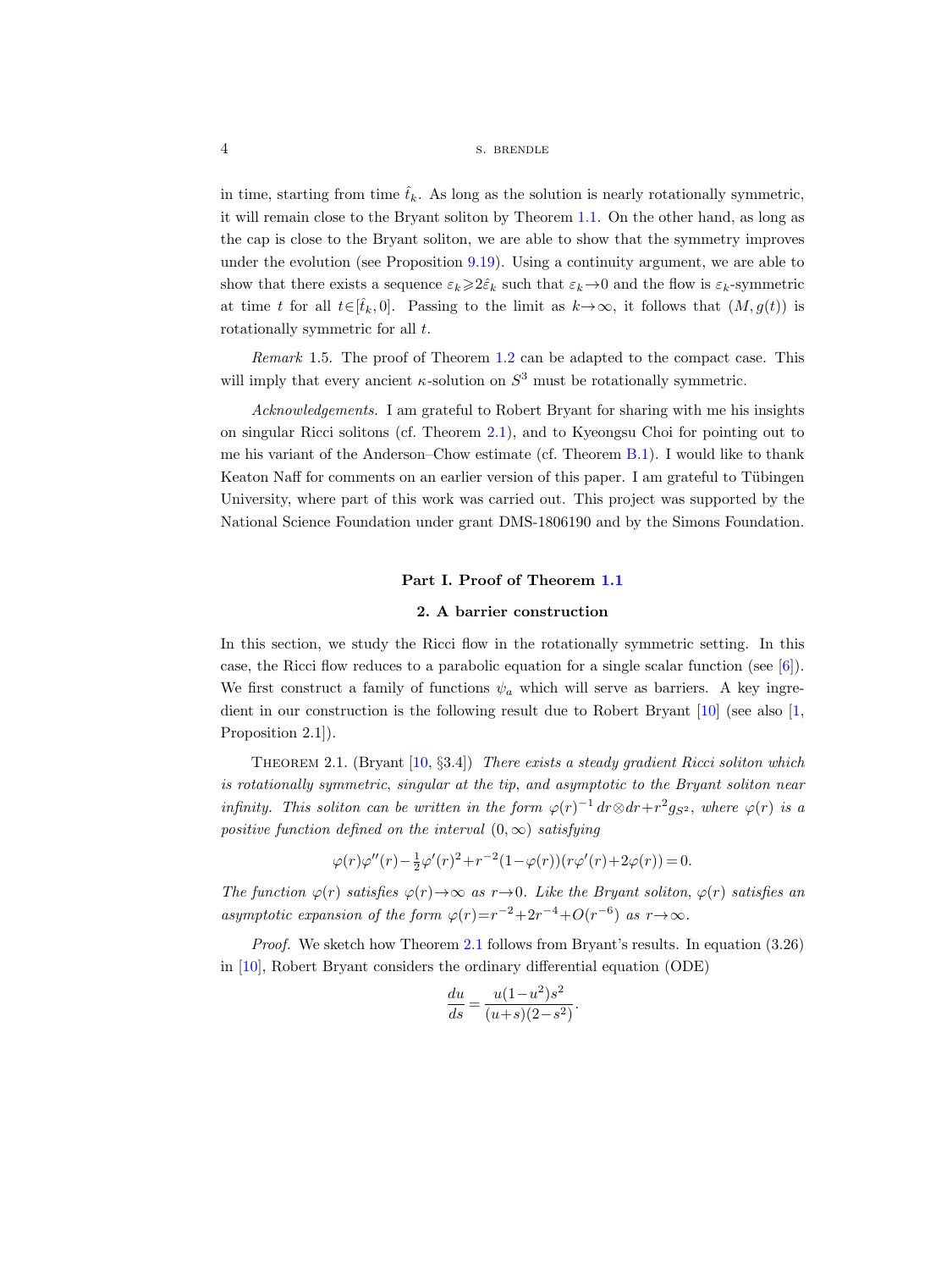It is shown in [\[10\]](#page-100-8) that this ODE admits a solution  $u(s)$  which is defined for  $s \in (-1, 1]$ √  $(2, 0),$ takes values in the interval  $(0, 1)$ , and satisfies  $u(s) \rightarrow 1$  as  $s \searrow$ √ 2 and  $u(s) \rightarrow 0$  as  $s \nearrow 0$ . Moreover, this solution satisfies  $u(s)+s<0$  for all  $s\in$  (-√  $(2,0)$ . Given a solution  $u(s)$  of this ODE, the metric

$$
g = \frac{1 - u^2}{(u + s)^2 (2 - s^2)^2} ds \otimes ds + \frac{1 - u^2}{u^2 (2 - s^2)} g_{S^2}
$$

will be a steady gradient Ricci soliton (cf. equation  $(3.28)$  in [\[10\]](#page-100-8)). Using the differential equation for  $u$ , we compute

$$
\tfrac{1}{2}\frac{d}{ds}\bigg(\frac{1-u^2}{u^2(2-s^2)}\bigg)=\frac{(1-u^2)s}{u(u+s)(2-s^2)^2}>0
$$

for all  $s \in (-$ √  $\overline{2}$ , 0). Consequently, the function  $s \mapsto (1-u^2)/u^2(2-s^2)$  is strictly monotone increasing. Moreover,  $(1-u^2)/u^2(2-s^2) \rightarrow 0$  as  $s \searrow$ √  $\overline{2}$ , and  $(1-u^2)/u^2(2-s^2) \rightarrow \infty$  as  $s \nearrow 0$ . Hence, the metric g can be rewritten as

$$
g = \varphi(r)^{-1} dr \otimes dr + r^2 g_{S^2},
$$

where  $\varphi$  is defined by

$$
\varphi\left(\sqrt{\frac{1-u^2}{u^2(2-s^2)}}\right) = \frac{s^2}{2-s^2}.
$$

The function  $\varphi(r)$  is defined for all  $r \in (0, \infty)$ , and satisfies the ODE

$$
\varphi(r)\varphi''(r)-\tfrac{1}{2}\varphi'(r)^2+r^{-2}(1-\varphi(r))(r\varphi'(r)+2\varphi(r))=0.
$$

Moreover,  $\varphi(r) \rightarrow \infty$  as  $r \rightarrow 0$ . Finally, after replacing  $\varphi(r)$  by  $\varphi(cr)$  for a suitable constant c>0, the function  $\varphi(r)$  will have the desired asymptotic expansion as  $r \rightarrow \infty$ . From this, Theorem [2.1](#page-3-2) follows.  $\Box$ 

Remark 2.2. Robert Bryant proved that there is a 1-parameter family of singular steady gradient Ricci solitons, which satisfy  $\varphi(r) \sim r^{-2(\sqrt{2}-1)}$  as  $r \to 0$ . However, for the purposes of this paper, one example is sufficient.

In the following, we fix a function  $\varphi$  as in Theorem [2.1.](#page-3-2) Moreover, we fix a positive number  $r_*$  such that  $\varphi(r_*)=2$ .

Let us choose a smooth function  $\zeta$  such that

$$
\frac{d}{ds}((s^{-2}-1)^{-1}\zeta(s)) = (s^{-2}-1)^{-2}(2s^{-3}-5s^{-6}-\frac{1}{2}s^{27}).
$$

Note that

$$
(s^{-2}-1)^{-2}\bigl(2s^{-3}-5s^{-6}-\tfrac12 s^{27}\bigr)=-5s^{-2}+O(1)
$$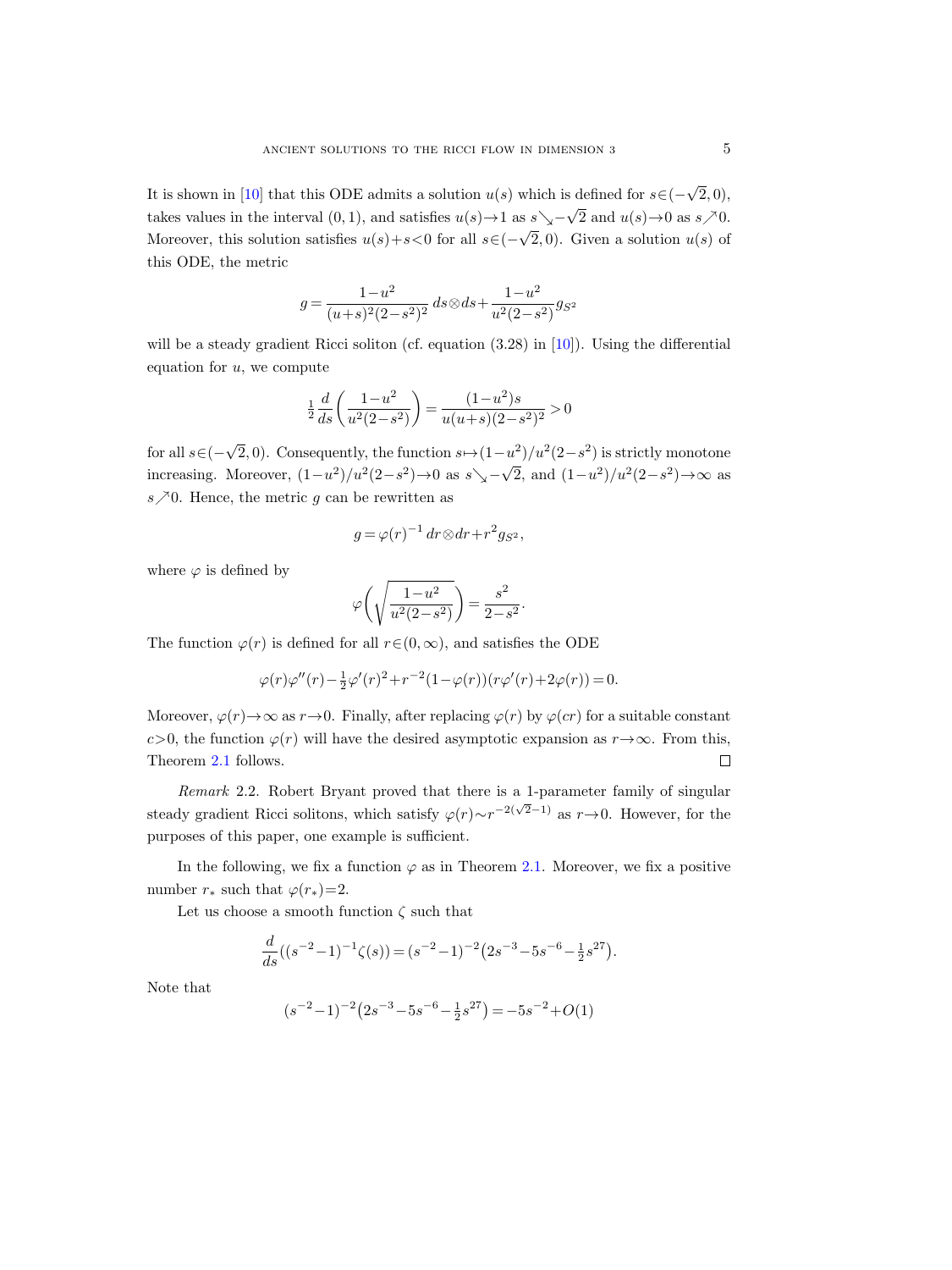as  $s\rightarrow 0$ , and

$$
(s^{-2}-1)^{-2}\big(2s^{-3}-5s^{-6}-\tfrac12 s^{27}\big)=-\tfrac78(1-s)^{-2}+O(1).
$$

as  $s \rightarrow 1$ . The first statement gives  $\zeta(s) = 5s^{-3} + O(s^{-2})$  as  $s \rightarrow 0$ . The second statement implies that  $\zeta(s)$  is indeed smooth at  $s=1$ , and  $\zeta(1)=-\frac{7}{4}$ . By continuity, we can find a small constant  $\theta \in (0, \frac{1}{100})$  such that  $2s^{-4} + \zeta(s) \geq \frac{1}{8}$  for all  $s \in [1 - \theta, 1 + \theta]$ .

<span id="page-5-0"></span>LEMMA 2.3. We can find a large constant  $N$  with the following property. If a is sufficiently large, then

$$
\varphi(as)\!-\!a^{-2}\!+\!a^{-4}\zeta(s)\!\geqslant\!a^{-2}(s^{-2}\!-\!1)\!+\!\tfrac{1}{16}a^{-4}
$$

for all  $s \in [1-\theta, 1+\frac{1}{100}a^{-2}]$ , and

$$
\varphi(as)\!-\!a^{-2}\!+\!a^{-4}\zeta(s)\!\geqslant\!\tfrac{1}{32}a^{-4}
$$

for all  $s \in [Na^{-1}, 1 + \frac{1}{100}a^{-2}]$ .

*Proof.* Since  $2s^{-4} + \zeta(s) \geq \frac{1}{8}$  for all  $s \in [1-\theta, 1+\theta]$ , we obtain

$$
\varphi(as) - a^{-2} + a^{-4}\zeta(s) = a^{-2}(s^{-2} - 1) + a^{-4}(2s^{-4} + \zeta(s)) + O(a^{-6})
$$
  

$$
\geq a^{-2}(s^{-2} - 1) + \frac{1}{8}a^{-4} + O(a^{-6})
$$

for all  $s \in [1-\theta, 1+\theta]$ . Consequently, if a is sufficiently large, then

$$
\varphi(as)\!-\!a^{-2}\!+\!a^{-4}\zeta(s)\!\geqslant\!a^{-2}(s^{-2}\!-\!1)\!+\!\tfrac{1}{16}a^{-4}
$$

for all  $s \in [1-\theta, 1+\theta]$ . This proves the first statement.

In particular, if  $a$  is sufficiently large, then

$$
\varphi(as) - a^{-2} + a^{-4}\zeta(s) \ge \frac{1}{32}a^{-4}
$$

for all  $s \in [1-\theta, 1+\frac{1}{100}a^{-2}]$ . We next observe that

$$
\varphi(as) - a^{-2} + a^{-4}\zeta(s) = a^{-2}s^{-2} - a^{-2} + O(a^{-4}s^{-4})
$$

for all  $s \in [r_* a^{-1}, 1-\theta]$ . Hence, if we choose N sufficiently large (depending on  $\theta$ ), then

$$
\varphi(as)\!-\!a^{-2}\!+\!a^{-4}\zeta(s)\!\geqslant\!(1\!-\!\theta)a^{-2}s^{-2}\!-\!a^{-2}\!\geqslant\!((1\!-\!\theta)^{-1}\!-\!1)a^{-2}
$$

for all  $s \in [Na^{-1}, 1-\theta]$ . In particular, if a is sufficiently large (depending on  $\theta$ ), then

$$
\varphi(as)\!-\!a^{-2}\!+\!a^{-4}\zeta(s)\!\geqslant\!\tfrac{1}{32}a^{-4}
$$

for all  $s \in [Na^{-1}, 1-\theta]$ . Putting these facts together, the second statement follows. The proof of Lemma [2.3](#page-5-0) is now complete. $\Box$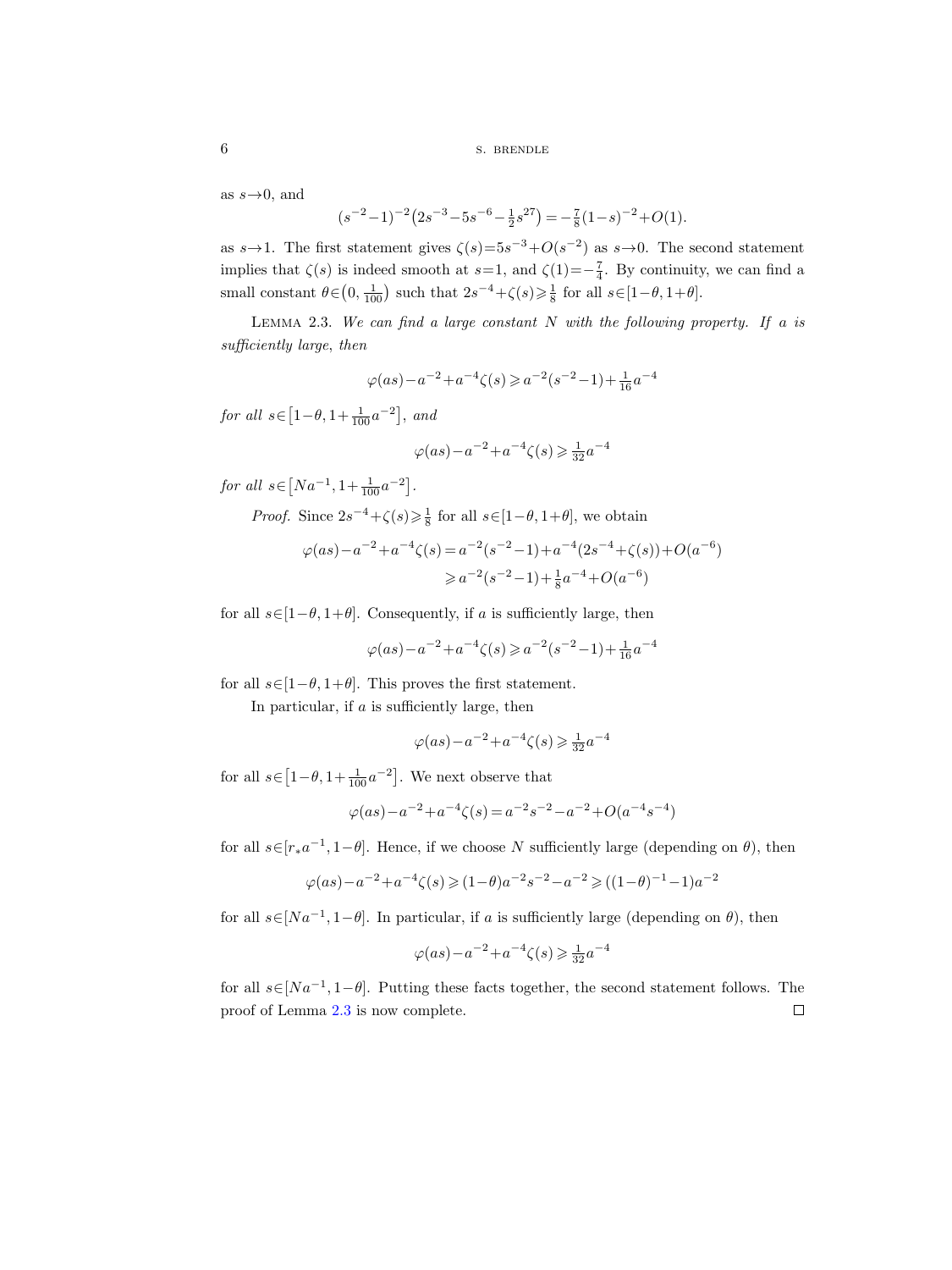<span id="page-6-0"></span>LEMMA 2.4. We can find a large constant  $N$  with the following property. Suppose that a is sufficiently large, and let

$$
\psi_a(s) := \varphi(as) - a^{-2} + a^{-4}\zeta(s)
$$

for  $s \in [Na^{-1}, 1 + \frac{1}{100}a^{-2}]$ . Then,

$$
\psi_a(s)\psi_a''(s) - \frac{1}{2}\psi_a'(s)^2 + s^{-2}(1 - \psi_a(s))(s\psi_a'(s) + 2\psi_a(s)) - s\psi_a'(s) < 0
$$

for  $s \in [Na^{-1}, 1 + \frac{1}{100}a^{-2}]$ .

*Proof.* The function  $\zeta$  satisfies

$$
s^{-2}(s\zeta'(s) + 2\zeta(s)) - s\zeta'(s) = s(s^{-2} - 1)^2 \frac{d}{ds}((s^{-2} - 1)^{-1}\zeta(s))
$$
  
=  $2s^{-2} - 5s^{-5} - \frac{1}{2}s^{28}$ .

Since  $-r\varphi'(r)-2r^{-2}=8r^{-4}+O(r^{-6})$  as  $r\to\infty$ , it follows that

$$
s^{-2}(s\psi_a'(s) + 2\psi_a(s)) - s\psi_a'(s) = s^{-2}(as\varphi'(as) + 2\varphi(as)) - as\varphi'(as) - 2a^{-2}s^{-2}
$$

$$
+ 2a^{-4}s^{-2} - 5a^{-4}s^{-5} - \frac{1}{2}a^{-4}s^{28}
$$

$$
= s^{-2}(as\varphi'(as) + 2\varphi(as)) + 8a^{-4}s^{-4}
$$

$$
+ 2a^{-4}s^{-2} - 5a^{-4}s^{-5} - \frac{1}{2}a^{-4}s^{28} + O(a^{-6}s^{-6})
$$

for  $s \in [r_* a^{-1}, 1 + \frac{1}{100} a^{-2}]$ . Moreover, using the identity

$$
\varphi''(r) - r^{-2}(r\varphi'(r) + 4\varphi(r)) = 4r^{-4} + O(r^{-6})
$$

as  $r \rightarrow \infty$ , we obtain

$$
\psi_a(s)\psi_a''(s) - \frac{1}{2}\psi_a'(s)^2 - s^{-2}\psi_a(s)(s\psi_a'(s) + 2\psi_a(s))
$$
  
\n
$$
= a^2\varphi(as)\varphi''(as) - \frac{1}{2}a^2\varphi'(as)^2 - s^{-2}\varphi(as)(as\varphi'(s) + 2\varphi(as))
$$
  
\n
$$
-2a^{-4}s^{-2} - [\varphi''(as) - a^{-2}s^{-2}(as\varphi'(as) + 4\varphi(as))]
$$
  
\n
$$
+a^{-4}[\varphi(as)\zeta''(s) + a^2\varphi''(as)\zeta(s) - a\varphi'(as)\zeta'(s)
$$
  
\n
$$
-s^{-1}\varphi(as)\zeta'(s) - as^{-1}\varphi'(as)\zeta(s) - 4s^{-2}\varphi(as)\zeta(s)]
$$
  
\n
$$
-a^{-6}[\zeta''(s) - s^{-2}(s\zeta'(s) + 4\zeta(s))]
$$
  
\n
$$
+a^{-8}[\zeta(s)\zeta''(s) - \frac{1}{2}\zeta'(s)^2 - s^{-2}\zeta(s)(s\zeta'(s) + 2\zeta(s))]
$$
  
\n
$$
= a^2\varphi(as)\varphi''(as) - \frac{1}{2}a^2\varphi'(as)^2 - s^{-2}\varphi(as)(as\varphi'(s) + 2\varphi(as))
$$
  
\n
$$
-2a^{-4}s^{-2} - 4a^{-4}s^{-4} + O(a^{-6}s^{-7})
$$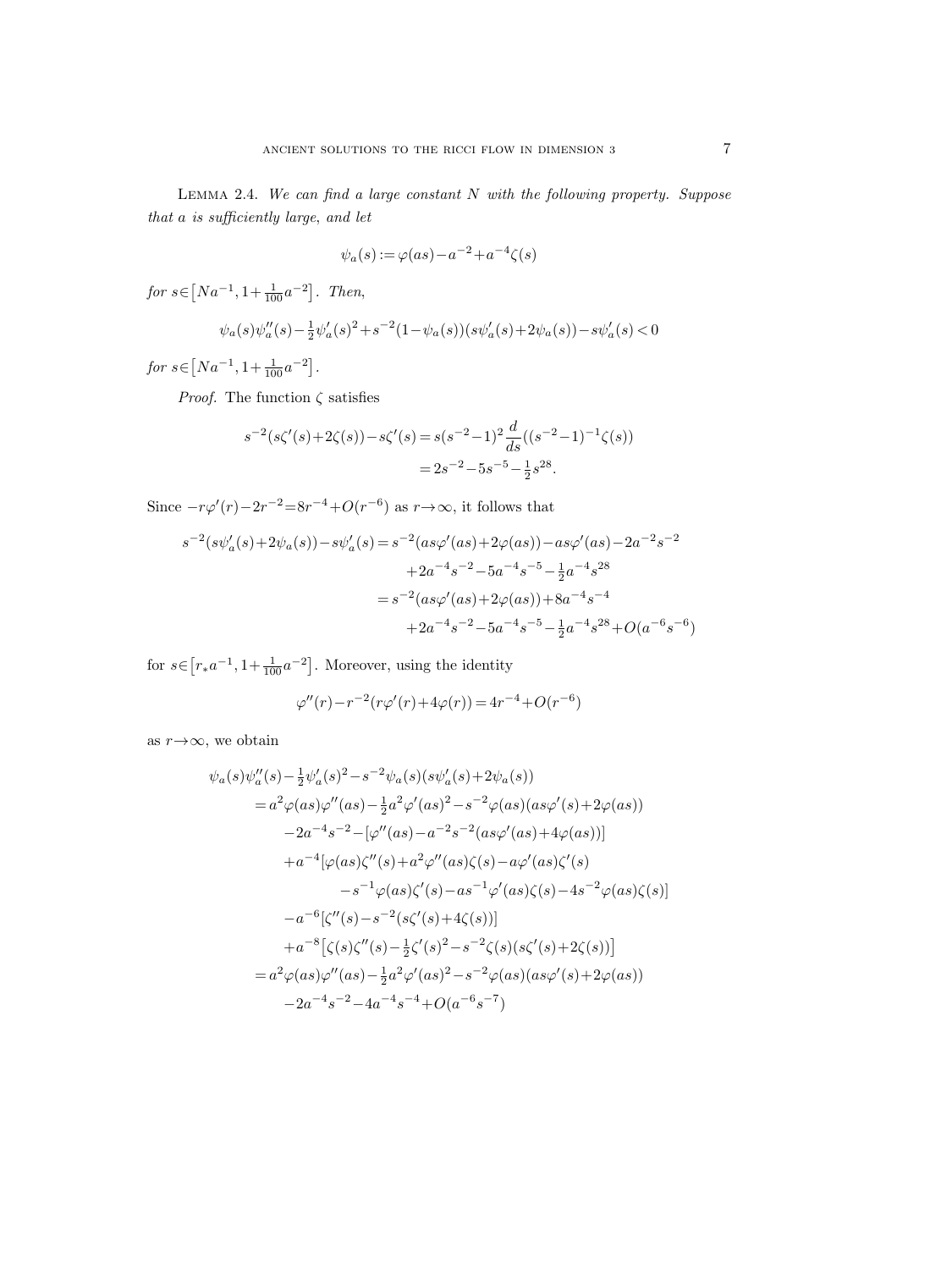for  $s \in [r_* a^{-1}, 1 + \frac{1}{100} a^{-2}]$ . Adding both identities yields

$$
\psi_a(s)\psi_a''(s) - \frac{1}{2}\psi_a'(s)^2 + s^{-2}(1-\psi_a(s))(s\psi_a'(s) + 2\psi_a(s)) - s\psi_a'(s)
$$
  
=  $a^2[\varphi(as)\varphi''(as) - \frac{1}{2}\varphi'(as)^2 + (as)^{-2}(1-\varphi(as))(as\varphi'(s) + 2\varphi(as))]$   
+  $4a^{-4}s^{-4} - 5a^{-4}s^{-5} - \frac{1}{2}a^{-4}s^{28} + O(a^{-6}s^{-7})$ 

for  $s \in [r_* a^{-1}, 1 + \frac{1}{100} a^{-2}]$ . Using the ODE for  $\varphi(r)$ , we conclude that

$$
\psi_a(s)\psi_a''(s) - \frac{1}{2}\psi_a'(s)^2 + s^{-2}(1 - \psi_a(s))(s\psi_a'(s) + 2\psi_a(s)) - s\psi_a'(s)
$$
  
=  $4a^{-4}s^{-4} - 5a^{-4}s^{-5} - \frac{1}{2}a^{-4}s^{28} + O(a^{-6}s^{-7})$ 

for  $s \in [r_* a^{-1}, 1 + \frac{1}{100} a^{-2}]$ . Clearly, the expression on the right-hand side is negative if  $s \in [Na^{-1}, 1 + \frac{1}{100}a^{-2}]$  and N is sufficiently large.  $\Box$ 

From now on, we will fix a large number  $N$  so that the conclusions of Lemmas [2.3](#page-5-0) and [2.4](#page-6-0) hold. For a sufficiently large, we can find a smooth function  $\beta_a(r)$  such that

$$
\beta_a(N) = a^{-3} \zeta(Na^{-1}) - a^{-1},
$$
  

$$
\beta'_a(N) = a^{-4} \zeta'(Na^{-1}),
$$

and

$$
\varphi(r)\beta_a''(r) + \varphi''(r)\beta_a(r) - \varphi'(r)\beta_a'(r)
$$
  
+
$$
r^{-2}(1-\varphi(r))(r\beta_a'(r) + 2\beta_a(r)) - r^{-2}\beta_a(r)(r\varphi'(r) + 2\varphi(r)) = -1
$$

for  $r \in [r_*, N]$ . Note that  $\beta_a(N)$  and  $\beta'_a(N)$  are uniformly bounded independent of a. Consequently, the function  $\beta_a$  and all its derivatives are uniformly bounded on the interval  $[r_*, N]$ , and the bounds are independent of a.

<span id="page-7-0"></span>LEMMA 2.5. Suppose that a is sufficiently large, and let

$$
\psi_a(s) := \varphi(as) + a^{-1}\beta_a(as)
$$

for  $s \in [r_* a^{-1}, Na^{-1}]$ . Then,

$$
\psi_a(s)\psi_a''(s) - \tfrac{1}{2}\psi_a'(s)^2 + s^{-2}(1-\psi_a(s))(s\psi_a'(s) + 2\psi_a(s)) - s\psi_a'(s) < 0
$$

for all  $s \in [r_* a^{-1}, Na^{-1}].$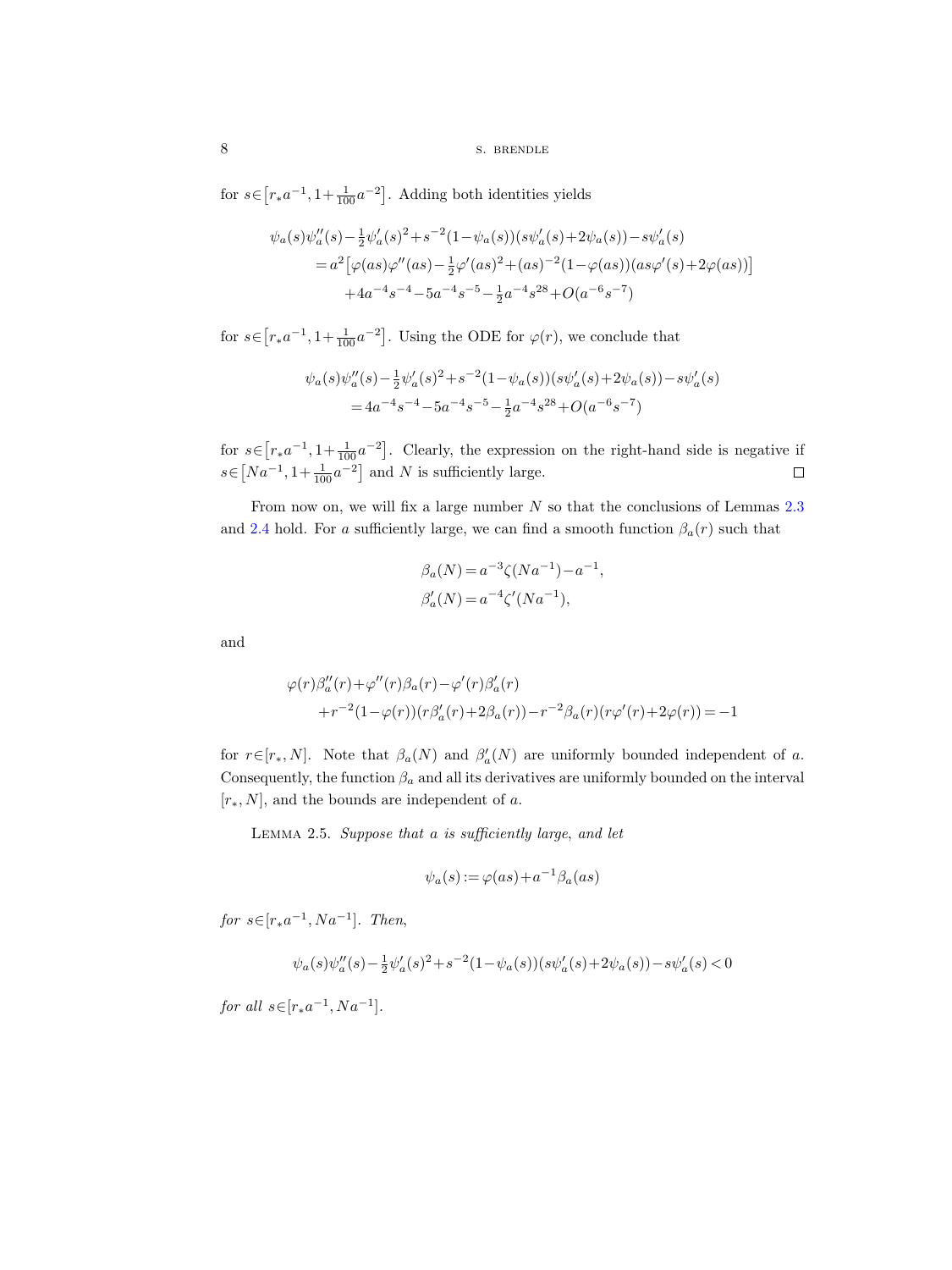*Proof.* Using the ODEs for  $\varphi(r)$  and  $\beta_a(r)$ , we obtain

$$
\psi_a(s)\psi_a''(s) - \frac{1}{2}\psi_a'(s)^2 + s^{-2}(1-\psi_a(s))(s\psi_a'(s) + 2\psi_a(s))
$$
  
\n
$$
= a^2[\varphi(as)\varphi''(as) - \frac{1}{2}\varphi'(as)^2 + (as)^{-2}(1-\varphi(as))(as\varphi'(as) + 2\varphi(as))]
$$
  
\n
$$
+ a[\varphi(as)\beta_a''(as) + \varphi''(as)\beta_a(as) - \varphi'(as)\beta_a'(as)
$$
  
\n
$$
+ (as)^{-2}(1-\varphi(as))(as\beta_a'(as) + 2\beta_a(as))
$$
  
\n
$$
- (as)^{-2}\beta_a(as)(as\varphi'(as) + 2\varphi(as))]
$$
  
\n
$$
+ [\beta_a(as)\beta_a''(as) - \frac{1}{2}\beta_a'(as)^2 - (as)^{-2}\beta_a(as)(as\beta_a'(as) + 2\beta_a(as))]
$$
  
\n
$$
\leq -a + C
$$

for all  $s \in [r_* a^{-1}, Na^{-1}]$ . On the other hand,

$$
s\psi'_a(s)\,{=}\,as\varphi'(as)\,{+}\,s\beta'_a(as)\,{\geqslant}\,{-}\,C
$$

for all  $s \in [r_* a^{-1}, Na^{-1}]$ . Hence, if a is sufficiently large, then

$$
\psi_a(s)\psi_a''(s) - \frac{1}{2}\psi_a'(s)^2 + s^{-2}(1 - \psi_a(s))(s\psi_a'(s) + 2\psi_a(s)) < s\psi_a'(s)
$$

for all  $s \in [r_* a^{-1}, Na^{-1}].$ 

After these preparations, we now give the definition of our barriers:

Definition 2.6. Suppose that  $a$  is sufficiently large. We define a function

$$
\psi_a\colon \bigl[r_*a^{-1},1+\tfrac{1}{100}a^{-2}\bigr]\longrightarrow \mathbb{R}
$$

| . .     |  |
|---------|--|
| ۰,<br>٠ |  |

$$
\psi_a(s) := \begin{cases} \varphi(as) - a^{-2} + a^{-4}\zeta(s) & \text{for } s \in [Na^{-1}, 1 + \frac{1}{100}a^{-2}], \\ \varphi(as) + a^{-1}\beta_a(as), & \text{for } s \in [r_*a^{-1}, Na^{-1}]. \end{cases}
$$

Using Lemmas [2.3–](#page-5-0)[2.5,](#page-7-0) we can draw the following conclusion:

<span id="page-8-0"></span>PROPOSITION 2.7. Suppose that a is sufficiently large. Then,  $\psi_a$  is continuously differentiable, and

$$
\psi_a(s)\psi_a''(s)-\tfrac{1}{2}\psi_a'(s)^2+s^{-2}(1-\psi_a(s))(s\psi_a'(s)+2\psi_a(s))-s\psi_a'(s)<0
$$

 $for \ all \ s \in \left[ r_* a^{-1}, 1+\frac{1}{100} a^{-2} \right].$  Also, we have  $\psi_a(s) \geq \frac{1}{32} a^{-4}$  for all  $s \in \left[ r_* a^{-1}, 1+\frac{1}{100} a^{-2} \right],$ and  $\psi_a(s) \geqslant a^{-2}(s^{-2}-1)+\frac{1}{16}a^{-4}$  for all  $s \in \left[1-\theta,1+\frac{1}{100}a^{-2}\right]$ .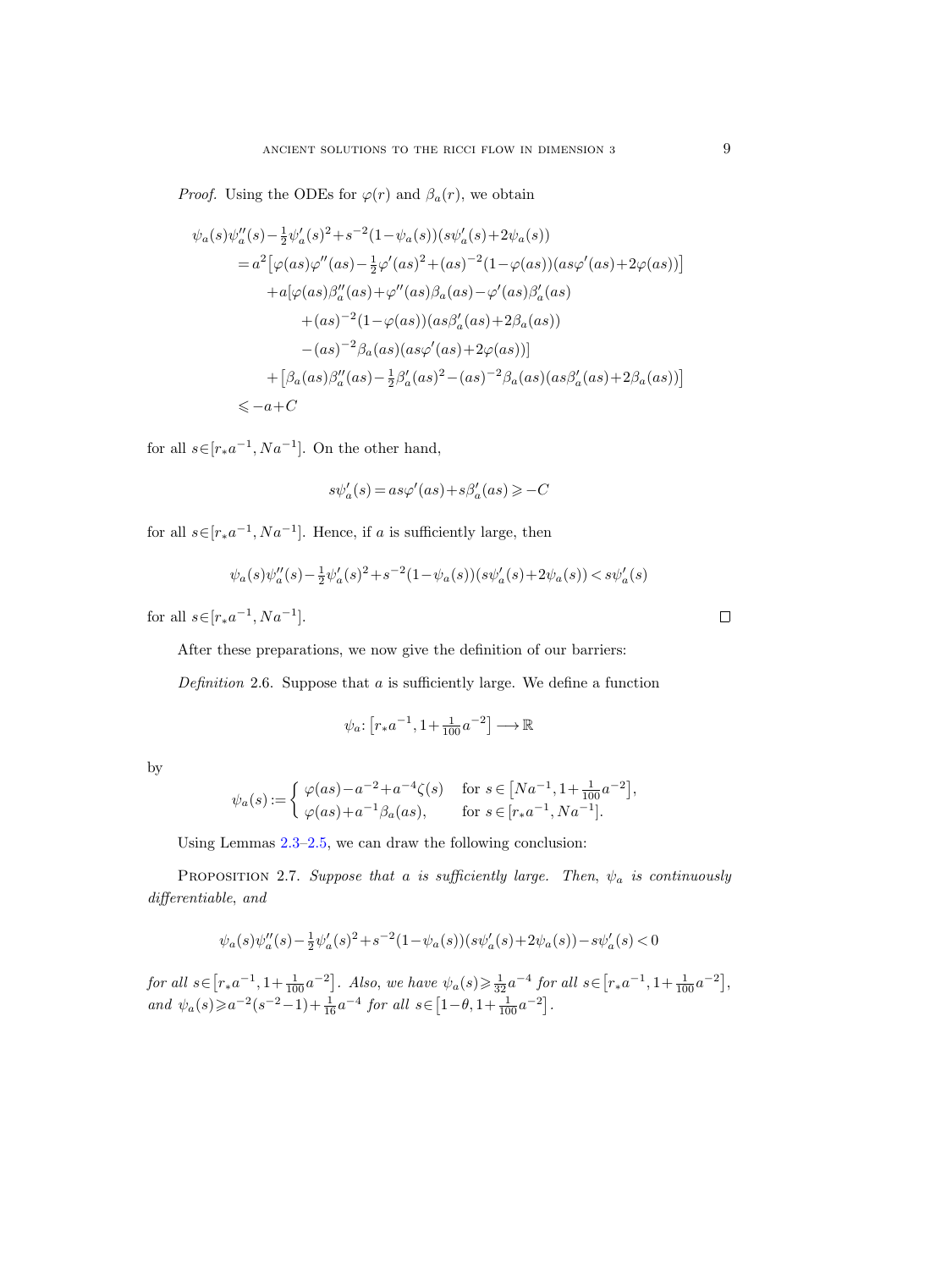10 s. BRENDLE

*Proof.* Recall that  $\beta_a(N) = a^{-3} \zeta(Na^{-1}) - a^{-1}$  and  $\beta'_a(N) = a^{-4} \zeta'(Na^{-1})$ . This implies that  $\psi_a$  is continuously differentiable at the point  $s=N a^{-1}$ . This proves the first statement. The second statement follows from Lemmas [2.4](#page-6-0) and [2.5.](#page-7-0) Finally, the third and fourth statement follow directly from Lemma [2.3.](#page-5-0)  $\Box$ 

<span id="page-9-0"></span>Corollary 2.8. The function

$$
\Psi_a(r,t):=\psi_a\!\left(\frac{r}{\sqrt{-2t}}\right)
$$

satisfies

$$
\Psi_{a,t} > \Psi_a \Psi_{a,rr} - \frac{1}{2} \Psi_{a,r}^2 + r^{-2} (1 - \Psi_a)(r \Psi_{a,r} + 2\Psi_a)
$$

for  $r \in [r_* a^{-1} \sqrt{-2t}, (1 + \frac{1}{100} a^{-2}) \sqrt{-2t}]$ .

Proof. This follows immediately from Proposition [2.7.](#page-8-0)

 $\Box$ 

In the remainder of this section, we will set up a barrier argument based on the functions  $\psi_a$ . We will assume throughout that  $(M, g(t))$  is a 3-dimensional ancient  $\kappa$ -solution which is non-compact, has positive sectional curvature, and is rotationally symmetric. After a reparametrization, the metric can be written in the form

$$
\tilde{g}(t) = u(r,t)^{-1} dr \otimes dr + r^2 g_{S^2}.
$$

For each t, the function  $r \mapsto u(r, t)$  is defined on an interval  $[0, r_{\max}(t))$ , where  $r_{\max}(t)$ may be finite or infinite.

The Ricci and scalar curvature of  $\tilde{g}$  are given by

$$
\operatorname{Ric}_{\tilde{g}} = -\frac{1}{r}u^{-1}u_r dr \otimes dr + \left(1 - u - \frac{1}{2}ru_r\right)g_{S^2}
$$

and

$$
R_{\tilde{g}} = \frac{2}{r^2} (1 - u - ru_r)
$$

(cf. [\[5,](#page-100-12) p. 497]). Since the original metrics  $g(t)$  evolve by the Ricci flow, the reparameterized metrics  $\tilde{q}(t)$  satisfy an evolution equation of the form

$$
\frac{\partial}{\partial t}\tilde{g} = -2 \operatorname{Ric}_{\tilde{g}} + \mathscr{L}_V(\tilde{g})
$$

where V is a radial vector field of the form  $V = v(r, t)\partial/\partial r$ , which may depend on time.

Clearly,

$$
\frac{\partial}{\partial t}\tilde{g} = -u^{-2}u_t dr \otimes dr.
$$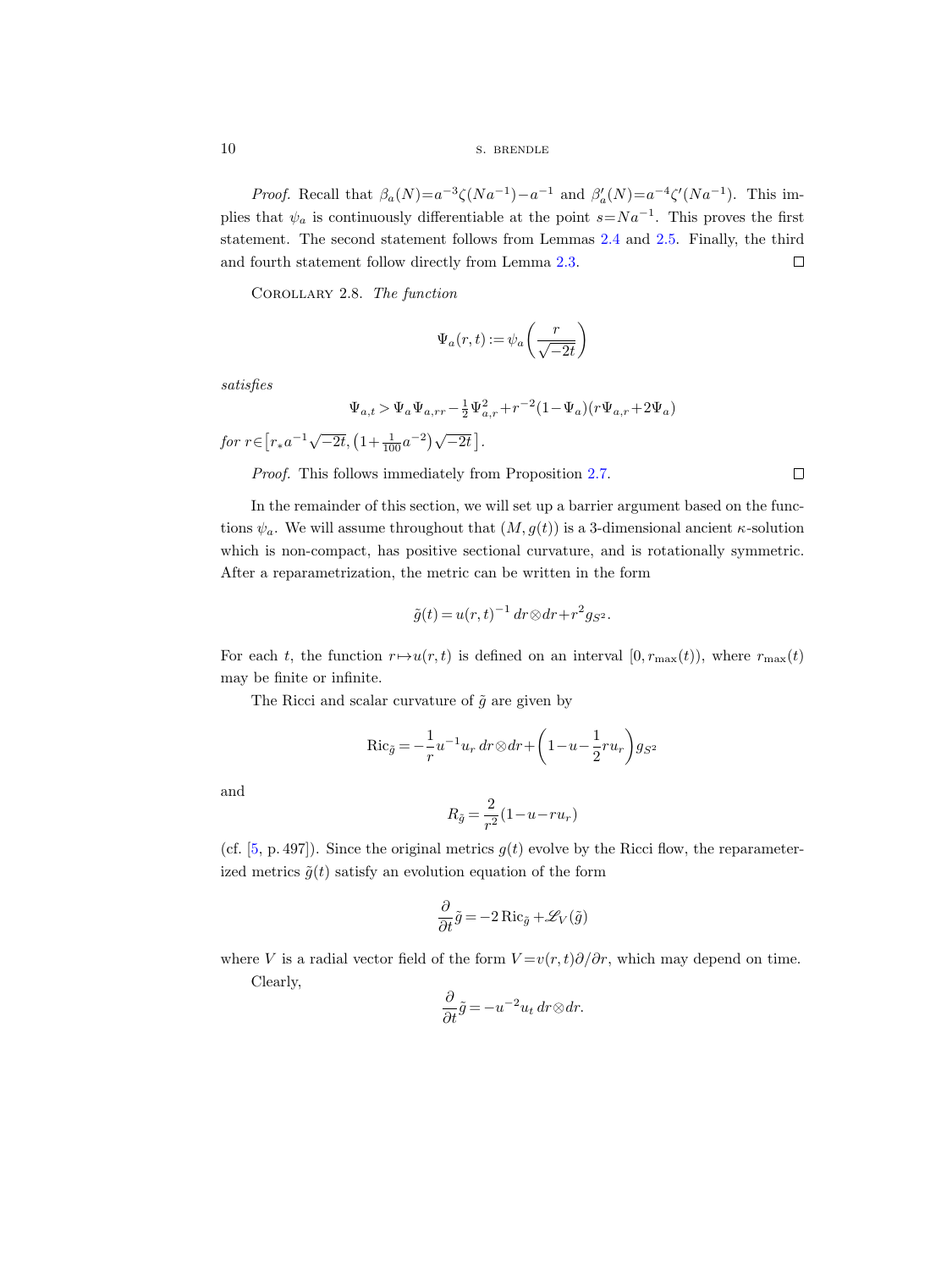Moreover,  $\mathscr{L}_V(r)=v$  and  $\mathscr{L}_V(dr)=v_r dr$ . This gives

$$
\mathscr{L}_V(\tilde{g}) = (-u^{-2}u_r v + 2u^{-1}v_r) dr \otimes dr + 2rvg_{S^2},
$$

and hence

$$
\mathrm{Ric}_{\tilde{g}}-\frac{1}{2}\mathscr{L}_V(\tilde{g})=\left(-\frac{1}{r}u^{-1}u_r+\frac{1}{2}u^{-2}u_rv-u^{-1}v_r\right)dr\otimes dr+\left(1-u-\frac{1}{2}ru_r-rv\right)g_{S^2}.
$$

Putting these facts together, we conclude that

$$
v = \frac{1}{r} \left( 1 - u - \frac{1}{2} r u_r \right)
$$

and

$$
u_t = 2\left(-\frac{1}{r}uu_r + \frac{1}{2}u_rv - uv_r\right) = uu_{rr} - \frac{1}{2}u_r^2 + r^{-2}(1-u)(ru_r + 2u).
$$

The function  $u$  has a natural geometric interpretation. Namely, we can view the radius r as a scalar function on M. Then,  $u=|dr|^2_{\tilde{g}(t)}$ . In particular, u is very small on a neck.

<span id="page-10-0"></span>LEMMA 2.9. We have  $u(r, t) \leq 1$ ,  $u_r(r, t) \leq 0$ , and  $v(r, t) \geq 0$  at each point in spacetime. Moreover,  $1-u(r,t) = O(r^2)$  and  $v(r,t) = O(r)$  as  $r \rightarrow 0$ .

*Proof.* As the metric is smooth at the tip, we obtain  $1-u(r,t)=O(r^2)$  and  $v(r,t)=$  $O(r)$  as  $r \rightarrow 0$ . Since  $(M, g(t))$  has positive Ricci curvature, we have  $u_r(r, t) = -rRic_r^{r} \leq 0$ at each point in space-time. Integrating over r, we obtain  $u(r, t) \leq 1$  at each point in space-time. Finally,  $v(r,t) = \frac{1}{2}r(R - Ric_r^r) \ge 0$  at each point in space-time.  $\Box$ 

LEMMA 2.10. If a sphere of symmetry in  $(M, g(t))$  has radius r, then its diameter in  $(M, q(t))$  is at least  $2r$ .

*Proof.* By Lemma [2.9,](#page-10-0) we have  $u(r, t) \leq 1$ . Consequently, the metric satisfies

 $u(r,t)^{-1} dr \otimes dr + r^2 g_{S^2} \geq dr \otimes dr + r^2 g_{S^2}.$ 

This allows us to compare the distance function in  $(M, g(t))$  to the distance function in Euclidean space. In particular, if we consider two antipodal points on a sphere of radius r, then their geodesic distance in  $(M, g(t))$  is at least  $2r$ .  $\Box$ 

<span id="page-10-1"></span>LEMMA 2.11. Given any  $\delta > 0$ , we have  $\liminf_{t \to -\infty} \sup_{r \geq \delta \sqrt{-t}} u(r, t) = 0$ .

*Proof.* Let  $\epsilon > 0$  be given. For each t, we denote by  $R_{\text{max}}(t)$  the supremum of the scalar curvature of  $(M, g(t))$ . By work of Perelman [\[21\]](#page-100-1), the set of all points in  $(M, g(t))$ which do not lie on an  $\varepsilon$ -neck has diameter less than  $C(\varepsilon)R_{\text{max}}(t)^{-1/2}$  (see Theorem [A.2](#page-95-0)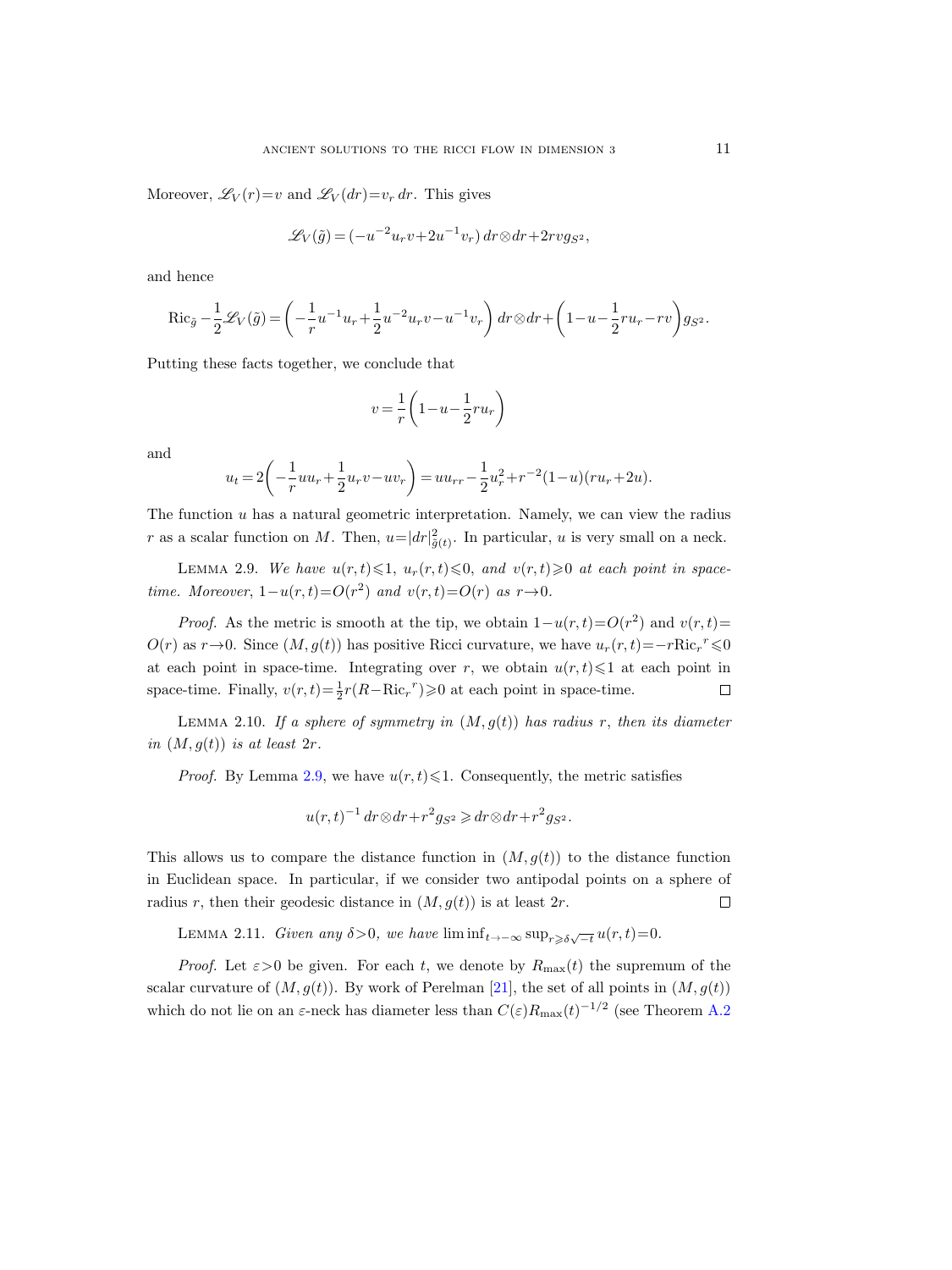12 s. BRENDLE

and Corollary [A.3\)](#page-95-1). Hence, if  $r > C(\varepsilon)R_{\text{max}}(t)^{-1/2}$  at some point in space-time, then that point lies on an  $\varepsilon$ -neck, and we have  $u \leq 2\varepsilon$ . Thus,

$$
\sup_{r>C(\varepsilon)R_{\max}(t)^{-1/2}} u(r,t) \leq 2\varepsilon
$$

for each t. On the other hand, we know that our ancient solution is of type II (cf.  $[25]$ ), so that  $\limsup_{t\to\infty}(-t)R_{\text{max}}(t)=\infty$ . Putting these facts together, we conclude that  $\liminf_{t\to-\infty} \sup_{r\geqslant\delta\sqrt{-t}} u(r,t)\leqslant 2\varepsilon$  for each  $\delta>0$ . Since  $\varepsilon>0$  is arbitrary, it follows that lim  $\inf_{t \to -\infty} \sup_{r \ge \delta \sqrt{-t}} u(r, t) = 0$  for each  $\delta > 0$ . This completes the proof.  $\Box$ 

<span id="page-11-0"></span>PROPOSITION 2.12. There exists a large number  $K$  with the following property. Suppose that  $a \geq K$  and  $\overline{t} \leq 0$ . Moreover, suppose that  $\overline{r}(t) \in [0, r_{\max}(t))$  is a function satisfying

$$
\left| \frac{\bar{r}(t)}{\sqrt{-2t}} - 1 \right| \leq \frac{1}{100} a^{-2} \quad and \quad u(\bar{r}(t), t) < \frac{1}{32} a^{-4}
$$

for all  $t \leq \bar{t}$ . Then  $u(r,t) \leq \psi_a(r/\sqrt{-2t})$  whenever  $t \leq \bar{t}$  and  $r_* a^{-1} \sqrt{-2t} \leq r \leq \bar{r}(t)$ . In particular,  $u(r,t) \leqslant Ca^{-2}$  whenever  $t \leqslant \overline{t}$  and  $\frac{1}{2}$  $\sqrt{-2t} \leqslant r \leqslant \bar{r}(t).$ 

*Proof.* By Proposition [2.7,](#page-8-0) we can find a large constant K such that  $\psi_a(s) \geq \frac{1}{32} a^{-4}$  for all  $s \in [r_* a^{-1}, 1 + \frac{1}{100} a^{-2}]$  and all  $a \ge K$ . Moreover, we can arrange that  $1 + a^{-1} \beta_a(r_*) > 0$ for all  $a \geqslant K$ .

We claim that  $K$  has the desired property. To see this, we fix an arbitrary number  $a \geq K$ . Moreover, suppose that  $\bar{r}(t) \in [0, r_{\max}(t))$  is a function satisfying

$$
\left| \frac{\bar{r}(t)}{\sqrt{-2t}} - 1 \right| \leq \frac{1}{100} a^{-2}
$$
 and  $u(\bar{r}(t), t) < \frac{1}{32} a^{-4}$ 

for all  $t\leq t$ . Then,

$$
\psi_a\bigg(\frac{\bar{r}(t)}{\sqrt{-2t}}\bigg)-u(\bar{r}(t),t)\geqslant\frac{1}{32}a^{-4}-u(\bar{r}(t),t)>0
$$

for all  $t\leq t$ . Moreover, since  $\varphi(r_*)=2$  and  $u\leq 1$ , we have

$$
\psi_a(r_* a^{-1}) - u(r_* a^{-1} \sqrt{-2t}, t) = 2 + a^{-1} \beta_a(r_*) - u(r_* a^{-1} \sqrt{-2t}, t) \ge 1 + a^{-1} \beta_a(r_*) > 0
$$

for all  $t\leq t$ . On the other hand, Lemma [2.11](#page-10-1) implies that

$$
\limsup_{t\to -\infty}\ \inf_{r_*a^{-1}\sqrt{-2t}\leqslant r\leqslant \bar r(t)}\biggl[\psi_a\biggl(\frac{r}{\sqrt{-2t}}\biggr)-u(r,t)\biggr]>0.
$$

Using Corollary [2.8](#page-9-0) and the maximum principle, we obtain

$$
\psi_a\bigg(\frac{r}{\sqrt{-2t}}\bigg)-u(r,t)\geqslant 0,
$$

whenever  $t \leq \bar{t}$  and  $r_* a^{-1} \sqrt{-2t} \leq r \leq \bar{r}(t)$ . This completes the proof.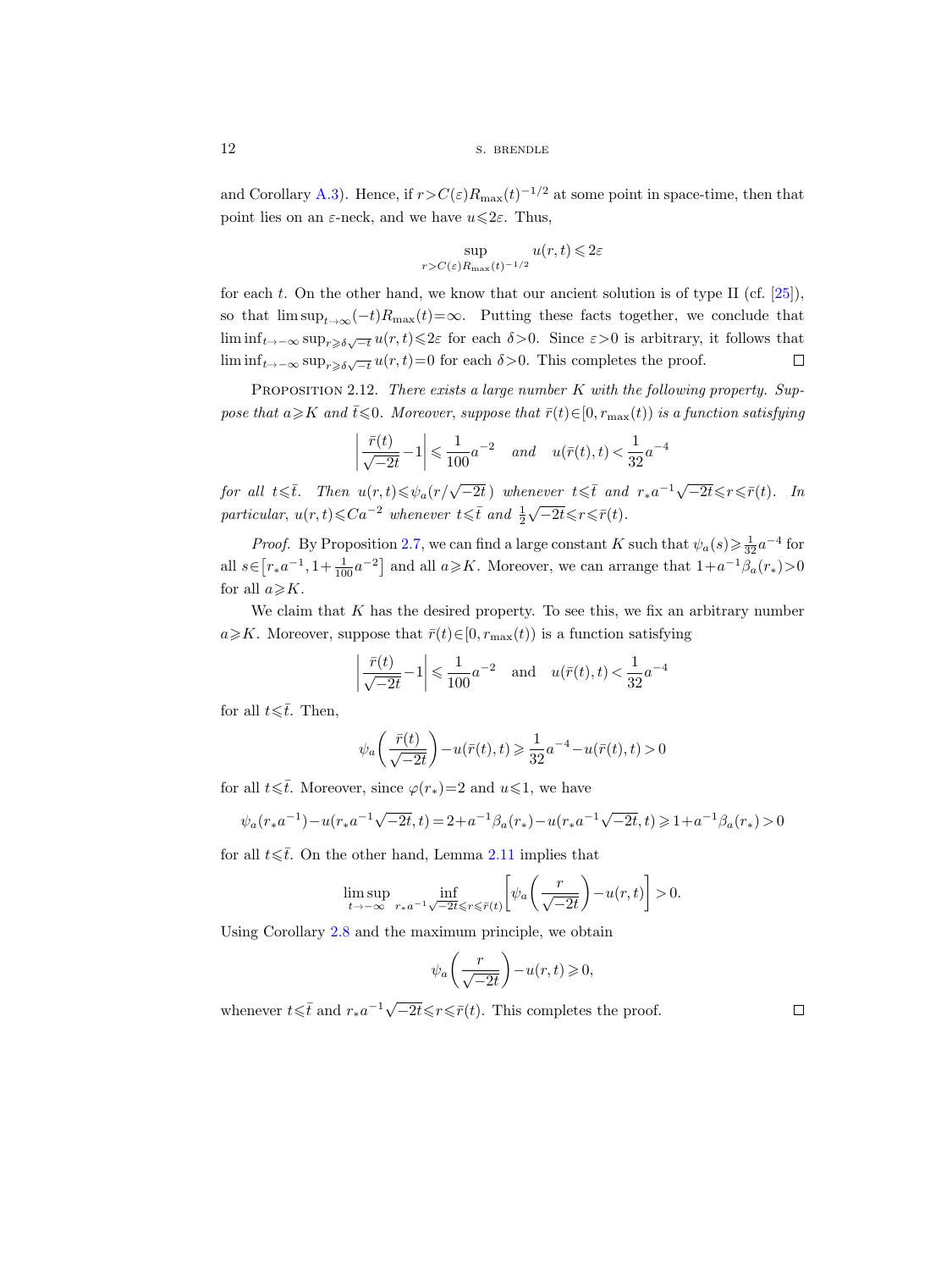<span id="page-12-0"></span>PROPOSITION 2.13. Suppose that there exists a function  $\bar{r}(t) \in [0, r_{\text{max}}(t))$  such that r rich estation 2.15. Suppose that there exists a function  $r(s) \in [0, \frac{m}{\max}(s))$  such that<br> $\bar{r}(t) = \sqrt{-2t} + O(1)$  and  $u(\bar{r}(t), t) \le O(1/t)$  as  $t \to -\infty$ . Then, we can find a large constant  $K \geq 100$  with the property that

$$
\frac{r}{\sqrt{-2t+Ka^2}}\leqslant 1+\frac{1}{100}a^{-2}
$$

and

$$
u(r,t) \le \psi_a\left(\frac{r}{\sqrt{-2t + Ka^2}}\right)
$$

whenever  $a \geqslant K$ ,  $t \leqslant -K^2a^2$ , and  $r_*a^{-1}\sqrt{-2t+Ka^2} \leqslant r \leqslant \bar{r}(t)$ . Note that K is independent of a and t. Moreover,

$$
\liminf_{t \to -\infty} (-t)^{-1} \int_0^{\bar{r}(t)} u(r,t)^{-1/2} \, dr > 0.
$$

*Proof.* We choose  $K \ge 100$  sufficiently large so that the following holds:

- $\bar{r}(t)/\sqrt{-(2+K^{-1})t} \geq 1-\theta$  for all  $t \leq -K^4$ ;
- $\bar{r}(t)^2 + 2t \leq \frac{1}{10}$  $\sqrt{K}\bar{r}(t)$  for all  $t\leqslant$ - $K^4$ ;
- $u(\bar{r}(t), t) \leqslant K/2\bar{r}(t)^2$  for all  $t \leqslant -K^4$ ;
- $\psi_a(s) \ge a^{-2}(s^{-2}-1) + \frac{1}{16}a^{-4} > 0$  for all  $s \in [1-\theta, 1+\frac{1}{100}a^{-2}]$  and all  $a \ge K$ ;
- $1+a^{-1}\beta_a(r_*)>0$  for all  $a\geqslant K$ .

We claim that  $K$  has the desired property. To prove this, we fix an arbitrary number  $a \geqslant K$ . Clearly,

$$
\frac{\bar{r}(t)}{\sqrt{-2t+Ka^2}} \ge \frac{\bar{r}(t)}{\sqrt{-(2+K^{-1})t}} \ge 1-\theta
$$

for all  $t\leqslant-K^2a^2$ . Moreover, using the inequality  $\bar{r}(t)^2+2t\leqslant\frac{1}{10}$ √  $K\bar{r}(t)$ , we obtain

$$
\frac{-2t + Ka^2}{\bar{r}(t)^2} - 1 + \frac{1}{100}a^{-2} = \frac{Ka^2}{\bar{r}(t)^2} - \frac{\bar{r}(t)^2 + 2t}{\bar{r}(t)^2} + \frac{1}{100}a^{-2}
$$

$$
\geq \frac{Ka^2}{\bar{r}(t)^2} - \frac{\sqrt{K}}{10\bar{r}(t)} + \frac{1}{100}a^{-2}
$$

$$
= \frac{3Ka^2}{4\bar{r}(t)^2} + \left(\frac{\sqrt{Ka}}{2\bar{r}(t)} - \frac{1}{10}a^{-1}\right)^2
$$

for all  $t\leqslant K^2a^2$ . Since the right-hand side is positive, it follows that

$$
\frac{\bar{r}(t)}{\sqrt{-2t+Ka^2}} \leqslant \left(1 - \frac{1}{100}a^{-2}\right)^{-1/2} \leqslant 1 + \frac{1}{100}a^{-2}
$$

for all  $t\leqslant K^2a^2$ . This proves the first statement.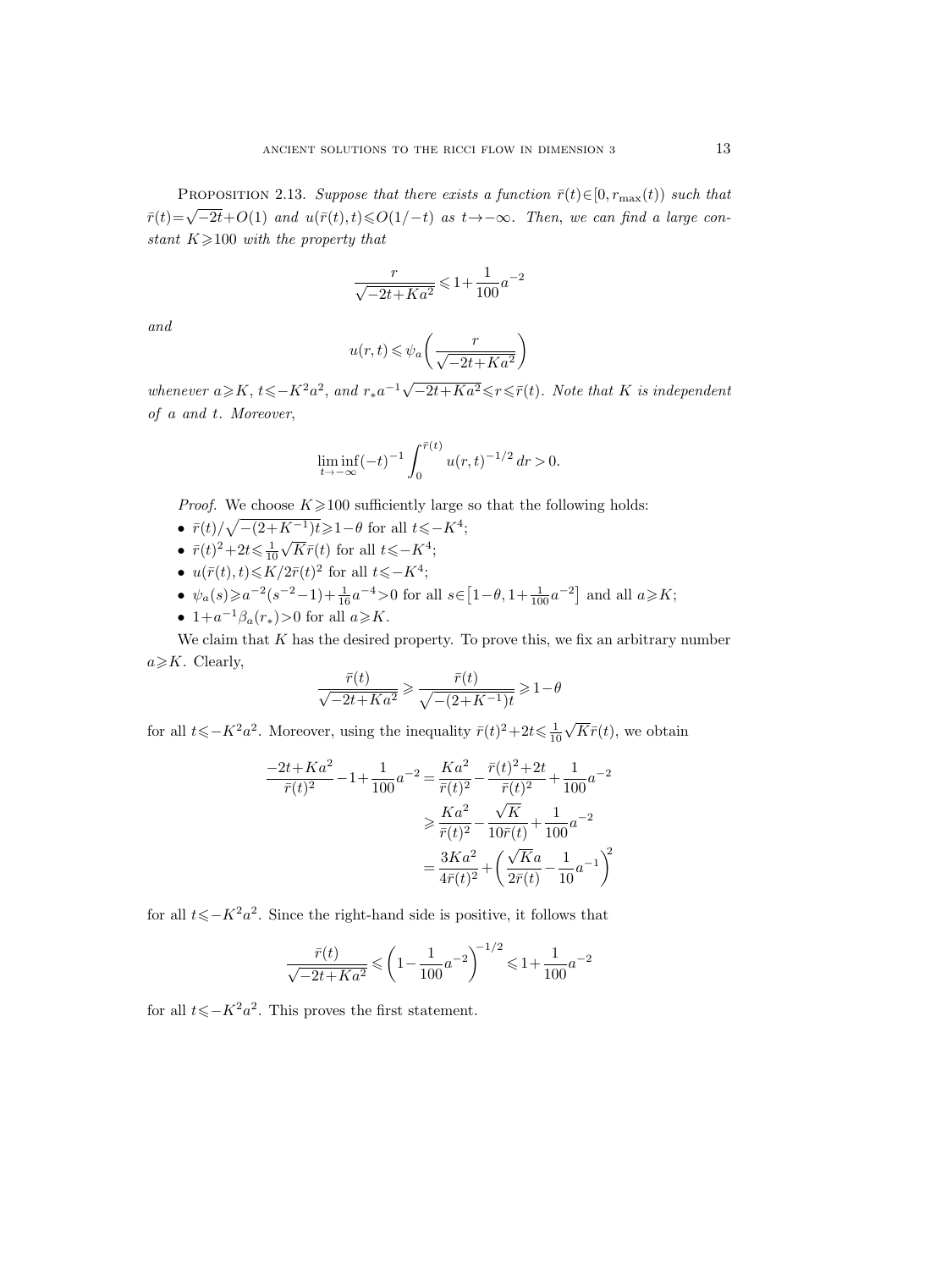We next observe that

$$
\psi_a\left(\frac{\bar{r}(t)}{\sqrt{-2t+Ka^2}}\right) - u(\bar{r}(t), t) \ge a^{-2}\left(\frac{-2t+Ka^2}{\bar{r}(t)^2} - 1\right) + \frac{1}{100}a^{-4} - u(\bar{r}(t), t)
$$

$$
\ge \frac{3K}{4\bar{r}(t)^2} - u(\bar{r}(t), t) > 0
$$

for all  $t\leqslant-K^2a^2$ . Moreover, since  $\varphi(r_*)=2$  and  $u\leqslant 1$ , we have

$$
\psi_a(r_* a^{-1}) - u(r_* a^{-1} \sqrt{-2t + Ka^2}, t) = 2 + a^{-1} \beta_a(r_*) - u(r_* a^{-1} \sqrt{-2t + Ka^2}, t)
$$
  

$$
\ge 1 + a^{-1} \beta_a(r_*) > 0
$$

for all  $t\leqslant K^2a^2$ . On the other hand, Lemma [2.11](#page-10-1) implies

$$
\limsup_{t\to -\infty}\ \inf_{r_*a^{-1}\sqrt{-2t+Ka^2}\leqslant r\leqslant \bar r(t)}\bigg[\psi_a\bigg(\frac{r}{\sqrt{-2t+Ka^2}}\bigg)-u(r,t)\bigg]>0.
$$

Using Corollary [2.8](#page-9-0) and the maximum principle, we obtain

$$
\psi_a\bigg(\frac{r}{\sqrt{-2t+Ka^2}}\bigg)-u(r,t)\geqslant 0
$$

for all  $t\leqslant -K^2a^2$  and  $r_*a^{-1}\sqrt{-2t+Ka^2}\leqslant r\leqslant \bar{r}(t)$ . This proves the second statement.

To prove the last statement, we recall that

$$
\frac{\bar{r}(t)}{\sqrt{-2t+Ka^2}} \geq 1-\theta
$$

for all  $t\leqslant K^2a^2$ . Consequently,

$$
\int_{r+a^{-1}\sqrt{-2t+Ka^2}}^{\bar{r}(t)} u(r,t)^{-1/2} dr \ge \int_{r+a^{-1}\sqrt{-2t+Ka^2}}^{(1-\theta)\sqrt{-2t+Ka^2}} \psi_a \left(\frac{r}{\sqrt{-2t+Ka^2}}\right)^{-1/2} dr
$$
  
=  $\sqrt{-2t+Ka^2} \int_{r+a^{-1}}^{1-\theta} \psi_a(s)^{-1/2} ds$   
 $\ge \frac{a}{C} \sqrt{-2t+Ka^2}$ 

for  $t\leqslant K^2a^2$ . To summarize, we have shown that

$$
\int_0^{\bar{r}(t)} u(r,t)^{-1/2} dr \geq \frac{a}{C} \sqrt{-t}
$$

whenever  $a \ge K$  and  $t \le -K^2 a^2$ . Putting  $t=-K^2 a^2$ , we conclude that

$$
\int_0^{\bar{r}(t)} u(r,t)^{-1/2} \, dr \geq \frac{1}{C K}(-t)
$$

for  $t\leqslant$  -K<sup>4</sup>.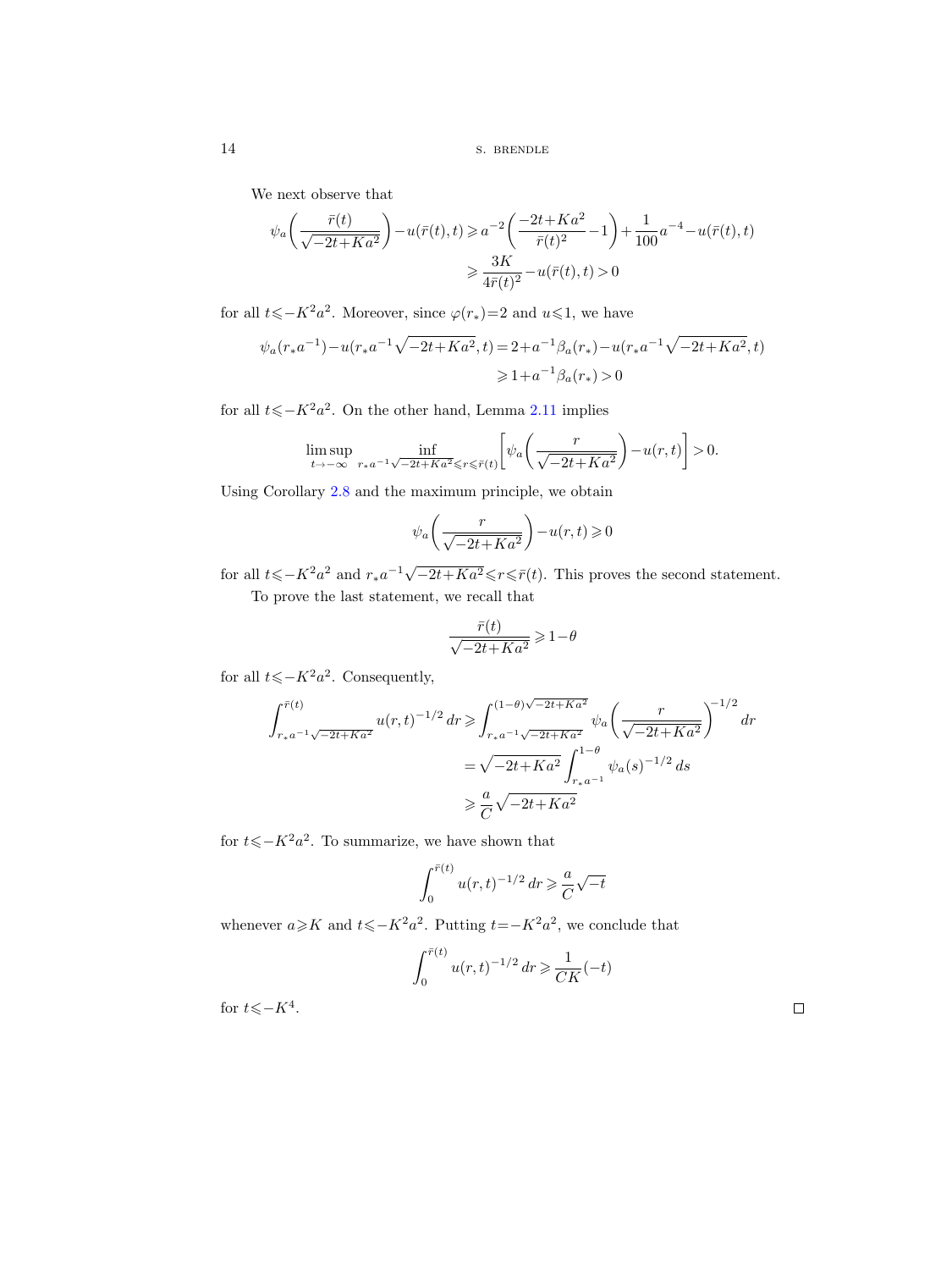#### 3. Asymptotics of ancient  $\kappa$ -solutions with rotational symmetry

<span id="page-14-0"></span>We continue to assume that  $(M, g(t))$  is a 3-dimensional ancient  $\kappa$ -solution which is noncompact, has positive sectional curvature, and is rotationally symmetric. Let  $q \in M$  be a fixed reference point satisfying

$$
\sup_{t\leqslant 0}(-t)R(q,t)\leqslant 100;
$$

such a point exists by Theorem [A.4.](#page-96-0)

<span id="page-14-1"></span>PROPOSITION 3.1. If we dilate  $(M, g(t))$  around q by the factor  $(-t)^{-1/2}$ , then the rescaled manifolds converge in the Cheeger–Gromov sense to a cylinder of radius  $\sqrt{2}$ .

*Proof.* Recall that  $\sup_{t\leq0}(-t)R(q,t)\leq100$  by our choice of q. Let  $\ell$  denote the reduced distance from  $(q, 0)$ . Moreover, let us consider an arbitrary sequence of times  $t_k \rightarrow -\infty$ . Then,

$$
\ell(q,t_k) \leqslant \frac{1}{2\sqrt{-t_k}} \int_{t_k}^0 \sqrt{-t} \, R(q,t) \, dt \leqslant 1000
$$

if k is sufficiently large. Let us dilate the flow  $(M, g(t))$  around  $(q, t_k)$  by the factor  $(-t_k)^{-1/2}$ . By work of Perelman, the rescaled flows converge in the Cheeger–Gromov sense to a shrinking gradient Ricci soliton (see [\[21,](#page-100-1) §11]), and this asymptotic soliton must be a cylinder (cf.  $[22, \S1]$ ).  $\Box$ 

For each t, we denote by  $\bar{r}(t) \in [0, r_{\max}(t))$  the radius of the sphere of symmetry passing through the point q. By Proposition [3.1,](#page-14-1)  $\bar{r}(t)/\sqrt{-2t} \rightarrow 1$  as  $t \rightarrow -\infty$ . Since q is fixed,  $\bar{r}(t)$  satisfies the following ODE:

$$
\frac{d}{dt}\bar{r}(t)=-v(\bar{r}(t),t)=-\frac{1}{\bar{r}(t)}\bigg(1-u(\bar{r}(t),t)-\frac{1}{2}\bar{r}(t)u_r(\bar{r}(t),t)\bigg).
$$

We define a function  $F(z, t)$  by

$$
F\biggl(\int_{\bar{r}(t)}^{\varrho} u(r,t)^{-1/2} dr, t\biggr) = \varrho.
$$

In other words, for each time t, the function  $F(z, t)$  tells us the radius as a function of the signed distance z from the reference point q. For each t, the function  $z \mapsto F(z, t)$  is defined on the interval  $[-d(t), \infty)$ , where

$$
d(t) = \int_0^{\bar{r}(t)} u(r, t)^{-1/2} dr
$$

denotes the distance of the reference point q from the tip. Note that  $F(-d(t), t)=0$ .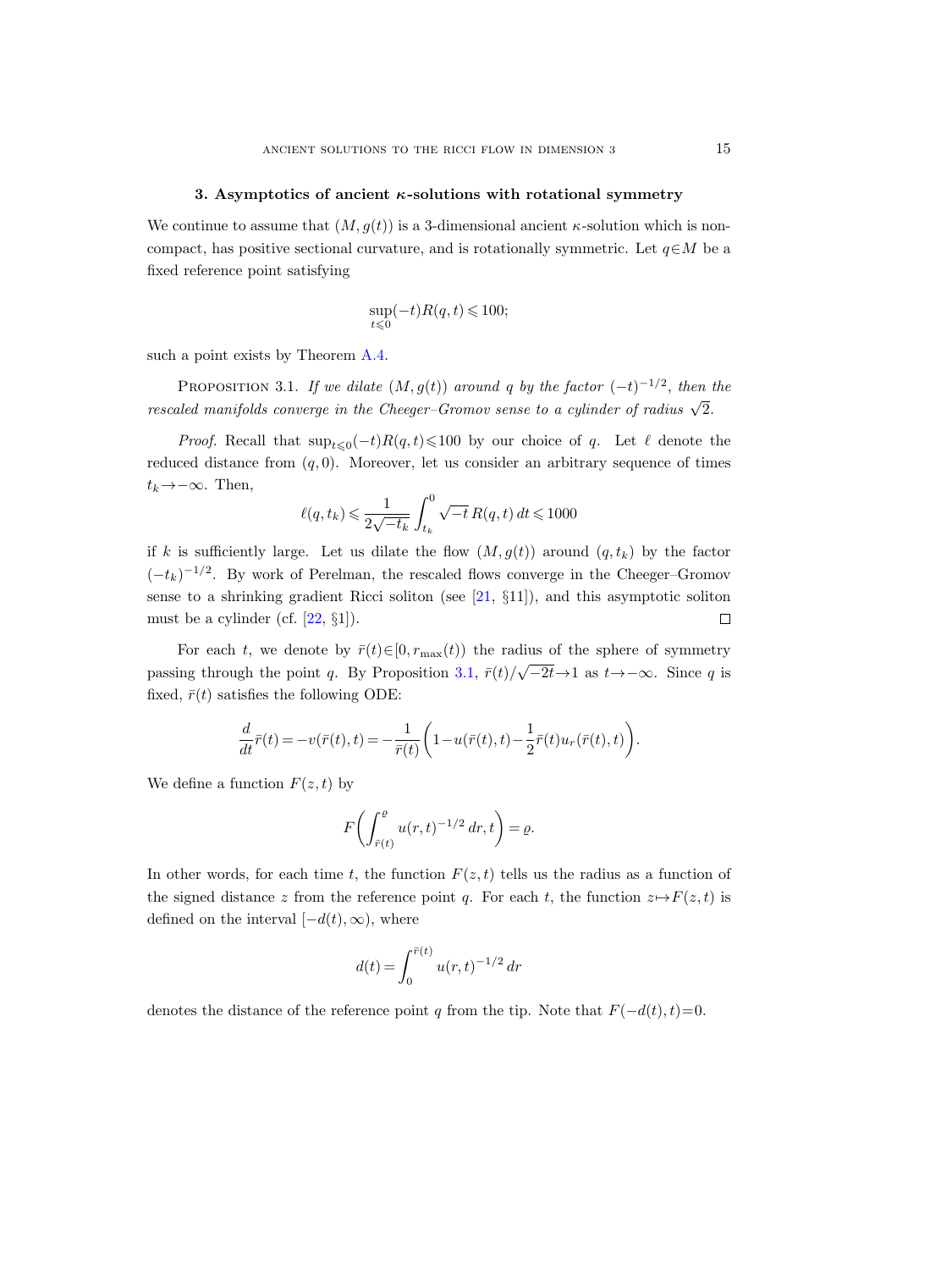<span id="page-15-0"></span>PROPOSITION 3.2. The function F satisfies

$$
0 = F_t(z, t) - F_{zz}(z, t) + F(z, t)^{-1} (1 + F_z(z, t)^2)
$$
  
+2F<sub>z</sub>(z, t)  $\left[ -F(0, t)^{-1} F_z(0, t) + \int_{F(0, t)}^{F(z, t)} \frac{1}{r^2} u(r, t)^{1/2} dr \right].$ 

Proof. Differentiating the identity

$$
\varrho = F\biggl(\int_{\bar{r}(t)}^{\varrho} u(r,t)^{-1/2} dr, t\biggr)
$$

with respect to  $\varrho$  gives

$$
1 = F_z \left( \int_{\bar{r}(t)}^{\rho} u(r,t)^{-1/2} dr, t \right) u(\rho, t)^{-1/2}.
$$

Taking another derivative with respect to  $\varrho$  gives

$$
0 = F_{zz} \left( \int_{\bar{r}(t)}^{\rho} u(r,t)^{-1/2} dr, t \right) u(\varrho, t)^{-1} - \frac{1}{2} F_z \left( \int_{\bar{r}(t)}^{\rho} u(r,t)^{-1/2} dr, t \right) u(\varrho, t)^{-3/2} u_r(\varrho, t).
$$

Therefore,

$$
F_z \left( \int_{\bar{r}(t)}^{\rho} u(r,t)^{-1/2} dr, t \right) = u(\varrho, t)^{1/2}
$$

and

$$
F_{zz}\bigg(\int_{\bar{r}(t)}^{\varrho} u(r,t)^{-1/2} dr, t\bigg) = \frac{1}{2}u_r(\varrho, t).
$$

Using the identity

$$
\frac{\partial}{\partial t}(u^{-1/2}) = -\frac{1}{2}u^{-3/2}\left(uu_{rr} - \frac{1}{2}u_r^2 + \frac{1}{r^2}(1-u)(ru_r + 2u)\right)
$$

$$
= \frac{\partial}{\partial r}\left(\frac{1}{r}u^{-1/2}\left(1+u - \frac{1}{2}ru_r\right)\right) + \frac{2}{r^2}u^{1/2},
$$

we obtain

$$
\frac{\partial}{\partial t} \left( \int_{\bar{r}(t)}^{\rho} u(r,t)^{-1/2} dr \right) = \frac{1}{\varrho} u(\varrho, t)^{-1/2} \left( 1 + u(\varrho, t) - \frac{1}{2} \varrho u_r(\varrho, t) \right)
$$

$$
- \frac{1}{\bar{r}(t)} u(\bar{r}(t), t)^{-1/2} \left( 1 + u(\bar{r}(t), t) - \frac{1}{2} \bar{r}(t) u_r(\bar{r}(t), t) \right)
$$

$$
- u(\bar{r}(t), t)^{-1/2} \frac{d}{dt} \bar{r}(t) + \int_{\bar{r}(t)}^{\varrho} \frac{2}{r^2} u(r, t)^{1/2} dr
$$

$$
= \frac{1}{\varrho} u(\varrho, t)^{-1/2} \left( 1 + u(\varrho, t) - \frac{1}{2} \varrho u_r(\varrho, t) \right)
$$

$$
- \frac{2}{\bar{r}(t)} u(\bar{r}(t), t)^{1/2} + \int_{\bar{r}(t)}^{\varrho} \frac{2}{r^2} u(r, t)^{1/2} dr.
$$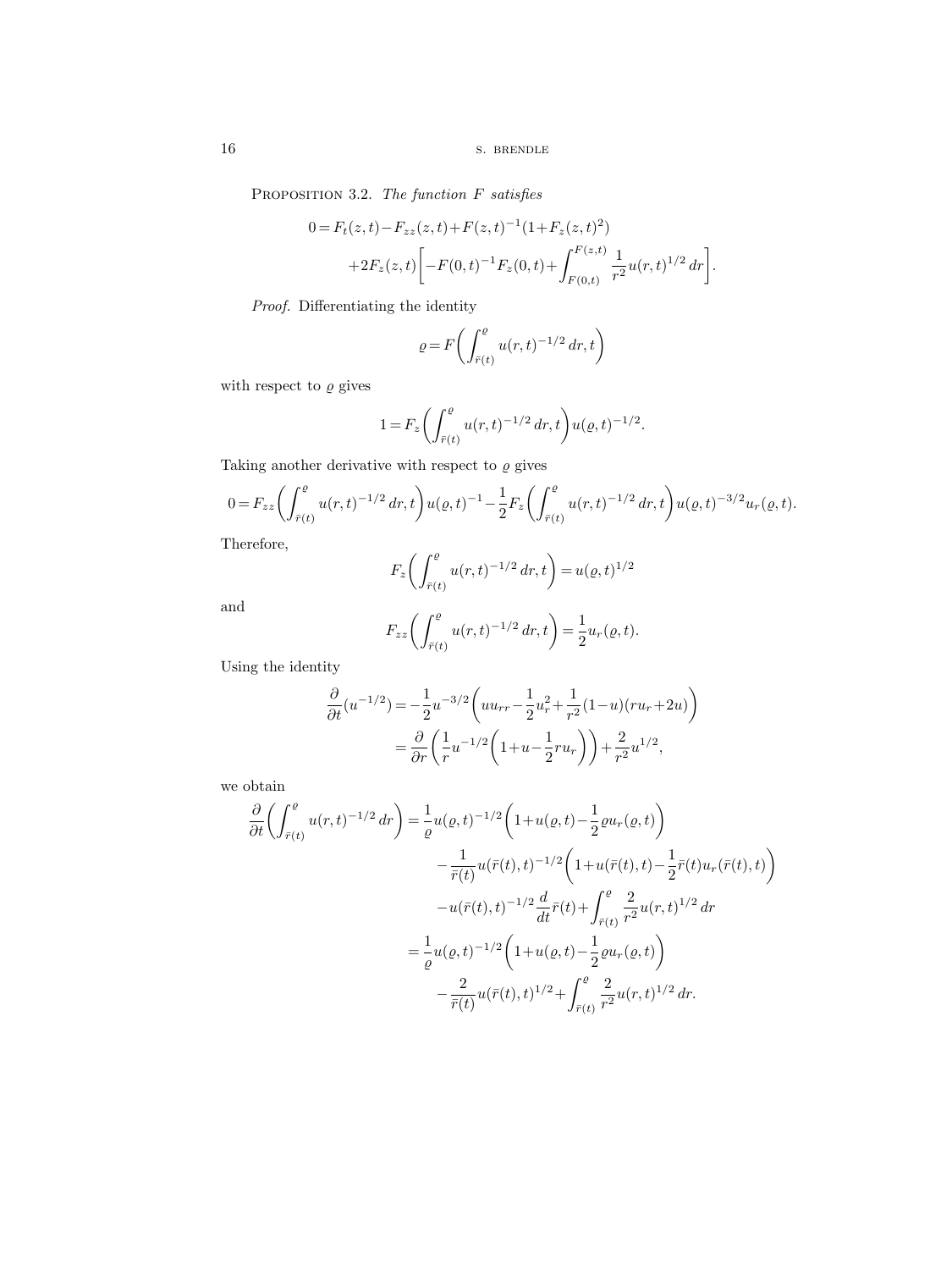Hence, if we differentiate the identity

$$
\varrho = F\biggl(\int_{\bar{r}(t)}^{\varrho} u(r,t)^{-1/2} \, dr, t\biggr)
$$

with respect to  $t$ , we find

$$
0 = F_t \left( \int_{\bar{r}(t)}^e u(r,t)^{-1/2} dr, t \right)
$$
  
+ 
$$
F_z \left( \int_{\bar{r}(t)}^e u(r,t)^{-1/2} dr, t \right) \frac{1}{\varrho} u(\varrho, t)^{-1/2} \left( 1 + u(\varrho, t) - \frac{1}{2} \varrho u_r(\varrho, t) \right)
$$
  
+ 
$$
2F_z \left( \int_{\bar{r}(t)}^e u(r,t)^{-1/2} dr, t \right) \left( -\frac{1}{\bar{r}(t)} u(\bar{r}(t), t)^{1/2} + \int_{\bar{r}(t)}^e \frac{1}{r^2} u(r,t)^{1/2} dr \right).
$$

Putting these facts together, we conclude that

$$
0 = F_t \left( \int_{\bar{r}(t)}^e u(r,t)^{-1/2} dr, t \right) - F_{zz} \left( \int_{\bar{r}(t)}^e u(r,t)^{-1/2} dr, t \right)
$$
  
+ 
$$
F \left( \int_{\bar{r}(t)}^e u(r,t)^{-1/2} dr, t \right)^{-1} \left( 1 + F_z \left( \int_{\bar{r}(t)}^e u(r,t)^{-1/2} dr, t \right)^2 \right)
$$
  
+ 
$$
2F_z \left( \int_{\bar{r}(t)}^e u(r,t)^{-1/2} dr, t \right) \left( -\frac{1}{\bar{r}(t)} u(\bar{r}(t), t)^{1/2} + \int_{\bar{r}(t)}^e \frac{1}{r^2} u(r,t)^{1/2} dr \right).
$$

<span id="page-16-0"></span>Using the relations  $F(0, t) = \bar{r}(t)$  and  $F_z(0, t) = u(\bar{r}(t), t)^{1/2}$ , the assertion follows.

 $\Box$ 

COROLLARY 3.3. The function  $F$  satisfies

$$
|F_t(z,t) - F_{zz}(z,t) + F(z,t)^{-1} (1 + F_z(z,t)^2)|
$$
  
\n
$$
\leq 2F(0,t)^{-1} F_z(0,t) F_z(z,t)
$$
  
\n
$$
+ 2 \left| \frac{1}{F(z,t)} - \frac{1}{F(0,t)} \right| \max \{ F_z(z,t), F_z(0,t) \} F_z(z,t).
$$

*Proof.* By Lemma [2.9,](#page-10-0) the function  $u(r, t)$  is monotone decreasing in r. Hence, if r lies in between  $F(0, t)$  and  $F(z, t)$ , then  $u(r, t)^{1/2} \leq \max\{F_z(z, t), F_z(0, t)\}\.$  This implies

$$
\left| \int_{F(0,t)}^{F(z,t)} \frac{1}{r^2} u(r,t)^{1/2} dr \right| \leq \left| \frac{1}{F(z,t)} - \frac{1}{F(0,t)} \right| \max\{F_z(z,t), F_z(0,t)\}.
$$

<span id="page-16-1"></span>Therefore, the assertion follows from Proposition [3.2.](#page-15-0)

PROPOSITION 3.4. We have the pointwise estimate

$$
F(z,t)^{m} |\partial_{z}^{m+1} F(z,t)| \leq C(m)(1+F(z,t)|F_{zz}(z,t)|)^{m}
$$

for each  $m\!\geqslant\!0$ .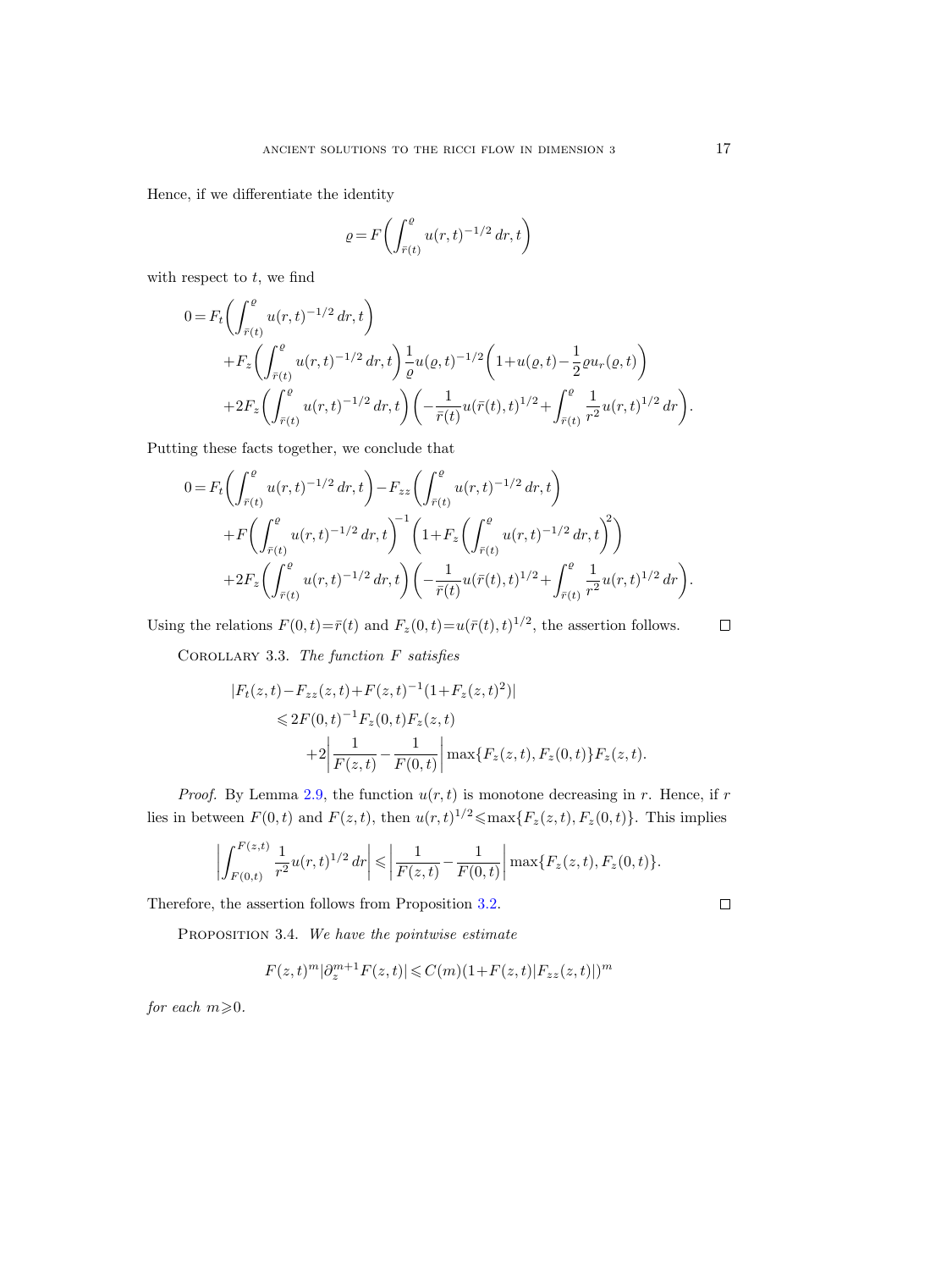*Proof.* We argue by induction on m. Lemma [2.9](#page-10-0) implies  $0 \le F_z \le 1$  at each point in space-time. Consequently, the assertion holds for  $m=0$ . Moreover, the assertion clearly holds for  $m=1$ .

Suppose now that  $m \geq 2$ , and the assertion holds for all integers less than m. Using the standard formula for the scalar curvature of a warped product, we obtain

$$
R = 2F^{-2}(1 - F_z^2 - 2FF_{zz}).
$$

Differentiating this identity with respect to  $z$  gives

$$
\partial_z^{m-1} R + 4 F^{-1} \partial_z^{m+1} F = \sum_{k=1}^{m+1} \sum_{\substack{i_1 \geqslant 0,\ldots, i_k \geqslant 0 \\ i_1 + \ldots + i_k \leqslant m-1}} c_{i_1 \ldots i_k} F^{i_1 + \ldots + i_k - m - 1} \partial_z^{i_1 + 1} F \ldots \partial_z^{i_k + 1} F.
$$

Using the induction hypothesis, we obtain

$$
|\partial_z^{m-1} R + 4F^{-1} \partial_z^{m+1} F| \leqslant C(m) F^{-m-1} (1 + F|F_{zz}|)^{m-1}.
$$

On the other hand, Perelman's pointwise curvature derivative estimate (cf. [\[21\]](#page-100-1)) implies

$$
|\partial_z^{m-1} R| \leqslant C(m) R^{(m+1)/2} \leqslant C(m) F^{-m-1} (1+F|F_{zz}|)^{(m+1)/2}.
$$

Putting these facts together, we conclude that

$$
|F^{-1}\partial_z^{m+1}F| \leqslant C(m)F^{-m-1}(1+F|F_{zz}|)^m.
$$

 $\Box$ 

We now perform a rescaling. For  $\tau \leq 0$ , we define

$$
G(\xi,\tau) := e^{\tau/2} F(e^{-\tau/2}\xi, -e^{-\tau}) - \sqrt{2}.
$$

<span id="page-17-0"></span>Since  $u(r, t) > 0$  and  $u_r(r, t) \le 0$ , it follows that  $G_{\xi}(\xi, \tau) > 0$  and  $G_{\xi\xi}(\xi, \tau) \le 0$ .

PROPOSITION 3.5. As  $\tau \rightarrow -\infty$ ,  $G(\xi, \tau) \rightarrow 0$  in  $C_{\text{loc}}^{\infty}$ .

Proof. This follows from Proposition [3.1.](#page-14-1)

<span id="page-17-1"></span>PROPOSITION 3.6. The function G satisfies

$$
\begin{split} \left| G_{\tau}(\xi,\tau) - G_{\xi\xi}(\xi,\tau) + \tfrac{1}{2}\xi G_{\xi}(\xi,\tau) - \tfrac{1}{2}(\sqrt{2} + G(\xi,\tau)) + (\sqrt{2} + G(\xi,\tau))^{-1}(1 + G_{\xi}(\xi,\tau)^{2}) \right| \\ &\leqslant 2(\sqrt{2} + G(0,\tau))^{-1}G_{\xi}(0,\tau)G_{\xi}(\xi,\tau) \\ &+ 2\bigg| \frac{1}{\sqrt{2} + G(\xi,\tau)} - \frac{1}{\sqrt{2} + G(0,\tau)} \bigg| \max\{G_{\xi}(\xi,\tau), G_{\xi}(0,\tau)\}G_{\xi}(\xi,\tau). \end{split}
$$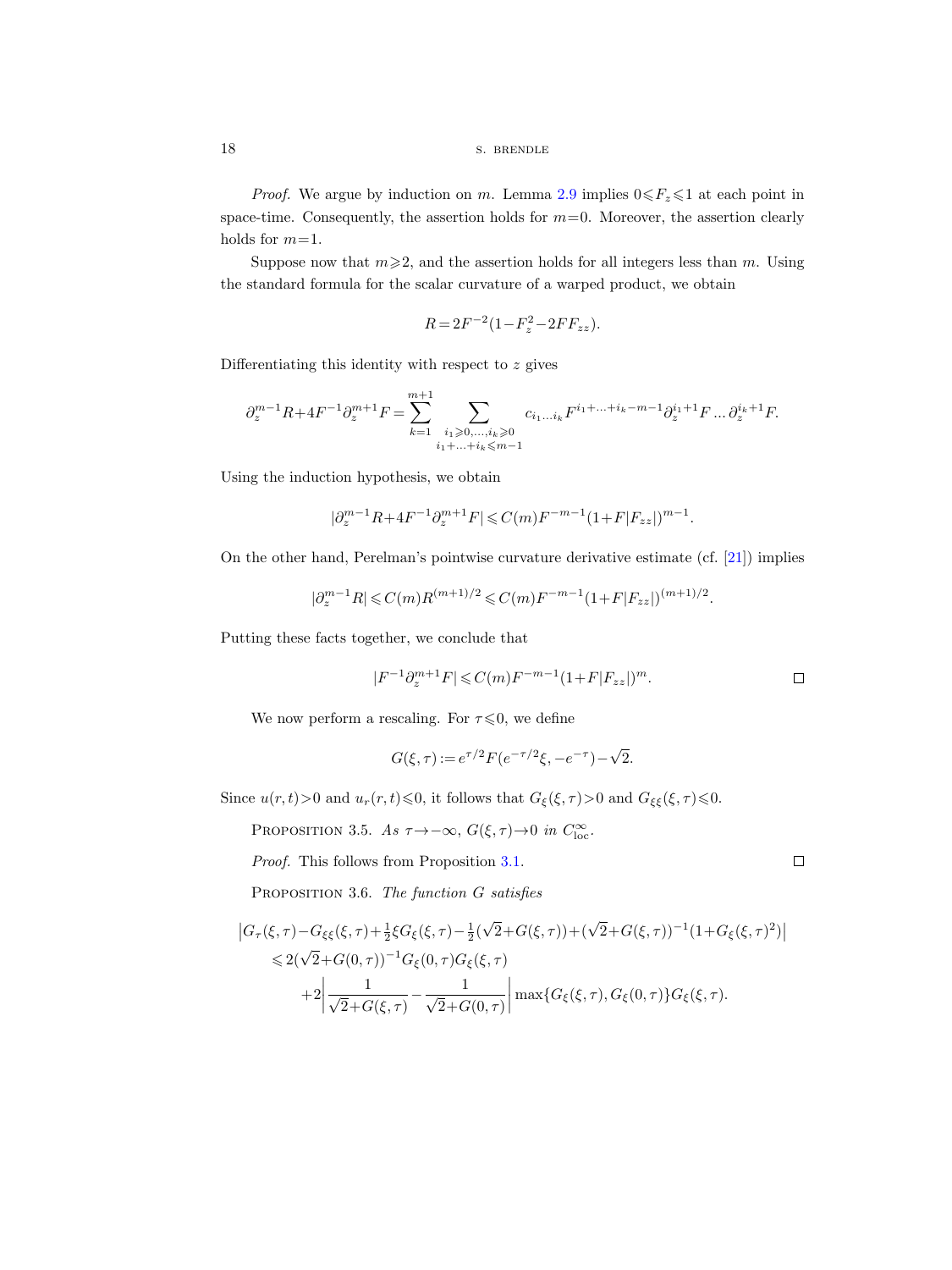Proof. This follows immediately from Corollary [3.3.](#page-16-0)

For each  $k$ , we define

$$
\delta_k := \sup_{\tau \le -k} |G(0, \tau)| + G_{\xi}(0, \tau)
$$
  
= 
$$
\sup_{t \le -e^k} \left| \frac{F(0, t)}{\sqrt{-t}} - \sqrt{2} \right| + F_z(0, t)
$$
  
= 
$$
\sup_{t \le -e^k} \left| \frac{\bar{r}(t)}{\sqrt{-t}} - \sqrt{2} \right| + u(\bar{r}(t), t)^{1/2}
$$

.

By definition,  $\delta_k$  is a decreasing sequence of positive numbers. Moreover,  $\delta_k \rightarrow 0$  by Proposition [3.5.](#page-17-0)

<span id="page-18-0"></span>LEMMA 3.7. We have  $|G(\xi,\tau)|+|G_{\xi}(\xi,\tau)|\leqslant C\delta_k^{1/4}$  for  $\tau\leqslant -k$  and  $|\xi|\leqslant 2\delta_k^{-1/100}$  $\frac{k-1}{100}$ .

*Proof.* By definition of  $\delta_k$ , we have

$$
\left| \frac{\bar{r}(t)}{\sqrt{-2t}} - 1 \right| \leq \delta_k \quad \text{and} \quad u(\bar{r}(t), t) \leq \delta_k^2
$$

for all  $t\leqslant-e^k$ . We now apply Proposition [2.12](#page-11-0) with  $\bar{t}=-e^k$  and  $a=\frac{1}{10}\delta_k^{-1/2}$  $\frac{1}{2} \delta_k^{-1/2}$ . Using Propo-sition [2.12,](#page-11-0) we conclude that  $u(r,t) \leq C\delta_k$  for all  $t \leqslant -e^k$  and all  $\frac{1}{2}\sqrt{-2t} \leqslant r \leqslant \bar{r}(t)$ . This implies that  $0 \leq G_{\xi}(\xi, \tau) \leq C \delta_k^{1/2}$  whenever  $\tau \leq -k$  and  $-1/\sqrt{2} \leq G(\xi, \tau) \leq G(0, \tau)$ . Since  $|G(0, \tau)| \leq \delta_k$  for  $\tau \leq -k$ , we conclude that  $|G(\xi, \tau)| + |G_{\xi}(\xi, \tau)| \leq C \delta_k^{1/4}$  for all  $\tau \leq -k$  and  $-2\delta_k^{-1/100} \leq \xi \leq 0.$ 

On the other hand, using the inequality  $G_{\xi\xi}(\xi,\tau)$   $\leq 0$ , we obtain

$$
0 \leqslant G_{\xi}(\xi,\tau) \leqslant G_{\xi}(0,\tau) \leqslant \delta_k
$$

for all  $\tau \leqslant -k$  and  $0 \leqslant \xi \leqslant 2\delta_k^{-1/100}$  $\int_k^{-1/100}$ . Since  $|G(0, \tau)| \leq \delta_k$ , it follows that

$$
|G(\xi,\tau)|+|G_{\xi}(\xi,\tau)|\leq C\delta_k^{1/4}
$$

<span id="page-18-1"></span>for  $\tau \leqslant -k$  and  $0 \leqslant \xi \leqslant 2\delta_k^{-1/100}$  $\frac{k-1}{k}$ .

> LEMMA 3.8. We have  $|G_{\xi\xi}(\xi,\tau)|{\leqslant}C\delta_k^{1/8}$  for  $\tau{\leqslant}\t-k$  and  $|\xi|{\leqslant}\delta_k^{-1/100}$  $\frac{k-1}{k}$ .

*Proof.* Applying Proposition [3.4](#page-16-1) with  $m=2$ , we obtain

$$
|G_{\xi\xi\xi}(\xi,\tau)| \leqslant C(1+|G_{\xi\xi}(\xi,\tau)|)^2
$$

for  $\tau \leqslant -k$  and  $|\xi| \leqslant 2\delta_k^{-1/100}$  $\frac{(-1)^{100}}{k}$ . Moreover, Lemma [3.7](#page-18-0) implies that

$$
\inf_{\xi' \in [\xi - \delta_k^{1/8}, \xi + \delta_k^{1/8}]} |G_{\xi\xi}(\xi', \tau)| \leq C \delta_k^{1/8}
$$

for  $\tau \leqslant -k$  and  $|\xi| \leqslant \delta_k^{-1/100}$  $\frac{(-1)^{100}}{k}$ . Putting these facts together, we conclude that

$$
|G_{\xi\xi}(\xi,\tau)| \leqslant C\delta_k^{1/8}
$$

for  $\tau \leqslant -k$  and  $|\xi| \leqslant \delta_k^{-1/100}$  $\frac{k-1}{k}$  .  $\Box$ 

 $\Box$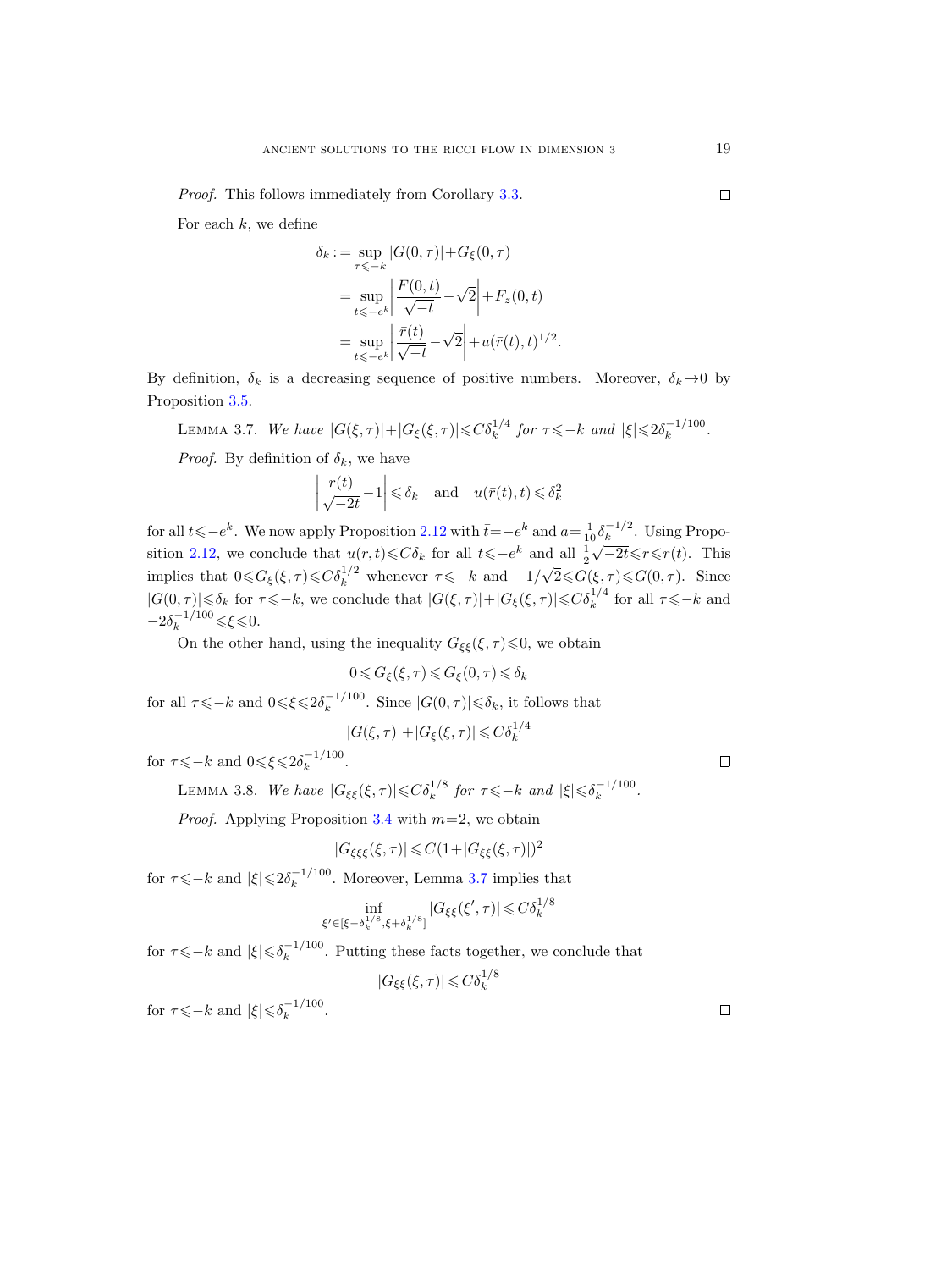20 s. BRENDLE

<span id="page-19-0"></span>LEMMA 3.9. We have  $|\partial_{\xi}^{m+1}G(\xi,\tau)|{\leqslant}C(m)$  for  $\tau{\leqslant}{-k}$  and  $|\xi|{\leqslant}\delta_{k}^{-1/100}$  $\frac{k-1}{k}$ .

Proof. Using Proposition [3.4,](#page-16-1) we obtain

$$
|\partial^{m+1}_{\xi}G(\xi,\tau)|\leqslant C(m)(1+|G_{\xi\xi}(\xi,\tau)|)^m
$$

for  $\tau \leqslant -k$  and  $|\xi| \leqslant 2\delta_k^{-1/100}$ <sup>-1/100</sup>. Moreover, Lemma [3.8](#page-18-1) implies  $|G_{\xi\xi}(\xi,\tau)| \leq C \delta_k^{1/8}$  for  $\tau \leq -k$ and  $|\xi| \leq \delta_k^{-1/100}$  $\frac{(-1)^{100}}{k}$ . Putting these facts together, the assertion follows.

<span id="page-19-1"></span>Lemma 3.10. We have

$$
|G_\xi(0,\tau)|^4\leqslant C\delta_k^{1/100}\int_{\{|\xi|\leqslant \delta_k^{-1/100}\}}e^{-\xi^2/4}|G(\xi,\tau)|^2\,d\xi
$$

and

$$
\int_{\{|\xi| \leq \delta_k^{-1/100}\}} e^{-\xi^2/4} |G_{\xi}(\xi,\tau)|^4 d\xi \leq C \delta_k^{1/100} \int_{\{|\xi| \leq \delta_k^{-1/100}\}} e^{-\xi^2/4} |G(\xi,\tau)|^2 d\xi
$$
  
+ 
$$
C \exp(-\frac{1}{8}\delta_k^{-1/50})
$$

for  $\tau \leqslant -k$ .

Proof. Using Lemma [3.9](#page-19-0) and standard interpolation inequalities, we obtain

$$
|G_{\xi}(0,\tau)|^{4} \leq C \left( \int_{\{|\xi| \leq 1\}} |G(\xi,\tau)|^{2} d\xi \right)^{3/2}
$$
  

$$
\leq C \delta_{k}^{1/100} \int_{\{|\xi| \leq \delta_{k}^{-1/100}\}} e^{-\xi^{2}/4} |G(\xi,\tau)|^{2} d\xi
$$

for  $\tau \leq -k$ , where in the last step we have used Lemma [3.7.](#page-18-0) This proves the first statement. To prove the second statement, we observe that

$$
\int_{\{|\xi| \leqslant \delta_k^{-1/100}\}} e^{-\xi^2/4} G_{\xi}(\xi,\tau)^4 d\xi
$$
\n
$$
+ 3 \int_{\{|\xi| \leqslant \delta_k^{-1/100}\}} e^{-\xi^2/4} G_{\xi}(\xi,\tau)^2 G(\xi,\tau) G_{\xi\xi}(\xi,\tau) d\xi
$$
\n
$$
- \frac{1}{2} \int_{\{|\xi| \leqslant \delta_k^{-1/100}\}} e^{-\xi^2/4} \xi G_{\xi}(\xi,\tau)^3 G(\xi,\tau) d\xi
$$
\n
$$
= \int_{\{|\xi| \leqslant \delta_k^{-1/100}\}} \frac{\partial}{\partial \xi} (e^{-\xi^2/4} G_{\xi}(\xi,\tau)^3 G(\xi,\tau)) d\xi
$$
\n
$$
\leq C \exp(-\frac{1}{8} \delta_k^{-1/50})
$$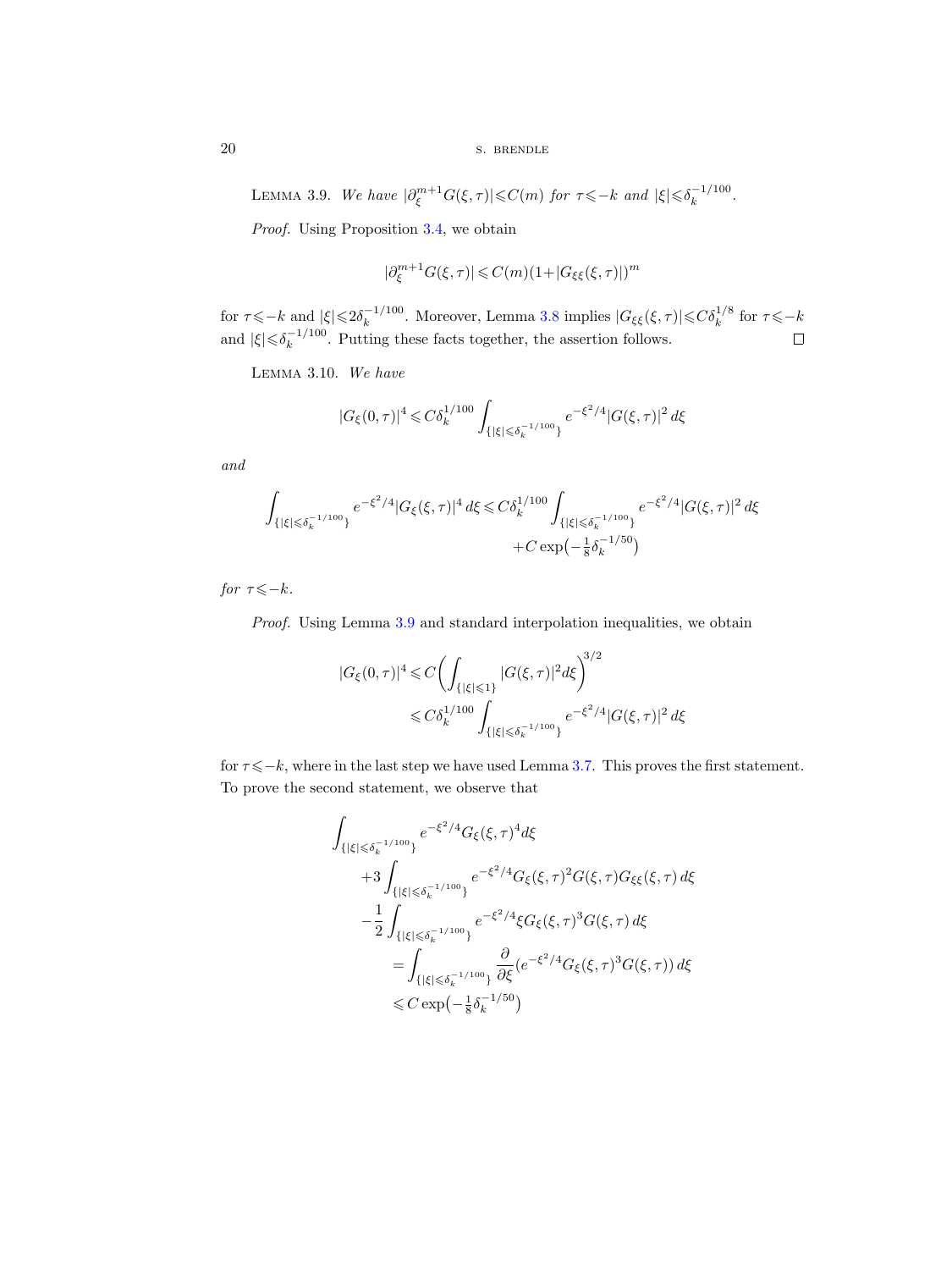for  $\tau \leq -k$ , where in the last step we have used Lemma [3.7.](#page-18-0) Using Lemma [3.8,](#page-18-1) we obtain

$$
-3\int_{\{|\xi| \leq \delta_k^{-1/100}\}} e^{-\xi^2/4} G_{\xi}(\xi,\tau)^2 G(\xi,\tau) G_{\xi\xi}(\xi,\tau) d\xi
$$
  

$$
\leq C \delta_k^{1/100} \int_{\{|\xi| \leq \delta_k^{-1/100}\}} e^{-\xi^2/4} G_{\xi}(\xi,\tau)^2 |G(\xi,\tau)| d\xi
$$

for  $\tau \leq -k$ . Moreover, Lemma [3.7](#page-18-0) implies

$$
\frac{1}{2} \int_{\{|\xi| \leq \delta_k^{-1/100}\}} e^{-\xi^2/4} \xi G_{\xi}(\xi,\tau)^3 G(\xi,\tau) d\xi
$$
  
\$\leq C \delta\_k^{1/100} \int\_{\{|\xi| \leq \delta\_k^{-1/100}\}} e^{-\xi^2/4} G\_{\xi}(\xi,\tau)^2 |G(\xi,\tau)| d\xi\$

for  $\tau \leq -k$ . Adding these inequalities gives

$$
\int_{\{|\xi| \leq \delta_k^{-1/100}\}} e^{-\xi^2/4} G_{\xi}(\xi, \tau)^4 d\xi
$$
\n
$$
\leq C \delta_k^{1/100} \int_{\{|\xi| \leq \delta_k^{-1/100}\}} e^{-\xi^2/4} G_{\xi}(\xi, \tau)^2 |G(\xi, \tau)| d\xi
$$
\n
$$
+ C \exp\left(-\frac{1}{8} \delta_k^{-1/50}\right)
$$
\n
$$
\leq C \delta_k^{1/100} \int_{\{|\xi| \leq \delta_k^{-1/100}\}} e^{-\xi^2/4} (G_{\xi}(\xi, \tau)^4 + G(\xi, \tau)^2) d\xi
$$
\n
$$
+ C \exp\left(-\frac{1}{8} \delta_k^{-1/50}\right)
$$

<span id="page-20-0"></span>for  $\tau \leqslant -k$ . Rearranging terms, the assertion follows.

Lemma 3.11. We have

$$
\int_{\{|\xi| \leqslant \delta_k^{-1/100}\}} e^{-\xi^2/4} |G_\tau(\xi,\tau) - G_{\xi\xi}(\xi,\tau) + \frac{1}{2}\xi G_{\xi}(\xi,\tau) - G(\xi,\tau)|^2 d\xi
$$
\n
$$
\leqslant C\delta_k^{1/100} \int_{\{|\xi| \leqslant \delta_k^{-1/100}\}} e^{-\xi^2/4} |G(\xi,\tau)|^2 d\xi + C \exp\left(-\frac{1}{8}\delta_k^{-1/50}\right)
$$

for  $\tau \leqslant -k$ .

Proof. Note that

$$
\left|G(\xi,\tau)-\tfrac{1}{2}(\sqrt{2}+G(\xi,\tau))+(\sqrt{2}+G(\xi,\tau))^{-1}\right|\leqslant CG(\xi,\tau)^2
$$

for  $\tau \leqslant -k$  and  $|\xi| \leqslant \delta_k^{-1/100}$  $\frac{(-1)^{100}}{k}$ . Using Proposition [3.6,](#page-17-1) we obtain the pointwise estimate

$$
|G_{\tau}(\xi,\tau) - G_{\xi\xi}(\xi,\tau) + \frac{1}{2}\xi G_{\xi}(\xi,\tau) - G(\xi,\tau)|
$$
  
\$\leq C G(\xi,\tau)^{2} + C G\_{\xi}(\xi,\tau)^{2} + C G\_{\xi}(0,\tau)G\_{\xi}(\xi,\tau)\$  
\$\leq C \delta\_{k}^{1/100} G(\xi,\tau) + C G\_{\xi}(\xi,\tau)^{2} + C G\_{\xi}(0,\tau)^{2}\$

for  $\tau \leqslant -k$  and  $|\xi| \leqslant \delta_k^{-1/100}$  $\frac{(-1)^{1100}}{k}$ . Hence, the assertion follows from Lemma [3.10.](#page-19-1)  $\Box$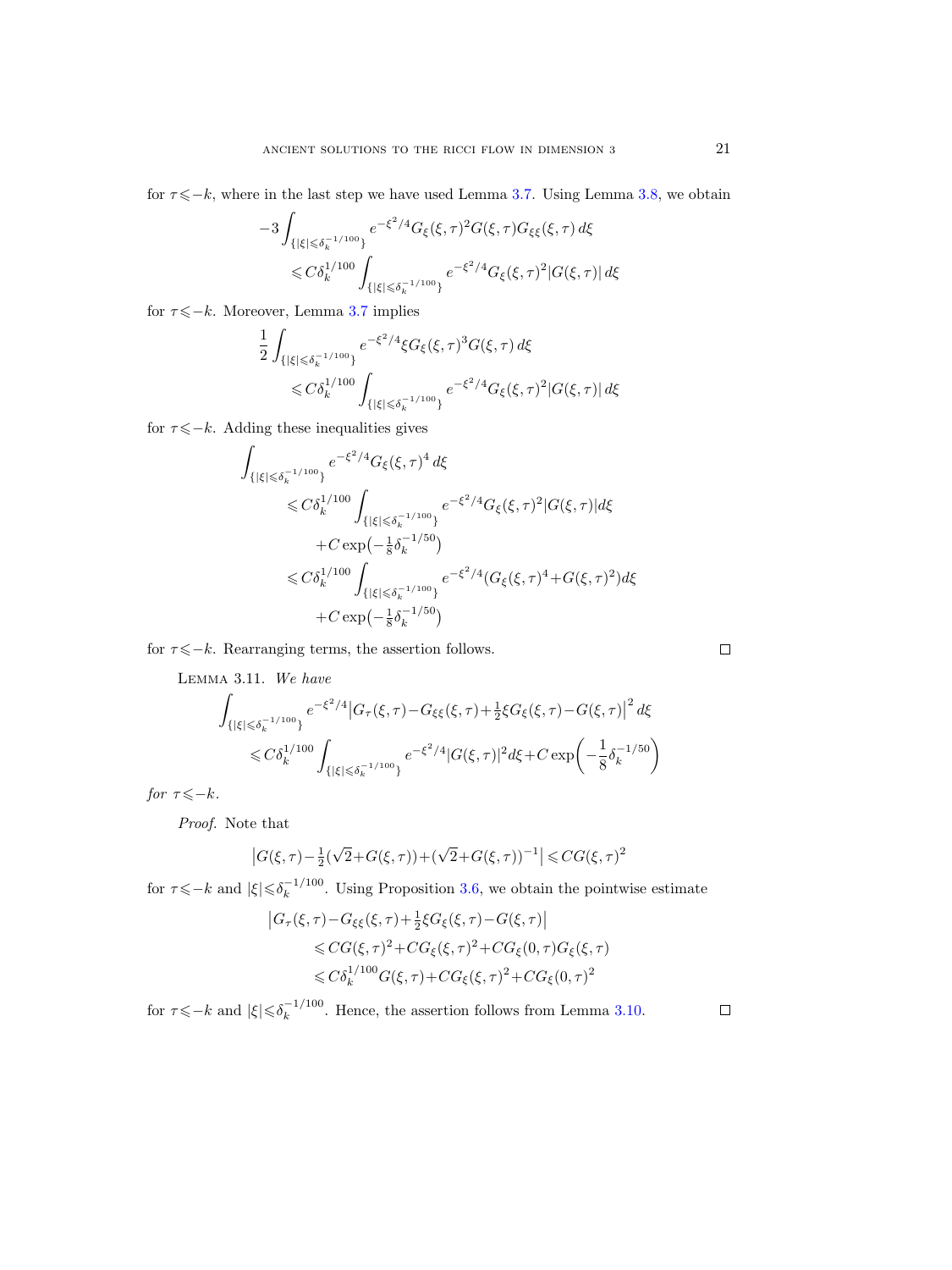# 22 s. BRENDLE

We now perform a spectral decomposition for the operator  $G_{\xi\xi} - \frac{1}{2}\xi G_{\xi} + G$ . This operator is symmetric with respect to the inner product  $||G||_{\mathcal{H}}^2 = \int_{\mathbb{R}} e^{-|\xi|^2/4} G^2 d\xi$ . The eigenvalues of this operator are given by  $1-\frac{1}{2}n$ , where  $n\geqslant 0$ . Moreover, the associated eigenfunctions are given by  $H_n(\frac{1}{2}\xi)$ , where  $H_n$  is the *n*-th Hermite polynomial. Let us write  $\mathcal{H}=\mathcal{H}_+\oplus\mathcal{H}_0\oplus\mathcal{H}_-,$  where the subspace  $\mathcal{H}_+$  is defined as the span of  $H_0(\frac{1}{2}\xi)$  and  $H_1(\frac{1}{2}\xi)$ , the subspace  $\mathcal{H}_0$  is defined as the span of  $H_2(\frac{1}{2}\xi)$ , and  $\mathcal{H}_-$  is the orthogonal complement of  $\mathcal{H}_+ \oplus \mathcal{H}_0$ . Moreover, let  $P_+$ ,  $P_0$ , and  $P_-$  denote the orthogonal projections associated with the direct sum

$$
\mathcal{H}=\mathcal{H}_+\oplus\mathcal{H}_0\oplus\mathcal{H}_-.
$$

The eigenvalues of the operator  $-G_{\xi\xi} + \frac{1}{2}\xi G_{\xi} - G$  on  $\mathcal{H}_+$  are bounded from above by  $-\frac{1}{2}$ . Similarly, the eigenvalues of the operator  $-G_{\xi\xi} + \frac{1}{2}\xi G_{\xi} - G$  on  $\mathcal{H}$ - are bounded from below by  $\frac{1}{2}$ .

Let  $\chi$  denote a smooth cut-off function satisfying  $\chi(s) = 1$  for  $s \in \left[-\frac{1}{2}, \frac{1}{2}\right], \chi(s) = 0$  for  $s \in \mathbb{R} \setminus [-1, 1]$ , and  $s \chi'(s) \leq 0$  for all  $s \in \mathbb{R}$ . We define

$$
\gamma_j := \sup_{\tau \in [-j-1, -j]} \int_{\mathbb{R}} e^{-\xi^2/4} |G(\xi, \tau) \chi(\delta_j^{1/100} \xi)|^2 d\xi,
$$
  
\n
$$
\gamma_j^+ := \sup_{\tau \in [-j-1, -j]} \int_{\mathbb{R}} e^{-\xi^2/4} |P_+(G(\xi, \tau) \chi(\delta_j^{1/100} \xi))|^2 d\xi,
$$
  
\n
$$
\gamma_j^0 := \sup_{\tau \in [-j-1, -j]} \int_{\mathbb{R}} e^{-\xi^2/4} |P_0(G(\xi, \tau) \chi(\delta_j^{1/100} \xi))|^2 d\xi,
$$
  
\n
$$
\gamma_j^- := \sup_{\tau \in [-j-1, -j]} \int_{\mathbb{R}} e^{-\xi^2/4} |P_-(G(\xi, \tau) \chi(\delta_j^{1/100} \xi))|^2 d\xi.
$$

Clearly,  $\frac{1}{C}\gamma_j \leq \gamma_j^+ + \gamma_j^0 + \gamma_j^- \leq C\gamma_j$ . Using Lemma [3.7,](#page-18-0) we obtain

$$
\gamma_j \leq C \sup_{\tau \in [-j-1,-j]} \sup_{|\xi| \leq \delta_j^{-1/100}} |G(\xi,\tau)|^2 \leq C \delta_j^{1/4}.
$$

<span id="page-21-0"></span>In particular,  $\gamma_j \rightarrow 0$ .

Lemma 3.12. We have

$$
\begin{aligned} \gamma_{j+1}^+ &\leqslant e^{-1}\gamma_j^+ + C\delta_j^{1/200}(\gamma_j+\gamma_{j+1}) + C\exp\Bigl(-\tfrac{1}{64}\delta_j^{-1/50}\Bigr),\\ |\gamma_{j+1}^0 - \gamma_j^0| &\leqslant C\delta_j^{1/200}(\gamma_j+\gamma_{j+1}) + C\exp\Bigl(-\tfrac{1}{64}\delta_j^{-1/50}\Bigr),\\ \gamma_{j+1}^- &\geqslant e\gamma_j^- - C\delta_j^{1/200}(\gamma_j+\gamma_{j+1}) - C\exp\Bigl(-\tfrac{1}{64}\delta_j^{-1/50}\Bigr). \end{aligned}
$$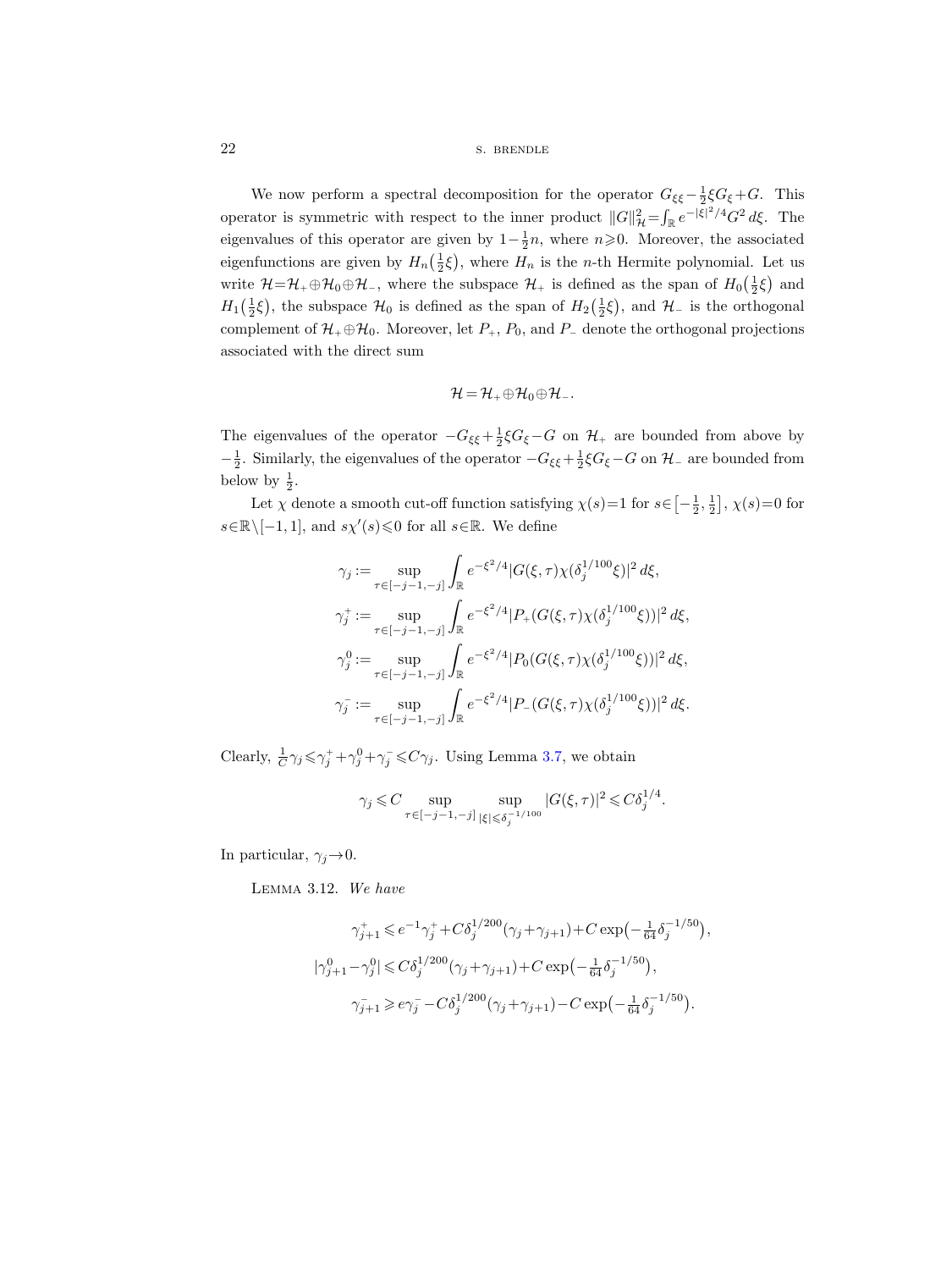*Proof.* Fix j, and define  $\widehat{G}(\xi, \tau) := G(\xi, \tau) \chi(\delta_j^{1/100}\xi)$ . Note that

$$
\int_{\mathbb{R}} e^{-\xi^2/4} |\widehat{G}(\xi,\tau)|^2 d\xi \le \gamma_j + \gamma_{j+1}
$$

for  $\tau \in [-j-2, -j]$ . Using Lemmas [3.11](#page-20-0) and [3.7,](#page-18-0) we obtain

$$
\int_{\mathbb{R}} e^{-\xi^2/4} \left| \hat{G}_{\tau}(\xi,\tau) - \hat{G}_{\xi\xi}(\xi,\tau) + \frac{1}{2}\xi \hat{G}_{\xi}(\xi,\tau) - \hat{G}(\xi,\tau) \right|^2 d\xi
$$
  
\$\leqslant C\delta\_j^{1/100}(\gamma\_j + \gamma\_{j+1}) + C \exp\left(-\frac{1}{32}\delta\_j^{-1/50}\right)\$

for  $\tau \in [-j-2, -j]$ . Consequently,

$$
\frac{d}{d\tau} \left( \int_{\mathbb{R}} e^{-\xi^2/4} |P_+ \hat{G}(\xi,\tau)|^2 d\xi \right) \ge \int_{\mathbb{R}} e^{-\xi^2/4} |P_+ \hat{G}(\xi,\tau)|^2 d\xi \n- C\delta_j^{1/200} (\gamma_j + \gamma_{j+1}) - C \exp\left(-\frac{1}{64} \delta_j^{-1/50}\right),
$$
\n
$$
\left| \frac{d}{d\tau} \left( \int_{\mathbb{R}} e^{-\xi^2/4} |P_0 \hat{G}(\xi,\tau)|^2 d\xi \right) \right| \le C\delta_j^{1/200} (\gamma_j + \gamma_{j+1}) + C \exp\left(-\frac{1}{64} \delta_j^{-1/50}\right),
$$
\n
$$
\frac{d}{d\tau} \left( \int_{\mathbb{R}} e^{-\xi^2/4} |P_- \hat{G}(\xi,\tau)|^2 d\xi \right) \le - \int_{\mathbb{R}} e^{-\xi^2/4} |P_- \hat{G}(\xi,\tau)|^2 d\xi \n+ C\delta_j^{1/200} (\gamma_j + \gamma_{j+1}) + C \exp\left(-\frac{1}{64} \delta_j^{-1/50}\right)
$$

for  $\tau \in [-j-2,-j]$ . Integrating these inequalities over the interval  $[\tau -1,\tau]$  gives

$$
\int_{\mathbb{R}} e^{-\xi^2/4} |P_+ \hat{G}(\xi, \tau - 1)|^2 d\xi \le e^{-1} \int_{\mathbb{R}} e^{-\xi^2/4} |P_+ \hat{G}(\xi, \tau)|^2 d\xi \n+ C\delta_j^{1/200} (\gamma_j + \gamma_{j+1}) + C \exp\left(-\frac{1}{64} \delta_j^{-1/50}\right),
$$
\n
$$
\left| \int_{\mathbb{R}} e^{-\xi^2/4} |P_0 \hat{G}(\xi, \tau - 1)|^2 d\xi - \int_{\mathbb{R}} e^{-\xi^2/4} |P_0 \hat{G}(\xi, \tau)|^2 d\xi \right| \n\le C\delta_j^{1/200} (\gamma_j + \gamma_{j+1}) + C \exp\left(-\frac{1}{64} \delta_j^{-1/50}\right),
$$
\n
$$
\int_{\mathbb{R}} e^{-\xi^2/4} |P_- \hat{G}(\xi, \tau - 1)|^2 d\xi \ge e \int_{\mathbb{R}} e^{-\xi^2/4} |P_- \hat{G}(\xi, \tau)|^2 d\xi \n- C\delta_j^{1/200} (\gamma_j + \gamma_{j+1}) - C \exp\left(-\frac{1}{64} \delta_j^{-1/50}\right)
$$

for  $\tau \in [-j-1, -j]$ . We now define  $\widetilde{G}(\xi, \tau) := G(\xi, \tau) \chi(\delta_{j+1}^{1/100}\xi)$ . Using Lemma [3.7,](#page-18-0) we obtain

$$
\int_{\mathbb{R}} e^{-\xi^2/4} |\widetilde{G}(\xi, \tau - 1) - \widehat{G}(\xi, \tau - 1)|^2 d\xi
$$
  
\$\leqslant \int\_{\{\delta\_j^{-1/100}/2 \leqslant |\xi| \leqslant \delta\_{j+1}^{-1/100}\}} e^{-\xi^2/4} |G(\xi, \tau - 1)|^2 d\xi\$  
\$\leqslant C \exp\left(-\frac{1}{32} \delta\_j^{-1/50}\right)\$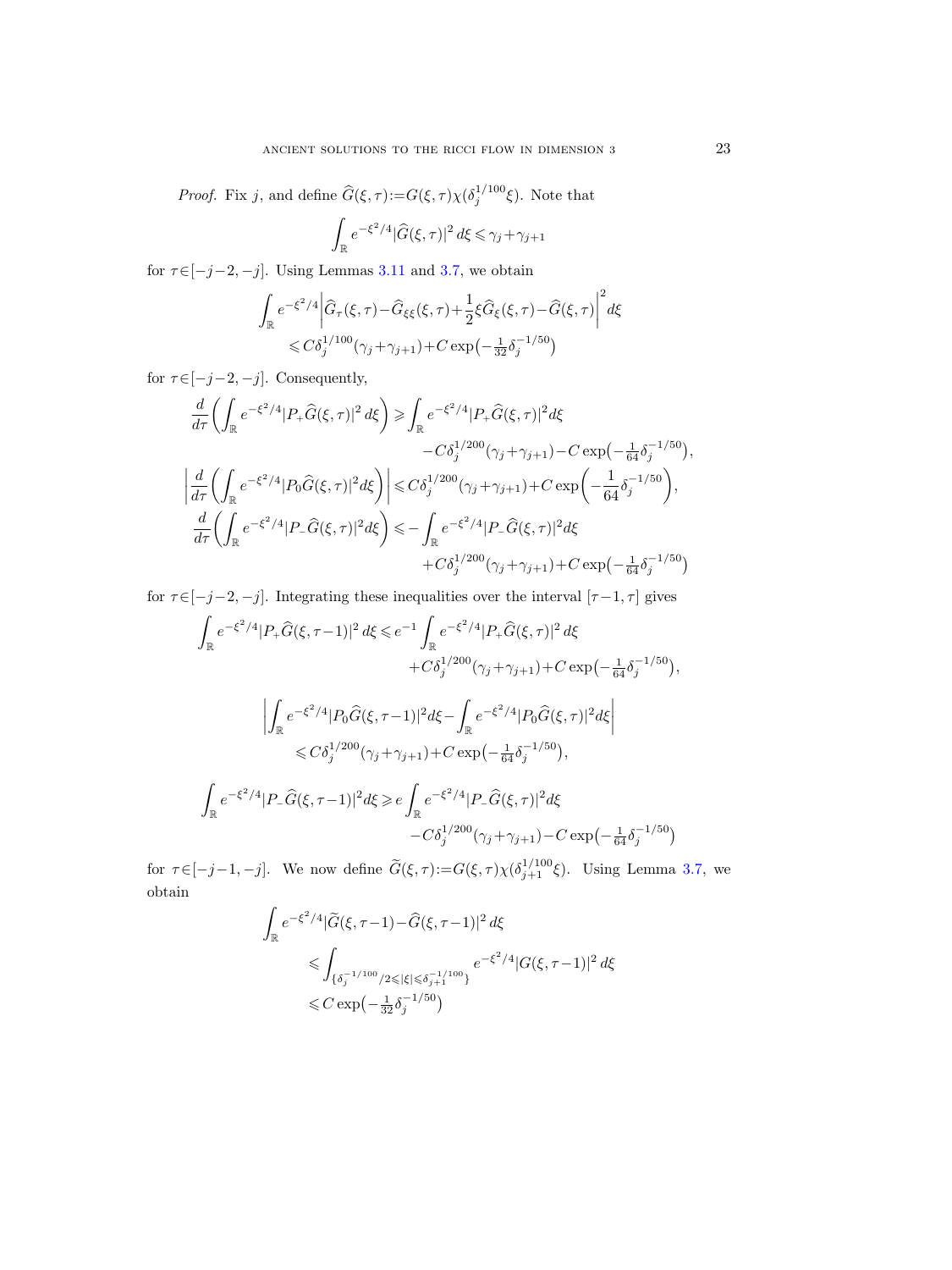for  $\tau \in [-j-1,-j].$  Putting these facts together, we conclude that

$$
\int_{\mathbb{R}} e^{-\xi^2/4} |P_+ \widetilde{G}(\xi, \tau - 1)|^2 d\xi \le e^{-1} \int_{\mathbb{R}} e^{-\xi^2/4} |P_+ \widehat{G}(\xi, \tau)|^2 d\xi \n+ C \delta_j^{1/200} (\gamma_j + \gamma_{j+1}) + C \exp\left(-\frac{1}{64} \delta_j^{-1/50}\right),
$$
\n
$$
\left| \int_{\mathbb{R}} e^{-\xi^2/4} |P_0 \widetilde{G}(\xi, \tau - 1)|^2 d\xi - \int_{\mathbb{R}} e^{-\xi^2/4} |P_0 \widehat{G}(\xi, \tau)|^2 d\xi \right| \n\le C \delta_j^{1/200} (\gamma_j + \gamma_{j+1}) + C \exp\left(-\frac{1}{64} \delta_j^{-1/50}\right),
$$
\n
$$
\int_{\mathbb{R}} e^{-\xi^2/4} |P_- \widetilde{G}(\xi, \tau - 1)|^2 d\xi \ge e \int_{\mathbb{R}} e^{-\xi^2/4} |P_- \widehat{G}(\xi, \tau)|^2 d\xi \n- C \delta_j^{1/200} (\gamma_j + \gamma_{j+1}) - C \exp\left(-\frac{1}{64} \delta_j^{-1/50}\right)
$$

for  $\tau \in [-j-1,-j].$  Taking the supremum over  $\tau \in [-j-1,-j],$  the assertion follows.  $\Box$ 

We next define

$$
\Gamma_k := \sup_{j \geqslant k} \gamma_j, \quad \Gamma_k^+ := \sup_{j \geqslant k} \gamma_j^+, \quad \Gamma_k^0 := \sup_{j \geqslant k} \gamma_j^0, \quad \text{and} \quad \Gamma_k^- := \sup_{j \geqslant k} \gamma_j^-.
$$

Clearly,  $\Gamma_k/C \leq \Gamma_k^+ + \Gamma_k^0 + \Gamma_k^- \leq C\Gamma_k$ . The inequality  $\gamma_j \leq C\delta_j^{1/4}$  gives  $\Gamma_k \leq C\delta_k^{1/4}$ . In particular,  $\Gamma_k \rightarrow 0$ . Using Lemma [3.12,](#page-21-0) we obtain

$$
\Gamma_{k+1}^{+} \leqslant e^{-1} \Gamma_{k}^{+} + C \delta_{k}^{1/200} \Gamma_{k} + C \exp\left(-\frac{1}{64} \delta_{k}^{-1/50}\right),
$$
\n
$$
|\Gamma_{k+1}^{0} - \Gamma_{k}^{0}| \leqslant C \delta_{k}^{1/200} \Gamma_{k} + C \exp\left(-\frac{1}{64} \delta_{k}^{-1/50}\right),
$$
\n
$$
\Gamma_{k+1}^{-} \geqslant e \Gamma_{k}^{-} - C \delta_{k}^{1/200} \Gamma_{k} - C \exp\left(-\frac{1}{64} \delta_{k}^{-1/50}\right).
$$

On the other hand, it follows from Lemma [3.9](#page-19-0) and standard interpolation inequalities that

$$
\sup_{\tau \in [-j-1,-j]} |G(0,\tau)| + G_{\xi}(0,\tau) \leq C \gamma_j^{1/4},
$$

hence

$$
\delta_k = \sup_{\tau \leq -k} |G(0, \tau)| + G_{\xi}(0, \tau) \leq C \Gamma_k^{1/4}.
$$

Consequently,  $\exp\left(-\frac{1}{64}\delta_k^{-1/50}\right)$  $\binom{-1/50}{k} \leqslant C \delta_k^5 \leqslant C \delta_k \Gamma_k$ . Putting these facts together, we conclude that

$$
\begin{aligned} \Gamma^+_{k+1} &\leqslant e^{-1} \Gamma^+_k + C \delta_k^{1/200} \Gamma_k, \\ |\Gamma^0_{k+1}-\Gamma^0_k| &\leqslant C \delta_k^{1/200} \Gamma_k, \\ \Gamma^-_{k+1} &\geqslant e \Gamma^-_k - C \delta_k^{1/200} \Gamma_k. \end{aligned}
$$

The following lemma is inspired by a lemma of Merle and Zaag (cf. [\[19,](#page-100-15) Lemma A.1]).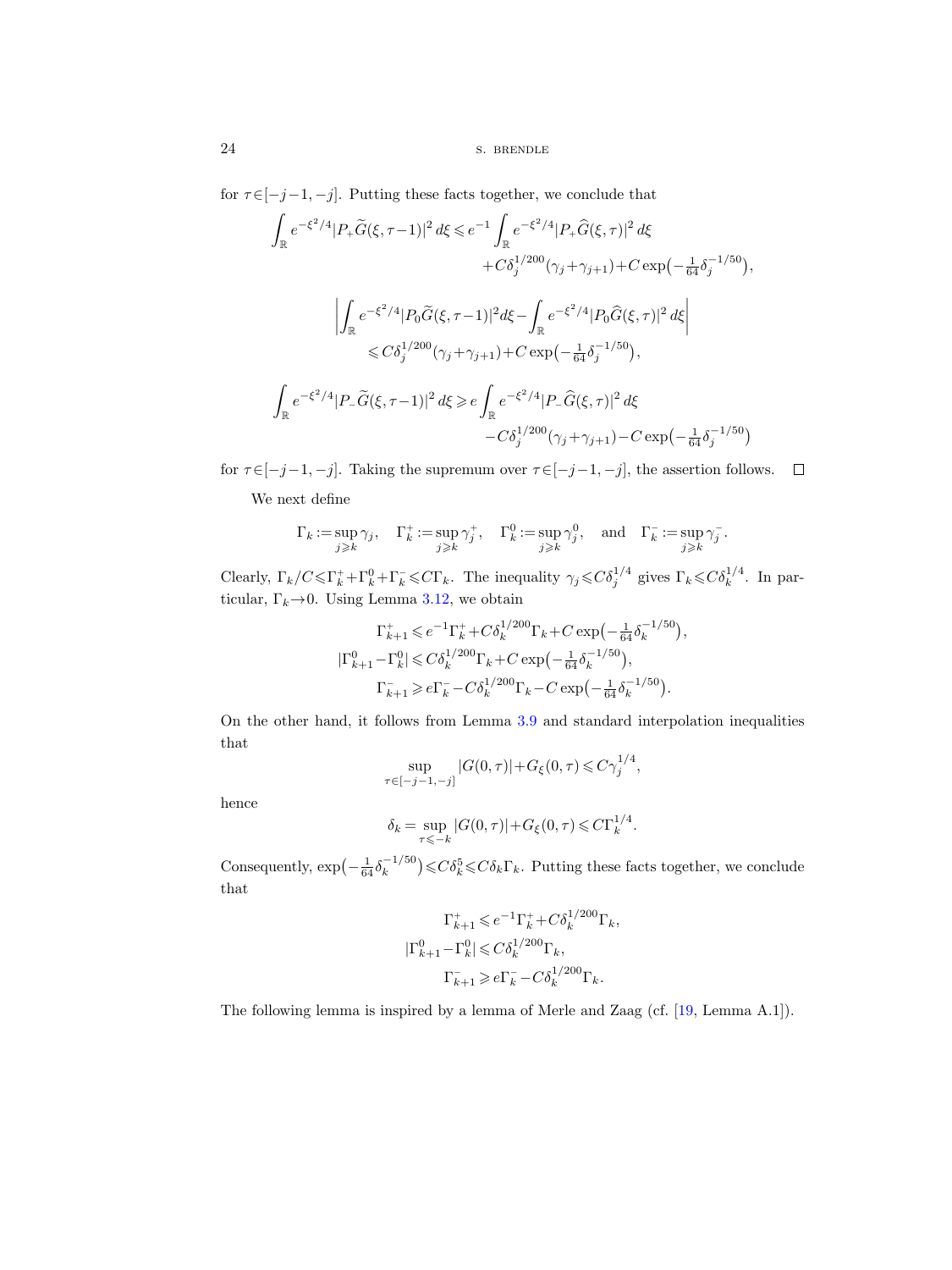<span id="page-24-0"></span>LEMMA 3.13. We either have  $\Gamma_k^0 + \Gamma_k^- \leqslant o(1)\Gamma_k^+$ , or  $\Gamma_k^+ + \Gamma_k^- \leqslant o(1)\Gamma_k^0$ .

*Proof.* By definition, the sequence  $\Gamma_k^-$  is monotone decreasing. This implies that  $\Gamma_k \geq \Gamma_{k+1} \geq e\Gamma_k - o(1)\Gamma_k$ . Thus,  $\Gamma_k \leqslant o(1)\Gamma_k$ . This gives  $\Gamma_k \leqslant o(1)(\Gamma_k^+ + \Gamma_k^0)$ .

Let I denote the set of all positive real numbers  $\alpha$  with the property that the set  ${k: \Gamma_k^0 < \alpha \Gamma_k^+}$  is finite. Moreover, let J denote the set of all positive real numbers  $\alpha$  with the property that the set  $\{k:\Gamma_k^0\geqslant \alpha\Gamma_k^+\}$  is infinite. Clearly,  $I\subset J$ .

We claim that  $e^{1/2} \alpha \in I$  whenever  $\alpha \in J$ . To see this, suppose that  $\alpha \in J$ . We can find a large integer  $k_0$  (depending on  $\alpha$ ) such that

$$
\Gamma_{k+1}^+ \leqslant e^{-1} \Gamma_k^+ + \frac{1}{2(1+\alpha)} \big( e^{-1/2} - e^{-1} \big) \big( \Gamma_k^+ + \Gamma_k^0 \big)
$$

and

$$
|\Gamma_{k+1}^0-\Gamma_k^0|\leqslant \frac{\alpha}{2(1+\alpha)}(1-e^{-1/2})(\Gamma_k^++\Gamma_k^0)
$$

for all  $k \geq k_0$ . This implies that

$$
\begin{split} \Gamma^0_{k+1} - e^{1/2} \alpha \Gamma^+_{k+1} &\geq \Gamma^0_{k} - e^{-1/2} \alpha \Gamma^+_{k} - \frac{\alpha}{1+\alpha} (1-e^{-1/2}) (\Gamma^+_{k} + \Gamma^0_{k}) \\ & = \bigg( 1 - \frac{\alpha}{1+\alpha} (1-e^{-1/2}) \bigg) (\Gamma^0_{k} - \alpha \Gamma^+_{k}) \end{split}
$$

for all  $k \geq k_0$ . Since  $\alpha \in J$ , the set  $\{k: \Gamma_k^0 \geq \alpha \Gamma_k^+\}$  is infinite. Hence, we can find an integer  $k_1 \geq k_0$  such that  $\Gamma_k^0 - \alpha \Gamma_k^+ \geq 0$  for  $k = k_1$ . Proceeding inductively, we obtain  $\Gamma_{k+1}^0 - e^{1/2} \alpha \Gamma_{k+1}^+ \geq 0$  for all  $k \geq k_1$ . Consequently, the set  $\{k: \Gamma_k^0 \lt e^{1/2} \alpha \Gamma_k^+\}$  is finite. Thus,  $e^{1/2}\alpha \in I$ . This proves the claim.

Therefore, we may conclude that either  $J=\varnothing$  or  $I=(0,\infty)$ . If  $I=(0,\infty)$ , we obtain  $\Gamma_k^+ \leqslant o(1) \Gamma_k^0$ , and hence  $\Gamma_k^+ + \Gamma_k^- \leqslant o(1) \Gamma_k^0$ . On the other hand, if  $J = \varnothing$ , then  $\Gamma_k^0 \leqslant o(1) \Gamma_k^+$ , and hence  $\Gamma_k^0 + \Gamma_k^- \leqslant o(1) \Gamma_k^+$ .  $\Box$ 

In the next step, we show that the second possibility in Lemma  $3.13$  cannot occur.

<span id="page-24-1"></span>LEMMA 3.14. We have  $\Gamma_k^0 + \Gamma_k^- \leqslant o(1)\Gamma_k^+$ .

*Proof.* Suppose that the assertion is false. Lemma [3.13](#page-24-0) implies that  $\Gamma_k^+ + \Gamma_k^- \leqslant o(1)\Gamma_k^0$ . For each k, we can find an integer  $j_k \geq k$  and a time  $\tau_k \in [-j_k-1, -j_k]$  such that

$$
\Gamma_k = \gamma_{j_k} = \int_{\mathbb{R}} e^{-\xi^2/4} |G(\xi, \tau_k) \chi(\delta_{j_k}^{1/100} \xi)|^2 d\xi.
$$

Note that

$$
\int_{\mathbb{R}} e^{-\xi^2/4} |P_+(G(\xi,\tau_k)\chi(\delta_{j_k}^{1/100}\xi))|^2\,d\xi\leqslant \gamma_{j_k}^+\leqslant \Gamma_k^+\leqslant o(1)\Gamma_k
$$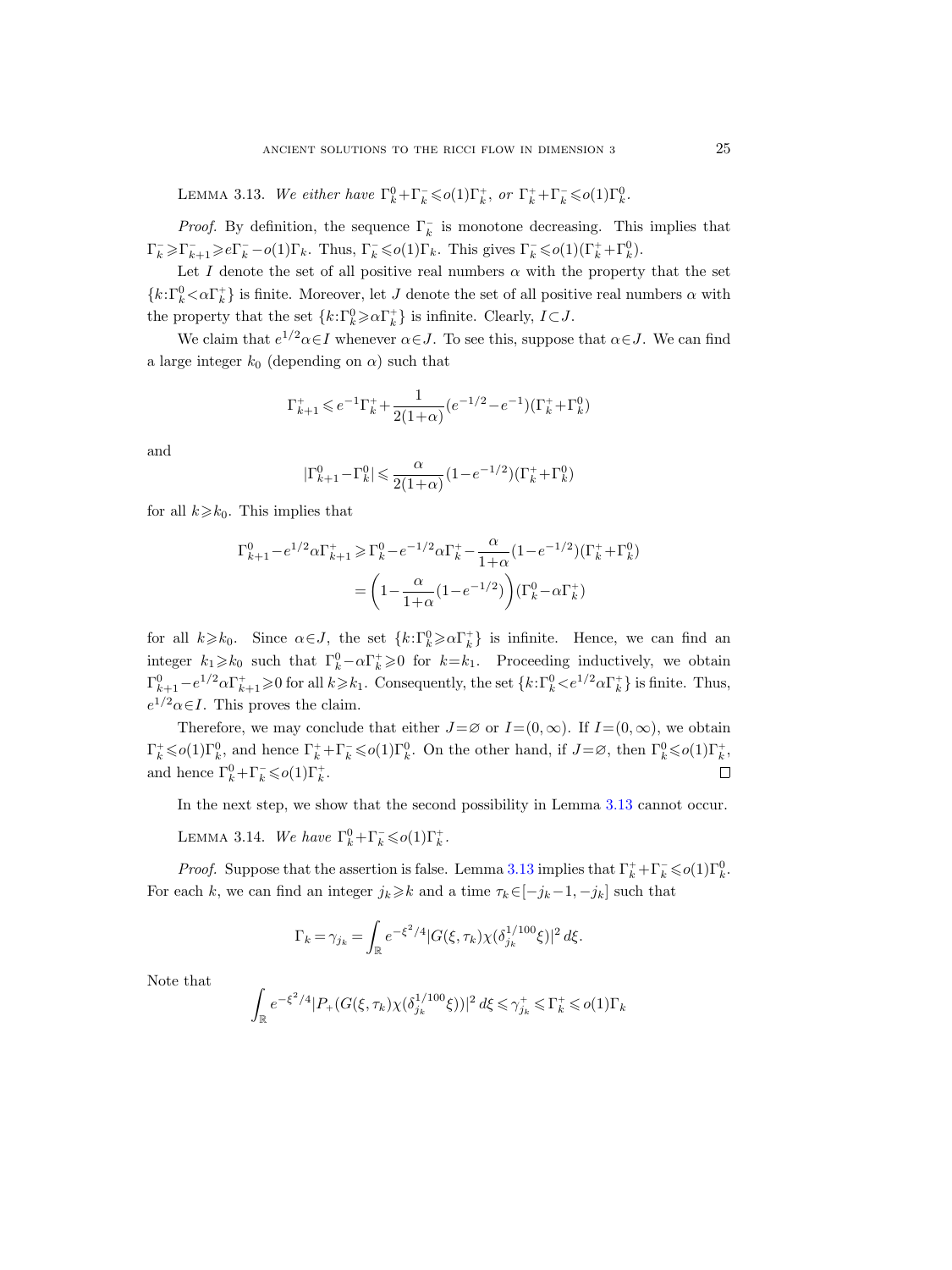and

$$
\int_{\mathbb{R}} e^{-\xi^2/4} |P_{-}(G(\xi,\tau_k)\chi(\delta_{j_k}^{1/100}\xi))|^2 d\xi \leq \gamma_{j_k}^{-} \leq \Gamma_k^{-} \leqslant o(1)\Gamma_k.
$$

After passing to a subsequence, the functions  $\xi \mapsto \Gamma_k^{-1/2} G(\xi, \tau_k) \chi(\delta_{j_k}^{1/100} \xi)$  converge, in  $\mathcal{H}$ , to a non-zero multiple of the function  $\xi^2-2$ . Since the function  $\xi \mapsto G(\xi, \tau_k)$  is monotone increasing, we have

$$
\int_{-3}^{-1} G(\xi, \tau_k) d\xi \le \int_{-1}^{1} G(\xi, \tau_k) d\xi \le \int_{1}^{3} G(\xi, \tau_k) d\xi
$$

for each k. Passing to the limit as  $k \rightarrow \infty$ , we obtain either

$$
\int_{-3}^{-1} (\xi^2 - 2) d\xi \le \int_{-1}^{1} (\xi^2 - 2) d\xi \le \int_{1}^{3} (\xi^2 - 2) d\xi
$$

or

$$
\int_{-3}^{-1} (2 - \xi^2) d\xi \le \int_{-1}^{1} (2 - \xi^2) d\xi \le \int_{1}^{3} (2 - \xi^2) d\xi.
$$

<span id="page-25-0"></span>In either case, we arrive at a contradiction.

LEMMA 3.15. We have  $\Gamma_k \leqslant O(e^{-k})$ .

*Proof.* Note that  $\Gamma_k^0 + \Gamma_k^- \leq \rho(1)\Gamma_k^+$  by Lemma [3.14.](#page-24-1) This implies

$$
\Gamma_{k+1}^+ \leqslant e^{-1} \Gamma_k^+ + C \delta_k^{1/200} \Gamma_k^+ \leqslant e^{-1/2} \Gamma_k^+
$$

if k is sufficiently large. Iterating this estimate gives  $\Gamma_k^* \leqslant O(e^{-k/2})$ , hence  $\Gamma_k \leqslant O(e^{-k/2})$ . Using the estimate  $\delta_k \leqslant C \Gamma_k^{1/4}$  $_k^{1/4}$ , we obtain  $\delta_k \leqslant O(e^{-k/8})$ . This gives

$$
\Gamma_{k+1}^+ \leqslant e^{-1} \Gamma_k^+ + C \delta_k^{1/200} \Gamma_k^+ \leqslant e^{-1} \Gamma_k^+ + e^{-k/2000} \Gamma_k^+
$$

if k is sufficiently large. Iterating this estimate, we conclude that  $\Gamma_k^+ \leqslant O(e^{-k})$ , and hence  $\Gamma_k \leqslant O(e^{-k}).$  $\Box$ 

<span id="page-25-1"></span>LEMMA 3.16. We have  $|G(0, \tau)| \leqslant O(e^{-k/2})$  and  $|G_{\xi}(0, \tau)| \leqslant O(e^{-k/2})$  for all  $\tau \leqslant -k$ .

Proof. Lemma [3.15](#page-25-0) gives

$$
\int_{\{|\xi| \leqslant 2\}} |G(\xi,\tau)|^2 \, d\xi \leqslant O(e^{-k})
$$

for all  $\tau \leq -k$ . Using Lemma [3.9](#page-19-0) and standard interpolation inequalities, we obtain

$$
\sup_{|\xi| \le 1} |G(\xi, \tau)| + |G_{\xi}(\xi, \tau)| \le O(e^{-k/3})
$$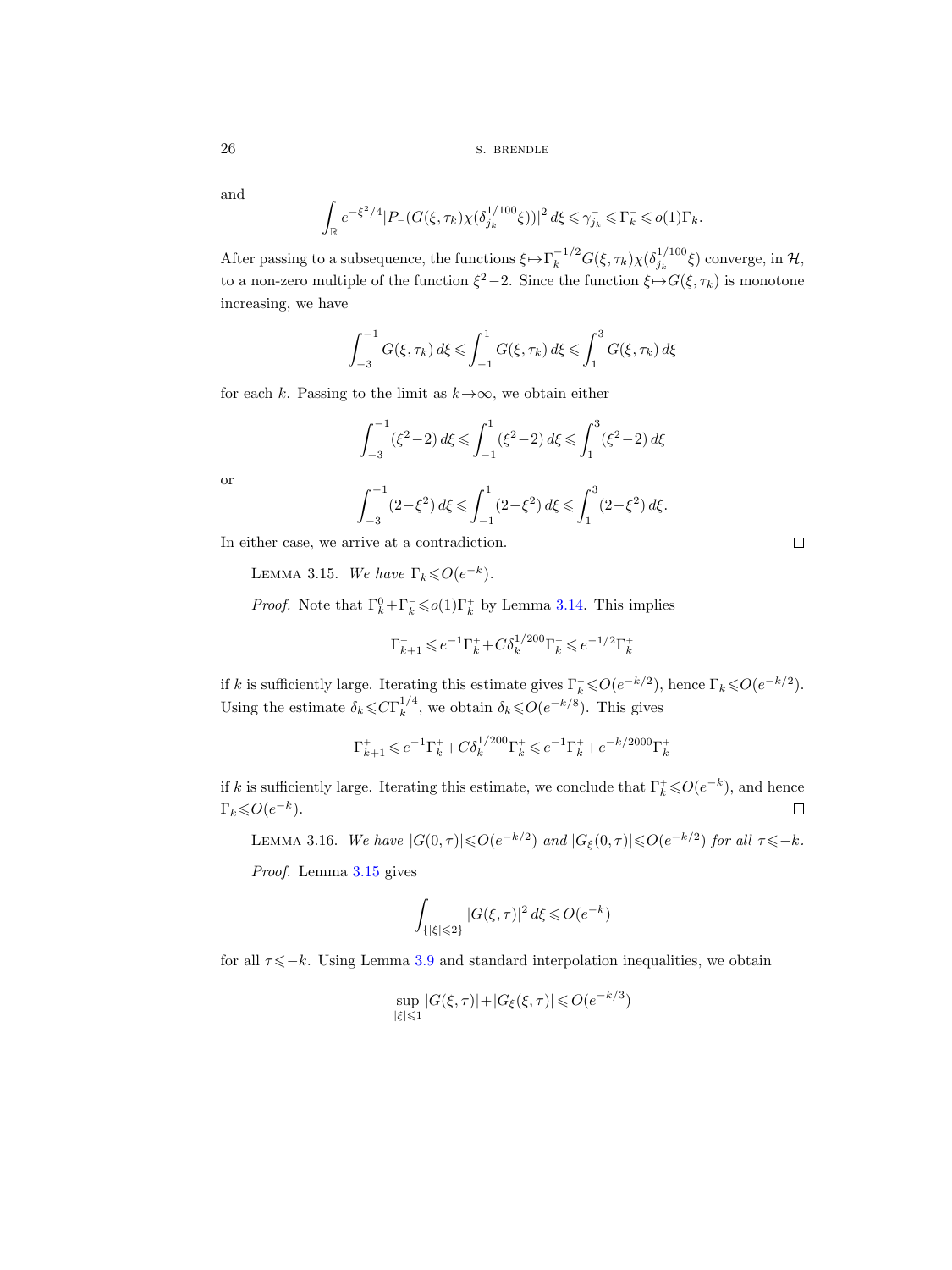for all  $\tau \leq -k$ . Hence, Proposition [3.6](#page-17-1) implies

$$
\sup_{|\xi|\leqslant 1}\left|G_\tau(\xi,\tau)-G_{\xi\xi}(\xi,\tau)+\tfrac12\xi G_\xi(\xi,\tau)-G(\xi,\tau)\right|\leqslant O(e^{-2k/3})
$$

for all  $\tau \leq -k$ . Using standard interior estimates for linear parabolic equations, we conclude that

$$
|G(0,\tau)| \leqslant O(e^{-k/2}) \quad \text{and} \quad |G_{\xi}(0,\tau)| \leqslant O(e^{-k/2})
$$

for all  $\tau \leqslant -k$ .

After these preparations, we now prove the main result of this section.

<span id="page-26-1"></span>PROPOSITION 3.17. The function  $d(t)$  satisfies  $\liminf_{t \to -\infty} (-t)^{-1} d(t) > 0$ . Moreover,  $\liminf_{t\to-\infty} R_{\max}(t) > 0$ , where  $R_{\max}(t)$  denotes the supremum of the scalar curvature of  $(M, g(t))$ .

*Proof.* By Lemma [3.16,](#page-25-1) we have  $|G(0, \tau)| \leq 0 \cdot (e^{\tau/2})$  and  $G_{\xi}(0, \tau) \leq 0 \cdot (e^{\tau/2})$ . Changing variables gives  $|F(0,t)-\sqrt{-2t}| \le O(1)$  and  $F_z(0,t) \le O(1/\sqrt{-t})$ . Since  $F(0,t)=\bar{r}(t)$  and F<sub>z</sub>(0, t)=u( $\bar{r}(t)$ ,  $t$ )<sup>1</sup>/2, we obtain  $|\bar{r}(t) - \sqrt{-2t}| \le O(1)$  and  $u(\bar{r}(t), t) \le O(1/(-t))$ . Applying Proposition [2.13,](#page-12-0) we conclude that

$$
\liminf_{t \to -\infty} (-t)^{-1} d(t) = \liminf_{t \to -\infty} (-t)^{-1} \int_0^{\bar{r}(t)} u(r, t)^{-1/2} dr > 0.
$$

We next observe that  $d(t) = d_{q(t)}(p, q)$ , where p denotes the tip and q is a fixed reference point on the manifold. Using Lemma  $8.3$  (b) in [\[21\]](#page-100-1), we can control how fast the geodesic distance of  $p$  and  $q$  can grow as we go backwards in time:

$$
-\frac{d}{dt}d_{g(t)}(p,q) \leqslant CR_{\max}(t)^{1/2}.
$$

Since  $\liminf_{t\to-\infty}(-t)^{-1}d_{g(t)}(p,q) > 0$ , it follows that  $\limsup_{t\to-\infty}R_{\max}(t) > 0$ . Since the function  $t \mapsto R_{\text{max}}(t)$  is monotone increasing by Hamilton's Harnack inequality [\[16\]](#page-100-16), we conclude that lim inf $_{t\rightarrow -\infty} R_{\text{max}}(t)$ >0.  $\Box$ 

#### 4. Uniqueness of ancient  $\kappa$ -solutions with rotational symmetry

<span id="page-26-0"></span>We continue to assume that  $(M, g(t))$  is a 3-dimensional ancient  $\kappa$ -solution which is non-compact, has positive sectional curvature, and is rotationally symmetric.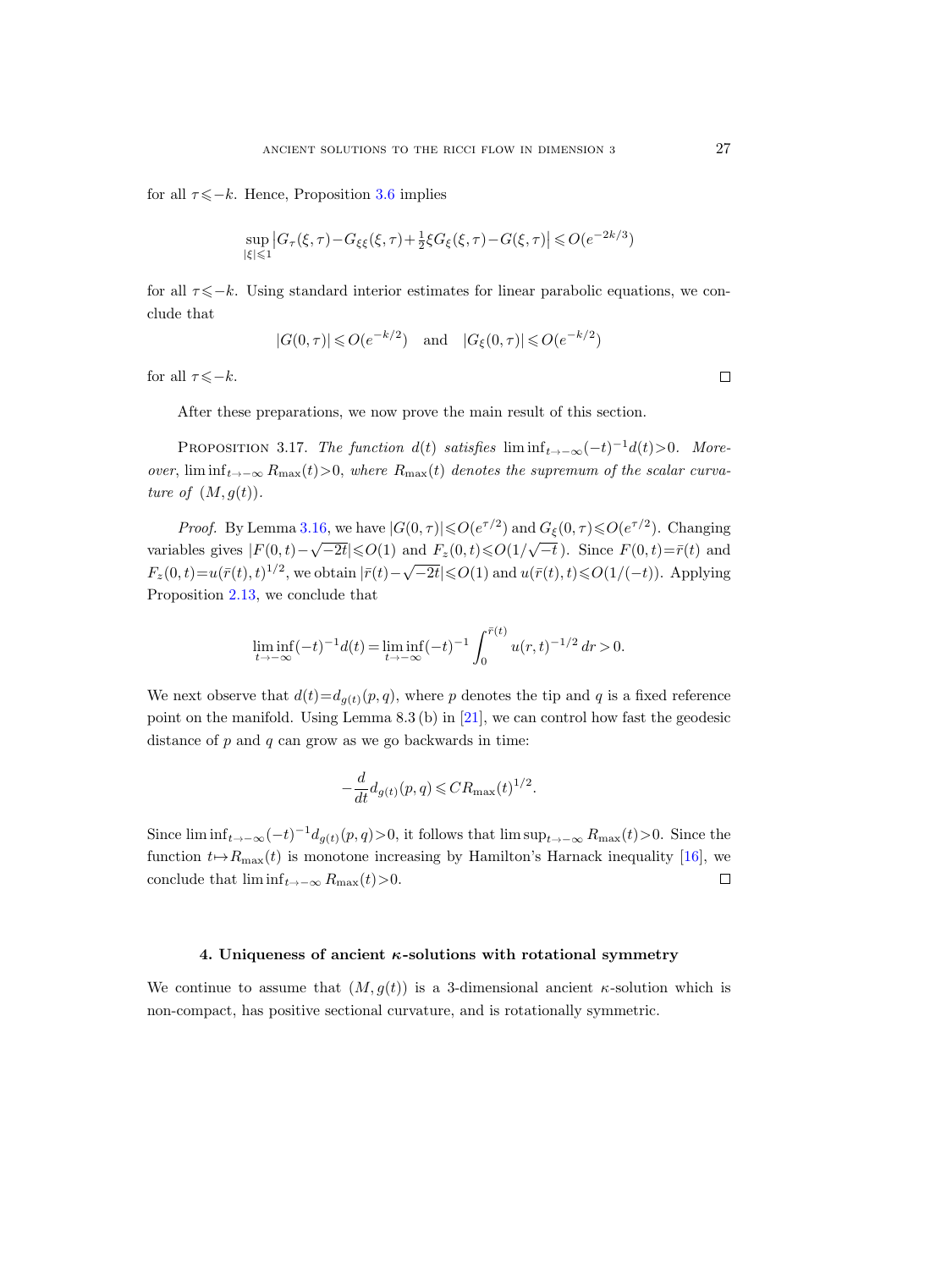28 s. BRENDLE

<span id="page-27-0"></span>PROPOSITION 4.1. Let p denote the tip. Then  $\liminf_{t\to-\infty} R(p,t) > 0$ .

Proof. Since the traceless Ricci tensor vanishes at the tip, the tip cannot lie on a neck. Hence, it follows from work of Perelman [\[21\]](#page-100-1) that  $R_{\text{max}}(t) \leqslant CR(p, t)$  for some uniform constant  $C$  (see Corollary [A.3](#page-95-1) below). Using Proposition [3.17,](#page-26-1) we obtain

$$
\liminf_{t \to -\infty} R(p, t) > 0. \qquad \qquad \Box
$$

Let p denote the tip. By Hamilton's trace Harnack inequality  $[16]$ , the function  $t \mapsto R(p, t)$  is monotone increasing. Hence, the limit

$$
\mathcal{R}:=\lim_{t\to-\infty}R(p,t)
$$

exists. Moreover,  $R>0$  by Proposition [4.1.](#page-27-0)

<span id="page-27-2"></span>PROPOSITION 4.2. If we dilate  $(M, g(t))$  around the tip by the factor  $\mathcal{R}^{1/2}$ , then the rescaled manifolds converge to the Bryant soliton in the Cheeger–Gromov sense.

*Proof.* Let p denote the tip, and let  $t_k$  be a sequence of times such that  $t_k \rightarrow -\infty$ . Let us dilate the flow around the point  $(p, t_k)$  by the factor  $\mathcal{R}^{1/2}$ . The rescaled flows have uniformly bounded curvature. Hence, the rescaled flows converge in the Cheeger–Gromov sense to an eternal solution which is rotationally symmetric. Moreover, on the limiting eternal solution, the scalar curvature at the tip is equal to 1 at all times. Therefore, the limiting solution attains equality in Hamilton's Harnack inequality [\[16\]](#page-100-16). Consequently, the limit must be a steady gradient Ricci soliton [\[15\]](#page-100-17). Therefore, the limit must be the  $\Box$ Bryant soliton.

We will need the following basic fact about the Bryant soliton.

<span id="page-27-1"></span>Lemma 4.3. Consider the Bryant soliton, normalized so that the scalar curvature at the tip is equal to 1. Let  $\gamma$  be a geodesic ray emanating from the tip of the Bryant soliton which is parameterized by arclength. Then,

$$
\int_0^\infty \text{Ric}(\gamma'(s), \gamma'(s)) ds = 1.
$$

*Proof.* On the Bryant soliton, we may write  $Ric = D^2f$ . This implies that

$$
\frac{d}{ds}\langle \nabla f(\gamma(s)), \gamma'(s)\rangle = (D^2 f)(\gamma'(s), \gamma'(s)) = \text{Ric}(\gamma'(s), \gamma'(s)).
$$

Clearly,  $\nabla f = 0$  at the tip. Moreover, the identity  $R + |\nabla f|^2 = 1$  implies that  $|\nabla f| \rightarrow 1$  at infinity. Consequently,  $\langle \nabla f(\gamma(s)), \gamma'(s) \rangle = |\nabla f(\gamma(s))| \to 1$  as  $s \to \infty$ . Thus,

$$
\int_0^\infty \text{Ric}(\gamma'(s), \gamma'(s)) ds = 1.
$$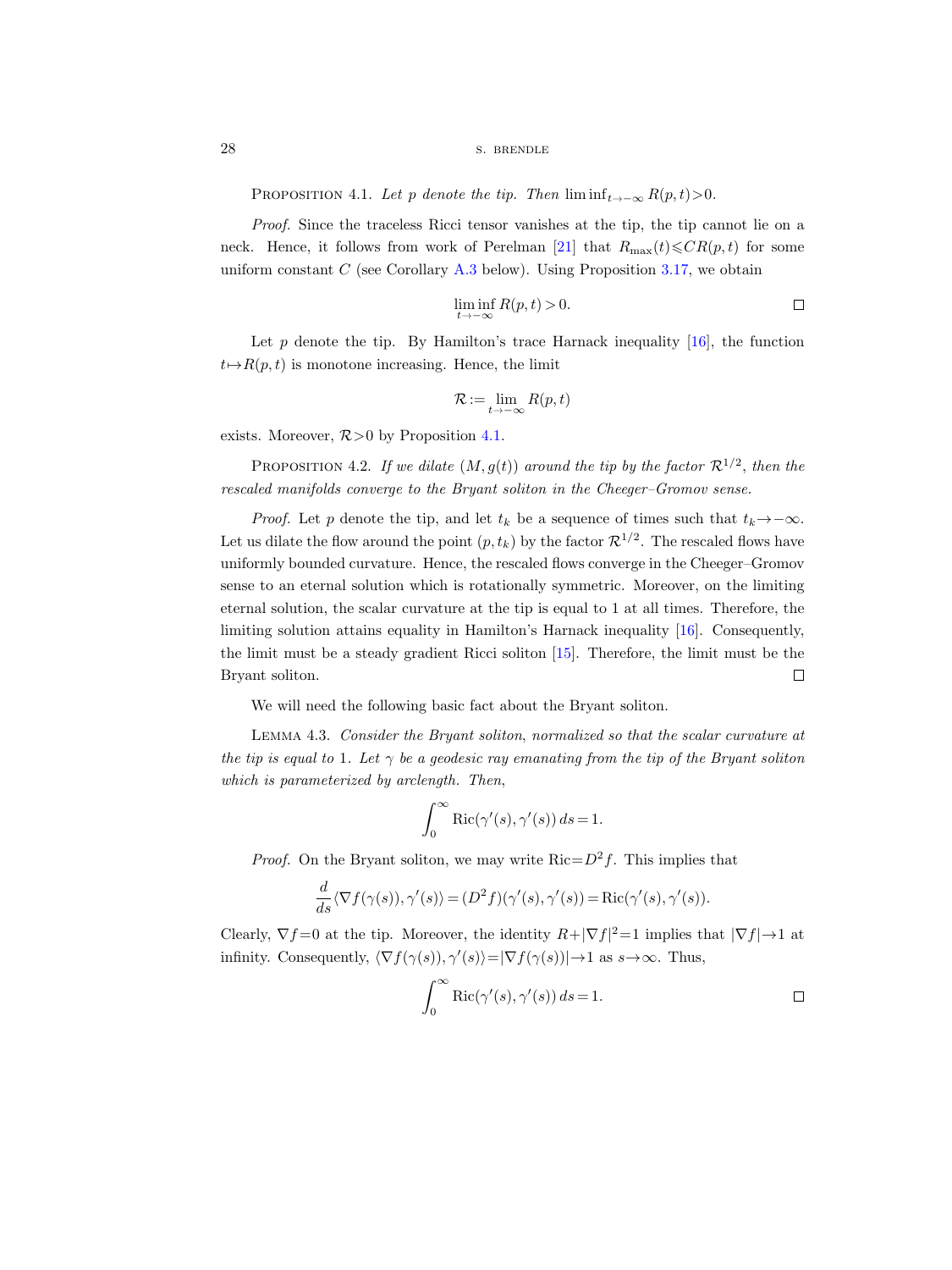We now continue with the the analysis of our ancient solution. As in §[3,](#page-14-0) we define

$$
d(t) = \int_0^{\bar{r}(t)} u(r, t)^{-1/2} dr.
$$

Equivalently, we may write  $d(t) = d_{q(t)}(p, q)$ , where p denotes the tip and q denotes the reference point introduced in §[3.](#page-14-0) Clearly,  $-d'(t) > 0$ .

LEMMA 4.4. Let  $\delta > 0$  be given. Then,

$$
(1-\delta)\mathcal{R}^{1/2} \leqslant -d'(t) \leqslant (1+\delta)\mathcal{R}^{1/2}
$$

if  $-t$  is sufficiently large.

*Proof.* Let p denote the tip, and let  $\gamma$  denote the unit-speed geodesic in  $(M, g(t))$ from the tip p to our reference point q, so that  $\gamma(0)=p$  and  $\gamma(d(t))=q$ . In view of Lemma [4.3](#page-27-1) and Proposition [4.2,](#page-27-2) we can find a large constant A (depending on  $\delta$ ) such that  $A \ge 8\delta^{-1}$  and

$$
(1-\delta)\mathcal{R}^{1/2} \leqslant \int_0^{A\mathcal{R}^{-1/2}} \textup{Ric}_{g(t)}(\gamma'(s),\gamma'(s))\,ds \leqslant \bigg(1+\frac{\delta}{2}\bigg)\mathcal{R}^{1/2}
$$

if −t is sufficiently large (depending on δ and A).

We now observe that  $\gamma$  is part of a minimizing geodesic ray emanating from the tip p. Hence, we may apply Theorem 17.4 (a) in [\[17\]](#page-100-0) with  $\sigma = A \mathcal{R}^{-1/2}$  and  $L = d(t) + A \mathcal{R}^{-1/2}$ . This gives

$$
0 \leqslant \int_{A\mathcal{R}^{-1/2}}^{d(t)} \mathrm{Ric}_{g(t)}(\gamma'(s), \gamma'(s)) ds \leqslant 4A^{-1}\mathcal{R}^{1/2}.
$$

Putting these facts together, we obtain

$$
(1-\delta)\mathcal{R}^{1/2} \leqslant \int_0^{d(t)} \mathrm{Ric}_{g(t)}(\gamma'(s),\gamma'(s))\,ds \leqslant \bigg(1+\frac{\delta}{2}+4A^{-1}\bigg)\mathcal{R}^{1/2}
$$

if −t is sufficiently large (depending on δ and A). Since

$$
d'(t) = -\int_0^{d(t)} \text{Ric}_{g(t)}(\gamma'(s), \gamma'(s)) ds,
$$

it follows that

$$
(1-\delta)\mathcal{R}^{1/2} \leqslant -d'(t) \leqslant \left(1 + \frac{1}{2}\delta + 4A^{-1}\right)\mathcal{R}^{1/2},
$$

if  $-t$  is sufficiently large (depending on  $\delta$  and  $A$ ). As  $4A^{-1} \leq \frac{1}{2}\delta$ , the assertion follows.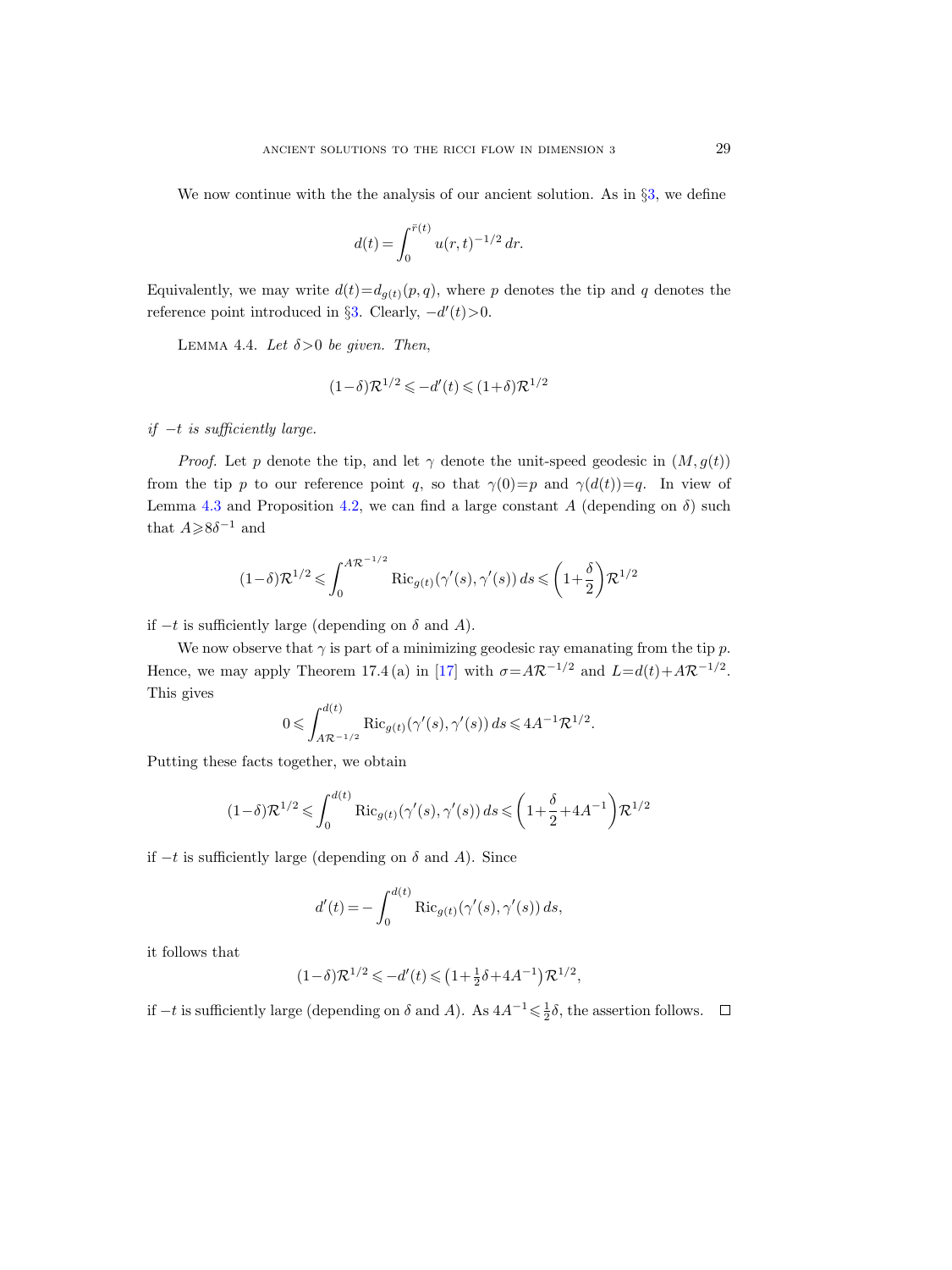In the next step, we state a consequence of Hamilton's Harnack inequality. In the following, we view the scalar curvature R as a function of r and t. We denote by  $R_t$  the partial derivative of  $R$  with respect to  $t$  (keeping  $r$  fixed).

<span id="page-29-0"></span>PROPOSITION 4.5. We have

$$
R_t - \frac{2}{r}u^{-1}u_tv \geqslant 0.
$$

Proof. Hamilton's trace Harnack inequality [\[16\]](#page-100-16) implies that

$$
R_t - R_r v + 2R_r w + 2 \operatorname{Ric}_{rr} w^2 \geqslant 0,
$$

where

$$
v = \frac{1}{r} \left( 1 - u - \frac{1}{2} r u_r \right)
$$

and w is arbitrary. The extra term  $-R_r v$  arises because we compute the time derivative of the scalar curvature at a fixed radius r, whereas Hamilton computes the time derivative at a fixed point on the manifold. Indeed, if we fix a point on the manifold, then the radius r shrinks at a rate given by  $-v$ , and the scalar curvature changes at a rate of  $R_t-R_rv$ .

Applying the Harnack inequality with  $w:=v$  gives

$$
R_t + R_r v + 2 \operatorname{Ric}_{rr} v^2 \geq 0.
$$

Note that

$$
R_r = -\frac{4}{r^3} \left( 1 - u + \frac{1}{2} r^2 u_{rr} \right) = -\frac{2}{r} u^{-1} u_t + \frac{2}{r} u^{-1} u_r v
$$

and

$$
\operatorname{Ric}_{rr} = -\frac{1}{r}u^{-1}u_r,
$$

and hence

$$
R_r + 2 \text{ Ric}_{rr} v = -\frac{2}{r} u^{-1} u_t.
$$

Putting these facts together, the assertion follows.

 $\Box$ 

We next consider the quantity  $R+|V|^2=R+u^{-1}v^2$ . Note that this function is smooth across the tip.

Remark 4.6. On the Bryant soliton, the function  $u_t$  vanishes identically, and the function  $R+u^{-1}v^2$  is equal to 1.

<span id="page-29-1"></span>PROPOSITION 4.7. We have

$$
(R+u^{-1}v^2)_t+\frac{v}{2}\bigg(1+\frac{r}{2}u^{-1}v\bigg)^{-1}(R+u^{-1}v^2)_r\geqslant 0.
$$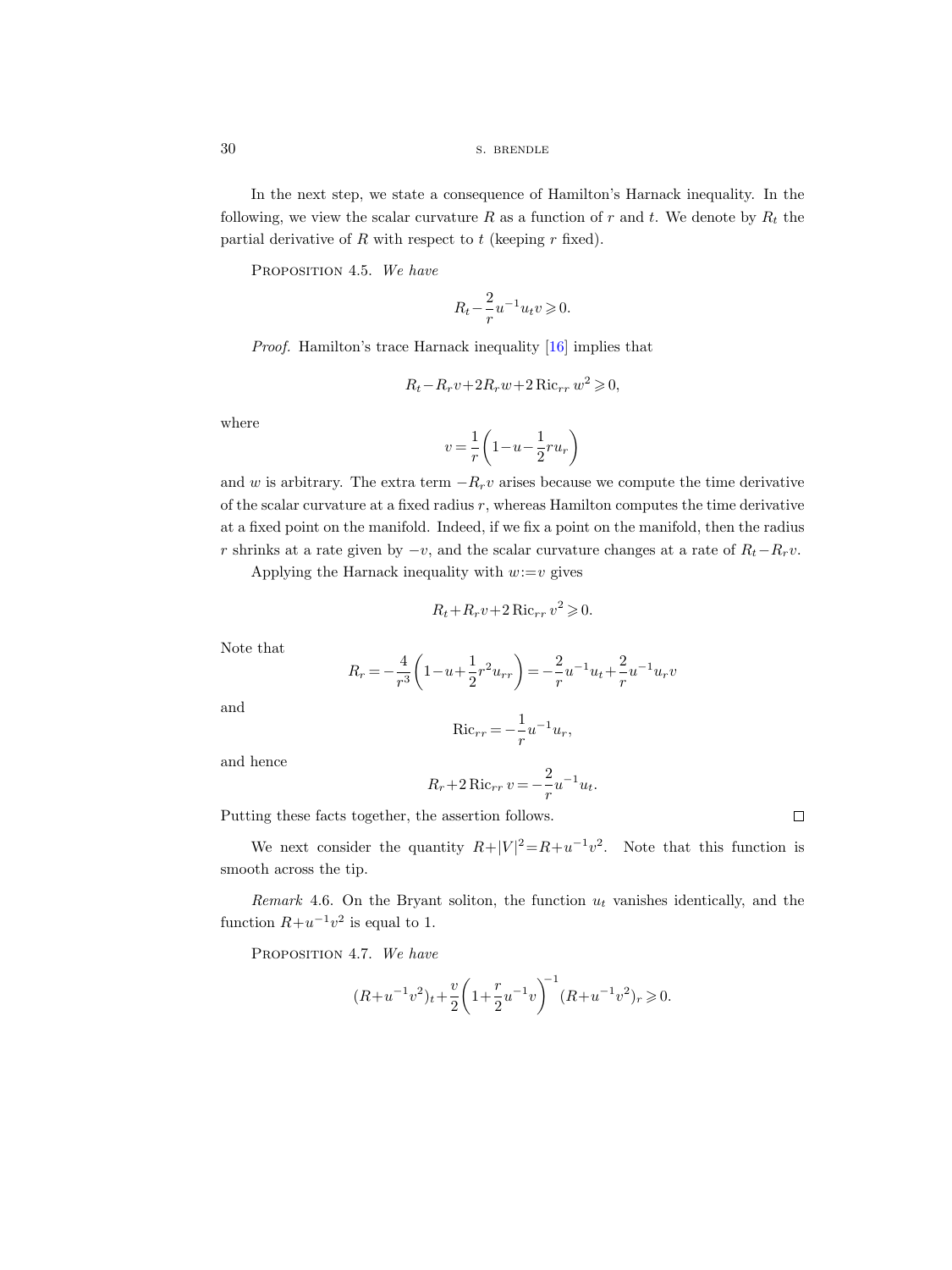Proof. We observe that

$$
v = \frac{r}{4}R + \frac{1}{2r}(1 - u),
$$

hence

$$
v_t = \frac{r}{4}R_t - \frac{1}{2r}u_t.
$$

This gives

$$
(R+u^{-1}v^{2})_{t} = R_{t}+2u^{-1}vv_{t}-u^{-2}u_{t}v^{2}
$$
  
=  $\left(1+\frac{r}{2}u^{-1}v\right)R_{t}-\frac{1}{r}u^{-1}u_{t}v-u^{-2}u_{t}v^{2}$   
=  $\left(1+\frac{r}{2}u^{-1}v\right)\left(R_{t}-\frac{2}{r}u^{-1}u_{t}v\right)+\frac{1}{r}u^{-1}u_{t}v.$ 

Moreover, using the relations

$$
R_r = -\frac{2}{r} u^{-1} u_t + \frac{2}{r} u^{-1} u_r v
$$

and

$$
u^{-2}u_t=-\frac{2}{r}u^{-1}u_r+u^{-2}u_rv-2u^{-1}v_r,\\
$$

we obtain

$$
(R+u^{-1}v^{2})_{r} = R_{r} - u^{-2}u_{r}v^{2} + 2u^{-1}vv_{r}
$$
  
=  $-\frac{2}{r}u^{-1}u_{t} + \frac{2}{r}u^{-1}u_{r}v - u^{-2}u_{r}v^{2} + 2u^{-1}vv_{r}$   
=  $-\frac{2}{r}u^{-1}u_{t} - u^{-2}u_{t}v$   
=  $-\frac{2}{r}\left(1 + \frac{r}{2}u^{-1}v\right)u^{-1}u_{t}.$ 

Consequently,

$$
(R+u^{-1}v^{2})_{t}+\frac{v}{2}\left(1+\frac{r}{2}u^{-1}v\right)^{-1}(R+u^{-1}v^{2})_{r}=\left(1+\frac{r}{2}u^{-1}v\right)\left(R_{t}-\frac{2}{r}u^{-1}u_{t}v\right),
$$

<span id="page-30-0"></span>and the right-hand side is non-negative by Proposition [4.5.](#page-29-0)

 $\Box$ 

PROPOSITION 4.8. The function  $R+u^{-1}v^2$  satisfies

$$
(R+u^{-1}v^{2})_{t}=u(R+u^{-1}v^{2})_{rr}+\frac{2}{r}u(R+u^{-1}v^{2})_{r}+\Xi(r,t)(R+u^{-1}v^{2})_{r},
$$

where

$$
\Xi := \left(1 + u - \frac{1}{2}ru_r\right)^{-1} \left[\frac{1}{r}\left(1 - \frac{1}{2}ru_r\right)\left(1 - u - \frac{1}{2}ru_r\right) - u^3\partial_r\left(u^{-2}\left(1 + u - \frac{1}{2}ru_r\right)\right)\right].
$$

For each t, we have  $\Xi(r,t) = O(r)$  near the tip.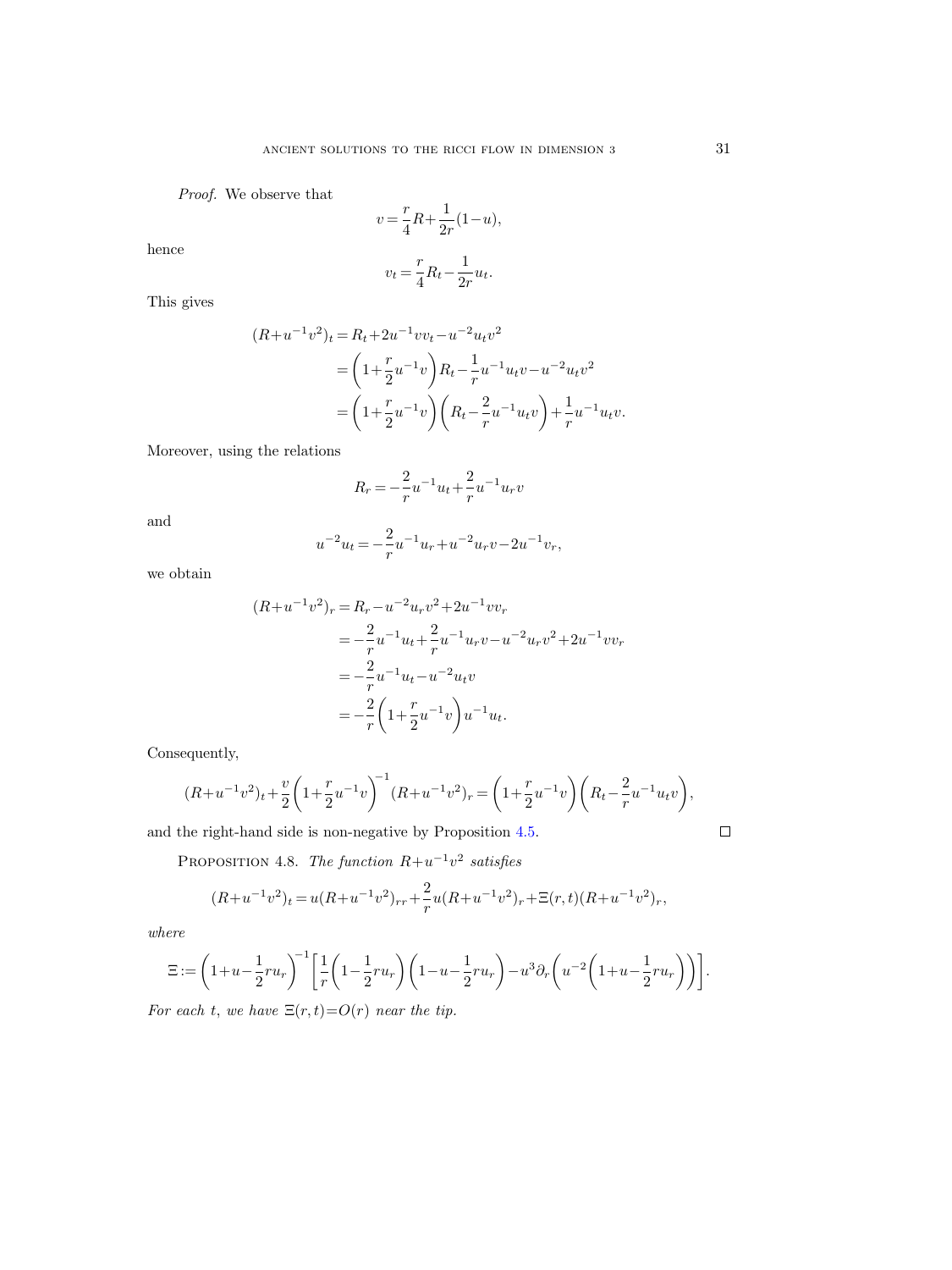Proof. Differentiating the identity

$$
(R+u^{-1}v^{2})_{r} = -\frac{2}{r}\left(1+\frac{r}{2}u^{-1}v\right)u^{-1}u_{t} = -\frac{1}{r}u^{-2}\left(1+u-\frac{1}{2}ru_{r}\right)u_{t}
$$

with respect to  $r$  gives

$$
(R+u^{-1}v^{2})_{rr} = -\frac{1}{r}u^{-2}\left(1+u-\frac{1}{2}ru_{r}\right)u_{tr} + \frac{1}{r^{2}}u^{-2}\left(1+u-\frac{1}{2}ru_{r}\right)u_{t}
$$

$$
-\frac{1}{r}\partial_{r}\left(u^{-2}\left(1+u-\frac{1}{2}ru_{r}\right)\right)u_{t}.
$$

On the other hand, differentiating the identity

$$
R + u^{-1}v^{2} = \frac{1}{r^{2}}u^{-1}\left(1 + u - \frac{1}{2}ru_{r}\right)^{2} - \frac{2}{r^{2}}(1 + u)
$$

with respect to  $t$  gives

$$
(R+u^{-1}v^{2})_{t} = -\frac{1}{r}u^{-1}\left(1+u-\frac{1}{2}ru_{r}\right)u_{rt} - \frac{2}{r^{2}}u_{t}
$$

$$
-\frac{1}{r^{2}}u^{-2}\left(1+u-\frac{1}{2}ru_{r}\right)\left(1-u-\frac{1}{2}ru_{r}\right)u_{t}.
$$

Putting these facts together, we obtain

$$
(R+u^{-1}v^{2})_{t}-u(R+u^{-1}v^{2})_{rr}-\frac{2}{r}u(R+u^{-1}v^{2})_{r}
$$
  
=
$$
-\left[\frac{1}{r}\left(1-\frac{1}{2}ru_{r}\right)\left(1-u-\frac{1}{2}ru_{r}\right)-u^{3}\partial_{r}\left(u^{-2}\left(1+u-\frac{1}{2}ru_{r}\right)\right)\right]\frac{1}{r}u^{-2}u_{t}
$$
  
=
$$
\left[\frac{1}{r}\left(1-\frac{1}{2}ru_{r}\right)\left(1-u-\frac{1}{2}ru_{r}\right)-u^{3}\partial_{r}\left(u^{-2}\left(1+u-\frac{1}{2}ru_{r}\right)\right)\right]
$$

$$
\times\left(1+u-\frac{1}{2}ru_{r}\right)^{-1}(R+u^{-1}v^{2})_{r},
$$

<span id="page-31-0"></span>as claimed.

COROLLARY 4.9. We have  $R+u^{-1}v^2 \geq R$  at each point in space-time.

*Proof.* Let us fix a point  $(r_0, t_0)$  in space-time such that  $r_0 \in [0, r_{\max}(t_0))$ . Let  $\hat{r}(t)$ denote the solution of the ODE

 $\Box$ 

$$
\frac{d}{dt}\hat{r}(t)=\frac{v(\hat{r}(t),t)}{2}\bigg(1+\frac{\hat{r}(t)}{2}u(\hat{r}(t),t)^{-1}v(\hat{r}(t),t)\bigg)^{\!\!-1}
$$

with initial condition  $\hat{r}(t_0)=r_0$ . Since v is a non-negative function, we obtain  $\hat{r}(t)\leq r_0$ for  $t\leq t_0$ . Consequently, the function  $r\mapsto\hat{r}(t)$  is defined for all  $t\in(-\infty, t_0]$ , and  $\hat{r}(t)\in$  $[0, r_{\text{max}}(t))$  for all  $t \leq t_0$ .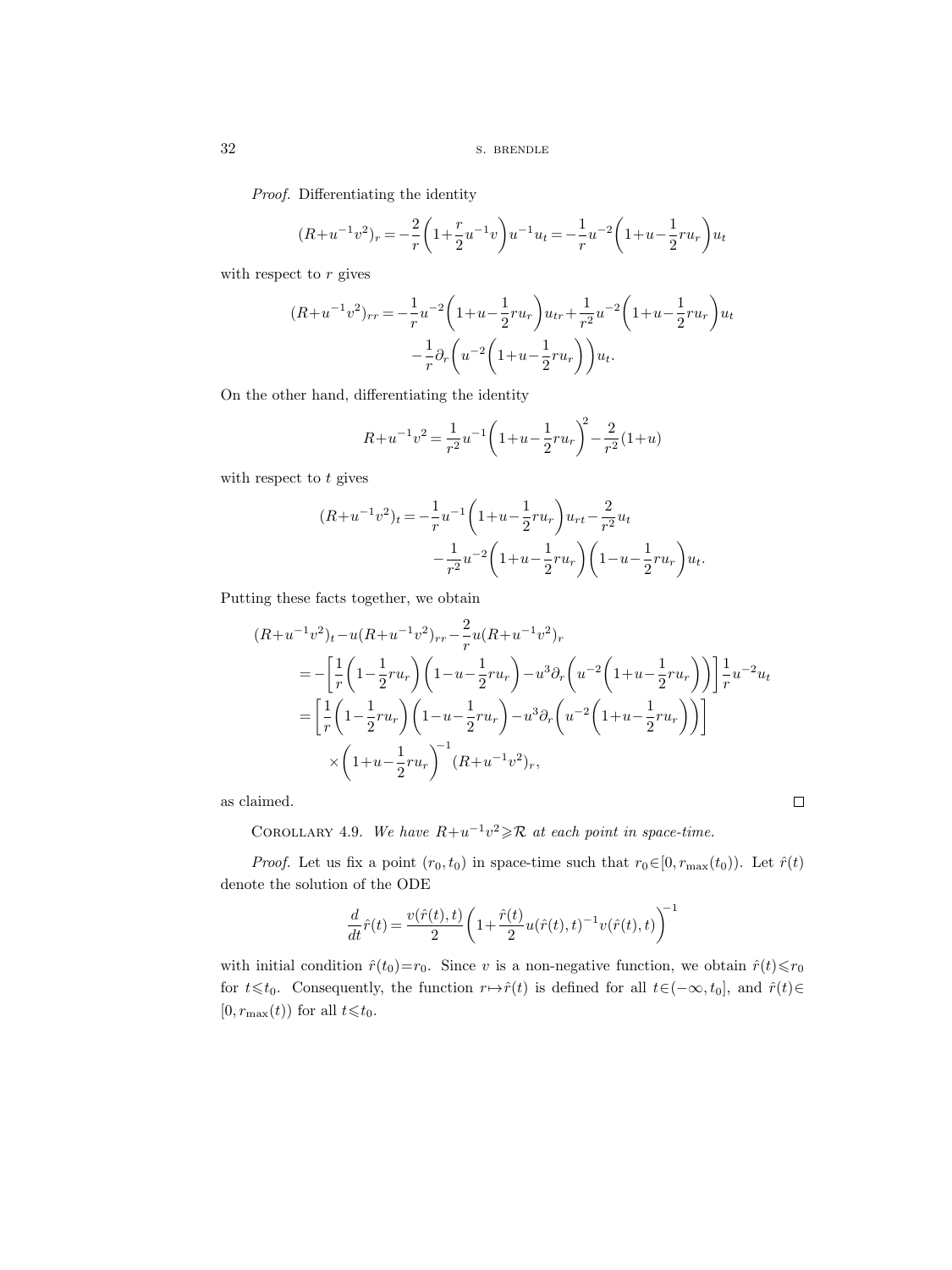By Proposition [4.7,](#page-29-1) the function

$$
t \longmapsto R(\hat{r}(t), t) + u(\hat{r}(t), t)^{-1} v(\hat{r}(t), t)^2
$$

is monotone increasing. On the other hand, by Proposition [4.2,](#page-27-2) we can find a sequence of times  $t_k \rightarrow -\infty$  such that the rescaled manifolds  $(M, \mathcal{R}g(t_k))$  converge to the Bryant soliton in the Cheeger–Gromov sense. Since  $R+u^{-1}v^2=1$  on the Bryant soliton, we conclude that

$$
\lim_{k \to \infty} \sup_{r \in (0,r_0]} |R(r,t_k) + u(r,t_k)^{-1} v(r,t_k)^2 - \mathcal{R}| = 0.
$$

Consequently,

$$
\mathcal{R} = \lim_{k \to \infty} R(\hat{r}(t_k), t_k) + u(\hat{r}(t_k), t_k)^{-1} v(\hat{r}(t_k), t_k)^2
$$
  
\$\leq R(r\_0, t\_0) + u(r\_0, t\_0)^{-1} v(r\_0, t\_0)^2\$.

COROLLARY 4.10. We have  $(R+u^{-1}v^2)_r \geq 0$  at each point in space-time.

*Proof.* Let us fix a point  $(r_0, t_0)$  in space-time such that  $r_0 \in [0, r_{\max}(t_0))$ . Let  $\hat{r}(t)$ denote the solution of the ODE

$$
\frac{d}{dt}\hat{r}(t)=\frac{v(\hat{r}(t),t)}{2}\bigg(1+\frac{\hat{r}(t)}{2}u(\hat{r}(t),t)^{-1}v(\hat{r}(t),t)\bigg)^{\!\!-1}
$$

with initial condition  $\hat{r}(t_0)=r_0$ . Clearly,  $\hat{r}(t)\leq r_0$  for  $t\leq t_0$ . Consequently, the function  $r \mapsto \hat{r}(t)$  is defined for all  $t \in (-\infty, t_0]$ , and  $\hat{r}(t) \in [0, r_{\max}(t))$  for all  $t \leq t_0$ .

Let us consider an arbitrary sequence of times  $t_k \rightarrow -\infty$ . For k large, we define

$$
Q_k = \{(r, t) : t_k \leq t \leq t_0, r \leq \hat{r}(t)\}.
$$

By Proposition [4.8,](#page-30-0) the function  $R + u^{-1}v^2$  attains its maximum on the parabolic boundary of  $Q_k$ . Therefore,

$$
\sup_{r \leq r_0} R(r, t_0) + u(r, t_0)^{-1} v(r, t_0)^2
$$
  
\$\leq\$ max
$$
\left\{ \sup_{t_k \leq t \leq t_0} R(\hat{r}(t), t) + u(\hat{r}(t), t)^{-1} v(\hat{r}(t), t)^2, \sup_{r \leq \hat{r}(t_k)} R(r, t_k) + u(r, t_k)^{-1} v(r, t_k)^2 \right\}
$$

for  $k$  large. By Proposition [4.7,](#page-29-1) the function

$$
t \longmapsto R(\hat{r}(t), t) + u(\hat{r}(t), t)^{-1} v(\hat{r}(t), t)^2
$$

is monotone increasing. This implies that

$$
\sup_{t_k \leq t \leq t_0} R(\hat{r}(t), t) + u(\hat{r}(t), t)^{-1} v(\hat{r}(t), t)^2 \leq R(r_0, t_0) + u(r_0, t_0)^{-1} v(r_0, t_0)^2
$$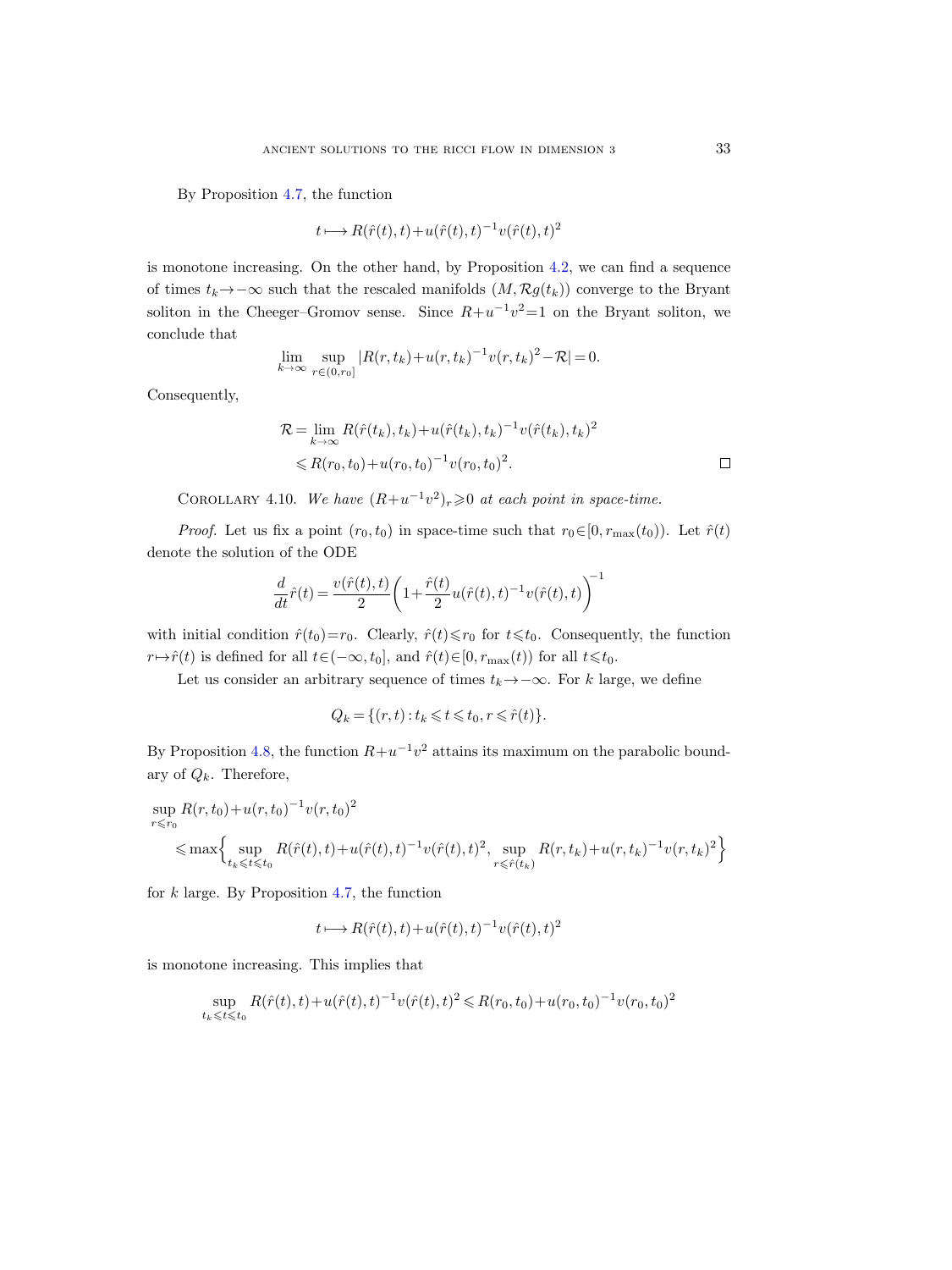for  $k$  large. This gives

$$
\sup_{r \le r_0} R(r, t_0) + u(r, t_0)^{-1} v(r, t_0)^2
$$
  
\n
$$
\le \max \Big\{ R(r_0, t_0) + u(r_0, t_0)^{-1} v(r_0, t_0)^2, \sup_{r \le \hat{r}(t_k)} R(r, t_k) + u(r, t_k)^{-1} v(r, t_k)^2 \Big\}
$$

for k large. We now send  $k \to \infty$ . Recall that  $\hat{r}(t_k) \le r_0$  for k large. Since the solution looks like the Bryant soliton near the tip, we obtain

$$
\lim_{k \to \infty} \sup_{r \leq \hat{r}(t_k)} |R(r, t_k) + u(r, t_k)^{-1} v(r, t_k)^2 - \mathcal{R}| = 0.
$$

This gives

$$
\sup_{r \le r_0} R(r, t_0) + u(r, t_0)^{-1} v(r, t_0)^2 \le \max\{R(r_0, t_0) + u(r_0, t_0)^{-1} v(r_0, t_0)^2, \mathcal{R}\}.
$$

Since  $R(r_0, t_0) + u(r_0, t_0)^{-1}v(r_0, t_0)^2 \ge \mathcal{R}$  by Corollary [4.9,](#page-31-0) we conclude that

$$
\sup_{r \le r_0} R(r, t_0) + u(r, t_0)^{-1} v(r, t_0)^2 \le R(r_0, t_0) + u(r_0, t_0)^{-1} v(r_0, t_0)^2,
$$

which implies the claim.

<span id="page-33-0"></span>LEMMA 4.11. Given  $\varepsilon_0 > 0$ , there is a large constant  $C_0$  with the following property. If  $r \geq C_0$  at some point in space-time, then that point lies at the center of an  $\varepsilon_0$ -neck.

*Proof.* By work of Perelman [\[21\]](#page-100-1), the set of all points in  $(M, g(t))$  which do not lie at the center of an  $\varepsilon_0$ -neck has diameter less than  $C(\varepsilon_0)R_{\text{max}}(t)^{-1/2}$  (see Theorem [A.2](#page-95-0) and Corollary [A.3\)](#page-95-1). Hence, if  $r > C(\epsilon_0)R_{\text{max}}(t)^{-1/2}$  at some point in space-time, then that point lies at the center of an  $\varepsilon_0$ -neck. On the other hand,  $R_{\text{max}}(t)$  is uniformly bounded from below by Proposition [3.17.](#page-26-1) From this, the assertion follows.  $\Box$ 

<span id="page-33-1"></span>LEMMA 4.12. On an  $\varepsilon_0$ -neck, we have  $r^2u \leqslant (1+100\varepsilon_0)\mathcal{R}^{-1}$ .

*Proof.* On an  $\varepsilon_0$ -neck, we have  $u \leq \varepsilon_0$ . Moreover, on an  $\varepsilon_0$ -neck, the radial Ricci curvature is smaller than  $10\varepsilon_0/r^2$ . This gives  $0 \leq -ru_r \leq 10\varepsilon_0$ . Using Corollary [4.9,](#page-31-0) we obtain

$$
\mathcal{R} \leq R + u^{-1}v^2 = \frac{1}{r^2}u^{-1}\left(1 + u - \frac{1}{2}ru_r\right)^2 - \frac{2}{r^2}(1 + u) \leq \frac{1}{r^2}u^{-1}(1 + 100\varepsilon_0).
$$

This proves the assertion.

|         |     | ۰,<br>٠ |  |
|---------|-----|---------|--|
| ۰.<br>٩ | $-$ |         |  |
|         |     |         |  |

 $\Box$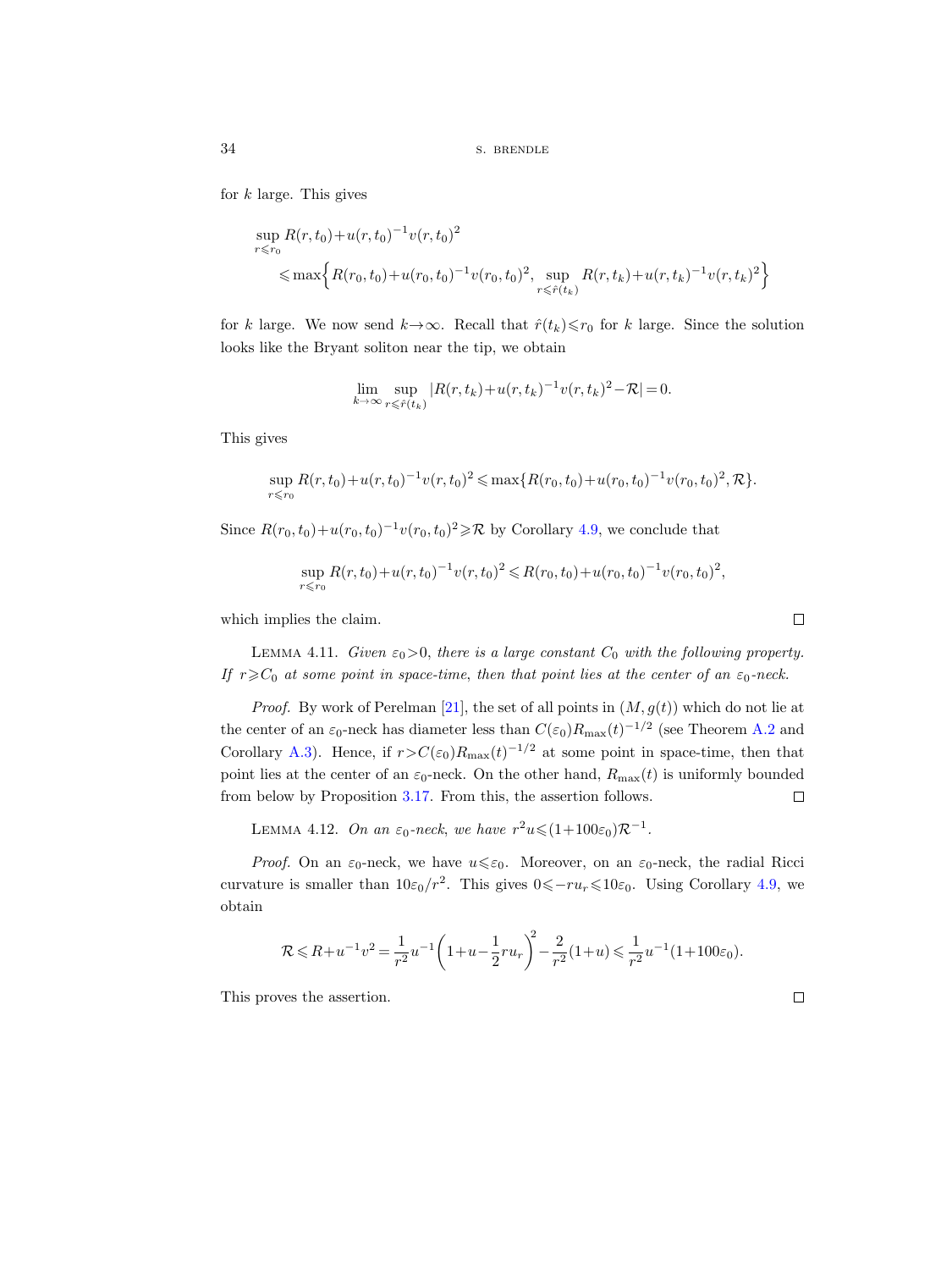<span id="page-34-0"></span>LEMMA 4.13. There is a large constant  $C_1$  with the following property. If  $F \geqslant C_0$ , then we have  $F|F_z| \leq C_1$  and  $F^2|F_{zz}| + F^3|F_{zzz}| \leq C_1 F^{1/100}$ .

*Proof.* By Lemma [4.11,](#page-33-0) every point with  $F \geq C_0$  lies at the center of an  $\varepsilon_0$ -neck. Using Lemma [4.12,](#page-33-1) we obtain  $F^2F_z^2 \leq (1+100\varepsilon_0)\mathcal{R}^{-1}$  on an  $\varepsilon_0$ -neck. We next observe that  $F^m|\partial_z^{m+1}F| \leqslant C(m)$  on an  $\varepsilon_0$ -neck. Using standard interpolation inequalities, we obtain  $F^2|F_{zz}|+F^3|F_{zzz}|\leqslant CF^{1/100}$  whenever  $F\geqslant C_0$ .  $\Box$ 

<span id="page-34-1"></span>LEMMA 4.14. There are large constants  $C_2 \geq 4C_0$  and  $C_3$  with the following property. If  $F \geqslant C_2$ , then  $0 \leqslant -F_{zz} \leqslant C_3 F^{-5/2+1/100}$ .

*Proof.* Let us fix a point  $(z_0, t_0)$  in space-time, and let  $r_0 = F(z_0, t_0) \in [0, r_{\max}(t_0))$ . We assume that  $r_0 \ge \max\{10C_0, 100C_1^2\}$ . Let  $\tilde{r}(t)$  denote the solution of the ODE

$$
\frac{d}{dt}\tilde{r}(t)=-v(\tilde{r}(t),t)=-\frac{1}{\tilde{r}(t)}\bigg(1-u(\tilde{r}(t),t)-\frac{1}{2}\tilde{r}(t)u_r(\tilde{r}(t),t)\bigg)
$$

with initial condition  $\tilde{r}(t_0)=r_0$ . Note that  $\tilde{r}(t)$  can be interpreted as the radius, at time t, of a sphere of symmetry passing through a fixed point on the manifold. In particular,  $\tilde{r}(t) \in [0, r_{\text{max}}(t))$  for  $t \leq t_0$ .

We define a function  $\tilde{F}(z,t)$  by

$$
\widetilde{F}\bigg(\int_{\tilde{r}(t)}^{\varrho} u(r,t)^{-1/2} dr, t\bigg) = \varrho.
$$

Clearly,  $\widetilde{F}(0, t) = \widetilde{r}(t)$ . Note that  $F(z, t)$  and  $\widetilde{F}(z, t)$  differ only by a translation in z:

$$
\widetilde{F}(z,t) = F\bigg(z + \int_{\overline{r}(t)}^{\overline{r}(t)} u(r,t)^{-1/2} dr, t\bigg).
$$

Since  $\widetilde{F}(0, t_0)=F(z_0, t_0)=r_0$ , we obtain  $\widetilde{F}(z, t_0)=F(z+z_0, t_0)$  for all z.

Lemma [2.9](#page-10-0) implies that  $-d\tilde{r}(t)/dt \geq 0$  for each t. Integrating this inequality over t gives  $\tilde{r}(t)\geq r_0$  for all  $t\leq t_0$ . Equivalently,  $\tilde{F}(0, t)\geq r_0$  for all  $t\leq t_0$ . Moreover, Lemma [4.13](#page-34-0) implies  $\widetilde{F}|\widetilde{F}_z|\leqslant C_1$  whenever  $\widetilde{F}\geqslant C_0$ . Hence, if  $r_0\geqslant \max\{10C_0, 100C_1^2\}$ , then we obtain

$$
\widetilde{F}(z,t) \geqslant \sqrt{\widetilde{F}(0,t)^2 - 2C_1 |z|} \geqslant \sqrt{r_0^2 - 2C_1 r_0^{3/2}} \geqslant \frac{1}{2}r_0
$$

for all  $t \le t_0$  and all  $z \in [-r_0^{3/2}, r_0^{3/2}]$ .

The function  $\widetilde{F}$  satisfies the evolution equation

$$
0 = \widetilde{F}_t(z,t) - \widetilde{F}_{zz}(z,t) + \widetilde{F}(z,t)^{-1} (1 + \widetilde{F}_z(z,t)^2) + 2\widetilde{F}_z(z,t) \left( -\widetilde{F}(0,t)^{-1} \widetilde{F}_z(0,t) + \int_{\widetilde{F}(0,t)}^{\widetilde{F}(z,t)} \frac{1}{r^2} u(r,t)^{1/2} dr \right).
$$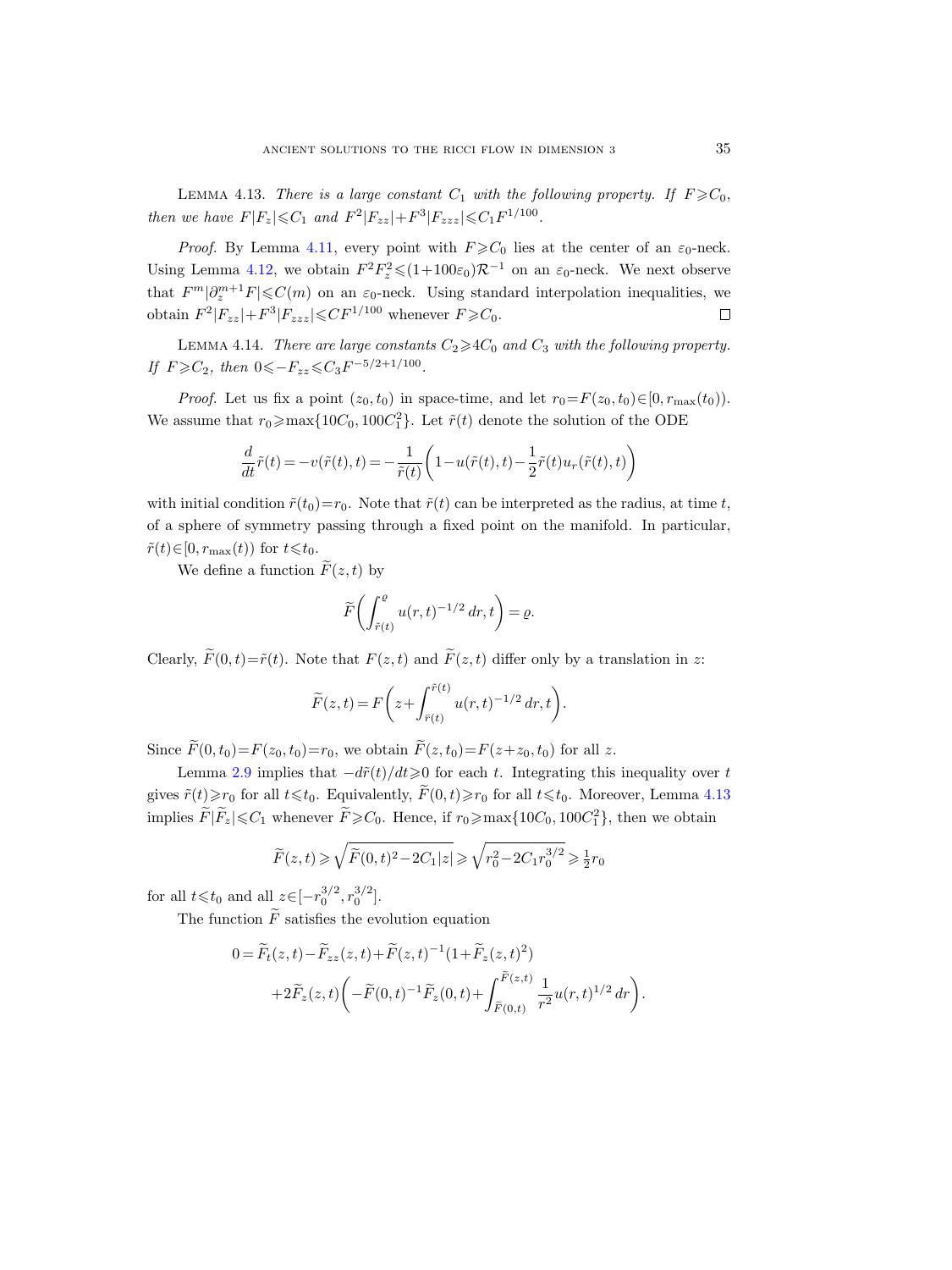This implies

$$
0 = (\widetilde{F}^2)_t(z, t) - (\widetilde{F}^2)_{zz}(z, t) + 2 + 4\widetilde{F}_z(z, t)^2
$$
  
+4\widetilde{F}(z, t)\widetilde{F}\_z(z, t) \left( -\widetilde{F}(0, t)^{-1}\widetilde{F}\_z(0, t) + \int\_{\widetilde{F}(0, t)}^{\widetilde{F}(z, t)} \frac{1}{r^2} u(r, t)^{1/2} dr \right).

Consequently, if we define  $\widetilde{Q}(z,t) := \frac{1}{2} (\widetilde{F}^2)_z(z,t) = \widetilde{F}(z,t) \widetilde{F}_z(z,t)$ , then

$$
0 = \widetilde{Q}_t(z,t) - \widetilde{Q}_{zz}(z,t) + 4\widetilde{F}_z(z,t)\widetilde{F}_{zz}(z,t) + 2\widetilde{F}(z,t)^{-1}\widetilde{F}_z(z,t)^3 + 2(\widetilde{F}(z,t)\widetilde{F}_{zz}(z,t) + \widetilde{F}_z(z,t)^2) \bigg( -\widetilde{F}(0,t)^{-1}\widetilde{F}_z(0,t) + \int_{\widetilde{F}(0,t)}^{\widetilde{F}(z,t)} \frac{1}{r^2} u(r,t)^{1/2} dr \bigg).
$$

Using Lemma [4.13,](#page-34-0) we obtain  $|\widetilde{Q}(z,t)| \leq C$  and

$$
|\widetilde{Q}_t(z,t) - \widetilde{Q}_{zz}(z,t)| \leqslant Cr_0^{-3+1/100}
$$

for  $t \in [t_0 - r_0^3, t_0]$  and  $z \in [-r_0^{3/2}, r_0^{3/2}]$ . Using standard interior estimates for linear parabolic equations, we conclude that  $|\tilde{Q}_z(0, t_0)| \leq C r_0^{-3/2 + 1/100}$ . Consequently,

$$
|\widetilde{F}_{zz}(0,t_0)| \leqslant Cr_0^{-5/2+1/100}
$$

.

.

This finally implies  $|F_{zz}(z_0, t_0)| \leqslant C r_0^{-5/2 + 1/100}$ .

LEMMA 4.15. There exist large constants  $C_4$  and  $C_5$  with the following property. If  $-t\geqslant C_4$  and  $F(z,t)\geqslant C_4$ , then

$$
|F(z,t)F_t(z,t)+1| \leq C_5 F(z,t)^{-3/2+1/100} + C_5(-t)^{-1}.
$$

Proof. Recall that

$$
0 = F_t(z, t) - F_{zz}(z, t) + F(z, t)^{-1} (1 + F_z(z, t)^2)
$$
  
+2F<sub>z</sub>(z, t)  $\left( -F(0, t)^{-1} F_z(0, t) + \int_{F(0, t)}^{F(z, t)} \frac{1}{r^2} u(r, t)^{1/2} dr \right).$ 

Note that

$$
F(0,t)^{-1}|F_z(0,t)| \leqslant C(-t)^{-1}
$$

Moreover, if  $F(z, t) \ge \max\{C_0, C_2\}$ , then Lemmas [4.13](#page-34-0) and [4.14](#page-34-1) imply that

$$
|F_z(z,t)| \leq C F(z,t)^{-1}
$$
 and  $|F_{zz}(z,t)| \leq C F(z,t)^{-5/2+1/100}$ .

Putting these facts together, the assertion follows.

 $\Box$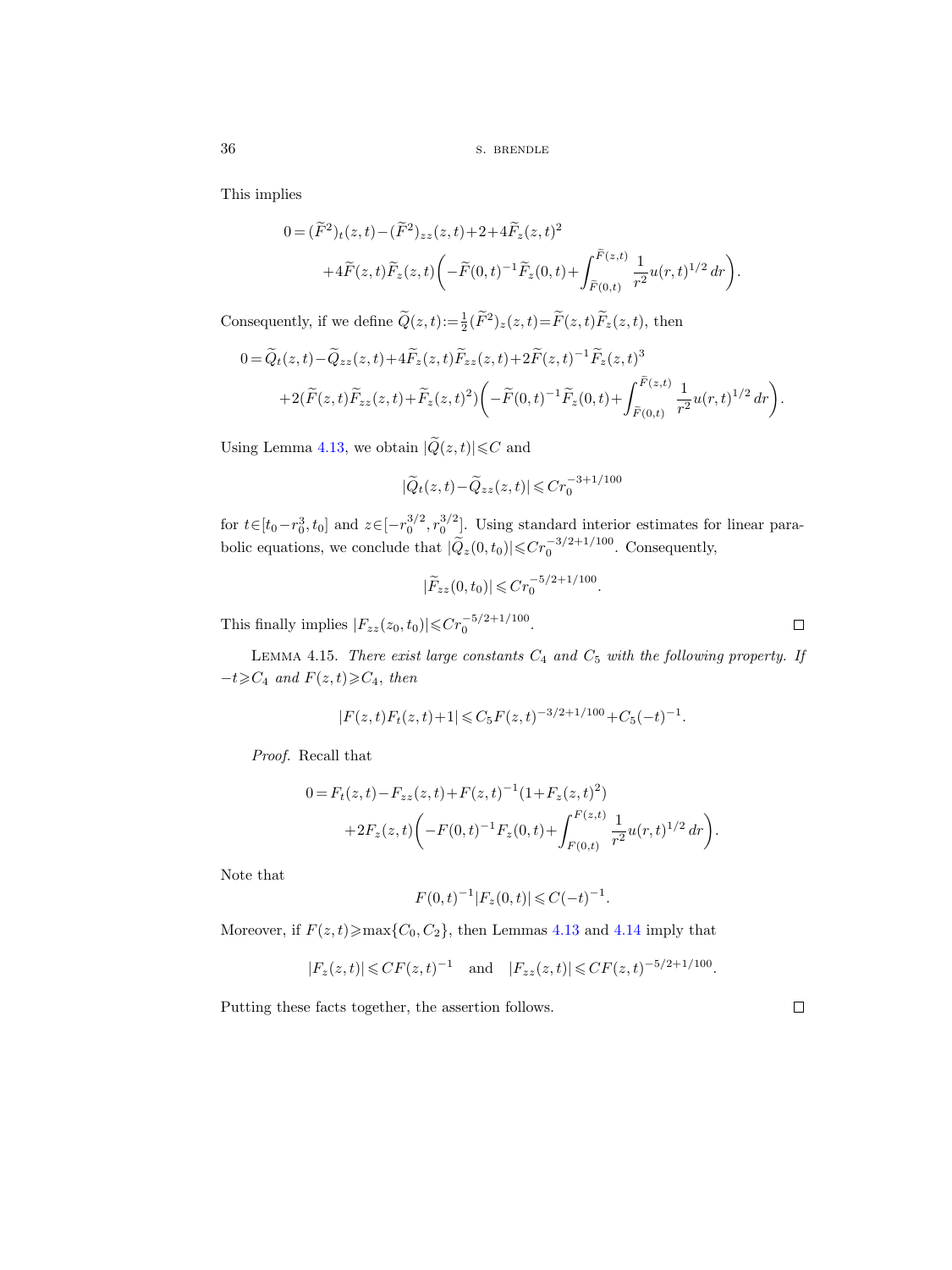<span id="page-36-0"></span>LEMMA 4.16. There is a large constant  $C_6$  with the following property. If  $-t\geqslant C_6$ and  $F(z,t) \geqslant C_6$ , then  $-F(z,t)F_t(z,t) \geqslant \frac{1}{2}$ .

Proof. This follows immediately from Lemma [4.15.](#page-35-0)

In the following,  $p$  will denote the tip. By Proposition [4.2,](#page-27-0) we can find a large constant  $C_7$  with the following property. If  $-t\geqslant C_7$  and x is a point in  $(M, g(t))$  with  $d_{q(t)}(p, x) \geqslant C_7$ , then the sphere of symmetry passing through x has radius

$$
r > \max\{C_0, C_2, C_4, C_6\}.
$$

Moreover, let us fix a large constant  $\Lambda \geq C_7$  such that

$$
d(t) = d_{g(t)}(p, q) < \Lambda
$$

for all  $t \in [-\max\{C_4, C_6, C_7\}, 0].$ 

For each  $z\in(-\infty,0]$ , we define a time  $\mathcal{T}(z)\in(-\infty,-\max\{C_4,C_6,C_7\}]$  by

$$
t = \mathcal{T}(z) \iff d(t) = \Lambda - z.
$$

<span id="page-36-1"></span>In other words, at time  $\mathcal{T}(z)$ , the reference point q has distance  $\Lambda - z$  from the tip.

LEMMA 4.17. Let  $z \leq 0$  and  $t \leq \mathcal{T}(z)$ . Then  $F(z, t) > \max\{C_0, C_2, C_4, C_6\}$ .

*Proof.* By assumption,  $d(t) = d_{q(t)}(p, q) \ge \Lambda - z$ . Let x be a point in  $(M, g(t))$  which has signed distance z from the reference point q. Then  $d_{q(t)}(p, x) \geq \Lambda$ . In particular,  $d_{g(t)}(p, x) \geqslant C_7$ . Moreover,  $-t \geqslant -\mathcal{T}(z) \geqslant C_7$ . By our choice of  $C_7$ , the sphere of symmetry passing through x has radius greater than  $\max\{C_0, C_2, C_4, C_6\}.$  $\Box$ 

<span id="page-36-2"></span>LEMMA 4.18. Let  $z \leq 0$  and  $t = \mathcal{T}(z)$ . Then,  $F(z, t) \leq \Lambda$ .

*Proof.* By assumption,  $d(t) = d_{g(t)}(p, q) = \Lambda - z$ . Let x be a point in  $(M, g(t))$  which has signed distance z from the reference point q. Then  $d_{q(t)}(p, x) = \Lambda$ . Hence, the sphere of symmetry passing through x has radius at most  $\Lambda$ .  $\Box$ 

<span id="page-36-3"></span>LEMMA 4.19. There exists a large constant  $C_8$  such that

$$
|F(z,t)^{2}-2(\mathcal{T}(z)-t)| \leq C_{8}(\mathcal{T}(z)-t)^{1/4+1/200}+C_{8}
$$

whenever  $z \leq 0$  and  $t \leq \mathcal{T}(z)$ .

*Proof.* Using Lemmas [4.16](#page-36-0) and [4.17,](#page-36-1) we obtain  $-F(z,t)F_t(z,t) \geq \frac{1}{2}$  whenever  $z \leq 0$ and  $t \leq \mathcal{T}(z)$ . Integrating this inequality over t gives  $F(z,t)^2 \geq \mathcal{T}(z) - t$  whenever  $z \leq 0$ and  $t \leq \mathcal{T}(z)$ .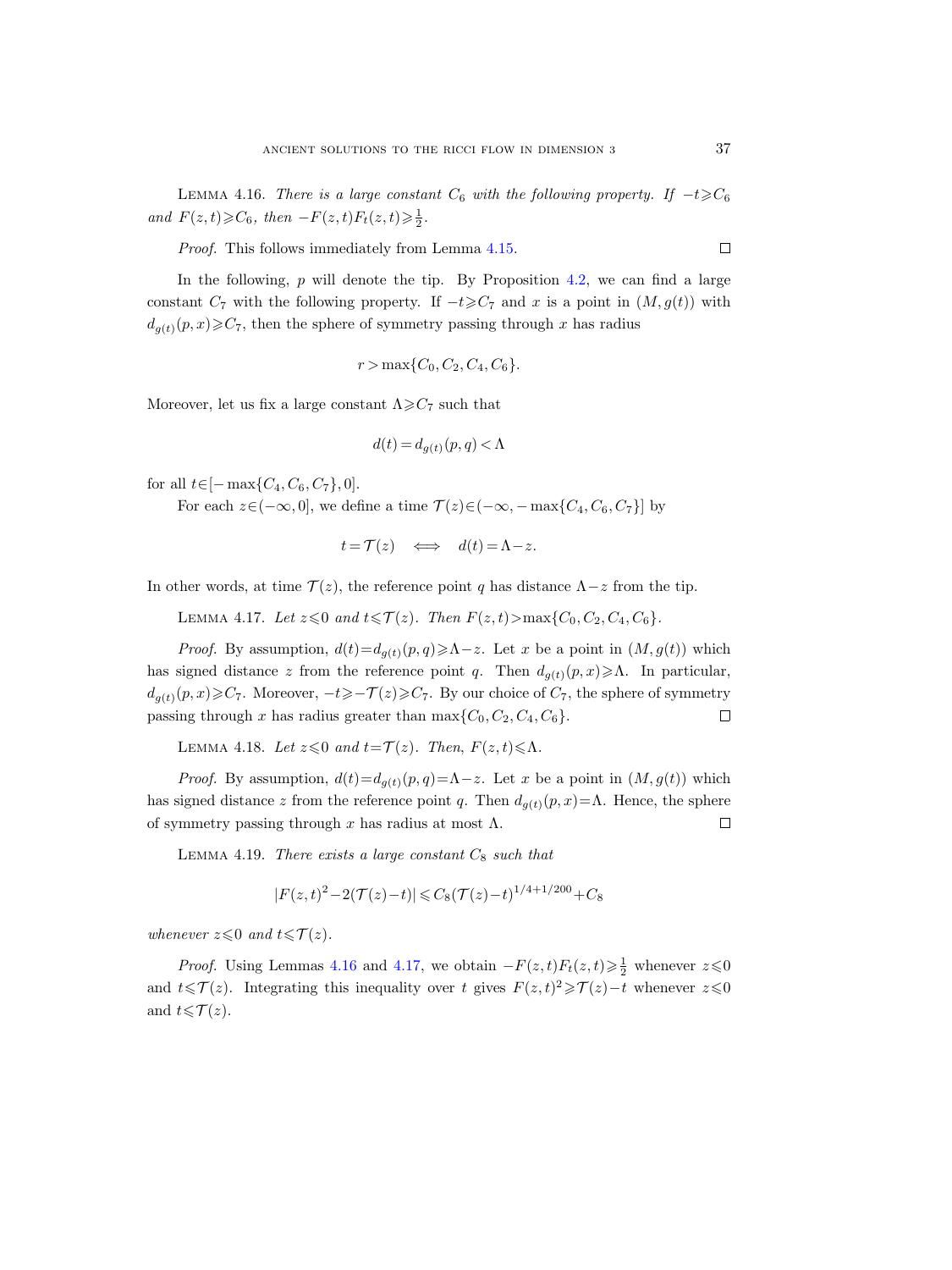Using Lemmas [4.15](#page-35-0) and [4.17,](#page-36-1) we obtain

$$
|F(z,t)F_t(z,t)+1| \le C F(z,t)^{-3/2+1/100} + C(-t)^{-1}
$$

whenever  $z \leq 0$  and  $t \leq \mathcal{T}(z)$ . Using the inequality  $F(z, t)^2 \geq \mathcal{T}(z) - t$ , we deduce that

$$
|F(z,t)F_t(z,t)+1|\leqslant C(\mathcal{T}(z)-t)^{-3/4+1/200}
$$

whenever  $z \leq 0$  and  $t \leq \mathcal{T}(z)$ . Integrating this inequality over t gives

$$
|F(z,t)^{2} - 2(\mathcal{T}(z) - t)| \leq C(\mathcal{T}(z) - t)^{1/4 + 1/200} + C
$$

whenever  $z \le 0$  and  $t \le \mathcal{T}(z)$ . In the last step, we have used the fact that, by Lemma [4.18,](#page-36-2)  $F(z, t) \leq \Lambda$  whenever  $z \leq 0$  and  $t = \mathcal{T} (z)$ .  $\Box$ 

<span id="page-37-0"></span>LEMMA 4.20. Let  $\delta > 0$  be given. Then,  $F(0,t)F_z(0,t) \geq (1+4\delta)^{-1} \mathcal{R}^{-1/2}$  if  $-t$  is sufficiently large.

Proof. By Lemma [4.4,](#page-28-0)

$$
(1-\delta)\mathcal{R}^{1/2} \leqslant -d'(t) \leqslant (1+\delta)\mathcal{R}^{1/2}
$$

if  $-t$  is sufficiently large (depending on δ). Integrating over t, we obtain

$$
(1 - 2\delta)\mathcal{R}^{1/2}(-t) \leq d(t) \leq (1 + 2\delta)\mathcal{R}^{1/2}(-t)
$$

if  $-t$  is sufficiently large (depending on  $\delta$ ). Putting  $t=$ T(z) gives

$$
(1+2\delta)^{-1}\mathcal{R}^{-1/2}(\Lambda-z) \leq -\mathcal{T}(z) \leq (1-2\delta)^{-1}\mathcal{R}^{-1/2}(\Lambda-z)
$$

if −z is sufficiently large (depending on δ).

In the following, we assume that  $-t$  is sufficiently large, so that  $t \leq \mathcal{T}(-\sqrt{-t}) \leq \mathcal{T}(0)$ . We apply Lemma [4.19](#page-36-3) with  $z=0$  and, separately, with  $z=-\sqrt{-t}$ . This gives

$$
|F(0,t)^{2} - 2(\mathcal{T}(0)-t)| \leq C_{8}(\mathcal{T}(0)-t)^{1/4+1/200} + C_{8}
$$

and

$$
|F(-\sqrt{-t},t)^2 - 2(\mathcal{T}(-\sqrt{-t}\,)-t)| \leq C_8(\mathcal{T}(-\sqrt{-t}\,)-t)^{1/4+1/200} + C_8.
$$

This implies

$$
F(0,t)^{2} - F(-\sqrt{-t},t)^{2} - 2(\mathcal{T}(0) - \mathcal{T}(-\sqrt{-t})) \geq -2C_{8}(-t)^{1/4+1/200} - 2C_{8}.
$$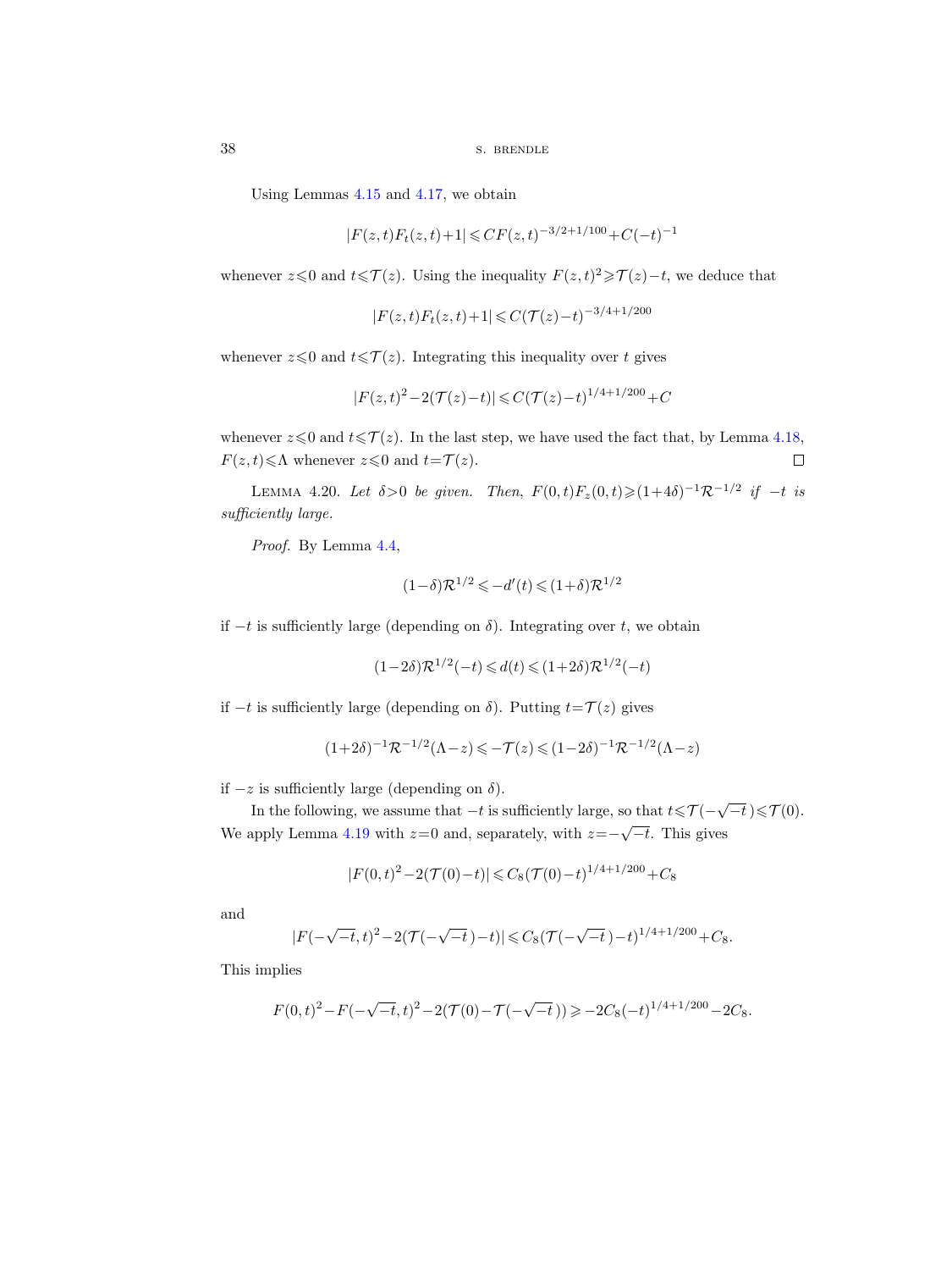Moreover,

$$
\mathcal{T}(0)-\mathcal{T}(-\sqrt{-t}\,)\geqslant(1+2\delta)^{-1}\mathcal{R}^{-1/2}(\Lambda+\sqrt{-t}\,)+\mathcal{T}(0)
$$

if −t is sufficiently large (depending on δ). Putting these facts together, we obtain

$$
F(0,t)^2 - F(-\sqrt{-t},t)^2 \ge 2(1+2\delta)^{-1}\mathcal{R}^{-1/2}(\Lambda + \sqrt{-t}) + 2\mathcal{T}(0) - 2C_8(-t)^{1/4+1/200} - 2C_8
$$

if  $-t$  is sufficiently large (depending on  $\delta$ ). Consequently,

$$
\sup_{z \in [-\sqrt{-t},0]} F(z,t) F_z(z,t) \geqslant \frac{1}{2\sqrt{-t}} (F(0,t)^2 - F(-\sqrt{-t},t)^2) \geqslant (1+3\delta)^{-1} \mathcal{R}^{-1/2}
$$

if  $-t$  is sufficiently large (depending on  $\delta$ ). On the other hand, using Lemmas [4.13](#page-34-0) and [4.14,](#page-34-1) we obtain

$$
|(FF_z)_z| = |FF_{zz} + F_z^2| \leq C F^{-3/2 + 1/100} \leq C (-t)^{-3/4 + 1/200}
$$

for all  $z \in [-\sqrt{-t}, 0]$ . This implies

$$
\sup_{z \in [-\sqrt{-t},0]} F(z,t)F_z(z,t) \le F(0,t)F_z(0,t) + C(-t)^{-1/4+1/200}.
$$

Thus, we conclude that

$$
F(0, t)F_z(0, t) \ge (1+4\delta)^{-1} \mathcal{R}^{-1/2}
$$

if −t is sufficiently large (depending on δ).

The following lemma is similar to [\[9,](#page-100-0) Proposition 6.10].

<span id="page-38-0"></span>LEMMA 4.21. Let  $\delta > 0$  be given. Then,

$$
\inf_{z \ge 0} F(z, t) F_z(z, t) \ge (1 + 5\delta)^{-1} \mathcal{R}^{-1/2}
$$

 $if -t$  is sufficiently large.

Proof. Let us define

$$
Q(z,t):=\tfrac{1}{2}(F^2)_z(z,t)\,{=}\,F(z,t)F_z(z,t).
$$

Note that  $Q(z, t) \geq 0$ . Moreover,

$$
0 = Q_t(z, t) - Q_{zz}(z, t) + 4F_z(z, t)F_{zz}(z, t) + 2F(z, t)^{-1}F_z(z, t)^3
$$
  
+2(F(z, t)F\_{zz}(z, t) + F\_z(z, t)^2) \left(-F(0, t)^{-1}F\_z(0, t) + \int\_{F(0, t)}^{F(z, t)} \frac{1}{r^2}u(r, t)^{1/2} dr\right).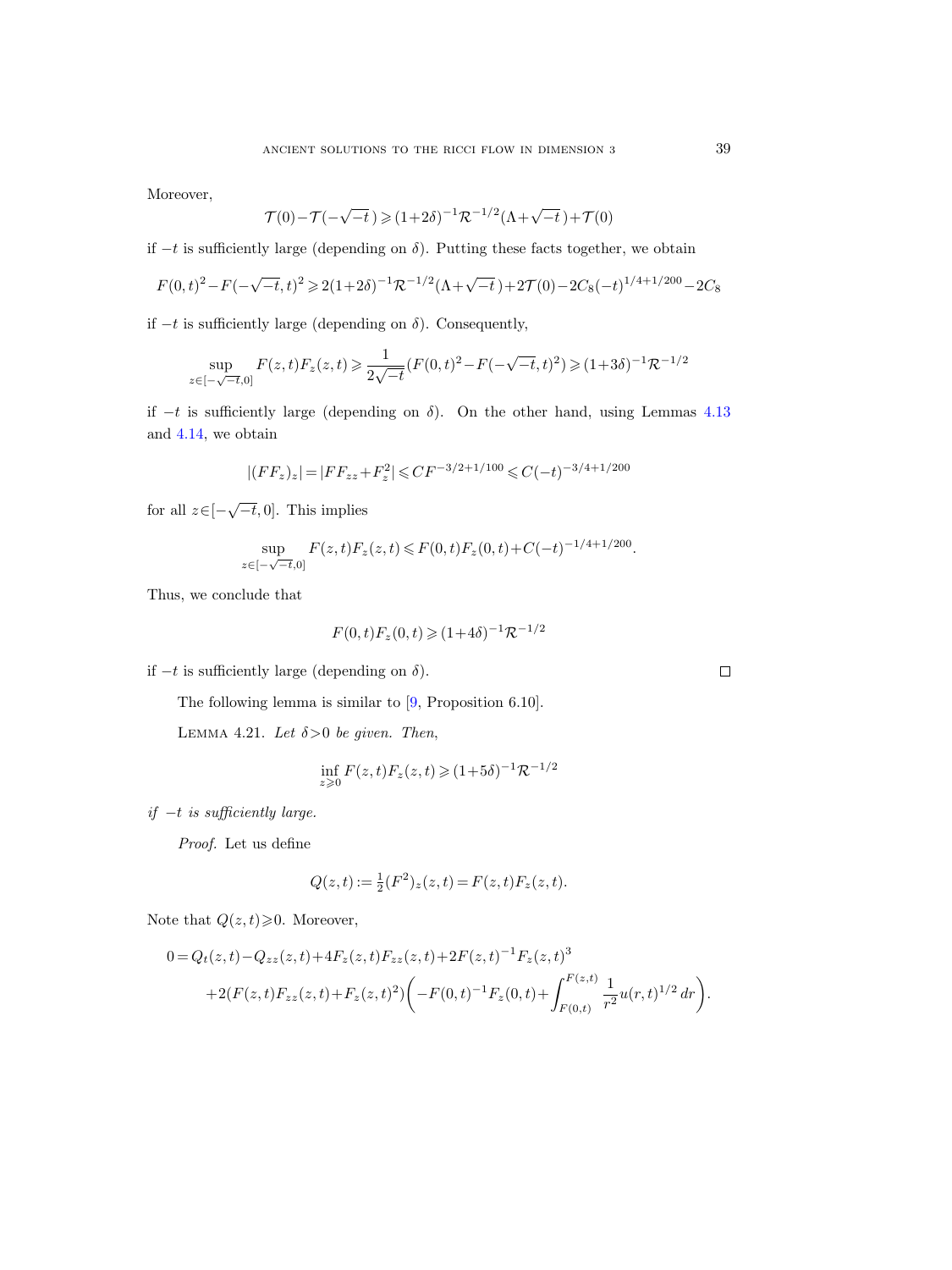If  $-t$  is sufficiently large, then  $F(z,t) \geq F(0,t) \geq \sqrt{-t}$  for all  $z \geq 0$ . Using Lemma [4.13,](#page-34-0) we obtain

$$
|Q_t(z,t) - Q_{zz}(z,t)| \le C F(z,t)^{-3+1/100} + C(-t)^{-1} F(z,t)^{-1+1/100} \le C(-t)^{-3/2+1/200}
$$

for all  $z\geqslant0$ . Let

$$
\widehat{Q}(z,t) := Q(z,t) + (-t)^{-1/2 + 1/100}.
$$

Clearly,  $\inf_{z\geq0} \widehat{Q}(z, t)$ >0 for each t. Moreover, if  $-t$  is sufficiently large, then

$$
\widehat{Q}_t(z,t) - \widehat{Q}_{zz}(z,t) > 0
$$

for all  $z \ge 0$ . Finally, Lemma [4.20](#page-37-0) implies that

$$
\widehat{Q}(0,t) > Q(0,t) \geq (1+4\delta)^{-1} \mathcal{R}^{-1/2}
$$

if −t is sufficiently large. Basic facts about the 1-dimensional heat equation on the half-line with Dirichlet boundary condition imply that

$$
\inf_{z\geqslant 0} \widehat Q(z,t)\geqslant (1\!+\!4\delta)^{-1}{\mathcal R}^{-1/2}
$$

if −t is sufficiently large. Consequently,

$$
\inf_{z \ge 0} Q(z, t) \ge (1 + 5\delta)^{-1} \mathcal{R}^{-1/2}
$$

<span id="page-39-0"></span>if  $-t$  is sufficiently large.

LEMMA 4.22. If  $-t$  is sufficiently large, then

$$
F(z,t)^2 \ge \frac{1}{C_9}(z-t)
$$
 and  $|(FF_z)_t| \le C_{10}F^{-1+1/100}$ 

for all  $z\geqslant0$ .

*Proof.* If  $-t$  is sufficiently large, then Lemma [4.21](#page-38-0) implies that

$$
F(z,t)F_z(z,t) \geq \frac{1}{C}
$$

for all  $z \geqslant 0$ . Integrating this inequality over z gives

$$
F(z,t)^2 \geqslant \frac{1}{C}(z-t)
$$

for all  $z\geqslant0$ . This proves the first statement. To prove the second statement, we consider the function  $Q(z, t) := F(z, t)F_z(z, t)$ . We have shown above that

$$
|Q_t(z,t) - Q_{zz}(z,t)| \leq C F(z,t)^{-1+1/100}
$$

for all  $z \ge 0$ . Moreover, Lemma [4.13](#page-34-0) implies that

$$
|Q_{zz}(z,t)| = |F(z,t)F_{zzz}(z,t) + F_z(z,t)F_{zz}(z,t)| \leq C F(z,t)^{-2+1/100}
$$

for all  $z \geq 0$ . Consequently,  $|Q_t(z,t)| \leq C F(z,t)^{-1+1/100}$  for all  $z \geq 0$ .

 $\Box$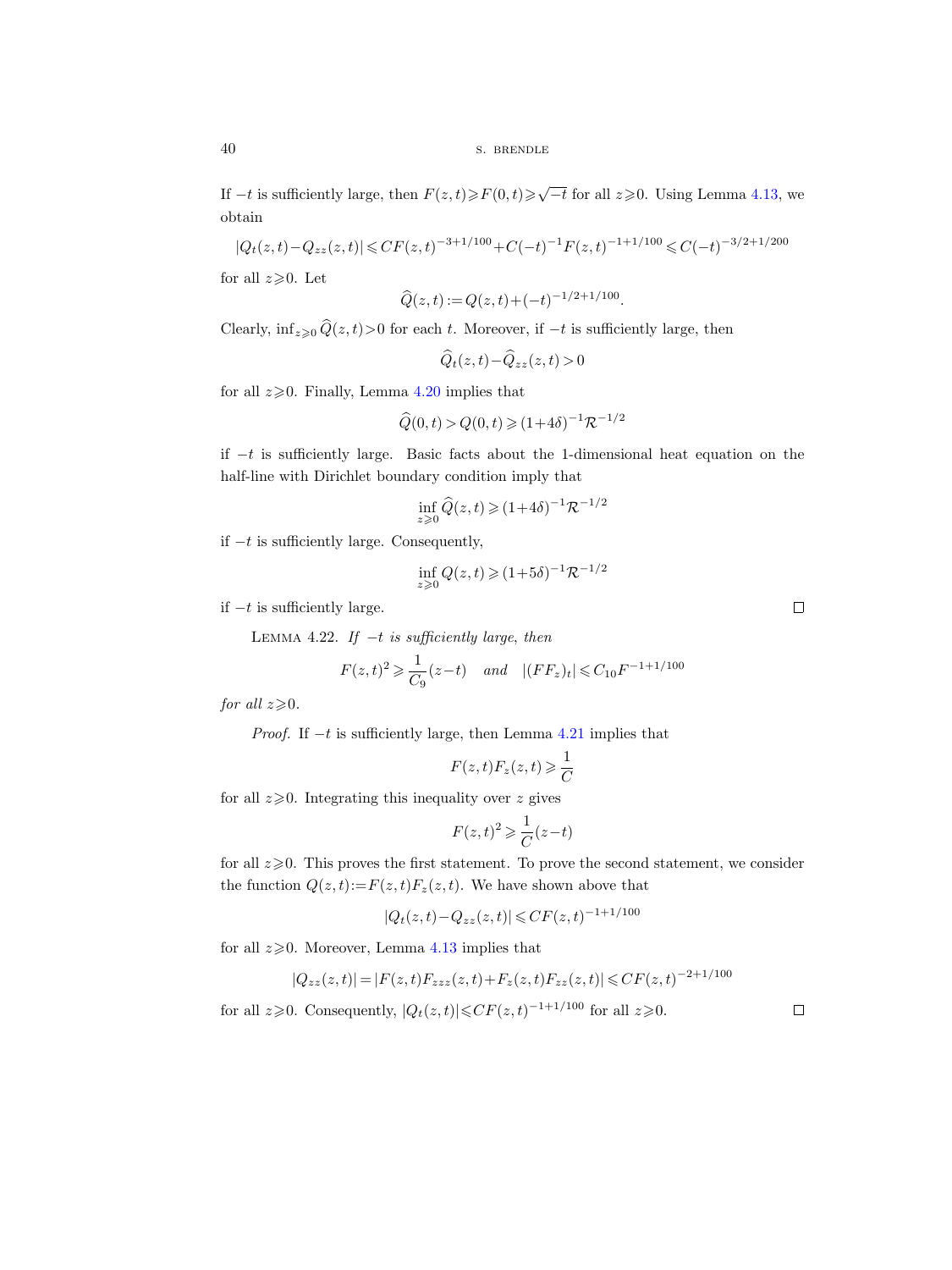<span id="page-40-0"></span>Lemma 4.23. We have

$$
\lim_{z \to \infty} F(z, t) F_z(z, t) = \mathcal{R}^{-1/2}
$$

if  $-t$  is sufficiently large.

*Proof.* Lemma [4.22](#page-39-0) implies that  $\liminf_{z\to\infty} F(z, t)F_z(z, t)$  is independent of t, provided that  $-t$  is sufficiently large. On the other hand, it follows from Lemma [4.21](#page-38-0) that

$$
\liminf_{z \to \infty} F(z, t) F_z(z, t) \geq (1 + 5\delta)^{-1} \mathcal{R}^{-1/2}
$$

if  $-t$  is sufficiently large (depending on  $\delta$ ). Since  $\delta$  is arbitrary, we conclude that

$$
\liminf_{z \to \infty} F(z, t) F_z(z, t) \geqslant \mathcal{R}^{-1/2}
$$

if  $-t$  is sufficiently large. On the other hand, since  $(M, g(t))$  is neck-like at spatial infinity, Lemma [4.12](#page-33-0) implies that

$$
\limsup_{z \to \infty} F(z, t) F_z(z, t) \leqslant \mathcal{R}^{-1/2}
$$

for each t.

After these preparations, we now complete the proof of Theorem [1.1.](#page-1-0) Lemma [4.22](#page-39-0) implies that  $r_{\text{max}}(t) = \infty$  if  $-t$  is sufficiently large. By Lemma [4.23,](#page-40-0) we have

$$
\lim_{z \to \infty} F(z, t) F_z(z, t) = \mathcal{R}^{-1/2}
$$

if  $-t$  is sufficiently large. Equivalently,  $\lim_{r\to\infty} r^2u(r,t)=\mathcal{R}^{-1}$  if  $-t$  is sufficiently large. Moreover, since  $(M, g(t))$  is neck-like at spatial infinity, we know that  $\lim_{r \to \infty} u(r, t) = 0$ and  $\lim_{r\to\infty} ru_r(r, t)=0$ . Using the identity

$$
R + u^{-1}v^{2} = \frac{1}{r^{2}}u^{-1}\left(1 + u - \frac{1}{2}ru_{r}\right)^{2} - \frac{2}{r^{2}}(1 + u),
$$

we obtain  $\lim_{r\to\infty} R+u^{-1}v^2=\mathcal{R}$  if  $-t$  is sufficiently large. Corollary [4.10](#page-32-0) then implies  $R+u^{-1}v^2 \leq R$  if  $-t$  is sufficiently large. Using Corollary [4.9,](#page-31-0) we conclude  $R+u^{-1}v^2 = R$ if −t is sufficiently large. In view of the identity

$$
(R+u^{-1}v^{2})_{r} = -\frac{2}{r}\left(1+\frac{r}{2}u^{-1}v\right)u^{-1}u_{t},
$$

it follows that  $u_t=0$  if  $-t$  is sufficiently large. Consequently,  $(M, g(t))$  is a steady gradient Ricci soliton if  $-t$  is sufficiently large. By the uniqueness result in [\[12\]](#page-100-1),  $(M, g(t))$  is a steady gradient Ricci soliton for all t. This completes the proof of Theorem [1.1.](#page-1-0)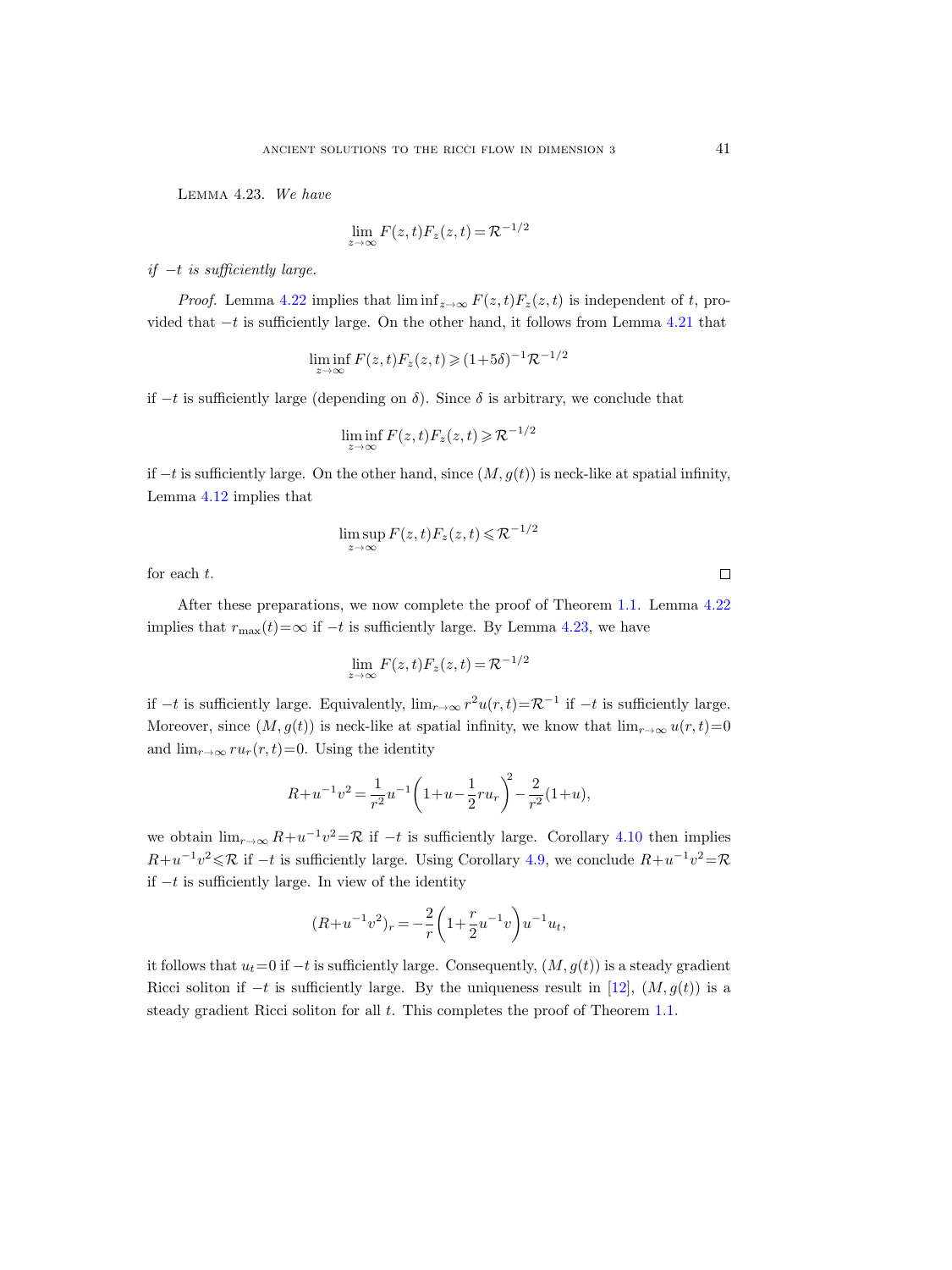### Part II. Proof of Theorem [1.2](#page-1-1)

## 5. A PDE for the Lie derivative of the metric along a vector field

We now study general solutions to the Ricci flow which are not necessarily rotationally symmetric. Given a Riemannian metric q and a symmetric  $(0, 2)$ -tensor h, we define the Lichnerowicz Laplacian of h by

$$
\Delta_{L,g} h_{ik} = \Delta h_{ik} + 2R_{ijkl}h^{jl} - \text{Ric}_i^l h_{kl} - \text{Ric}_k^l h_{il}.
$$

Moreover, the divergence of  $h$  is defined by

$$
(\operatorname{div} h)^k = D_i h^{ik}.
$$

The following fact plays a key role in our analysis.

<span id="page-41-0"></span>PROPOSITION 5.1. Let  $g$  be a Riemannian metric on a manifold  $M$ , and let  $V$  be a vector field. We define  $h:=\mathscr{L}_V(g)$  and  $Z:=\text{div } h-\frac{1}{2}\nabla(\text{tr } h)$ . Then,

$$
Z = \Delta V + \text{Ric}(V),
$$

where Ric is viewed as a  $(1, 1)$ -tensor. Moreover,

$$
\mathcal{L}_V(\operatorname{Ric}) = -\frac{1}{2}\Delta_{L,g}h + \frac{1}{2}\mathcal{L}_Z(g),
$$

where Ric is viewed as a  $(0, 2)$ -tensor.

*Proof.* Using the identity  $h_{ij} = D_i V_j + D_j V_i$ , we obtain

$$
Z_k = g^{ij} D_i h_{jk} - \frac{1}{2} g^{ij} D_k h_{ij} = g^{ij} D_{i,j}^2 V_k + g^{ij} D_{i,k}^2 V_j - g^{ij} D_{k,i}^2 V_j = \Delta V_k + \text{Ric}_k^l V_l.
$$

This proves the first statement.

To prove the second statement, let  $\varphi_s : M \to M$  denote the 1-parameter family of diffeomorphisms generated by  $V$ . Then,

$$
\left. \frac{\partial}{\partial s} \varphi_s^*(g) \right|_{s=0} = h.
$$

Using [\[23,](#page-100-2) Proposition 2.3.7], we obtain

$$
\mathcal{L}_V(\text{Ric}) = \frac{\partial}{\partial s} \text{Ric}_{\varphi_s^*(g)} \bigg|_{s=0} = -\frac{1}{2} \Delta_{L,g} h + \frac{1}{2} \mathcal{L}_Z(g).
$$

We now state the main result of this section.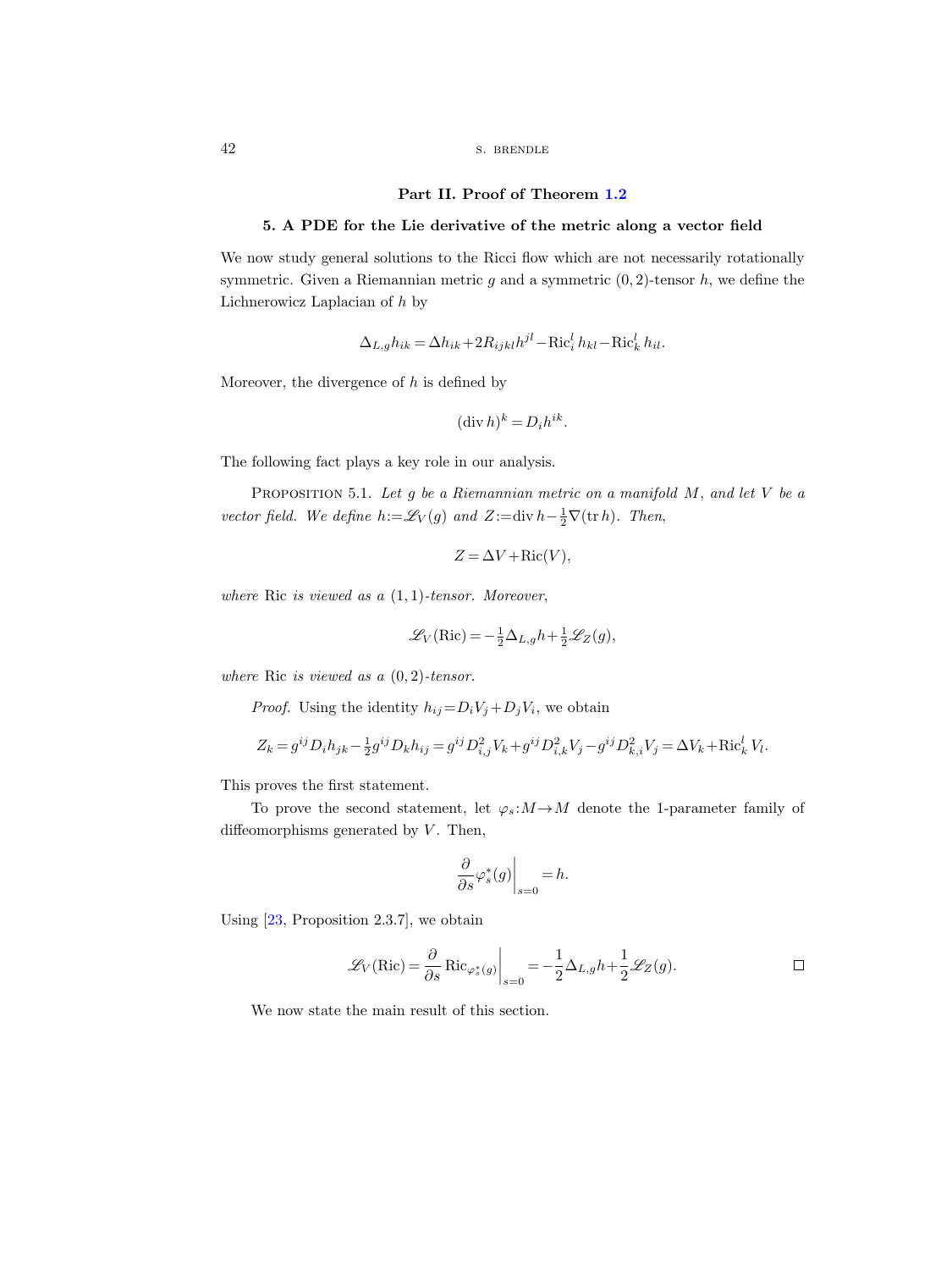<span id="page-42-1"></span>COROLLARY 5.2. Suppose that  $g(t)$  is a solution to the Ricci flow on a manifold M. Moreover, suppose that  $V(t)$  is a family of vector fields satisfying

$$
\frac{\partial}{\partial t}V(t) = \Delta_{g(t)}V(t) + \text{Ric}_{g(t)}(V(t)).
$$

Then, the Lie derivative  $h(t) := \mathscr{L}_{V(t)}(g(t))$  satisfies the parabolic Lichnerowicz equation

$$
\frac{\partial}{\partial t}h(t) = \Delta_{L,g(t)}h(t).
$$

*Proof.* As above, let  $Z:=\text{div } h - \frac{1}{2}\nabla(\text{tr } h)$ . Proposition [5.1](#page-41-0) implies that

$$
\frac{\partial}{\partial t}V = \Delta V + \text{Ric}(V) = Z,
$$

where Ric is viewed as a  $(1, 1)$ -tensor. Moreover,

$$
\frac{\partial}{\partial t}g = -2 \operatorname{Ric},
$$

where Ric is viewed as a  $(0, 2)$ -tensor. Using Proposition [5.1](#page-41-0) again, we obtain

$$
\frac{\partial}{\partial t}h = \mathscr{L}_V\bigg(\frac{\partial}{\partial t}g\bigg) + \mathscr{L}_{\partial V/\partial t}(g) = -2\mathscr{L}_V(\mathrm{Ric}) + \mathscr{L}_Z(g) = \Delta_{L,g}h,
$$

where Ric is viewed as a  $(0, 2)$ -tensor.

<span id="page-42-0"></span>PROPOSITION 5.3. Let  $g(t)$  be a solution to the Ricci flow on a manifold M and let  $V(t)$  be a family of vector fields satisfying

$$
\frac{\partial}{\partial t}V(t) = \Delta_{g(t)}V(t) + \text{Ric}_{g(t)}(V(t)) + Q(t).
$$

Then,

$$
\frac{\partial}{\partial t}|V(t)|_{g(t)} \leq \Delta_{g(t)}|V(t)|_{g(t)} + |Q(t)|_{g(t)}
$$

on the set  $\{V(t)\neq0\}$ .

Proof. We compute

$$
\frac{1}{2} \frac{\partial}{\partial t} (|V|^2) = \left\langle V, \frac{\partial}{\partial t} V \right\rangle - \text{Ric}(V, V) = \left\langle V, \Delta V \right\rangle + \left\langle V, Q \right\rangle
$$

$$
= \frac{1}{2} \Delta (|V|^2) - |DV|^2 + \left\langle V, Q \right\rangle \le \frac{1}{2} \Delta (|V|^2) - |\nabla |V||^2 + |V||Q|.
$$

From this, the assertion easily follows.

 $\Box$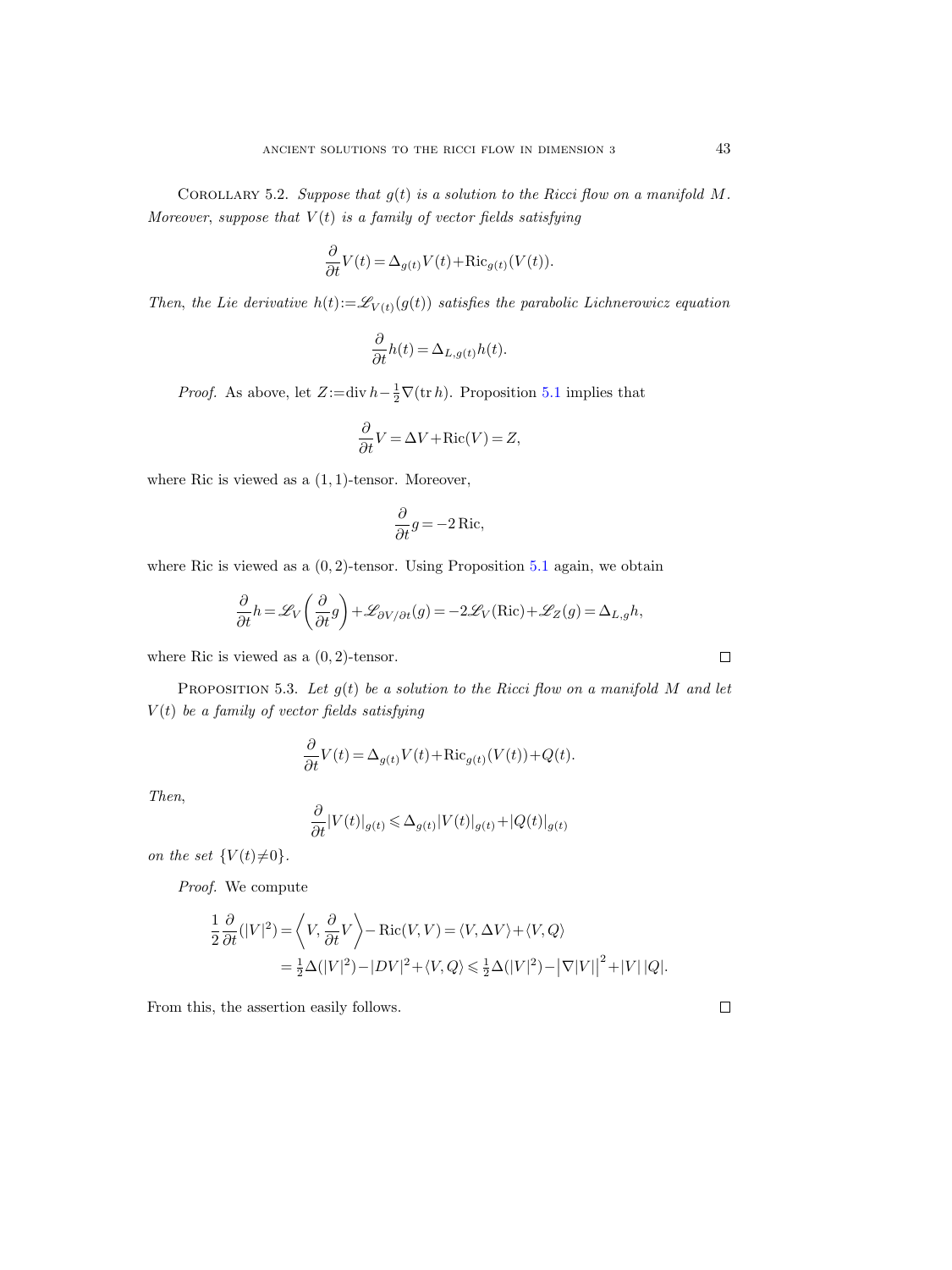# 44 S. BRENDLE

#### 6. The parabolic Lichnerowicz equation on shrinking cylinders

In this section, we study the parabolic Lichnerowicz equation in a model case where the background metrics are a family of shrinking cylinders. Let  $(S^2 \times \mathbb{R}, \bar{g}(t))$  be a family of shrinking cylinders evolving by Ricci flow, so that  $\bar{g}(t)=(-2t)g_{S^2}+dz\otimes dz$  for  $t<0$ .

<span id="page-43-0"></span>PROPOSITION 6.1. Let  $h(t)$  be a 1-parameter family of symmetric  $(0, 2)$ -tensors on the cylinder which is defined in the region  $\{|z| \leq \frac{1}{2}L, -\frac{1}{2}L \leq t \leq -1\}$  and satisfies the parabolic Lichnerowicz equation

$$
\frac{\partial}{\partial t}h(t) = \Delta_{L,\bar{g}(t)}h(t).
$$

Assume that  $|h(t)|_{\bar{g}(t)} \leq 1$  in the region  $\{|z| \leq \frac{1}{2}L, -\frac{1}{2}L \leq t \leq -\frac{1}{4}L\}$ , and  $|h(t)|_{\bar{g}(t)} \leq L^{10}$  in the region  $\{|z| \leq \frac{1}{2}L, -\frac{1}{4}L \leq t \leq -1\}$ . On each slice  $S^2 \times \{z\}$ , we may decompose the tensor  $h(t)$  as

$$
h(t) = \omega(z, t)g_{S^2} + \chi(z, t) + dz \otimes \sigma(z, t) + \sigma(z, t) \otimes dz + \beta(z, t) dz \otimes dz,
$$

where  $\omega(z,t)$  is a scalar function on  $S^2$ ,  $\chi(z,t)$  is a trace-free symmetric  $(0,2)$ -tensor on  $S^2$ ,  $\sigma(z,t)$  is a 1-form on  $S^2$ , and  $\beta(z,t)$  is a scalar function on  $S^2$ . Then, there exists a function  $\psi: S^2 \to \mathbb{R}$  (independent of t and z) such that  $\psi$  lies in the span of the first spherical harmonics on  $S^2$ , and  $\partial t$ <br>  $\langle t \rangle |_{\bar{g}(t)} \leq 1$  in the region  $\{|z| \leq \frac{1}{2}L, -\frac{1}{2}L \leq t \leq -\frac{1}{4}L\}$ , and  $|\frac{1}{2}L, -\frac{1}{4}L \leq t \leq -1\}$ . On each slice  $S^2 \times \{z\}$ , we may decorrelate  $S^2 \times \{z\}$ , we may decorrelate  $S^2 \times \{z, t\}$ the region  $\{|z| \leq \frac{1}{2}L, -\frac{1}{4}L \leq t \leq -1\}$ . On each slice  $S^2 \times \{z\}$ , we may decompose the tensor<br>
h(t) as<br>
h(t) =  $\omega(z, t) g_{S^2} + \chi(z, t) + dz \otimes \sigma(z, t) + \sigma(z, t) \otimes dz + \beta(z, t) dz \otimes dz$ ,<br>
where  $\omega(z, t)$  is a scalar function on  $\omega(z, t)g_{S^2} + \chi(z, t) + dz \otimes \sigma$ <br>
scalar function on  $S^2$ ,  $\chi($ , form on  $S^2$ , and  $\beta(z, t)$  i<br>  $\rightarrow \mathbb{R}$  (independent of t an<br>
ics on  $S^2$ , and<br>  $(t) - \bar{\omega}(z, t)g_{S^2} - \bar{\beta}(z, t) dz$ <br>  $\leq$ 1000, −1000 $\leq t \leq -1$ }.<br>
satisfying for t∈[-1000, -1] and z∈[-1000, 1000]. In other words,  $\bar{\omega}(z,t)$  and  $\bar{\beta}(z,t)$  are obtained<br>for t∈[-1000, -1] and  $\bar{\omega}$  are  $\bar{\omega}(z,t)$  and  $\bar{\beta}(z,t)$  are  $\bar{\omega}(z,t)$  as a scalar function on  $S^2$ . Then, there exists<br>a

$$
|h(t)-\bar{\omega}(z,t)g_{S^2}-\bar{\beta}(z,t)\,dz\otimes dz-(-t)\psi g_{S^2}|_{\bar{g}(t)}\leqslant CL^{-1/2}
$$

variant functions satisfying

$$
\int_{S^2 \times \{z\}} (\omega(z, t) - \bar{\omega}(z, t)) d\text{vol}_{S^2} = \int_{S^2 \times \{z\}} (\beta(z, t) - \bar{\beta}(z, t)) d\text{vol}_{S^2} = 0
$$

from  $\omega(z,t)$  and  $\beta(z,t)$  by averaging over the individual 2-spheres  $S^2\times\{z\}$ .

Proof. The parabolic Lichnerowicz equation is equivalent to the following system of equations for  $\omega(z, t)$ ,  $\chi(z, t)$ ,  $\sigma(z, t)$ , and  $\beta(z, t)$ :

$$
\frac{\partial}{\partial t}\omega(z,t) = \frac{\partial^2}{\partial z^2}\omega(z,t) + \frac{1}{-2t}\Delta_{S^2}\omega(z,t) \n\frac{\partial}{\partial t}\chi(z,t) = \frac{\partial^2}{\partial z^2}\chi(z,t) + \frac{1}{-2t}(\Delta_{S^2}\chi(z,t) - 4\chi(z,t)), \n\frac{\partial}{\partial t}\sigma(z,t) = \frac{\partial^2}{\partial z^2}\sigma(z,t) + \frac{1}{-2t}(\Delta_{S^2}\sigma(z,t) - \sigma(z,t)), \n\frac{\partial}{\partial t}\beta(z,t) = \frac{\partial^2}{\partial z^2}\beta(z,t) + \frac{1}{-2t}\Delta_{S^2}\beta(z,t).
$$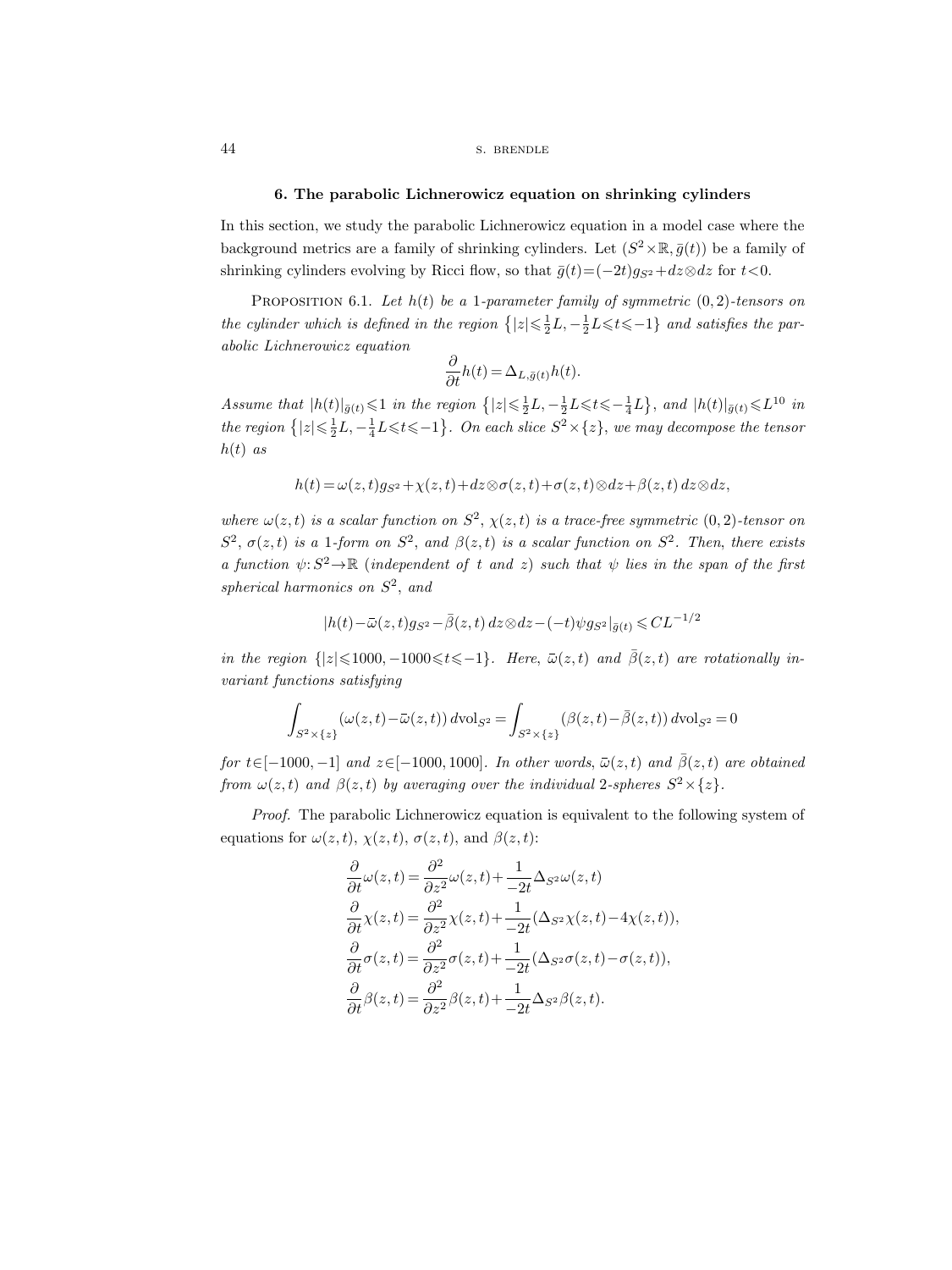By assumption,  $|h(t)|_{\bar{g}(t)} \leq 1$  in the region  $\{|z| \leq \frac{1}{2}L, -\frac{1}{2}L \leq t \leq -\frac{1}{4}L\}$ , and  $|h(t)|_{\bar{g}(t)} \leq L^{10}$ in the region  $\left\{ |z| \leq \frac{1}{2}L, -\frac{1}{4}L \leq t \leq -1 \right\}$ . This implies that

$$
|\omega(z, t)| \leq C(-t),
$$
  
\n
$$
|\chi(z, t)|_{g_{S^2}} \leq C(-t),
$$
  
\n
$$
|\sigma(z, t)|_{g_{S^2}} \leq C(-t)^{1/2},
$$
  
\n
$$
|\beta(z, t)| \leq C
$$

in the region  $\left\{ |z| \leqslant \frac{1}{2}L, -\frac{1}{2}L \leqslant t \leqslant -\frac{1}{4}L \right\}$ , and

$$
|\omega(z,t)| \leqslant CL^{10}(-t),
$$
  
\n
$$
|\chi(z,t)|_{g_{S^2}} \leqslant CL^{10}(-t),
$$
  
\n
$$
|\sigma(z,t)|_{g_{S^2}} \leqslant CL^{10}(-t)^{1/2},
$$
  
\n
$$
|\beta(z,t)| \leqslant CL^{10}
$$

in the region  $\{|z| \leq \frac{1}{2}L, -\frac{1}{4}L \leq t \leq -1\}$ .

Step 1. We first analyze the equation for  $\chi(z, t)$ . Let  $S_j$ , j=1,2,..., denote the eigenfunctions of the Laplacian on trace-free symmetric  $(0, 2)$ -tensors on  $S^2$ , so that

$$
\Delta_{S^2} S_j = -\nu_j S_j.
$$

Clearly,  $\nu_j>0$  for each j. We assume that the eigenfunctions  $S_j$  are normalized so that

$$
\int_{S^2} |S_j|^2_{g_{S^2}} \, d\text{\rm vol}_{S^2} \,{=}\, 1
$$

for each j. Then,  $\sup_{S^2} |S_j|_{g_{S^2}} \leq C ||S_j||_{H^2} \leq C \nu_j$  for each j. Moreover,  $\nu_j \sim j$  as  $j \to \infty$ (cf. [\[7,](#page-100-3) Corollary 2.43]). Let us write

$$
\chi(z,t) = \sum_{j=1}^{\infty} \chi_j(z,t) S_j,
$$

where

$$
\chi_j(z,t) = \int_{S^2} \langle \chi(z,t), S_j \rangle_{g_{S^2}} d\text{vol}_{S^2}.
$$

Note that  $|\chi_j(z,t)| \leq C \sup_{S^2} |\chi(z,t)|_{g_{S^2}}$ . Moreover, the function  $\chi_j(z,t)$  satisfies

$$
\frac{\partial}{\partial t}\chi_j(z,t) = \frac{\partial^2}{\partial z^2}\chi_j(z,t) - \frac{\nu_j+4}{-2t}\chi_j(z,t).
$$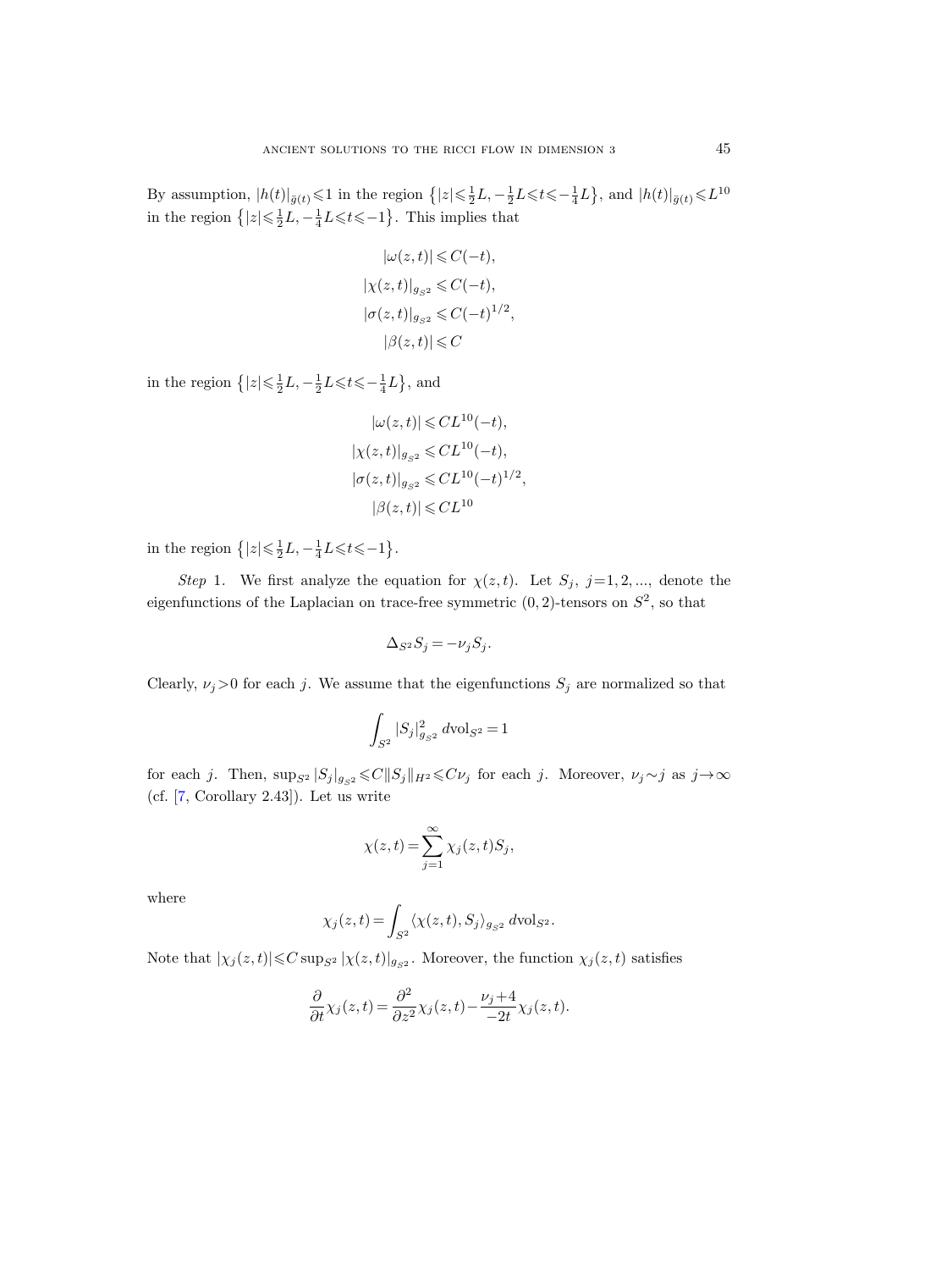46 S. BRENDLE

Hence, the function  $\hat{\chi}_j(z,t) := (-t)^{-(\nu_j+4)/2} \chi_j(z,t)$  satisfies

$$
\frac{\partial}{\partial t}\widehat{\chi}_j(z,t) = \frac{\partial^2}{\partial z^2}\widehat{\chi}_j(z,t).
$$

Moreover,

$$
|\widehat{\chi}_j(z,t)| \leqslant C(-t)^{-(\nu_j+2)/2}
$$

in the region  $\left\{ |z| \leqslant \frac{1}{2}L, -\frac{1}{2}L \leqslant t \leqslant -\frac{1}{4}L \right\}$ , and

$$
|\hat{\chi}_j(z,t)| \leq CL^{20}(-t)^{-(\nu_j+2)/2}
$$

in  $\{|z| \leq \frac{1}{2}L, -\frac{1}{4}L \leq t \leq -1\}$ . Using the solution formula for the Dirichlet problem for the 1-dimensional heat equation on the rectangle  $\left[-\frac{1}{4}L, \frac{1}{4}L\right] \times \left[-\frac{1}{4}L, -1\right]$ , we obtain

$$
\begin{split} |\widehat{\chi}_j(z,t)| &\leq C \sup_{z\in[-L/4,L/4]} \left| \widehat{\chi}_j\left(z, -\frac{1}{4}L\right) \right| \\ &+ CL \int_{-L/4}^t e^{-L^2/100(t-s)} (t-s)^{-3/2} \left( \left| \widehat{\chi}_j\left(\frac{1}{4}L, s\right) \right| + \left| \widehat{\chi}_j\left(-\frac{1}{4}L, s\right) \right| \right) ds, \end{split}
$$

and hence

$$
\begin{split} |\widehat{\chi}_{j}(z,t)|&\leqslant C\bigg(\frac{1}{4}L\bigg)^{-(\nu_{j}+2)/2}+CL^{21}\int_{-L/4}^{t}e^{-L^{2}/100(t-s)}(t-s)^{-3/2}(-s)^{-(\nu_{j}+2)/2}\,ds\\ &\leqslant C\bigg(\frac{1}{4}L\bigg)^{-(\nu_{j}+2)/2}+CL^{20}\int_{-L/4}^{t}e^{-L^{2}/200(t-s)}(-s)^{-(\nu_{j}+2)/2}\,ds\\ &\leqslant C\bigg(\frac{1}{4}L\bigg)^{-(\nu_{j}+2)/2}+CL^{20}\int_{-L/4}^{(1+1/\sqrt{\nu_{j}})t}e^{-L^{2}/200(t-s)}(-s)^{-(\nu_{j}+2)/2}\,ds\\ &\quad +CL^{20}\int_{(1+1/\sqrt{\nu_{j}})t}^{t}e^{-L^{2}/200(t-s)}(-s)^{-(\nu_{j}+2)/2}\,ds\\ &\leqslant C\bigg(\frac{1}{4}L\bigg)^{-(\nu_{j}+2)/2}+CL^{20}e^{-L/100}\bigg(1+\frac{1}{\sqrt{\nu_{j}}}\bigg)^{-\nu_{j}/2}(-t)^{-\nu_{j}/2}\\ &\quad +CL^{20}e^{-L^{2}\sqrt{\nu_{j}}/200(-t)}(-t)^{-\nu_{j}/2}\end{split}
$$

for all  $t \in [-1000, -1]$  and all  $z \in [-1000, 1000]$ . Therefore,

$$
|\chi_j(z,t)| \leqslant C \bigg(\frac{L}{4(-t)}\bigg)^{-(\nu_j+2)/2} + CL^{20} e^{-L/100} \bigg(1+\frac{1}{\sqrt{\nu_j}}\bigg)^{-\nu_j/2} + CL^{20} e^{-L^2 \sqrt{\nu_j}/200(-t)}
$$

for all  $t \in [-1000, -1]$  and all  $z \in [-1000, 1000]$ . Summation over j gives

$$
|\chi(z,t)|_{g_{S^2}} = \left| \sum_{j=1}^{\infty} \chi_j(z,t) S_j \right|_{g_{S^2}} \leq C \sum_{j=1}^{\infty} \nu_j |\chi_j(z,t)| \leq CL^{-1}
$$

in the region  $\{|z| \le 1000, -1000 \le t \le -1\}.$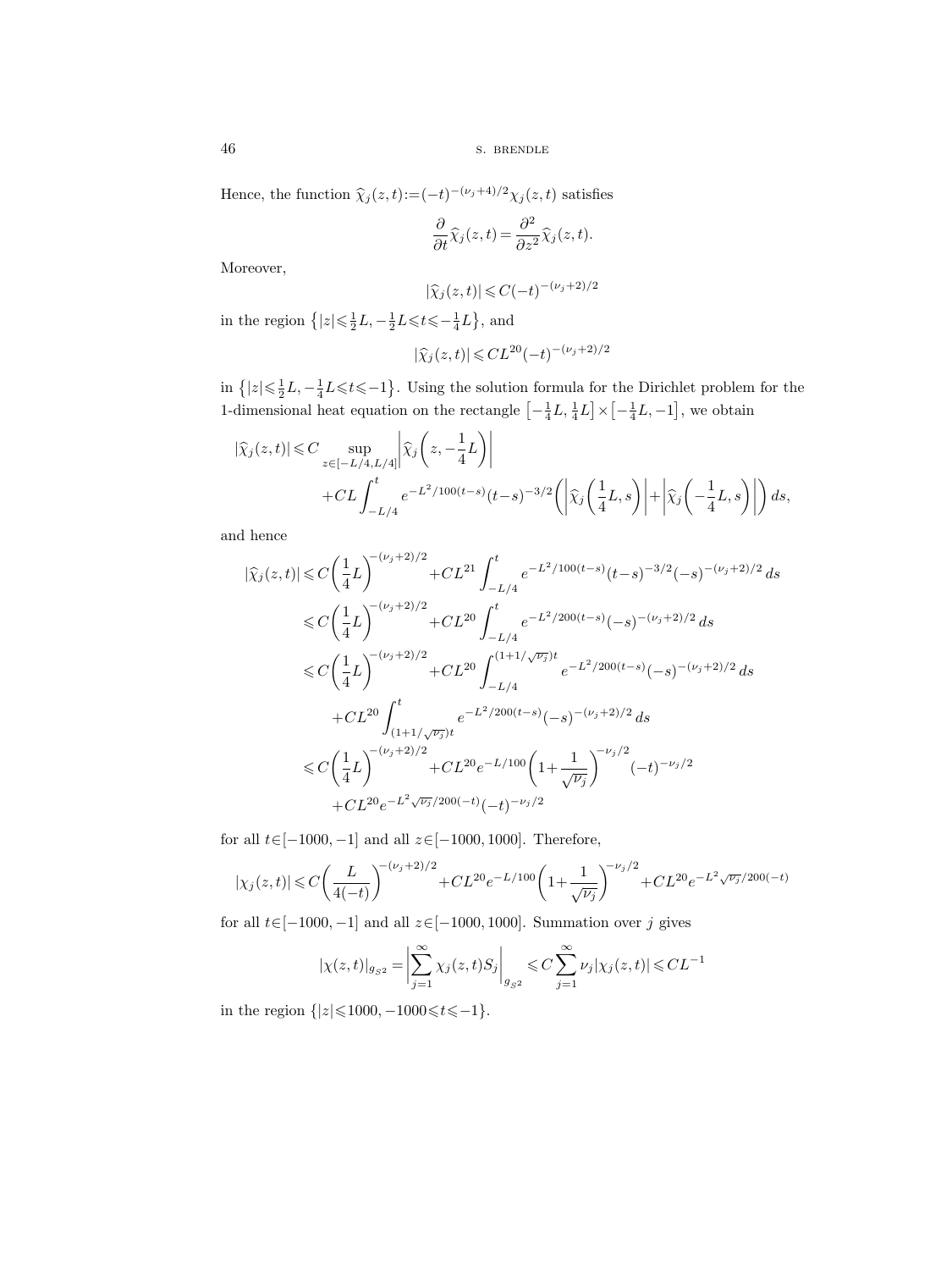Step 2. We next analyze the equation for  $\sigma(z, t)$ . Let  $Q_j$ ,  $j=1, 2, \ldots$ , denote the eigenfunctions of the Laplacian on vector fields on  $S^2$ , so that  $\Delta_{S^2}Q_j = -\mu_jQ_j$ . By [\[8,](#page-100-4) Proposition A.1], the eigenvalues satisfy  $\mu_j \geq 1$ . We assume that the eigenfunctions  $Q_j$ are normalized so that  $\int_{S^2} |Q_j|_{g_{S^2}}^2 dvol_{S^2} = 1$  for each j. Then,

$$
\sup_{S^2}|Q_j|_{g_{S^2}}\leqslant C\|Q_j\|_{H^2}\leqslant C\mu_j
$$

for each j. Moreover,  $\mu_j \sim j$  as  $j \to \infty$  (cf. [\[7,](#page-100-3) Corollary 2.43]). Let us write

$$
\sigma(z,t) = \sum_{j=1}^{\infty} \sigma_j(z,t) Q_j,
$$

where

$$
\sigma_j(z,t) = \int_{S^2} \langle \sigma(z,t), Q_j \rangle_{g_{S^2}} d\text{vol}_{S^2}.
$$

Note that  $|\sigma_j(z,t)| \leq C \sup_{S^2} |\sigma(z,t)|_{g_{S^2}}$ . Moreover, the function  $\sigma_j(z,t)$  satisfies

$$
\frac{\partial}{\partial t}\sigma_j(z,t) = \frac{\partial^2}{\partial z^2}\sigma_j(z,t) - \frac{\mu_j + 1}{-2t}\sigma_j(z,t).
$$

Hence, the function  $\hat{\sigma}_j(z,t) := (-t)^{-(\mu_j+1)/2} \sigma_j(z,t)$  satisfies

$$
\frac{\partial}{\partial t}\hat{\sigma}_j(z,t) = \frac{\partial^2}{\partial z^2}\hat{\sigma}_j(z,t).
$$

Moreover,  $|\hat{\sigma}_j(z,t)| \leq C(-t)^{-\mu_j/2}$  in the region  $\{|z| \leq \frac{1}{2}L, -\frac{1}{2}L \leq t \leq -\frac{1}{4}L\}$ , and

$$
|\hat{\sigma}_j(z,t)| \leq C L^{20} (-t)^{-(\mu_j+2)/2}
$$

in the region  $\{|z| \leq \frac{1}{2}L, -\frac{1}{4}L \leqslant t \leqslant -1\}$ . Using the solution formula for the Dirichlet problem for the 1-dimensional heat equation on the rectangle  $\left[-\frac{1}{4}L, \frac{1}{4}L\right] \times \left[-\frac{1}{4}L, -1\right]$ , we obtain

$$
\begin{split} |\hat{\sigma}_j(z,t)| &\leq C \sup_{z \in [-L/4,L/4]} \left| \hat{\sigma}_j \left( z, -\frac{1}{4} L \right) \right| \\ &\quad + CL \int_{-L/4}^t e^{-L^2/100(t-s)} (t-s)^{-3/2} \left( \left| \hat{\sigma}_j \left( \frac{1}{4} L, s \right) \right| + \left| \hat{\sigma}_j \left( -\frac{1}{4} L, s \right) \right| \right) ds, \end{split}
$$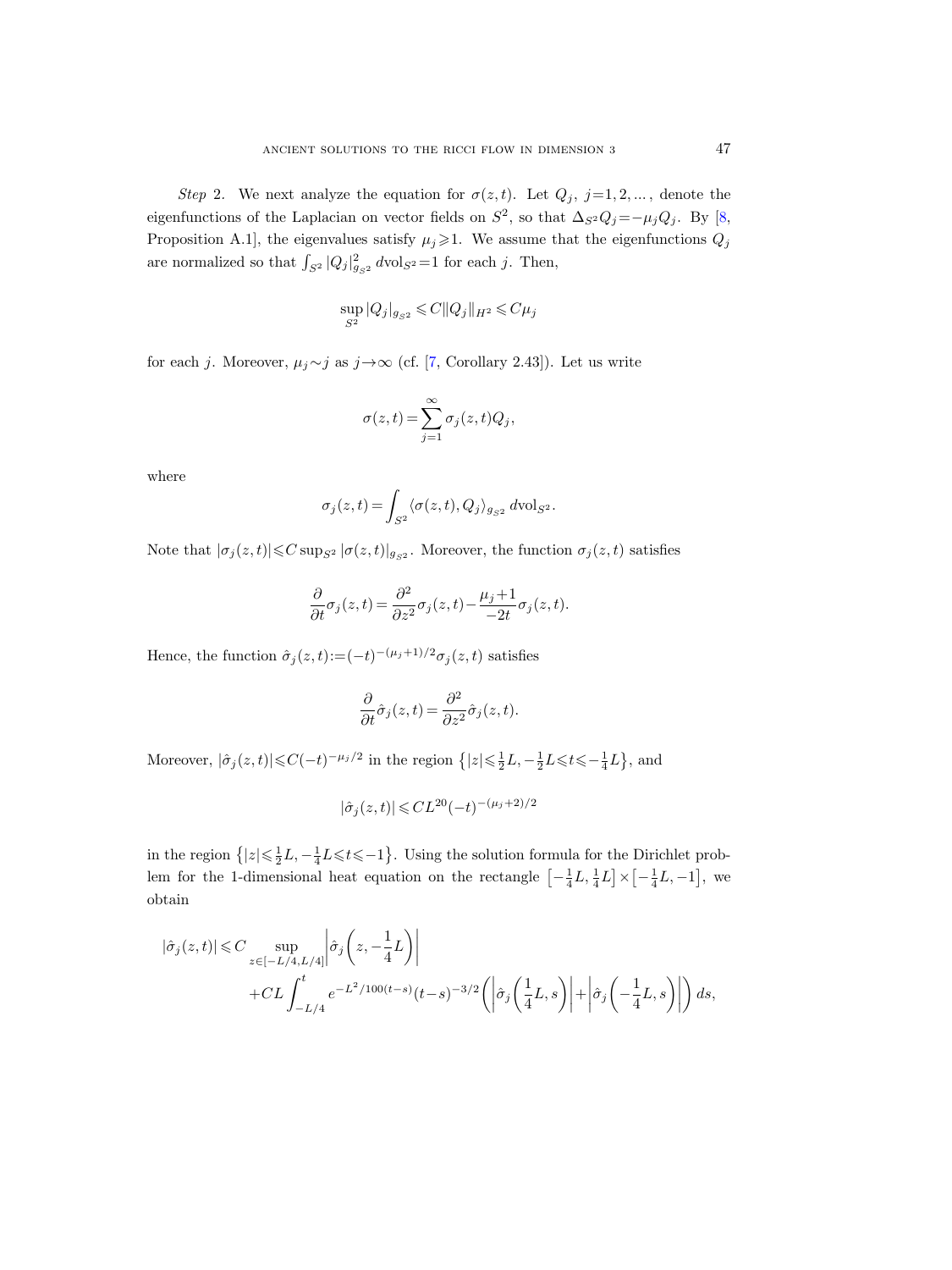and hence

$$
|\hat{\sigma}_j(z,t)| \leq C \left(\frac{1}{4}L\right)^{-\mu_j/2} + CL^{21} \int_{-L/4}^t e^{-L^2/100(t-s)} (t-s)^{-3/2}(-s)^{-(\mu_j+2)/2} ds
$$
  
\n
$$
\leq C \left(\frac{1}{4}L\right)^{-\mu_j/2} + CL^{20} \int_{-L/4}^t e^{-L^2/200(t-s)}(-s)^{-(\mu_j+2)/2} ds
$$
  
\n
$$
\leq C \left(\frac{1}{4}L\right)^{-\mu_j/2} + CL^{20} \int_{-L/4}^{(1+1/\sqrt{\mu_j})t} e^{-L^2/200(t-s)}(-s)^{-(\mu_j+2)/2} ds
$$
  
\n
$$
+ CL^{20} \int_{(1+1/\sqrt{\mu_j})t}^t e^{-L^2/200(t-s)}(-s)^{-(\mu_j+2)/2} ds
$$
  
\n
$$
\leq C \left(\frac{1}{4}L\right)^{-\mu_j/2} + CL^{20} e^{-L/100} \left(1 + \frac{1}{\sqrt{\mu_j}}\right)^{-\mu_j/2} (-t)^{-\mu_j/2}
$$
  
\n
$$
+ CL^{20} e^{-L^2 \sqrt{\mu_j}/200(-t)} (-t)^{-\mu_j/2}
$$

for all  $t \in [-1000, -1]$  and all  $z \in [-1000, 1000]$ . Therefore,

$$
|\sigma_j(z,t)|\leqslant C\bigg(\frac{L}{4(-t)}\bigg)^{-\mu_j/2}+CL^{20}e^{-L/100}\bigg(1+\frac{1}{\sqrt{\mu_j}}\bigg)^{-\mu_j/2}+CL^{20}e^{-L^2\sqrt{\mu_j}/200(-t)}
$$

for all  $t \in [-1000, -1]$  and all  $z \in [-1000, 1000]$ . Summation over j gives

$$
|\sigma(z,t)|_{g_{S^2}} = \biggl|\sum_{j=1}^\infty \sigma_j(z,t) Q_j\biggr|_{g_{S^2}} \leqslant C \sum_{j=1}^\infty \mu_j |\sigma_j(z,t)| \leqslant CL^{-1/2}
$$

for all  $t \in [-1000, -1]$  and all  $z \in [-1000, 1000]$ .

Step 3. We next analyze the equation for  $\beta(z,t)$ . Let  $Y_j$ ,  $j=0,1,2,...$ , denote the eigenfunctions of the Laplacian on scalar functions on  $S^2$ , so that  $\Delta_{S^2} Y_j = -\lambda_j Y_j$ . Note that  $\lambda_0=0$  and  $\lambda_1=2$ . We assume that the eigenfunctions  $Y_j$  are normalized so that  $\int_{S^2} Y_j^2 dvol_{S^2} = 1$ . Then,  $\sup_{S^2} |Y_j| \leq C ||Y_j||_{H^2} \leq C \lambda_j$  for  $j \geq 1$ . Moreover,  $\lambda_j \sim j$  as  $j \to \infty$ . Let us write

$$
\beta(z,t) = \sum_{j=0}^{\infty} \beta_j(z,t) Y_j,
$$

where

$$
\beta_j(z,t) = \int_{S^2} \beta(z,t) Y_j d{\rm vol}_{S^2}.
$$

Note that  $|\beta_j(z,t)| \leq C \sup_{S^2} |\beta(z,t)|$ . Moreover, the function  $\beta_j(z,t)$  satisfies

$$
\frac{\partial}{\partial t}\beta_j(z,t)=\frac{\partial^2}{\partial z^2}\beta_j(z,t)-\frac{\lambda_j}{-2t}\beta_j(z,t).
$$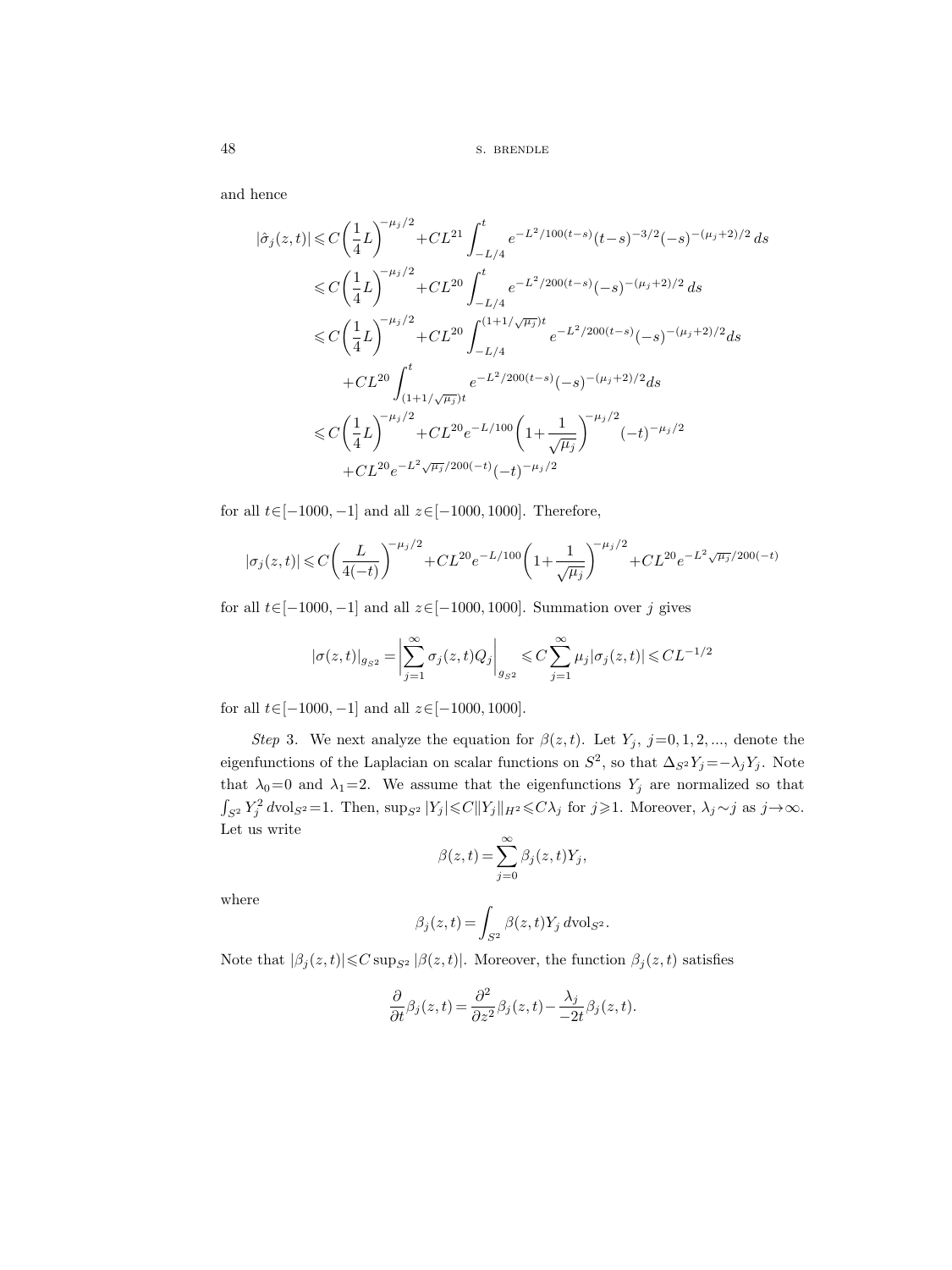Hence, the function  $\hat{\beta}_j(z,t) := (-t)^{-\lambda_j/2} \beta_j(z,t)$  satisfies

$$
\frac{\partial}{\partial t}\hat{\beta}_j(z,t)=\frac{\partial^2}{\partial z^2}\hat{\beta}_j(z,t).
$$

In the following, we consider modes with  $j\geqslant 1$ , so that  $\lambda_j\geqslant 2$ . By assumption,

$$
|\hat{\beta}_j(z,t)| \leqslant C(-t)^{-\lambda_j/2}
$$

in the region  $\left\{ |z| \leqslant \frac{1}{2}L, -\frac{1}{2}L \leqslant t \leqslant -\frac{1}{4}L \right\}$ , and

$$
|\hat{\beta}_j(z,t)| \leqslant C L^{20} (-t)^{-(\lambda_j+2)/2}
$$

in the region  $\{|z| \leq \frac{1}{2}L, -\frac{1}{4}L \leq t \leq -1\}$ . The solution formula for the Dirichlet problem for the 1-dimensional heat equation on the rectangle  $\left[-\frac{1}{4}L, \frac{1}{4}L\right] \times \left[-\frac{1}{4}L, -1\right]$  implies

$$
|\hat{\beta}_j(z,t)| \leq C \sup_{z \in [-L/4, L/4]} \left| \hat{\beta}_j \left( z, -\frac{1}{4} L \right) \right|
$$
  
+ 
$$
CL \int_{-L/4}^t e^{-L^2/100(t-s)} (t-s)^{-3/2} \left( \left| \hat{\beta}_j \left( \frac{1}{4} L, s \right) \right| + \left| \hat{\beta}_j \left( -\frac{1}{4} L, s \right) \right| \right) ds
$$

for all  $t \in [-1000, -1]$ ,  $z \in [-1000, 1000]$ , and  $j \ge 1$ . Therefore, we obtain

$$
|\hat{\beta}_{j}(z,t)| \leq C \left(\frac{1}{4}L\right)^{-\lambda_{j}/2} + CL^{21} \int_{-L/4}^{t} e^{-L^{2}/100(t-s)} (t-s)^{-3/2}(-s)^{-(\lambda_{j}+2)/2} ds
$$
  
\n
$$
\leq C \left(\frac{1}{4}L\right)^{-\lambda_{j}/2} + CL^{20} \int_{-L/4}^{t} e^{-L^{2}/200(t-s)}(-s)^{-(\lambda_{j}+2)/2} ds
$$
  
\n
$$
\leq C \left(\frac{1}{4}L\right)^{-\lambda_{j}/2} + CL^{20} \int_{-L/4}^{(1+1/\sqrt{\lambda_{j}})t} e^{-L^{2}/200(t-s)}(-s)^{-(\lambda_{j}+2)/2} ds
$$
  
\n
$$
+ CL^{20} \int_{(1+1/\sqrt{\lambda_{j}})t}^{t} e^{-L^{2}/200(t-s)}(-s)^{-(\lambda_{j}+2)/2} ds
$$
  
\n
$$
\leq C \left(\frac{1}{4}L\right)^{-\lambda_{j}/2} + CL^{20}e^{-L/100} \left(1 + \frac{1}{\sqrt{\lambda_{j}}}\right)^{-\lambda_{j}/2} (-t)^{-\lambda_{j}/2}
$$
  
\n
$$
+ CL^{20}e^{-L^{2}\sqrt{\lambda_{j}}/200(-t)}(-t)^{-\lambda_{j}/2}
$$

for all  $t\in[-1000,-1],$   $z\in[-1000,1000],$  and  $j\geqslant1.$  Consequently,

$$
|\beta_j(z,t)| \leqslant C \bigg(\frac{L}{4(-t)}\bigg)^{-\lambda_j/2} + CL^{20} e^{-L/100} \bigg(1 + \frac{1}{\sqrt{\lambda_j}}\bigg)^{-\lambda_j/2} + CL^{20} e^{-L^2 \sqrt{\lambda_j}/200(-t)}
$$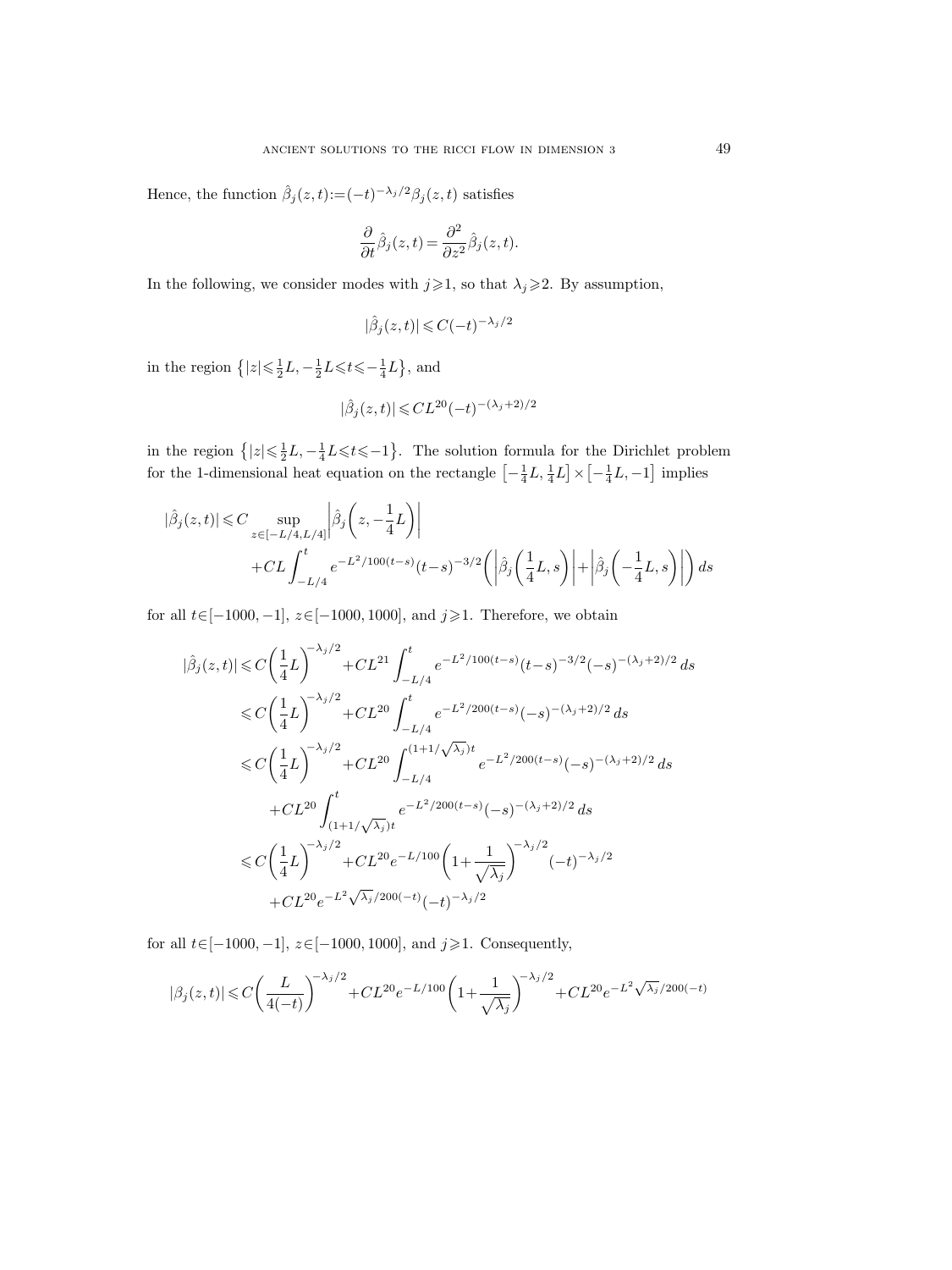50 s. BRENDLE

for all  $t \in [-1000, -1]$ ,  $z \in [-1000, 1000]$ , and  $j \ge 1$ . Summation over  $j \ge 1$  gives

$$
|\beta(z,t)-\bar{\beta}(z,t)| = \bigg|\sum_{j=1}^{\infty} \beta_j(z,t)Y_j\bigg| \leqslant C \sum_{j=1}^{\infty} \lambda_j |\beta_j(z,t)| \leqslant CL^{-1}
$$

for all  $t \in [-1000, -1]$  and all  $z \in [-1000, 1000]$ .

Step 4. We finally analyze the equation for  $\omega(z, t)$ . As above, let  $Y_j$ , j=0, 1, 2, ..., denote the eigenfunctions of the Laplacian on scalar functions on  $S^2$ , so that

$$
\Delta_{S^2} Y_j = -\lambda_j Y_j.
$$

Note that  $\lambda_0=0$ ,  $\lambda_1=\lambda_2=\lambda_3=2$ , and  $\lambda_4=6$ . We write

$$
\omega(z,t) = \sum_{j=0}^{\infty} \omega_j(z,t) Y_j,
$$

where

$$
\omega_j(z,t) = \int_{S^2} \omega(z,t) Y_j \, d\text{vol}_{S^2}.
$$

Note that  $|\omega_j(z,t)| \leq C \sup_{S^2} |\omega(z,t)|$ . Moreover, the function  $\omega_j(z,t)$  satisfies

$$
\frac{\partial}{\partial t}\omega_j(z,t) = \frac{\partial^2}{\partial z^2}\omega_j(z,t) - \frac{\lambda_j}{-2t}\omega_j(z,t).
$$

Hence, the function  $\hat{\omega}_j(z,t) := (-t)^{-\lambda_j/2} \omega_j(z,t)$  satisfies

$$
\frac{\partial}{\partial t}\widehat{\omega}_j(z,t) = \frac{\partial^2}{\partial z^2}\widehat{\omega}_j(z,t).
$$

In the following, we consider modes with  $j\geqslant1$ . We break the discussion into two subcases.

• Suppose first that  $j \ge 4$ , so that  $\lambda_j \ge 6$ . By assumption,

$$
|\widehat{\omega}_j(z,t)| \leqslant C(-t)^{-(\lambda_j-2)/2}
$$

in the region  $\left\{ |z| \leq \frac{1}{2}L, -\frac{1}{2}L \leqslant t \leqslant -\frac{1}{4}L \right\}$ , and

$$
|\widehat{\omega}_j(z,t)| \leqslant CL^{20}(-t)^{-(\lambda_j+2)/2}
$$

in the region  $\{|z| \leq \frac{1}{2}L, -\frac{1}{4}L \leq t \leq -1\}$ . The solution formula for the 1-dimensional heat equation on the rectangle  $\left[-\frac{1}{4}L, \frac{1}{4}L\right] \times \left[-\frac{1}{4}L, -1\right]$  implies that

$$
|\widehat{\omega}_j(z,t)| \leq C \sup_{z \in [-L/4, L/4]} \left| \widehat{\omega}_j \left( z, -\frac{1}{4} L \right) \right|
$$
  
+ 
$$
CL \int_{-L/4}^t e^{-t^2/100(t-s)} (t-s)^{-3/2} \left( \left| \widehat{\omega}_j \left( \frac{1}{4} L, s \right) \right| + \left| \widehat{\omega}_j \left( -\frac{1}{4} L, s \right) \right| \right) ds
$$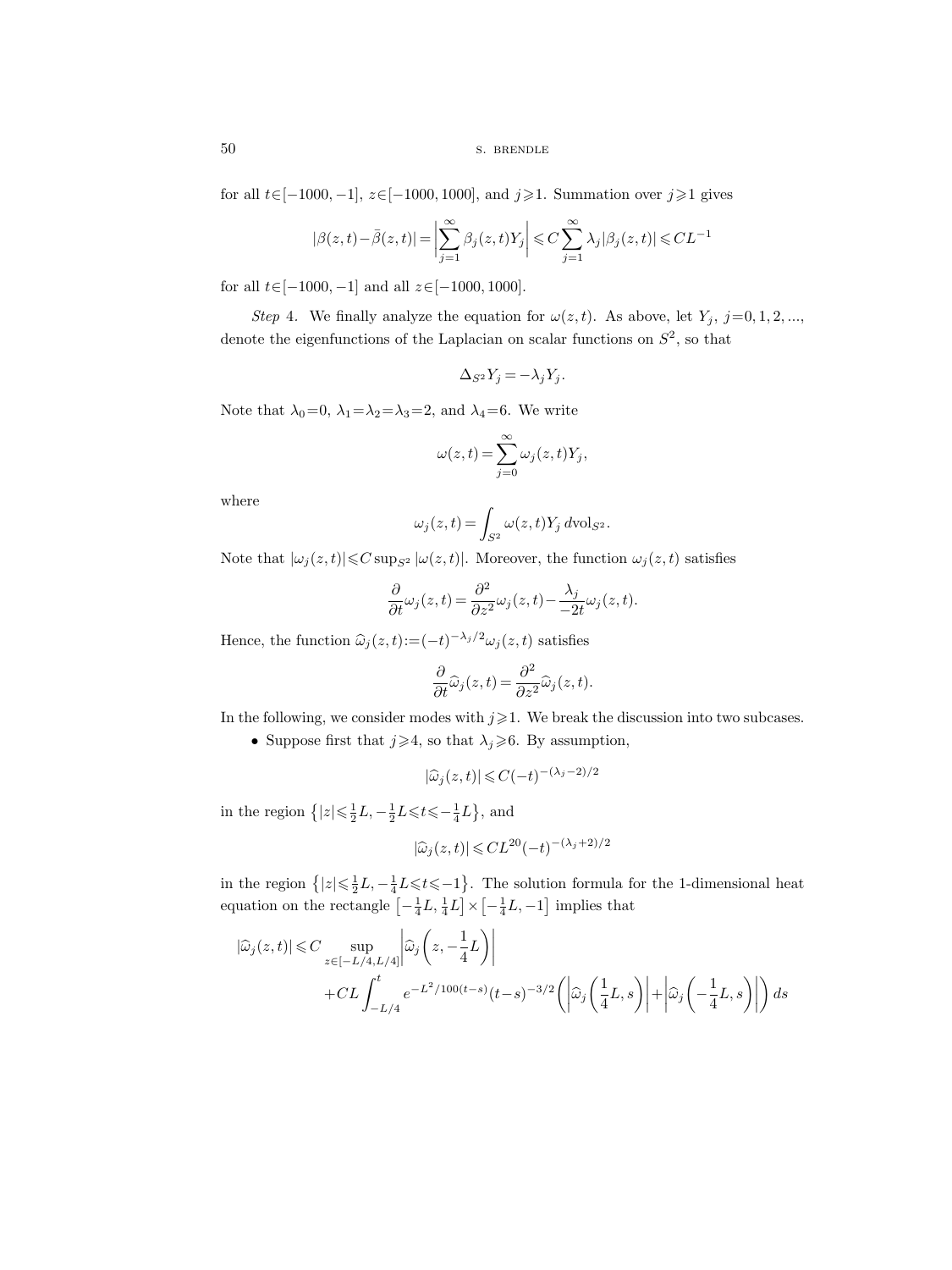for all  $t \in [-1000, -1]$ ,  $z \in [-1000, 1000]$ , and  $j \ge 4$ . Therefore,

$$
|\widehat{\omega}_j(z,t)| \leq C \left(\frac{1}{4}L\right)^{-(\lambda_j-2)/2} + CL^{20}e^{-L/100} \left(1 + \frac{1}{\sqrt{\lambda_j}}\right)^{-\lambda_j/2} (-t)^{-\lambda_j/2} + CL^{20}e^{-L^2\sqrt{\lambda_j}/200(-t)} (-t)^{-\lambda_j/2}
$$

for all  $t \in [-1000, -1]$ ,  $z \in [-1000, 1000]$ , and  $j \ge 4$ . Consequently,

$$
|\omega_j(z,t)|\leqslant C\bigg(\frac{L}{4(-t)}\bigg)^{-(\lambda_j-2)/2}+CL^{20}e^{-L/100}\bigg(1+\frac{1}{\sqrt{\lambda_j}}\bigg)^{-\lambda_j/2}+CL^{20}e^{-L^2\sqrt{\lambda_j}/200(-t)}
$$

for all  $t \in [-1000, -1]$ ,  $z \in [-1000, 1000]$ , and  $j \ge 4$ . Summation over  $j \ge 4$  gives

$$
\biggl|\sum_{j=4}^{\infty}\omega_j(z,t)Y_j\biggr|\leqslant C\sum_{j=4}^{\infty}\lambda_j|\omega_j(z,t)|\leqslant CL^{-2}
$$

for all  $t \in [-1000, -1]$  and all  $z \in [-1000, 1000]$ .

• Suppose finally that  $1 \leq j \leq 3$ , so that  $\lambda_j=2$ . In this case,  $|\widehat{\omega}_j(z, t)| \leq C$  in the region  $\{|z| \le \frac{1}{2}L, -\frac{1}{2}L \le t \le -\frac{1}{4}L\},\$ and  $|\hat{\omega}_j(z, t)| \le CL^{20}$  in the region  $\{|z| \le \frac{1}{2}L, -\frac{1}{4}L \le t \le -1\}.$ Using standard interior estimates for the linear heat equation, we obtain

$$
\left| \frac{\partial}{\partial z} \widehat{\omega}_j(z, t) \right| \leqslant C(-t)^{-1/2}
$$

in the region  $\{|z| \leq \frac{1}{4}L, t=-\frac{1}{4}L\}$ , and

$$
\left|\frac{\partial}{\partial z}\widehat{\omega}_j(z,t)\right|\!\leqslant\! CL^{20}(-t)^{-1/2}
$$

in the region  $\{|z| \leq \frac{1}{4}L, -\frac{1}{4}L \leq t \leq -1\}$ . The solution formula for the 1-dimensional heat equation on the rectangle  $\left[-\frac{1}{4}L, \frac{1}{4}L\right] \times \left[-\frac{1}{4}L, -1\right]$  implies that

$$
\begin{split}\n&\left|\frac{\partial}{\partial z}\widehat{\omega}_{j}(z,t)\right| \\
&\leq C \sup_{z\in[-L/4,L/4]}\left|\frac{\partial}{\partial z}\widehat{\omega}_{j}\left(z,-\frac{1}{4}L\right)\right| \\
&+ CL \int_{-L/4}^{t} e^{-L^{2}/100(t-s)}(t-s)^{-3/2}\left(\left|\frac{\partial}{\partial z}\widehat{\omega}_{j}\left(\frac{1}{4}L,s\right)\right| + \left|\frac{\partial}{\partial z}\widehat{\omega}_{j}\left(-\frac{1}{4}L,s\right)\right|\right)ds\n\end{split}
$$

for all  $t\in[-2000,-1], z\in[-2000,2000],$  and  $1\leq j\leq 3$ . Therefore,

$$
\left|\frac{\partial}{\partial z}\widehat{\omega}_j(z,t)\right| \leqslant CL^{-1/2}
$$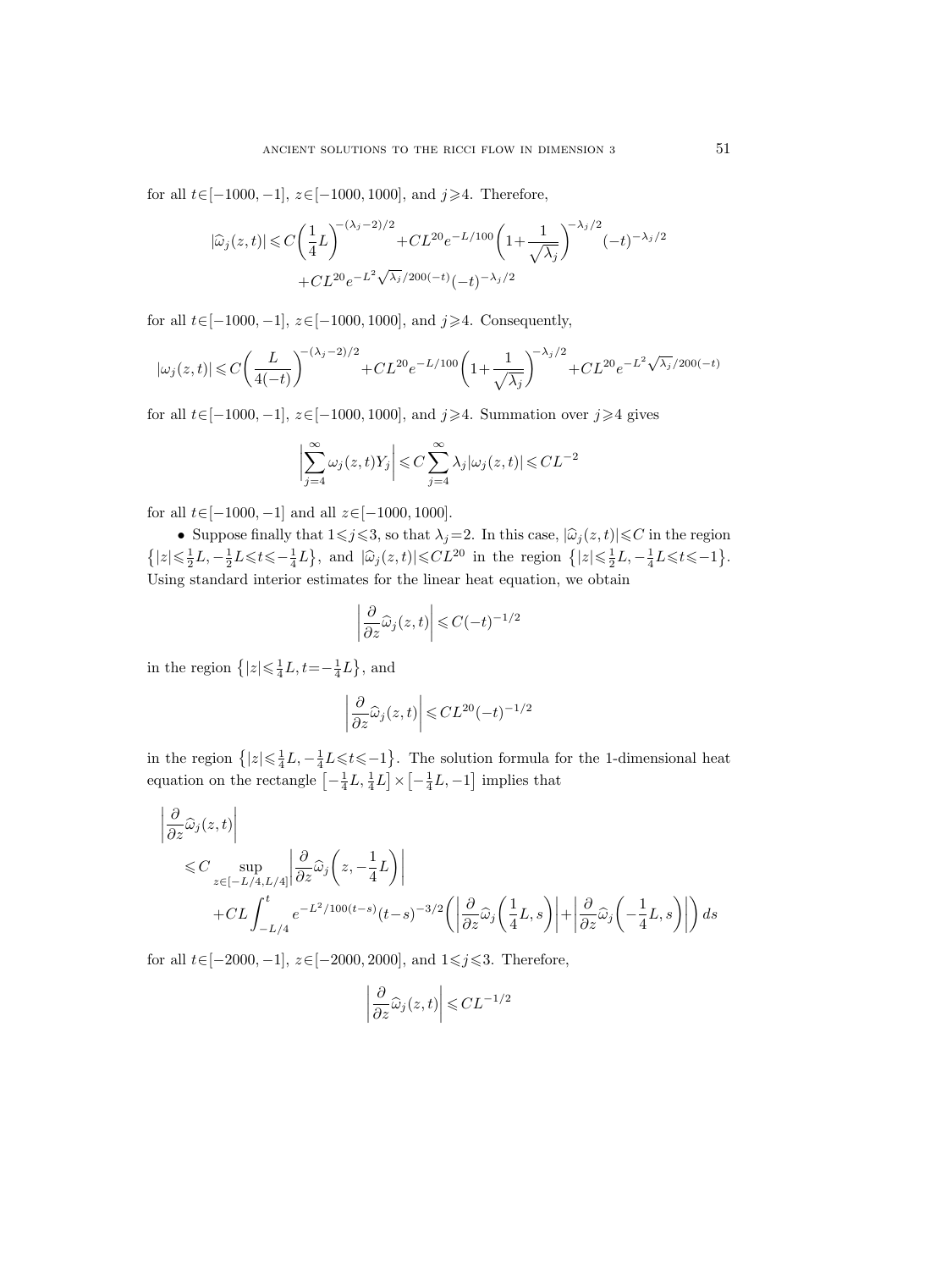for all  $t\in[-2000, -1]$ ,  $z\in[-2000, 2000]$ , and  $1\leq j\leq 3$ . Using standard interior estimates for the linear heat equation, we obtain

$$
\left|\frac{\partial^2}{\partial z^2}\widehat{\omega}_j(z,t)\right| \leqslant CL^{-1/2}
$$

for all  $t \in [-1000, -1]$ ,  $z \in [-1000, 1000]$ , and  $1 \leq j \leq 3$ . This implies

$$
\left|\frac{\partial}{\partial t}\widehat{\omega}_j(z,t)\right| \leqslant CL^{-1/2}
$$

for all  $t\in[-1000, -1]$ ,  $z\in[-1000, 1000]$ , and  $1\leq j\leq 3$ . Consequently, for each  $1\leq j\leq 3$ , there exists a constant  $\mathfrak{q}_j$  such that

$$
|\widehat{\omega}_j(z,t) - q_j| \leqslant CL^{-1/2}
$$

for all  $t \in [-1000, -1]$  and all  $z \in [-1000, 1000]$ . Note that  $q_j$  is independent of t and z. Thus, we conclude that  $|\hat{\omega}_j(z, t) - q_j| \leq C L^{-1/2}$ <br>
constant  $q_j$  such that<br>  $|\hat{\omega}_j(z, t) - q_j| \leq CL^{-1/2}$ <br>
00, -1] and all  $z \in [-1000, 1000]$ . Note th<br>
lude that<br>  $|\omega_j(z, t) - (-t)q_j| \leq CL^{-1}$ <br>
00, -1],  $z \in [-1000, 1000]$ , and  $1 \leq j \leq 3$ .<br>
nese facts to

$$
|\omega_j(z,t)-(-t)q_j|\leqslant CL^{-1/2}
$$

for all  $t \in [-1000, -1]$ ,  $z \in [-1000, 1000]$ , and  $1 \le j \le 3$ .

Putting these facts together, we conclude that

$$
[0.0, -1], z \in [-1000, 1000], \text{ and } 1 \le j \le 3.
$$
  
\nthese facts together, we conclude that  
\n
$$
|\omega(z, t) - \bar{\omega}(z, t) - (-t)(q_1 Y_1 + q_2 Y_2 + q_3 Y_3)|
$$
\n
$$
= \left| \sum_{j=1}^{3} (\omega_j(z, t) - (-t)q_j) Y_j + \sum_{j=4}^{\infty} \omega_j(z, t) Y_j \right| \le CL^{-1/2}
$$
  
\n
$$
[0.0, -1] \text{ and all } z \in [-1000, 1000].
$$
  
\narize, we have shown that  
\n
$$
|h(t) - \bar{\omega}(z, t)g_{S^2} - \bar{\beta}(z, t) dz \otimes dz - (-t)(q_1 Y_1 + q_2 Y_2 + q_3 Y_3)g_{S^2}|_{\bar{g}(t)}
$$
\n
$$
\le C|\omega(z, t) - \bar{\omega}(z, t) - (-t)(q_1 Y_1 + q_2 Y_2 + q_3 Y_3)|
$$

for all  $t \in [-1000, -1]$  and all  $z \in [-1000, 1000]$ .

To summarize, we have shown that

$$
|h(t) - \bar{\omega}(z, t)g_{S^2} - \bar{\beta}(z, t) dz \otimes dz - (-t)(q_1 Y_1 + q_2 Y_2 + q_3 Y_3)g_{S^2}|_{\bar{g}(t)}
$$
  
\n
$$
\leq C|\omega(z, t) - \bar{\omega}(z, t) - (-t)(q_1 Y_1 + q_2 Y_2 + q_3 Y_3)|
$$
  
\n
$$
+ C|\chi(z, t)|_{g_{S^2}} + C|\sigma(z, t)|_{g_{S^2}} + C|\beta(z, t) - \bar{\beta}(z, t)|
$$
  
\n
$$
\leq CL^{-1/2}
$$

in the region  $\{|z| \le 1000, -1000 \le t \le -1\}$ . Hence, if we define

$$
\psi := q_1 Y_1 + q_2 Y_2 + q_3 Y_3,
$$

then the assertion follows.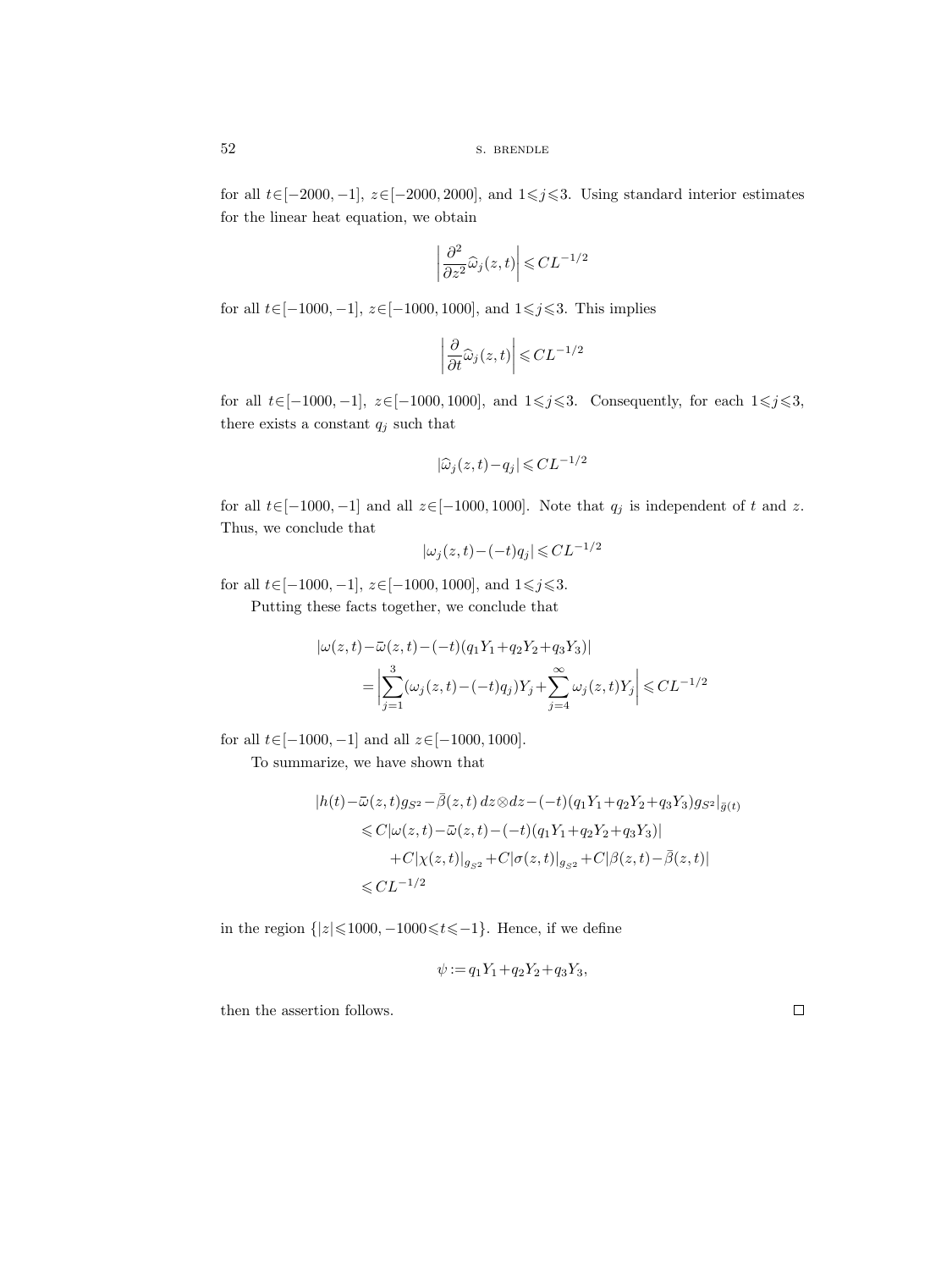#### 7. Gluing approximate Killing vector fields

<span id="page-52-0"></span>LEMMA 7.1. Let U be a vector field on a Riemannian manifold, and let  $\gamma$  be a unit-speed geodesic. Then,

$$
|D_s D_s U + g^{km} R(\gamma'(s), \partial_k, \gamma'(s), U)\partial_m| \leqslant C|D(\mathcal{L}_U(g))|
$$

along  $\gamma$ .

Proof. We compute

$$
|D_i D_j U_k + R_{ikjl} U^l + D_j D_i U_k + R_{jkil} U^l|
$$
  
= 
$$
|D_i (D_j U_k + D_k U_j) + D_j (D_i U_k + D_k U_i) - D_k (D_i U_j + D_j U_i)|
$$
  

$$
\leq C|D(\mathcal{L}_U(g))|.
$$

From this, the assertion easily follows.

<span id="page-52-1"></span>LEMMA 7.2. Let  $\bar{g}$  denote the standard metric on the cylinder  $S^2 \times [-20, 20]$  with scalar curvature 1, and let g be a Riemannian metric which is close to  $\bar{g}$  in  $C^{10}$ . Let  $\bar{x}$  be a point on the center slice  $S^2 \times \{0\}$ . Suppose that U is a vector field satisfying  $\sup_{B_q(\bar{x},12)} |D(\mathscr{L}_U(g))| \leqslant 1$  and  $|U|+|DU| \leqslant 1$  at  $\bar{x}$ . Then,  $\sup_{B_q(\bar{x},12)} |U| \leqslant C$ .

*Proof.* Let  $\gamma$  be a unit-speed geodesic emanating from  $\bar{x}$  with length at most 12. By Lemma [7.1,](#page-52-0)

$$
|D_s D_s U + g^{km} R(\gamma'(s), \partial_k, \gamma'(s), U)\partial_m| \leqslant C
$$

along  $\gamma$ . Since  $|U|+|DU|\leq 1$  at  $\bar{x}$ , we conclude that  $|U|\leq C$  along  $\gamma$ .

<span id="page-52-2"></span>LEMMA 7.3. Let  $\bar{g}$  denote the standard metric on the cylinder  $S^2 \times [-20, 20]$  with scalar curvature 1, and let g be a Riemannian metric which is close to  $\bar{g}$  in  $C^{10}$ . Let  $\bar{x}$ be a point on the center slice  $S^2 \times \{0\}$ , and let  $\Sigma$  denote the leaf of the CMC foliation with respect to g which passes through  $\bar{x}$ . Suppose that U is a vector field satisfying

$$
\sup_{B_g(\bar{x},12)} |\mathscr{L}_U(g)| + |D(\mathscr{L}_U(g))| \leq 1 \quad and \quad \int_{\Sigma} |U|^2 d\mu_g \leq 1.
$$

Then,

$$
\sup_{B_g(\bar{x},12)}|U| \leqslant C.
$$

Proof. Suppose that the assertion is false. Then, there exist a sequence of metrics  $g^{(j)}$  on  $S^2 \times [-20, 20]$  and a sequence of vector fields  $U^{(j)}$  such that  $g^{(j)} \rightarrow \bar{g}$  in  $C^{10}$ ,

$$
\sup_{B_{g(j)}(\bar{x},12)}|\mathscr{L}_{U^{(j)}}(g^{(j)})|+|D(\mathscr{L}_{U^{(j)}}(g^{(j)}))|\leqslant 1,
$$
  

$$
\int_{\Sigma^{(j)}}|U^{(j)}|^2d\mu_{g^{(j)}}\leqslant 1,
$$

 $\Box$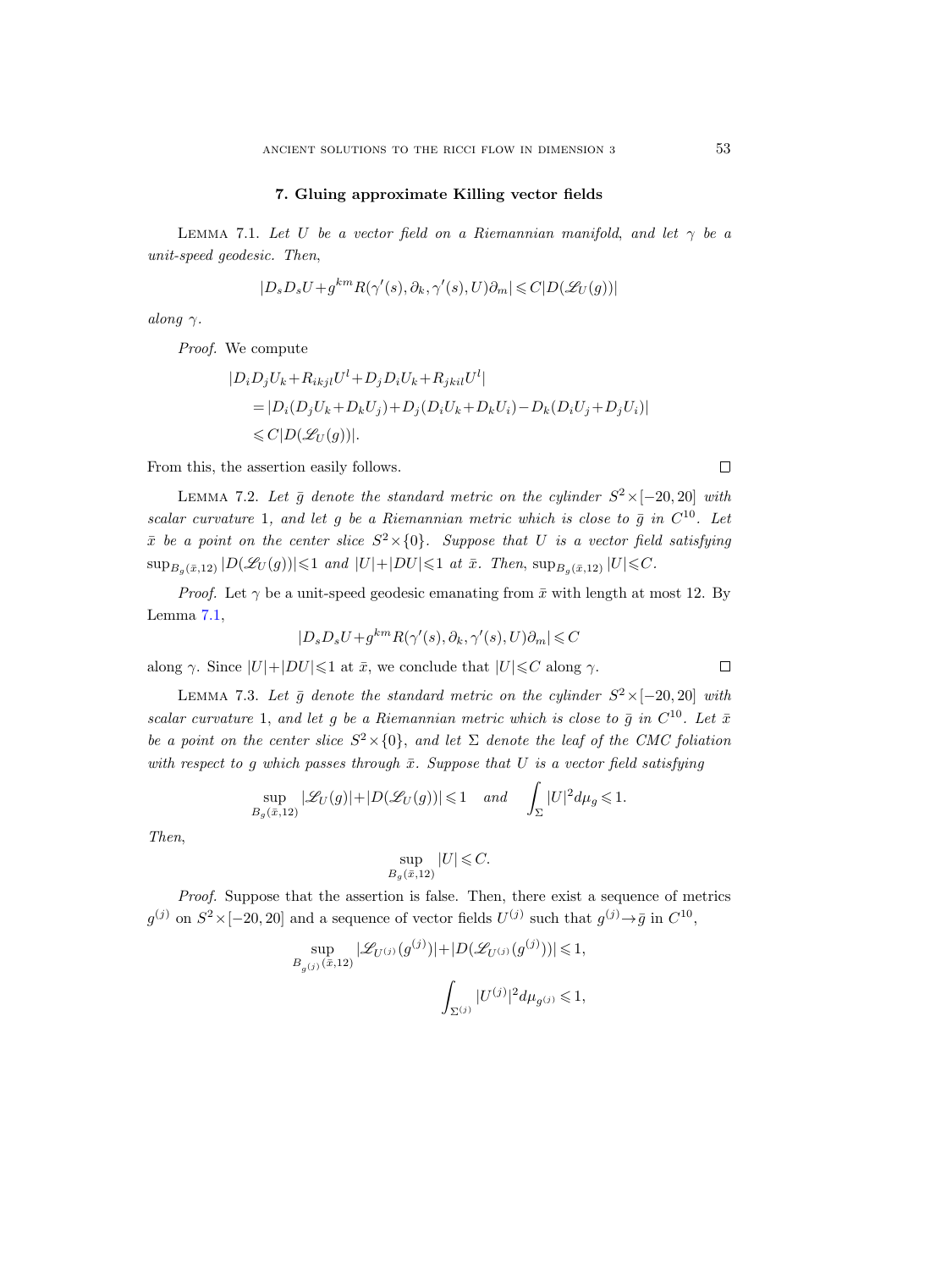54 S. BRENDLE

and  $\sup_{B_{g}(j)} (x, 12) |U^{(j)}| \to \infty$ . Here,  $\Sigma^{(j)}$  denotes the slice of the CMC foliation with respect to  $g^{(j)}$  which passes through  $\bar{x}$ . For each j, we define a real number  $A_j$  so that  $|U^{(j)}|+|DU^{(j)}|=A_j$  at  $\bar{x}$ . By Lemma [7.2,](#page-52-1)

$$
\sup_{B_{g(j)}(\bar{x},12)} |U^{(j)}| \leq C A_j + C.
$$

In particular,  $A_j \to \infty$ . Also, the estimate  $\sup_{B_{g}(j)} (x, 12) |D(\mathscr{L}_{U^{(j)}}(g^{(j)}))| \leq 1$  implies that

$$
\sup_{B_{g^{(j)}}(\bar{x},12)}|\Delta_{g^{(j)}}U^{(j)} + \text{Ric}_{g^{(j)}}(U^{(j)})| \leq C.
$$

Consequently, the rescaled vector fields  $A_j^{-1}U^{(j)}$  converge in  $C^{1,1/2}(B_{\bar{g}}(\bar{x}, 10))$  to a vector field U. The limiting vector field U satisfies  $\mathscr{L}_U(\bar{g})=0$  and  $\int_{\bar{\Sigma}}|U|^2d\mu_{\bar{g}}=0$ . In other words, Σ |U| respect to  $g^{(j)}$  which passes through  $\bar{x}$ . For each  $j$ , we define a real number  $A_j$  so that<br>  $|U^{(j)}|+|DU^{(j)}|=A_j$  at  $\bar{x}$ . By Lemma 7.2,<br>  $\sup_{B_g(j)}|U^{(j)}| \leq CA_j + C$ .<br>
In particular,  $A_j \to \infty$ . Also, the estimate  $\sup_{$ vanishes identically. On the other hand,  $|U|+|DU|=1$  at  $\bar{x}$ . This is a contradiction.  $\square$ 

<span id="page-53-0"></span>PROPOSITION 7.4. If  $\varepsilon_0$  is sufficiently small, then the following holds. Let  $\bar{g}$  denote the standard metric on the cylinder  $S^2 \times [-20, 20]$  with scalar curvature 1, let g be a Riemannian metric with  $||g-\bar{g}||_{C^{10}} \leq \varepsilon_0$ , and let  $\varepsilon \leq \varepsilon_0$ . Let  $\bar{x}$  be a point on the center slice  $S^2 \times \{0\}$ , and let  $\Sigma$  denote the leaf of the CMC foliation with respect to g which passes through  $\bar{x}$ . Suppose that  $U^{(1)}$ ,  $U^{(2)}$ , and  $U^{(3)}$  are vector fields with the following properties:

- $\sup_{B_q(\bar{x},12)} \sum_{a=1}^3 |\mathscr{L}_{U^{(a)}}(g)|^2 + |D(\mathscr{L}_{U^{(a)}}(g))|^2 \leqslant \varepsilon^2;$
- $\sup_{\Sigma} \sum_{a=1}^{3} |\langle U^{(a)}, \nu \rangle|^2 \leqslant \varepsilon^2;$
- $\sum_{a,b=1}^{3} |\delta_{ab} \text{area}_{g}(\Sigma)^{-2} \int_{\Sigma} \langle U^{(a)}, U^{(b)} \rangle d\mu_{g}|^{2} \leq \varepsilon^{2}$ .

Moreover, suppose that  $\tilde{U}^{(1)}$ ,  $\tilde{U}^{(2)}$ , and  $\tilde{U}^{(3)}$  are vector fields with the following properties:

- $\sup_{B_g(\bar{x},12)} \sum_{\alpha=1}^3 |\mathscr{L}_{\tilde{U}^{(a)}}(g)|^2 + |D(\mathscr{L}_{\tilde{U}^{(a)}}(g))|^2 \leqslant \varepsilon^2;$
- $\sup_{\Sigma} \sum_{a=1}^{3} |\langle \widetilde{U}^{(a)}, \nu \rangle|^2 \leqslant \varepsilon^2;$
- $\sum_{a,b=1}^{3} |\delta_{ab}-\text{area}_{g}(\Sigma)^{-2} \int_{\Sigma} \langle \widetilde{U}^{(a)}, \widetilde{U}^{(b)} \rangle d\mu_{g}|^{2} \leq \varepsilon^{2}$ .

Then there exists a  $3\times3$  matrix  $\omega \in O(3)$  such that

$$
\sup_{B_g(\bar{x},9)} \sum_{a=1}^3 \left| \sum_{b=1}^3 \omega_{ab} U^{(b)} - \widetilde{U}^{(a)} \right|^2 \leqslant C \varepsilon^2.
$$

Proof. Suppose that the assertion is false. Then, we can find a sequence of metrics  $g^{(j)}$  on  $S^2 \times [-20, 20]$ , a collection of vector fields  $U^{(1,j)}$ ,  $U^{(2,j)}$ , and  $U^{(3,j)}$ , a collection of vector fields  $\tilde{U}^{(1,j)}$ ,  $\tilde{U}^{(2,j)}$ , and  $\tilde{U}^{(3,j)}$ , and a sequence of positive numbers  $\varepsilon_j$  with the following properties:

•  $||g^{(j)}-\bar{g}||_{C^{10}} \leqslant j^{-1}$  and  $\varepsilon_j \leqslant j^{-1}$ ;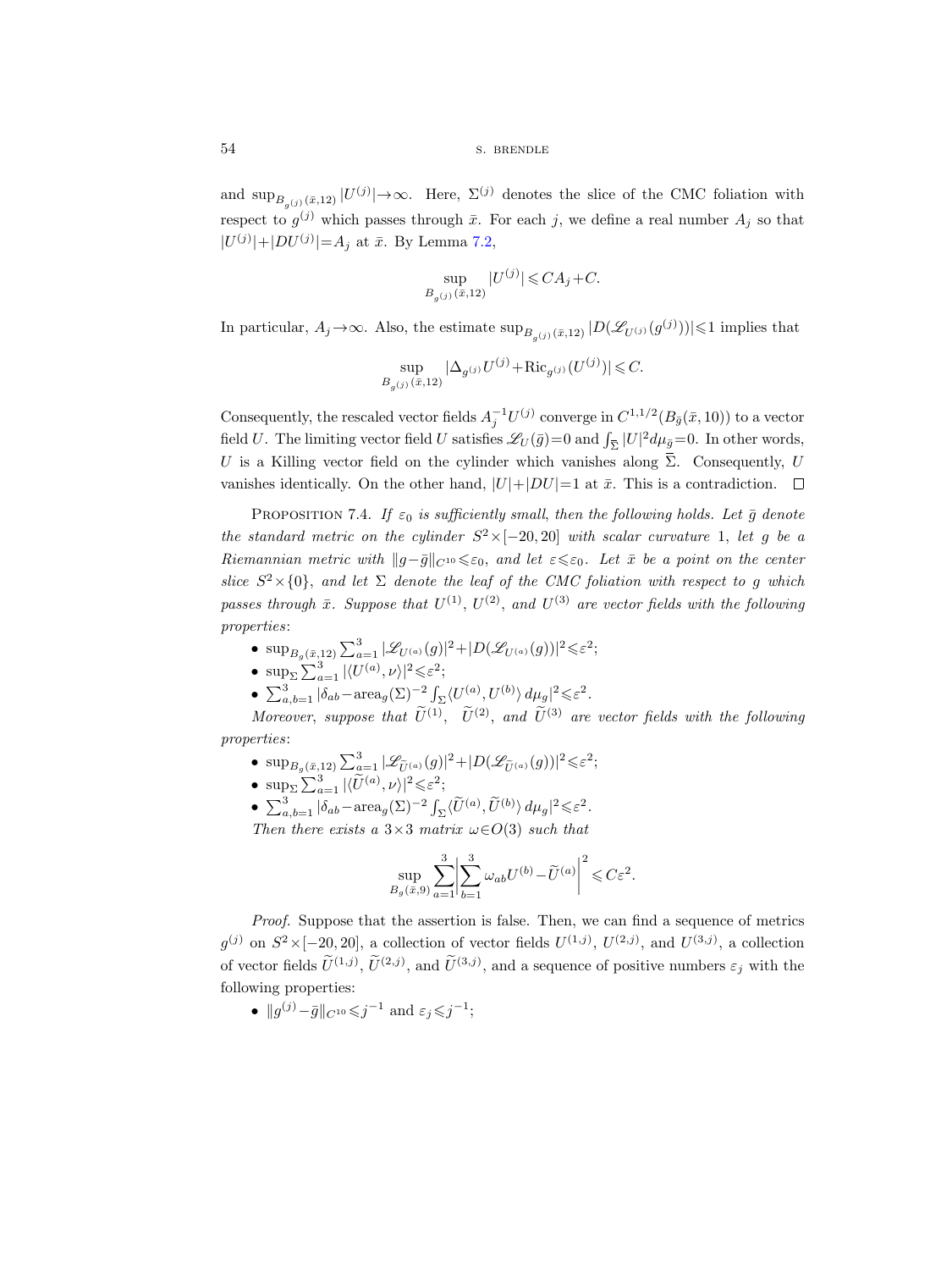\n- \n
$$
\sup_{B_g(j)}(\bar{x},12) \sum_{a=1}^3 |\mathcal{L}_{U^{(a,j)}}(g^{(j)})|^2 + |D(\mathcal{L}_{U^{(a,j)}}(g^{(j)}))|^2 \leq \varepsilon_j^2;
$$
\n
\n- \n $\sup_{\Sigma^{(j)}} \sum_{a=1}^3 |\langle U^{(a,j)}, \nu \rangle|^2 \leq \varepsilon_j^2;$ \n
\n- \n $\sum_{a,b=1}^3 |\delta_{ab} - \text{area}_g(\Sigma^{(j)})^{-2} \int_{\Sigma^{(j)}} \langle U^{(a,j)}, U^{(b,j)} \rangle d\mu_{g^{(j)}}|^2 \leq \varepsilon_j^2;$ \n
\n- \n $\sup_{B_g(j)}(\bar{x},12) \sum_{a=1}^3 |\mathcal{L}_{\tilde{U}^{(a,j)}}(g^{(j)})|^2 + |D(\mathcal{L}_{\tilde{U}^{(a,j)}}(g^{(j)}))|^2 \leq \varepsilon_j^2;$ \n
\n- \n $\sup_{\Sigma^{(j)}} \sum_{a=1}^3 |\langle \tilde{U}^{(a,j)}, \nu \rangle|^2 \leq \varepsilon_j^2;$ \n
\n- \n $\sum_{a,b=1}^3 |\delta_{ab} - \text{area}_g(\Sigma^{(j)})^{-2} \int_{\Sigma^{(j)}} \langle \tilde{U}^{(a,j)}, \tilde{U}^{(b,j)} \rangle d\mu_{g^{(j)}}|^2 \leq \varepsilon_j^2;$ \n
\n- \n $\delta_j^2 := \inf_{\omega \in O(3)} \sup_{B_{g^{(j)}}(\bar{x},9)} \sum_{a=1}^3 |\sum_{b=1}^3 \omega_{ab} U^{(b,j)} - \tilde{U}^{(a,j)}|^2 \geq (j\varepsilon_j)^2$ \n
\n

Here,  $\Sigma^{(j)}$  denotes the leaf of the CMC foliation with respect to  $g^{(j)}$  which passes through  $\bar{x}$ .

Clearly,

$$
\int_{\Sigma^{(j)}} \sum_{a=1}^3 |U^{(a,j)}|^2 \, d\mu_{g^{(j)}} \leq C \quad \text{and} \quad \int_{\Sigma^{(j)}} \sum_{a=1}^3 |\widetilde{U}^{(a,j)}|^2 \, d\mu_{g^{(j)}} \leq C.
$$

Hence, Lemma [7.3](#page-52-2) implies that

$$
\sup_{B_{g(j)}(\bar{x},12)} \sum_{a=1}^{3} |U^{(a,j)}|^2 \leq C \quad \text{and} \quad \sup_{B_{g(j)}(\bar{x},12)} \sum_{a=1}^{3} |\widetilde{U}^{(a,j)}|^2 \leq C.
$$

Moreover,

$$
\sup_{(j)} \sum_{a=1}^{3} |U^{(a,j)}|^2 \leq C \quad \text{and} \quad \sup_{B_g(j)} \sum_{a=1}^{3} |\widetilde{U}^{(a,j)}|^2 \leq C.
$$
\n
$$
\sup_{B_g(j)} \sum_{a=1}^{3} |\Delta_{g(j)} U^{(a,j)} + \text{Ric}_{g(j)} (U^{(a,j)})|^2 \leq C \varepsilon_j^2,
$$
\n
$$
\sup_{B_g(j)} \sum_{a=1}^{3} |\Delta_{g(j)} \widetilde{U}^{(a,j)} + \text{Ric}_{g(j)} (\widetilde{U}^{(a,j)})|^2 \leq C \varepsilon_j^2.
$$
\n
$$
\sup_{B_g(j)} \sum_{a=1}^{3} |\Delta_{g(j)} \widetilde{U}^{(a,j)} + \text{Ric}_{g(j)} (\widetilde{U}^{(a,j)})|^2 \leq C \varepsilon_j^2.
$$
\nis a subsequence, the vector fields  $U^{(a,j)}$  converge in  $C^{1,1/2}(B_{\overline{g}}(\overline{x}, 10))$  to  $(a)$  which satisfies  $\mathcal{L}_{U^{(a)}}(\overline{g}) = 0$  and is tangential along  $\overline{\Sigma}$ . Similarly, the  $(a,j)$  converge in  $C^{1,1/2}(B_{\overline{g}}(\overline{x}, 10))$  to a vector field  $\widetilde{U}^{(a)}$  which satisfies  $\overline{\Sigma}$ . Note that

\n
$$
(\overline{\Sigma})^{-2} \int \langle U^{(a)}, U^{(b)} \rangle d\mu_{\overline{g}} = \text{area}_{\overline{g}}(\overline{\Sigma})^{-2} \int \langle \widetilde{U}^{(a)}, \widetilde{U}^{(b)} \rangle d\mu_{\overline{g}} = \delta_{ab}.
$$

After passing to a subsequence, the vector fields  $U^{(a,j)}$  converge in  $C^{1,1/2}(B_{\bar{g}}(\bar{x}, 10))$  to a vector field  $U^{(a)}$  which satisfies  $\mathscr{L}_{U^{(a)}}(\bar{g})=0$  and is tangential along  $\bar{\Sigma}$ . Similarly, the vector fields  $\tilde{U}^{(a,j)}$  converge in  $C^{1,1/2}(B_{\bar{g}}(\bar{x}, 10))$  to a vector field  $\tilde{U}^{(a)}$  which satisfies Moreover,<br>  $\sup_{B_{g(j)}(\bar{x},12)} \sum_{a=1}^{3} |\Delta_{g^{(j)}} U^{(a,j)} + \text{Ric}$ <br>  $\sup_{B_{g^{(j)}}(\bar{x},12)} \sum_{a=1}^{3} |\Delta_{g^{(j)}} \tilde{U}^{(a,j)} + \text{Ric}$ <br>
After passing to a subsequence, the vector fields<br>
a vector field  $U^{(a)}$  which satisfies  $\mathscr{L}_{U^{(a)}}(\$  $B_{\epsilon}$ <br>ing to a su<br>eld  $U^{(a)}$  wi<br>ds  $\widetilde{U}^{(a,j)}$  c<br>=0 and is ta<br>area $_{\bar{g}}(\overline{\Sigma})^{-2}$ cl nv<br>ge<br>f a<br>E<br> $\int$  $\sup_{g(j)} \sum_{a=1}^{3} |\Delta_{g(j)}\widetilde{U}^{(a,j)} + \text{Ric}_{g(j)}(\widetilde{U}^{(a,j)})|$ <br>
After passing to a subsequence, the vector fields  $U^{(a,j)}$ <br>
a vector field  $U^{(a)}$  which satisfies  $\mathscr{L}_{U^{(a)}}(\bar{g})=0$  and is t<br>
vector fields  $\widetilde{U}^{(a,j)}$  c elds  $l$ <br>0 and  $10$ ))<br>that<br> $a_{\bar{g}}(\bar{\Sigma}$ <br>such<br> $\bar{\omega}_{ab}U$ 

$$
\operatorname{area}_{\bar{g}}(\bar{\Sigma})^{-2} \int_{\bar{\Sigma}} \langle U^{(a)}, U^{(b)} \rangle \, d\mu_{\bar{g}} = \operatorname{area}_{\bar{g}}(\bar{\Sigma})^{-2} \int_{\bar{\Sigma}} \langle \widetilde{U}^{(a)}, \widetilde{U}^{(b)} \rangle \, d\mu_{\bar{g}} = \delta_{ab}.
$$

$$
\widetilde{U}^{(a)} = \sum_{b=1}^{3} \bar{\omega}_{ab} U^{(b)}.
$$

This implies  $\delta_i \rightarrow 0$ .

.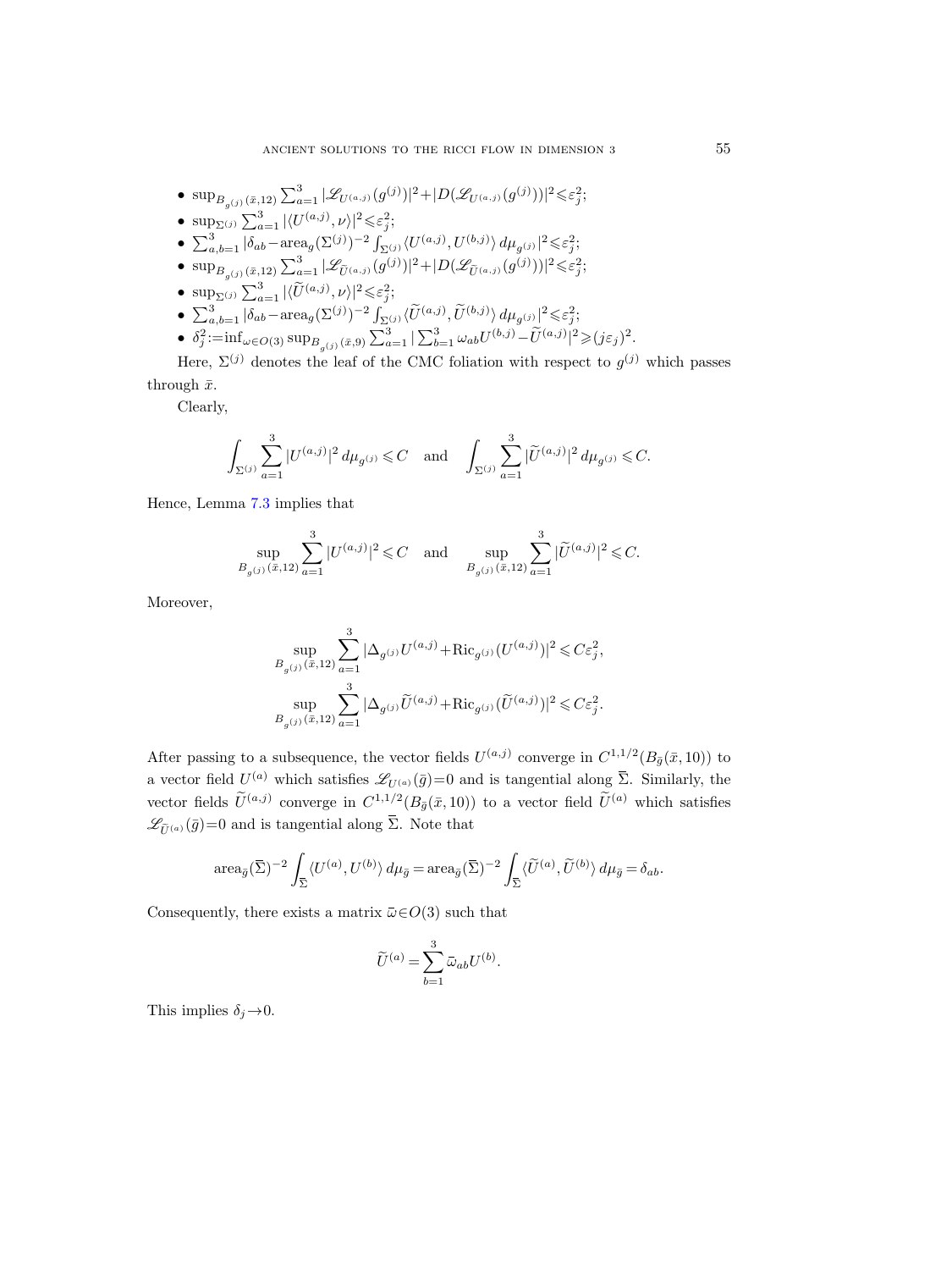56 s. BRENDLE

For each j, we choose a  $3 \times 3$  matrix  $\omega^{(j)} \in O(3)$  such that

s. BRENDLE  
ach j, we choose a 3×3 matrix 
$$
\omega^{(j)} \in O(3)
$$
 such that  

$$
\sup_{B_{g(j)}(\bar{x},9)} \sum_{a=1}^{3} \left| \sum_{b=1}^{3} \omega_{ab}^{(j)} U^{(b,j)} - \widetilde{U}^{(a,j)} \right|^2 = \delta_j^2.
$$
  
(j)  $\rightarrow \bar{\omega}$  as  $j \rightarrow \infty$ . We next define

Clearly,  $\omega^{(j)} \rightarrow \bar{\omega}$  as  $j \rightarrow \infty$ . We next define

$$
V^{(a,j)} := \delta_j^{-1} \bigg( \sum_{b=1}^3 \omega_{ab}^{(j)} U^{(b,j)} - \widetilde{U}^{(a,j)} \bigg).
$$

The vector fields  $V^{(a,j)}$  have the following properties:

- $\sup_{B_{g}(j)} (\bar{x}, 9) \sum_{a=1}^{3} |V^{(a,j)}|^{2} = 1;$ •  $\sup_{B_{g}(j)} \left( \bar{x}, 12 \right) \sum_{a=1}^{3} |\mathscr{L}_{V^{(a,j)}}(g^{(j)})|^2 + |D(\mathscr{L}_{V^{(a,j)}}(g^{(j)}))|^2 \leq C j^{-2};$
- $\sup_{\Sigma^{(j)}} \sum_{a=1}^3 |\langle V^{(a,j)}, \nu \rangle|^2 \leq C j^{-2}$ .

Using Lemma [7.3,](#page-52-2) we obtain  $\sup_{B_{g}(j)} (\bar{x}, 12) \sum_{a=1}^{3} |V^{(a,j)}|^2 \leq C$ . Moreover,

$$
\sup_{B_{g^{(j)}}(\bar x,12)} \sum_{a=1}^3 |\Delta_{g^{(j)}} V^{(a,j)} + \text{\rm Ric}_{g^{(j)}} (V^{(a,j)})|^2 \leqslant C j^{-2}.
$$

Thus, after passing to a subsequence, the vector fields  $V^{(a,j)}$  converge in  $C^{1,1/2}(B_{\bar{g}}(\bar{x},10))$ to a vector field  $V^{(a)}$  which satisfies  $\mathscr{L}_{V^{(a)}}(\bar{g})=0$  and is tangential along  $\bar{\Sigma}$ . Consequently,  $V^{(a,j)}$  have the following properties:<br>  $\sum_{a=1}^{3} |V^{(a,j)}|^2 = 1;$ <br>  $\sum_{a=1}^{3} |\mathscr{L}_{V^{(a,j)}}(g^{(j)})|^2 + |D(\mathscr{L}_{V^{(a,j)}}(g^{(j)}))|^2 \leq Cj^{-2};$ <br>  $=1 \left|\langle V^{(a,j)}, \nu \rangle\right|^2 \leq Cj^{-2}.$ <br>  $=1 \times 7.3$ , we obtain  $\sup_{B_{g^{(j)}}(\bar{x},12)} \sum_{a=1}^{3} |V^{(a$  $V^{(a)} = \sum_{b=1}^{3} \sigma_{ab} \widetilde{U}^{(b)}$  for some  $3 \times 3$ -matrix  $\sigma$ .

We next observe that

$$
\begin{split}\n&\left|\delta_j \int_{\Sigma^{(j)}} \langle \langle \widetilde{U}^{(a,j)}, V^{(b,j)} \rangle + \langle V^{(a,j)}, \widetilde{U}^{(b,j)} \rangle \right) d\mu_{g^{(j)}} + \delta_j^2 \int_{\Sigma^{(j)}} \langle V^{(a,j)}, V^{(b,j)} \rangle d\mu_{g^{(j)}} \right| \\
&= \left| \int_{\Sigma^{(j)}} \langle \widetilde{U}^{(a,j)} + \delta_j V^{(a,j)}, \widetilde{U}^{(b,j)} + \delta_j V^{(b,j)} \rangle d\mu_{g^{(j)}} - \int_{\Sigma^{(j)}} \langle \widetilde{U}^{(a,j)}, \widetilde{U}^{(b,j)} \rangle d\mu_{g^{(j)}} \right| \\
&= \left| \sum_{c,d=1}^3 \omega_{ac}^{(j)} \omega_{bd}^{(j)} \int_{\Sigma^{(j)}} \langle U^{(c,j)}, U^{(d,j)} \rangle d\mu_{g^{(j)}} - \int_{\Sigma^{(j)}} \langle \widetilde{U}^{(a,j)}, \widetilde{U}^{(b,j)} \rangle d\mu_{g^{(j)}} \right| \\
&\leq C\varepsilon_j.\n\end{split}
$$
\n  
\n2.9.9 and  $\delta_j^{-1}\varepsilon_j \leq j^{-1}$ , we conclude that  
\n
$$
\int_{\overline{\Sigma}} (\langle \widetilde{U}^{(a)}, V^{(b)} \rangle + \langle V^{(a)}, \widetilde{U}^{(b)} \rangle) d\mu_{\overline{g}} = 0.
$$

Since  $\delta_j \rightarrow 0$  and  $\delta_j^{-1} \varepsilon_j \leq j^{-1}$ , we conclude that

$$
\int_{\overline{\Sigma}} (\langle \widetilde{U}^{(a)}, V^{(b)} \rangle + \langle V^{(a)}, \widetilde{U}^{(b)} \rangle) d\mu_{\overline{g}} = 0.
$$

Consequently,  $\sigma$  is an anti-symmetric matrix. Let  $\tilde{\omega}^{(j)} := \exp(-\delta_j \sigma) \omega^{(j)} \in O(3)$ . Since  $V^{(a)} = \sum_{b=1}^{3} \sigma_{ab} \widetilde{U}^{(b)}$ , we obtain

$$
\sup_{B_{g^{(j)}}(\bar{x},9)}\sum_{a=1}^3\bigg|V^{(a,j)}+\delta_j^{-1}\sum_{b=1}^3(\widetilde{\omega}_{ab}^{(j)}-\omega_{ab}^{(j)})U^{(b,j)}\bigg|^2\to 0
$$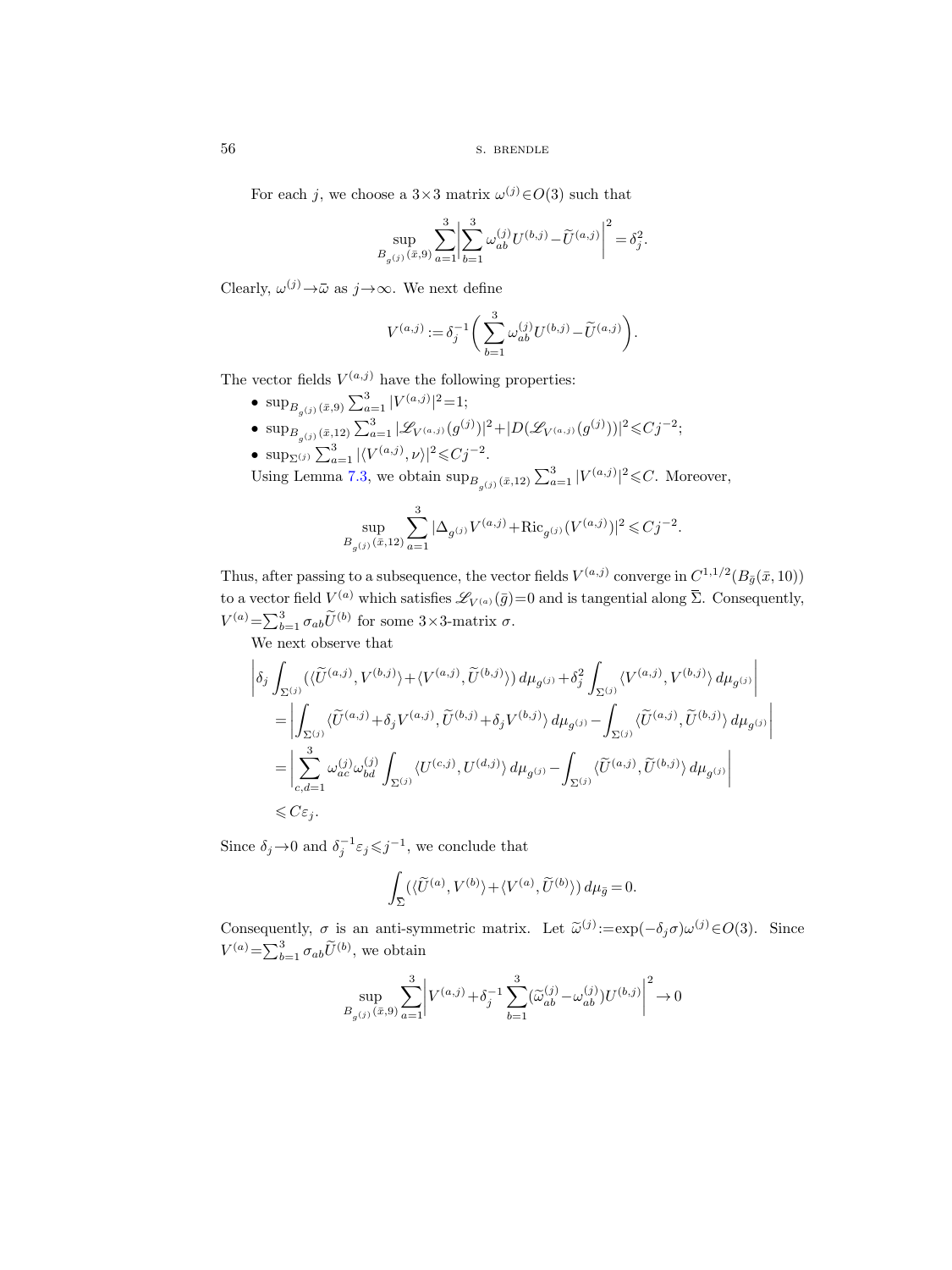as  $j \rightarrow \infty$ . On the other hand, it follows from the definition of  $\delta_j$  that

$$
\sup_{B_{g(j)}({\bar x},9)} \sum_{a=1}^3 \bigg|V^{(a,j)} + \delta_j^{-1} \sum_{b=1}^3 (\omega_{ab}-\omega_{ab}^{(j)}) U^{(b,j)}\bigg|^2 \geqslant 1
$$

for each j and each  $\omega \in O(3)$ . This is a contradiction.

<span id="page-56-0"></span>COROLLARY 7.5. Let  $\bar{g}$  denote the standard metric on the cylinder  $S^2 \times [-20, 20]$ with scalar curvature 1, let g be a Riemannian metric with  $||g-\bar{g}||_{C^{10}} \leq \varepsilon_0$ , and let  $\varepsilon \leq \varepsilon_0$ . Moreover, suppose that  $U^{(1)}$ ,  $U^{(2)}$ , and  $U^{(3)}$ , and  $\tilde{U}^{(1)}$ ,  $\tilde{U}^{(2)}$ , and  $\tilde{U}^{(3)}$  are vector fields satisfying the assumptions of Proposition [7.4](#page-53-0). Let  $\eta$  be a smooth cut-off function such that  $\eta=1$  on  $S^2\times[-1000,-1]$  and  $\eta=0$  on  $S^2\times[1,1000]$ . Then, there exists a  $3\times3$ matrix  $\omega \in O(3)$  with the property that the vector fields

$$
V^{(a)} := \eta \sum_{b=1}^3 \omega_{ab} U^{(b)} + (1-\eta) \widetilde{U}^{(a)}
$$

satisfy

$$
\sum_{a=1}^{3} |\mathcal{L}_{V^{(a)}}(g)|^2 + |D(\mathcal{L}_{V^{(a)}}(g))|^2 \leq C\varepsilon^2
$$

in the transition region  $S^2 \times [-1,1]$ .

*Proof.* By Proposition [7.4,](#page-53-0) we can find a  $3\times3$  matrix  $\omega\in O(3)$  with the property that the vector fields

$$
W^{(a)} := \sum_{b=1}^{3} \omega_{ab} U^{(b)} - \widetilde{U}^{(a)}.
$$

satisfy  $\sup_{B_{\bar{g}}(\bar{x},9)} \sum_{a=1}^{3} |W^{(a)}|^2 \leqslant C \varepsilon^2$ . Moreover,

$$
\sup_{B_{\bar{g}}(\bar{x},9)} \sum_{a=1}^{3} |\Delta W^{(a)} + \text{Ric}(W^{(a)})|^2 \leqslant C\varepsilon^2.
$$

Using standard interior estimates for elliptic equations, we obtain

$$
\sup_{B_{\bar{g}}(\bar{x}, 8)} |DW^{(a)}|^2 \leqslant C\varepsilon^2.
$$

We now define

$$
V^{(a)} := \eta \sum_{b=1}^{3} \omega_{ab} U^{(b)} + (1 - \eta) \widetilde{U}^{(a)}.
$$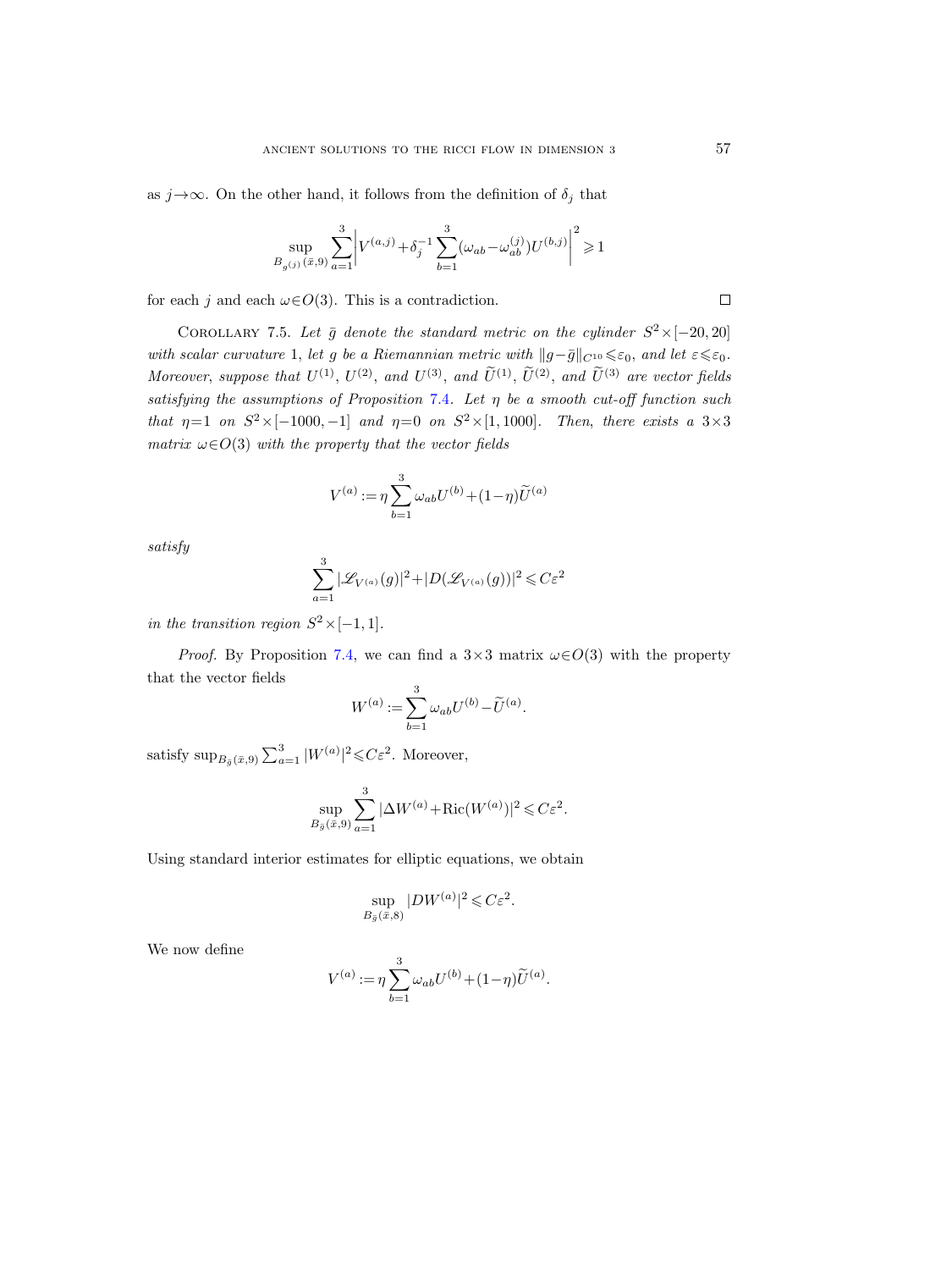Then,

$$
\mathscr{L}_{V^{(a)}}(g) = \eta \sum_{b=1}^{3} \omega_{ab} \mathscr{L}_{U^{(b)}}(g) + (1-\eta) \mathscr{L}_{\widetilde{U}^{(a)}}(g) + d\eta \otimes g(W^{(a)},\cdot) + g(W^{(a)},\cdot) \otimes d\eta.
$$

Using the estimate

$$
\sup_{B_{\bar{g}}(\bar{x}, 8)} \sum_{a=1}^{3} (|W^{(a)}|^2 + |DW^{(a)}|^2) \leq C\varepsilon^2,
$$

we conclude that

$$
\sup_{B_{\bar{g}}(\bar{x},8)} \sum_{a=1}^{3} (|\mathscr{L}_{V^{(a)}}(g)|^2 + |D(\mathscr{L}_{V^{(a)}}(g))|^2) \leqslant C\varepsilon^2.
$$

Since the transition region  $S^2 \times [-1, 1]$  is contained in  $B_{\bar{g}}(\bar{x}, 8)$ , the assertion follows.

### 8. The neck improvement theorem

<span id="page-57-0"></span>Definition 8.1. Let  $(M, g(t))$  be a solution to the Ricci flow in dimension 3, and let  $(\bar{x}, \bar{t})$  be a point in space-time with  $R(\bar{x}, \bar{t})=r^{-2}$ . We say that  $(\bar{x}, \bar{t})$  lies at the center of an evolving  $\varepsilon$ -neck if, after rescaling by the factor  $r^{-1}$ , the parabolic neighborhood  $B_{g(\bar{t})}(\bar{x}, \varepsilon^{-1} r) \times [\bar{t}-\varepsilon^{-1} r^2, \bar{t}]$  is  $\varepsilon$ -close in  $C^{[\varepsilon^{-1}]}$  to a family of shrinking cylinders.

Definition 8.2. Let  $(M, g(t))$  be a solution to the Ricci flow in dimension 3, and let  $(\bar{x}, \bar{t})$  be a point in space-time with  $R(\bar{x}, \bar{t}) = r^{-2}$ . We assume that  $(\bar{x}, \bar{t})$  lies at the center of an evolving  $\varepsilon_0$ -neck for some small number  $\varepsilon_0$ . We say that  $(\bar{x}, \bar{t})$  is  $\varepsilon$ -symmetric if there exist smooth, time-independent vector fields  $U^{(1)}$ ,  $U^{(2)}$ , and  $U^{(3)}$  which are defined **8. T**<br> **Definition 8.1.** Let  $(M, (\bar{x}, \bar{t}))$  be a point in space-tin<br>
of an evolving  $\varepsilon$ -neck if, aft<br>  $B_{g(\bar{t})}(\bar{x}, \varepsilon^{-1}r) \times [\bar{t} - \varepsilon^{-1}r^2, \bar{t}]$ <br> *Definition* 8.2. Let  $(M, (\bar{x}, \bar{t}))$  be a point in space-tim<br>
of an on an open set containing  $\overline{B}_{q(\overline{t})}(\overline{x}, 100r)$  and satisfy the following conditions: *Definition* 8.2. Let  $(M, g(t))$  be a solution to the Ricci flow in different ( $\bar{x}, \bar{t}$ ) be a point in space-time with  $R(\bar{x}, \bar{t}) = r^{-2}$ . We assume that  $(\bar{x}, \bar{t})$  is evolving  $\varepsilon_0$ -neck for some small number  $\varepsilon_0$ . *Definition* 8.1. Let  $(M, g(t))$  be a solution to the Ricci flow in dimension 3, and let<br>
) be a point in space-time with  $R(\bar{x}, \bar{t}) = r^{-2}$ . We say that  $(\bar{x}, \bar{t})$  lies at the center<br>
1 evolving  $\varepsilon$ -neck if, after rescal  $^{-1}r^2$ , *t̄*] is *ε*-cl<br>Let  $(M, g(t))$ <br>bace-time with<br>ck for some s<br>ime-independ<br>ining  $\overline{B}_{g(\overline{t})}(\overline{x})$ <br>>×[ $\overline{t}$ -100 $r^2$ ,*τ̄*]  $\sum$ <br>,*τ̄*] and Σ⊂ $\overline{B}$ <sub>;</sub><br> $|\langle U^{(a)}, \nu \rangle|^2 \leq \varepsilon$ <br>, *τ̄*] and Σ⊂ $\overline{B}$ ;

then  $\sup_{\Sigma} \sum_{a=1}^{3} r^{-2} |\langle U^{(a)}, \nu \rangle|^2 \leq \varepsilon^2$ , where  $\nu$  denotes the unit normal vector to  $\Sigma$  in  $(M, g(t));$ 

• if  $t \in [\bar{t}-100r^2, \bar{t}]$  and  $\Sigma \subset \overline{B}_{g(\bar{t})}(\bar{x}, 100r)$  is a leaf of the CMC foliation of  $(M, g(t)),$ then

$$
\sum_{a,b=1}^3 \left| \delta_{ab} - \text{area}_{g(t)}(\Sigma)^{-2} \int_{\Sigma} \langle U^{(a)}, U^{(b)} \rangle_{g(t)} d\mu_{g(t)} \right|^2 \leq \varepsilon^2.
$$

LEMMA 8.3. Suppose that  $(\bar{x}, \bar{t})$  is a point in space-time which is  $\varepsilon$ -symmetric. If  $(\tilde{x},\tilde{t})$  is sufficiently close to  $(\bar{x},\bar{t})$ , then  $(\tilde{x},\tilde{t})$  is 2 $\varepsilon$ -symmetric.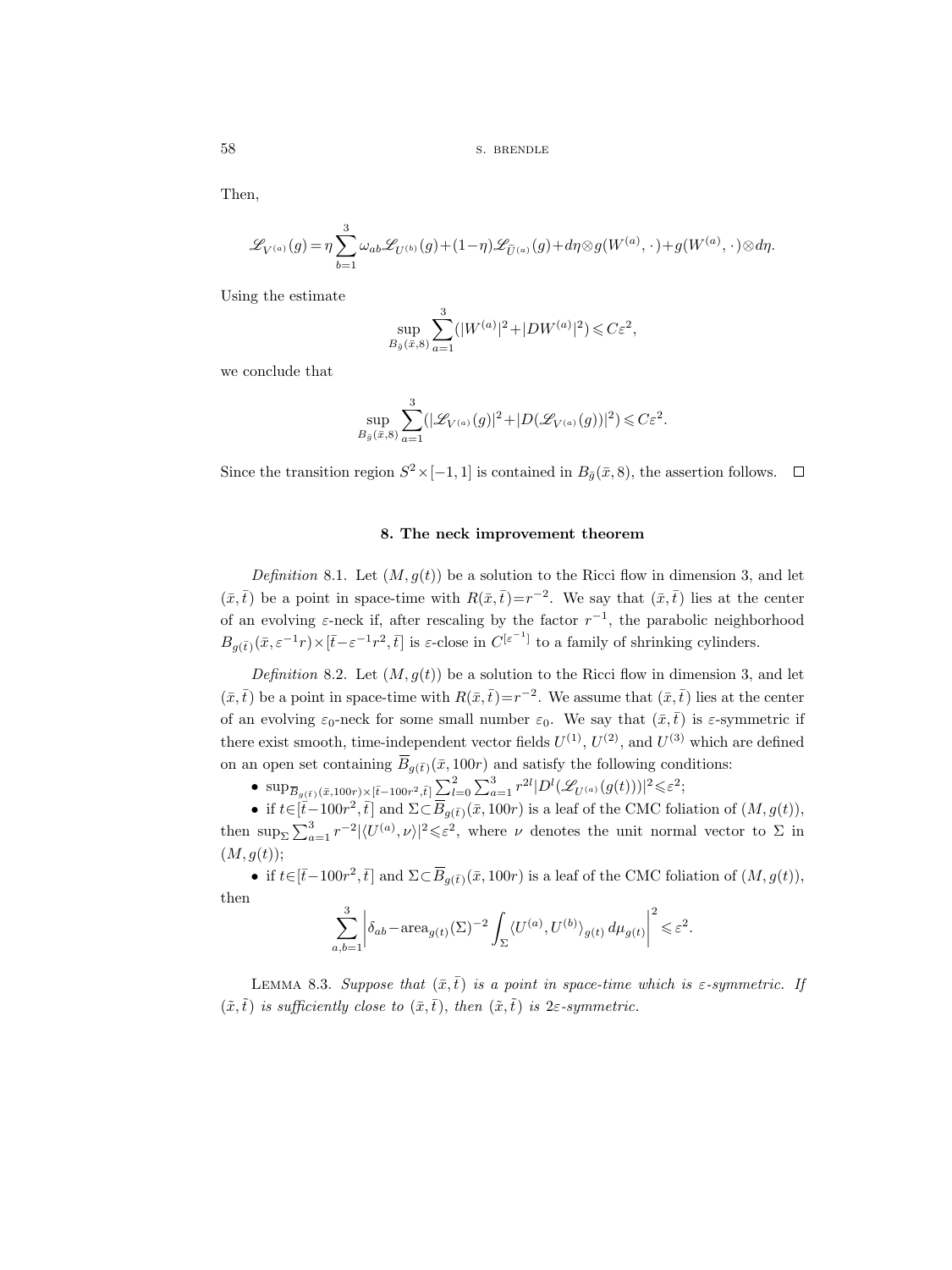Proof. This follows immediately from the definition.

<span id="page-58-0"></span>LEMMA 8.4. If L is sufficiently large and  $\varepsilon_0$  is sufficiently small depending on L, then the following holds. Let  $(M, g(t))$  be a solution of the Ricci flow in dimension 3, and let  $(x_0, -1)$  be a point in space-time which lies at the center of an evolving  $\varepsilon_0$ neck and satisfies  $R(x_0, -1)=1$ . Moreover, we assume that every point in the parabolic neighborhood  $B_{q(-1)}(x_0,L) \times [-L-1,-1]$  is  $\varepsilon$ -symmetric for some positive real number  $\varepsilon \leq \varepsilon_0$ . Then, given any  $\bar{t} \in \left[ -\frac{1}{10}L, -1 \right]$ , we can find time-independent vector fields  $U^{(1)}$ ,  $U^{(2)}$ , and  $U^{(3)}$  on  $B_{g(-1)}(x_0, \frac{127}{128}L)$  with the following properties:

- $\sum_{a=1}^{3} |\mathscr{L}_{U^{(a)}}(g(t))|^2 + (-t)|D(\mathscr{L}_{U^{(a)}}(g(t)))|^2 \leqslant C\varepsilon^2$  on  $B_{g(-1)}(x_0, \frac{127}{128}L) \times [10\overline{t}, \overline{t}];$
- $\sum_{a=1}^{3}(-t)^{-1}|\langle U^{(a)},\nu\rangle|^2 \leqslant C\varepsilon^2$  on  $B_{g(-1)}(x_0,\frac{127}{128}L)\times[10\bar{t},\bar{t}],$  where  $\nu$  denotes the unit normal vector to the CMC foliation of  $(M, g(t))$ ;

• if  $t \in [10\bar{t}, \bar{t}]$  and  $\Sigma \subset B_{g(-1)}(x_0, \frac{127}{128}L)$  is a leaf of the CMC foliation of  $(M, g(t)),$ then

$$
\sum_{a,b=1}^3 \left| \delta_{ab} - \text{area}_{g(t)}(\Sigma)^{-2} \int_{\Sigma} \langle U^{(a)}, U^{(b)} \rangle_{g(t)} d\mu_{g(t)} \right|^2 \leqslant C\varepsilon^2.
$$

Moreover,  $U^{(1)}$ ,  $U^{(2)}$ , and  $U^{(3)}$  are  $C(L)\varepsilon_0$ -close to the standard rotation vector fields on the cylinder in the  $C^2$ -norm.

Proof. We proceed in two steps.

Step 1. Suppose first that  $\bar{t} \in \left[-\frac{1}{10}L, -1\right)$ . By assumption, the point  $(\bar{x}, \bar{t})$  is  $\varepsilon$ symmetric whenever  $\bar{x} \in B_{g(-1)}(x_0, L)$ . By a repeated application of Corollary [7.5,](#page-56-0) we can construct vector fields  $U^{(1)}$ ,  $U^{(2)}$ , and  $U^{(3)}$  satisfying the conditions above. Moreover, in view of Definition [8.2,](#page-57-0) the Lie derivatives  $\mathscr{L}_{U^{(1)}}(g)$ ,  $\mathscr{L}_{U^{(2)}}(g)$ , and  $\mathscr{L}_{U^{(3)}}(g)$  are bounded by  $C(L)\varepsilon$  in the C<sup>2</sup>-norm. Consequently, the vector fields  $U^{(1)}$ ,  $U^{(2)}$ , and  $U^{(3)}$  are  $C(L)\varepsilon_0$ -close to the standard rotation vector fields on the cylinder in the  $C^{2,1/2}$ -norm.

Step 2. Suppose next that  $\bar{t}=-1$ . In this case, the assertion follows from the result in Step 1 by passing to the limit. Since the vector fields constructed in Step 1 are bounded in  $C^{2,1/2}$ , we may take the limit in  $C^2$ .  $\Box$ 

<span id="page-58-1"></span>LEMMA 8.5. If L is sufficiently large and  $\varepsilon_0$  is sufficiently small depending on L, then the following holds. Let  $(M, g(t))$  be a solution of the Ricci flow in dimension 3, and let  $(x_0, -1)$  be a point in space-time which lies at the center of an evolving  $\varepsilon_0$ -neck and satisfies  $R(x_0, -1)=1$ . Consider a time  $\bar{t} \in [-L, -1]$  and a positive real number  $\varepsilon \leq \varepsilon_0$ . Suppose that  $U^{(1)}$ ,  $U^{(2)}$ , and  $U^{(3)}$  are time-independent vector fields on  $B_{g(-1)}(x_0, \frac{127}{128}L)$ with the following properties:

•  $\sum_{a=1}^{3} |\mathscr{L}_{U^{(a)}}(g(\bar{t}))|^2 + (-\bar{t})|D(\mathscr{L}_{U^{(a)}}(g(\bar{t})))|^2 \leqslant \varepsilon^2$  on  $B_{g(-1)}(x_0, \frac{127}{128}L);$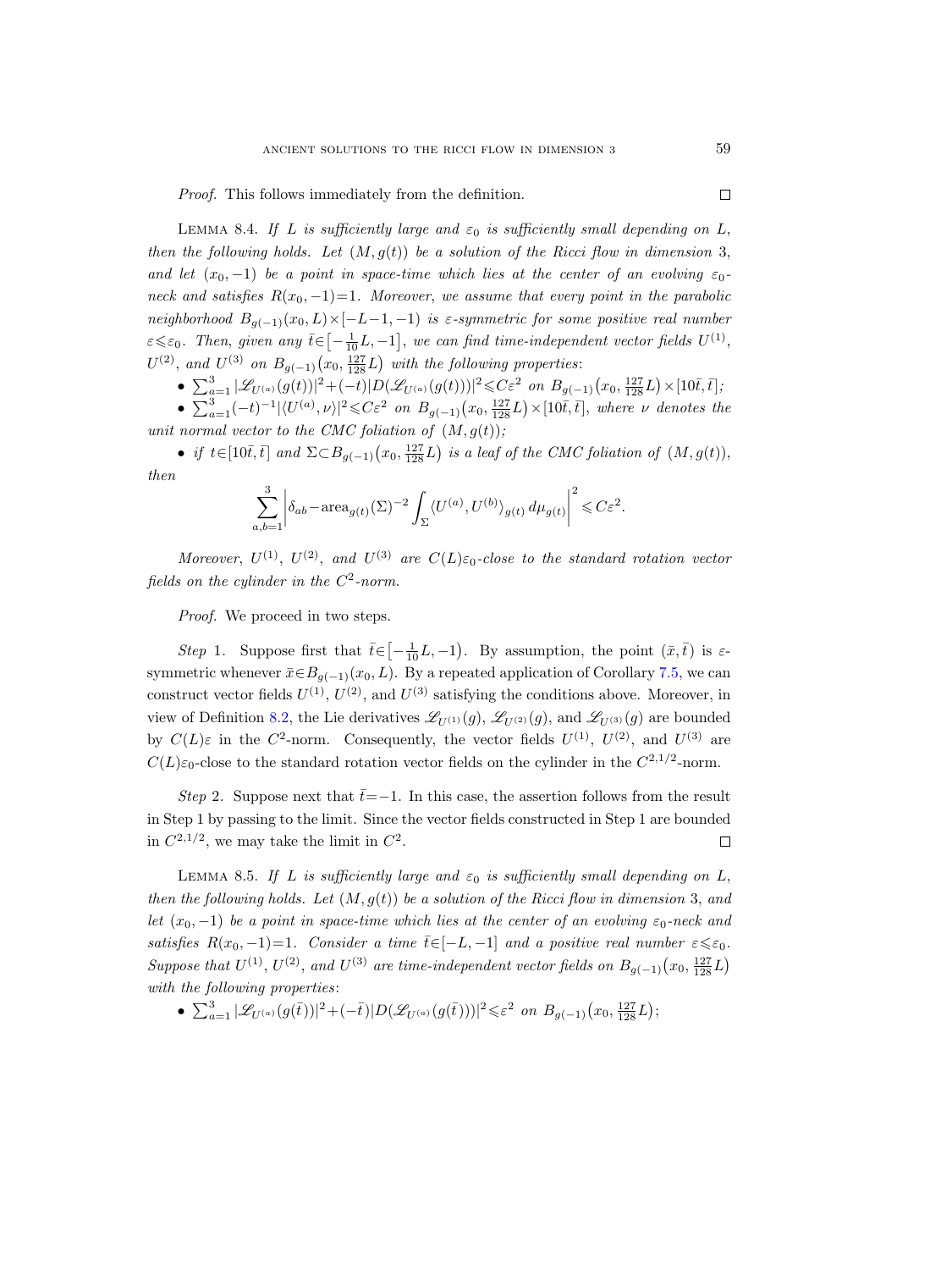•  $\sum_{a=1}^{3}(-\bar{t})^{-1}|\langle U^{(a)},\nu\rangle|^2 \leqslant \varepsilon^2$  on  $B_{g(-1)}(x_0,\frac{127}{128}L)$ , where  $\nu$  denotes the unit normal vector to the CMC foliation of  $(M, g(\bar{t}))$ ;

• if  $\Sigma \subset B_{g(-1)}(x_0, \frac{127}{128}L)$  is a leaf of the CMC foliation of  $(M, g(\overline{t}))$ , then

$$
\sum_{a,b=1}^3 \left| \delta_{ab} - \text{area}_{g(\bar{t})}(\Sigma)^{-2} \int_{\Sigma} \langle U^{(a)}, U^{(b)} \rangle_{g(\bar{t})} \, d\mu_{g(\bar{t})} \right|^2 \leq \varepsilon^2.
$$

Moreover, suppose that  $\tilde{U}^{(1)}$ ,  $\tilde{U}^{(2)}$ , and  $\tilde{U}^{(3)}$  are time-independent vector fields on  $B_{g(-1)}(x_0, \frac{127}{128}L)$  with the following properties:

•  $\sum_{a=1}^3 |\mathscr{L}_{\tilde{U}^{(a)}}(g(\bar{t}))|^2 + (-\bar{t})|D(\mathscr{L}_{\tilde{U}^{(a)}}(g(\bar{t})))|^2 \leqslant \varepsilon^2 \text{ on } B_{g(-1)}(x_0, \frac{127}{128}L);$ 

•  $\sum_{a=1}^{3}(-\bar{t})^{-1}|\langle \widetilde{U}^{(a)},\nu\rangle|^2 \leqslant \varepsilon^2$  on  $B_{g(-1)}(x_0, \frac{127}{128}L)$ , where  $\nu$  denotes the unit normal vector to the CMC foliation of  $(M, g(\bar{t}))$ ;

• if  $\Sigma \subset B_{g(-1)}(x_0, \frac{127}{128}L)$  is a leaf of the CMC foliation of  $(M, g(\overline{t}))$ , then

$$
\sum_{a,b=1}^3 \left| \delta_{ab} - \text{area}_{g(\bar{t})}(\Sigma)^{-2} \int_{\Sigma} \langle \widetilde{U}^{(a)}, \widetilde{U}^{(b)} \rangle_{g(\bar{t})} d\mu_{g(\bar{t})} \right|^2 \leq \varepsilon^2.
$$

Then, there exists a  $3\times3$  matrix  $\omega\in O(3)$  such that

$$
\sup_{B_{g(-1)}(x_0,31L/32)}(-\bar t\,)^{-1}\sum_{a=1}^3\biggl|\sum_{b=1}^3\omega_{ab}U^{(b)}-\widetilde U^{(a)}\biggr|^2_{g(\bar t)}\leqslant CL^2\varepsilon^2.
$$

Proof. By assumption, the flow is close to a family of shrinking cylinders. For each integer  $m \in \left[-\frac{63}{64}L, \frac{63}{64}L\right]$ , Proposition [7.4](#page-53-0) implies that there exists a 3×3 matrix  $\omega^{(m)}$  $\in$  O(3) such that

$$
\sup_{S^2 \times [m-1,m+1]} (-\bar t)^{-1} \sum_{a=1}^3 \biggl|\sum_{b=1}^3 \omega_{ab}^{(m)} U^{(b)} - \widetilde U^{(a)}\biggr|_{g(\bar t)}^2 \leqslant C \varepsilon^2.
$$

From this, we deduce that  $|\omega^{(m)}-\omega^{(m+1)}|\leqslant C\varepsilon$  for every integer m. Consequently, there exists a  $3 \times 3$  matrix  $\omega \in O(3)$  such that  $|\omega^{(m)} - \omega| \leq C L \varepsilon$  for every integer  $m \in \left[ -\frac{63}{64}L, \frac{63}{64}L \right]$ . This implies that

$$
\sup_{S^2 \times [m-1,m+1]} (-\bar{t})^{-1} \sum_{a=1}^3 \left| \sum_{b=1}^3 \omega_{ab} U^{(b)} - \widetilde{U}^{(a)} \right|_{g(\bar{t})}^2 \leq C L^2 \varepsilon^2
$$

for every integer  $m \in \left[ -\frac{63}{64}L, \frac{63}{64}L \right]$ .

We now state the main result of this section.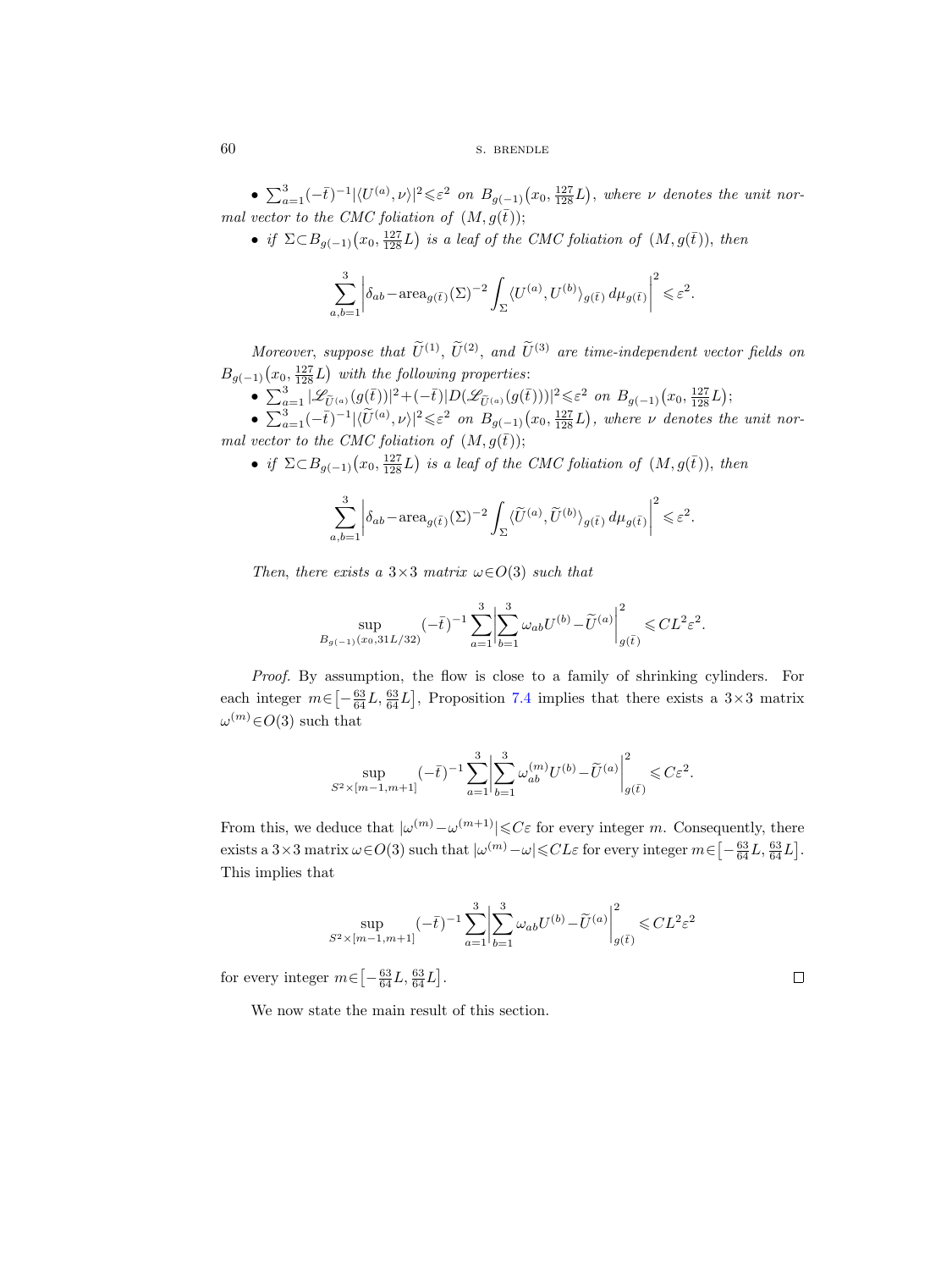Theorem 8.6. (Neck improvement theorem) There exist a large constant L and small positive constant  $\varepsilon_1$  with the following property. Let  $(M, g(t))$  be a solution of the Ricci flow in dimension 3, and let  $(x_0, t_0)$  be a point in space-time which lies at the center of an evolving  $\varepsilon_1$ -neck and satisfies  $R(x_0,t_0)=r^{-2}$ . Moreover, suppose that every point in the parabolic neighborhood  $B_{g(t_0)}(x_0, Lr) \times [t_0 - Lr^2, t_0)$  is  $\varepsilon$ -symmetric, where  $\varepsilon \leq \varepsilon_1$ . Then,  $(x_0, t_0)$  is  $\frac{1}{2} \varepsilon$ -symmetric.

*Proof.* Throughout the proof, we will assume that L is sufficiently large, and  $\varepsilon_1$ is sufficiently small depending on L. Without loss of generality, we may assume that  $t_0=-1$  and  $R(x_0,-1)=1$ . In the parabolic neighborhood  $B_{g(-1)}(x_0,L)\times[-L-1,-1],$ the metric  $g(t)$  is  $\varepsilon_1$ -close to a family of shrinking cylinders in the  $C^{100}$ -norm. Let  $\bar{g}(t)=(-2t)g_{S^2}+dz\otimes dz$  denote the standard metric on the shrinking cylinders.

Step 1. Using Lemmas [8.4](#page-58-0) and [8.5,](#page-58-1) we can construct time-dependent vector fields  $U^{(1)}$ ,  $U^{(2)}$ , and  $U^{(3)}$ , defined on  $B_{g(-1)}(x_0, \frac{15}{16}L) \times [-L, -1]$ , with the following properties:

$$
\begin{cases}\n\frac{\partial}{\partial t}U^{(a)} = 0 & \text{on } B_{g(-1)}\left(x_0, \frac{15}{16}L\right) \times \left[-L, -\frac{1}{4}L\right], \\
\left|\frac{\partial}{\partial t}U^{(a)}\right| \leqslant CL(-t)^{-1/2}\varepsilon & \text{on } B_{g(-1)}\left(x_0, \frac{15}{16}L\right) \times \left[-\frac{1}{4}L, -1\right];\n\end{cases}
$$

• 
$$
|\mathscr{L}_{U^{(a)}}(g(t))| + (-t)^{1/2} |D(\mathscr{L}_{U^{(a)}}(g(t)))| \leq C\varepsilon
$$
 on  $B_{g(-1)}(x_0, \frac{15}{16}L) \times [-L, -1]$ .

Also, we can arrange that  $U^{(1)}$ ,  $U^{(2)}$ , and  $U^{(3)}$  are  $C(L)\varepsilon_1$ -close to the standard rotation vector fields on the cylinder in the  $C^2$ -norm. Note that

$$
|\Delta U^{(a)} + \text{Ric}(U^{(a)})| \leq C|D(\mathcal{L}_{U^{(a)}}(g))| \leq C(-t)^{-1/2}\varepsilon
$$

on  $B_{g(-1)}(x_0, \frac{15}{16}L) \times [-L, -1].$ 

•

Step 2. Let  $V^{(a)}$  denote the solution of the PDE

$$
\frac{\partial}{\partial t}V^{(a)} = \Delta V^{(a)} + \text{Ric}(V^{(a)})
$$

in the region  $\{|z| \leq \frac{7}{8}L, -L \leq t \leq -1\}$  with Dirichlet boundary condition  $V^{(a)} = U^{(a)}$  on the parabolic boundary  $\{|z| \leq \frac{7}{8}L, t=-L\} \cup \{|z| = \frac{7}{8}L, -L \leq t \leq -1\}$ . Note that the difference  $V^{(a)} - U^{(a)}$  satisfies

$$
\left| \frac{\partial}{\partial t} (V^{(a)} - U^{(a)}) - \Delta (V^{(a)} - U^{(a)}) - \text{Ric}(V^{(a)} - U^{(a)}) \right| = |\Delta U^{(a)} + \text{Ric}(U^{(a)})|
$$
  

$$
\leq C(-t)^{-1/2} \varepsilon
$$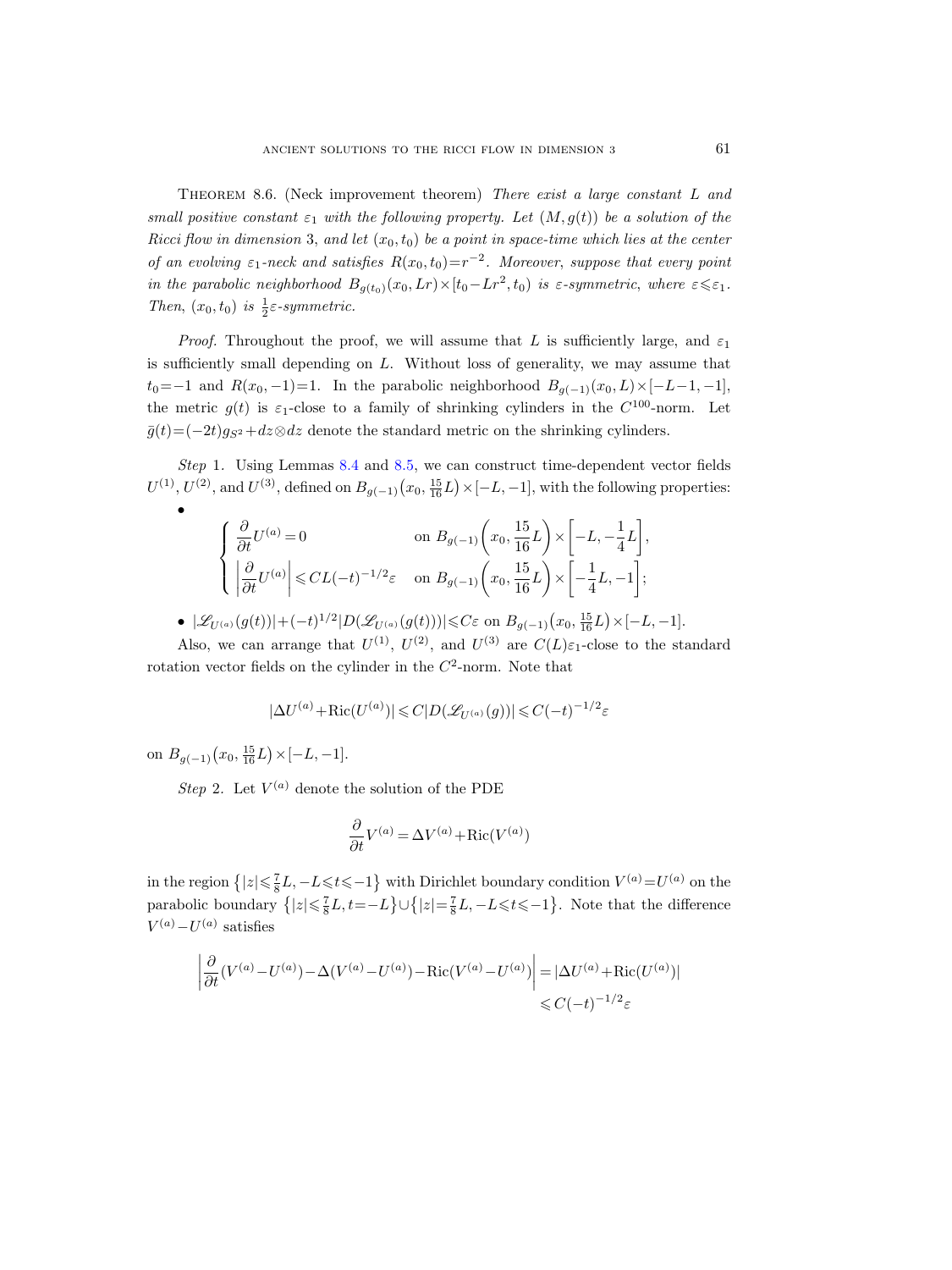62 s. BRENDLE

in the region  $\left\{ |z| \leq \frac{7}{8}L, -L \leq t \leq -\frac{1}{4}L \right\}$ , and

$$
\left| \frac{\partial}{\partial t} (V^{(a)} - U^{(a)}) - \Delta (V^{(a)} - U^{(a)}) - \text{Ric}(V^{(a)} - U^{(a)}) \right| \leq \left| \frac{\partial}{\partial t} U^{(a)} \right| + |\Delta U^{(a)} + \text{Ric}(U^{(a)})|
$$
  

$$
\leq CL(-t)^{-1/2} \varepsilon
$$

in the region  $\{|z| \leq \frac{7}{8}L, -\frac{1}{4}L \leq t \leq -1\}$ . Hence, Proposition [5.3](#page-42-0) implies that

$$
\frac{\partial}{\partial t}|V^{(a)} - U^{(a)}| \leq \Delta |V^{(a)} - U^{(a)}| + C(-t)^{-1/2}\varepsilon
$$

in the region  $\left\{ |z| \leq \frac{7}{8}L, -L \leq t \leq -\frac{1}{4}L \right\}$ , and

$$
\frac{\partial}{\partial t} |V^{(a)}-U^{(a)}| \leqslant \Delta |V^{(a)}-U^{(a)}|+CL(-t)^{-1/2}\varepsilon
$$

in the region  $\{|z| \leq \frac{7}{8}L, -\frac{1}{4}L \leq t \leq -1\}$ . Using the maximum principle, we obtain

 $|V^{(a)} - U^{(a)}| \leqslant C L^{1/2} \varepsilon$ 

in the region  $\left\{ |z| \leq \frac{7}{8}L, -L \leq t \leq -\frac{1}{4}L \right\}$ , and

$$
|V^{(a)} - U^{(a)}| \leqslant C L^2 \varepsilon
$$

in the region  $\{|z| \leq \frac{7}{8}L, -\frac{1}{4}L \leq t \leq -1\}$ . Standard interior estimates for linear parabolic equations imply

$$
|D(V^{(a)} - U^{(a)})| \leqslant C\varepsilon
$$

in the region  $\left\{ |z| \leq \frac{3}{4}L, -\frac{3}{4}L \leqslant t \leqslant -\frac{1}{4}L \right\}$ , and

$$
|D(V^{(a)} - U^{(a)})| \leqslant CL^2 \varepsilon
$$

in the region  $\{|z| \leq \frac{3}{4}L, -\frac{1}{4}L \leqslant t \leqslant -1\}$ . In particular, in  $\{|z| \leqslant \frac{3}{4}L, -\frac{3}{4}L \leqslant t \leqslant -1\}$ , the vector fields  $V^{(1)}$ ,  $V^{(2)}$ , and  $V^{(3)}$  are  $C(L)\varepsilon_1$ -close to the standard rotation vector fields on the cylinder in the C<sup>1</sup>-norm. Consequently, in the region  $\{|z| \le 1000, -1000 \le t \le -1\}$ , the vector fields  $V^{(1)}$ ,  $V^{(2)}$ , and  $V^{(3)}$  are  $C(L)\varepsilon_1$ -close to the standard rotation vector fields on the cylinder in the  $C^{100}$ -norm.

Step 3. We now define  $h^{(a)}(t) := \mathscr{L}_{V^{(a)}(t)}(g(t))$ . Since

$$
\frac{\partial}{\partial t}V^{(a)} = \Delta V^{(a)} + \text{Ric}(V^{(a)}),
$$

we conclude that

$$
\frac{\partial}{\partial t}h^{(a)}(t) = \Delta_{L,g(t)}h^{(a)}(t)
$$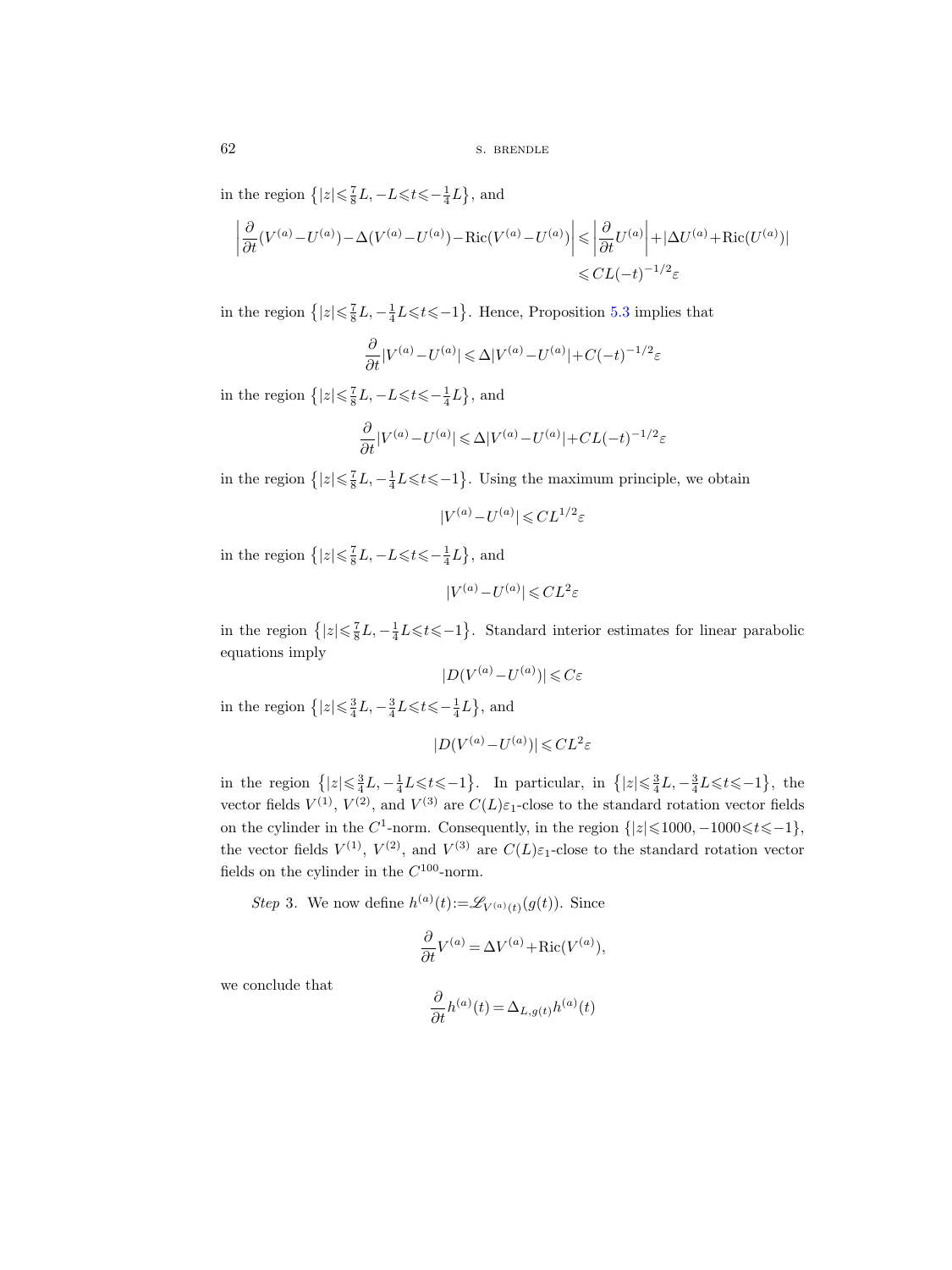by Corollary [5.2.](#page-42-1) Using the estimate for  $V^{(a)} - U^{(a)}$  in Step 2, we obtain

$$
|h^{(a)}| \leqslant |\mathscr{L}_{U^{(a)}}(g)| + C|D(V^{(a)} - U^{(a)})| \leqslant C \varepsilon
$$

in the region  $\left\{ |z| \leqslant \frac{3}{4}L, -\frac{3}{4}L \leqslant t \leqslant -\frac{1}{4}L \right\}$ , and

$$
|h^{(a)}| \leqslant |\mathscr{L}_{U^{(a)}}(g)| + C|D(V^{(a)} - U^{(a)})| \leqslant CL^2\varepsilon
$$

in the region  $\{|z| \leq \frac{3}{4}L, -\frac{1}{4}L \leq t \leq -1\}$ . Using standard interior estimates for linear parabolic equations, we deduce that

$$
\sum_{l=0}^{100} |D^l h^{(a)}| \leqslant C(L)\varepsilon
$$

in the region  $\{|z| \leq \frac{1}{2}L, -\frac{1}{2}L \leq t \leq -1\}$ .

Step 4. By assumption,

$$
\sum_{l=0}^{100} |D^l(\bar{g}(t)-g(t))| \leqslant C(L)\varepsilon_1
$$

in the region  $\{|z| \leq \frac{1}{2}L, -\frac{1}{2}L \leq t \leq -1\}$ , where  $\bar{g}(t) = (-2t)g_{S^2} + dz \otimes dz$  denotes the standard metric on the shrinking cylinders. Let  $\bar{h}^{(a)}$  denote the solution of the equation

$$
\frac{\partial}{\partial t} \bar{h}^{(a)}(t) = \Delta_{L,\bar{g}(t)} \bar{h}^{(a)}(t)
$$

in the region  $\{|z| \leq \frac{1}{2}L, -\frac{1}{2}L \leq t \leq -1\}$  with Dirichlet boundary condition  $\bar{h}^{(a)} = h^{(a)}$  on the parabolic boundary  $\{|z| \leq \frac{1}{2}L, t=-\frac{1}{2}L\} \cup \{|z| = \frac{1}{2}L, -\frac{1}{2}L \leq t \leq -1\}$ . We compute

$$
\frac{\partial}{\partial t}(\bar{h}^{(a)}(t) - h^{(a)}(t)) - \Delta_{L,\bar{g}(t)}(\bar{h}^{(a)}(t) - h^{(a)}(t)) = E^{(a)}(t),
$$

where the error term  $E^{(a)}(t)$  is defined by

$$
E^{(a)}(t) := \Delta_{L,\bar{g}(t)} h^{(a)}(t) - \Delta_{L,g(t)} h^{(a)}(t).
$$

Using the estimates

$$
\sum_{l=0}^{100} |D^l(\bar{g}(t) - g(t))| \leq C(L)\varepsilon_1 \quad \text{and} \quad \sum_{l=0}^{100} |D^l h^{(a)}| \leq C(L)\varepsilon,
$$

we obtain

$$
\sum_{l=0}^{90} |D^l E^{(a)}| \leqslant C(L)\varepsilon_1 \varepsilon
$$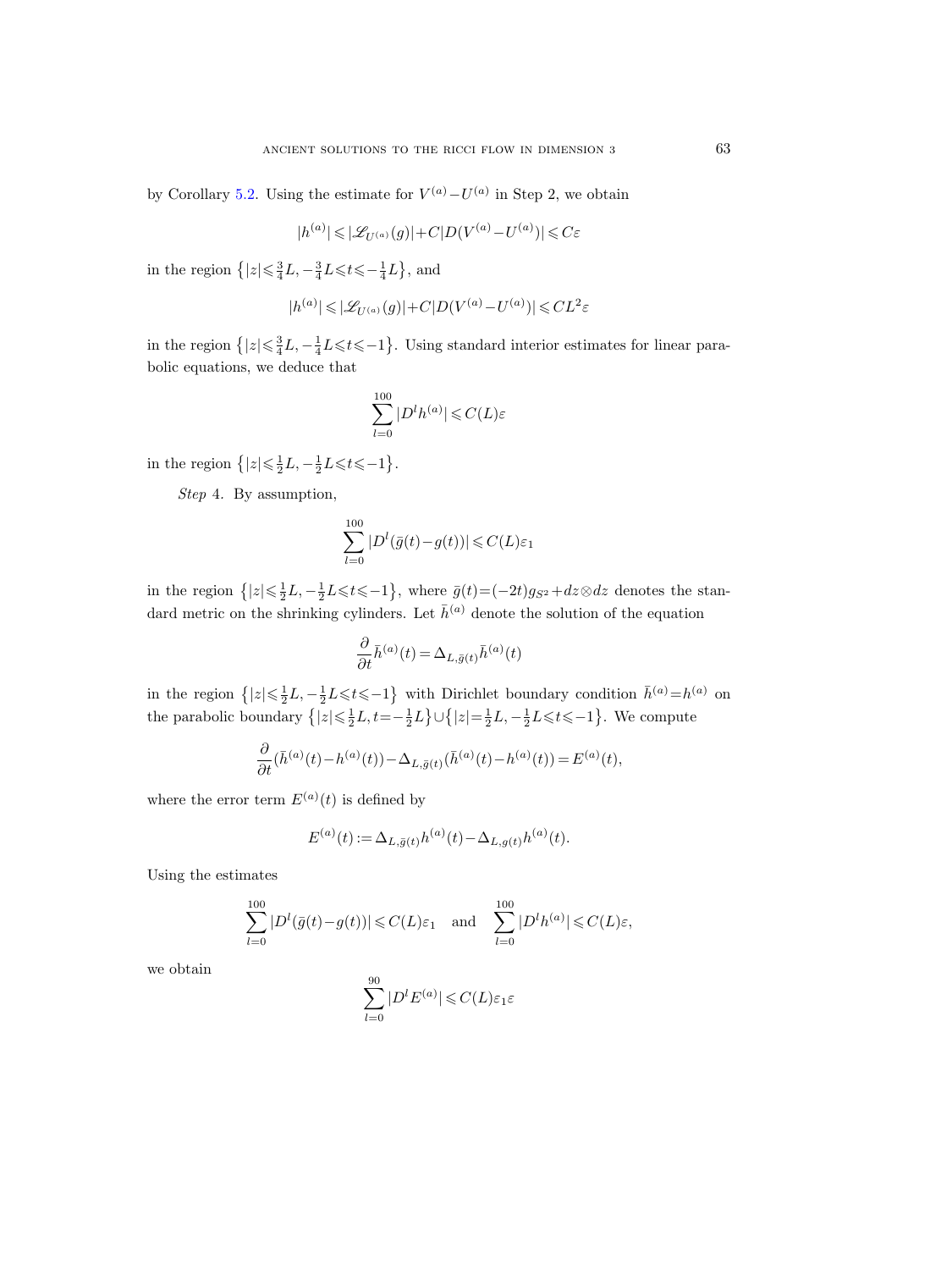64 s. BRENDLE

in the region  $\{|z| \leq \frac{1}{2}L, -\frac{1}{2}L \leq t \leq -1\}$ . Using the maximum principle, we conclude that

$$
|\bar h^{(a)}-h^{(a)}|\leqslant C(L)\varepsilon_1\varepsilon
$$

in the region  $\{|z| \leq \frac{1}{2}L, -\frac{1}{2}L \leq t \leq -1\}$ . Standard interior estimates for linear parabolic equations imply

$$
\sum_{l=0}^{80} |D^l(\bar{h}^{(a)} - h^{(a)})| \leqslant C(L)\varepsilon_1\varepsilon
$$

in the region  $\{|z| \le 1000, -1000 \le t \le -1\}.$ 

Step 5. We now apply Proposition [6.1](#page-43-0) to  $\bar{h}^{(a)}(t)$ . Using the results in Steps 3 and 4, we obtain

$$
|\bar h^{(a)}| \leqslant C\varepsilon + C(L)\varepsilon_1\varepsilon
$$

in the region  $\left\{ |z| \leq \frac{1}{2}L, -\frac{1}{2}L \leq t \leq -\frac{1}{4}L \right\}$ , and

$$
|\bar{h}^{(a)}| \leqslant CL^2\varepsilon + C(L)\varepsilon_1\varepsilon
$$

in the region  $\{|z| \leq \frac{1}{2}L, -\frac{1}{4}L \leqslant t \leqslant -1\}$ . By Proposition [6.1,](#page-43-0) there is a function  $\psi^{(a)}: S^2 \to \mathbb{R}$ (i.e. the independent of  $z$  and t) and rotationally invariant functions  $\bar{\mu}$ <br>
(i.e.  $\bar{h}^{(a)}(t)$ ). Using the solution<br>  $|\bar{h}^{(a)}| \leqslant C\varepsilon + C(L)\varepsilon_1\varepsilon$ <br>
in the region  $\{|z| \leqslant \frac{1}{2}L, -\frac{1}{2}L \leqslant t \leqslant -\frac{1}{4}$  $\bar{a}(a)(z,t)$  and  $\bar{\beta}^{(a)}(z,t)$  with the following properties:  $Step$ <br>btai<br>e re<br>e re<br>e re<br>e per<br>o lo<br> $\bullet$   $\psi$ (the same of  $\{ |z| \}$ <br>
(the same of  $z$ )<br>
(the same of  $z$ )<br>
(t) -  $\bar{\omega}$ e region  $\{|z\>$ <br>
e region  $\{|z|\>$ <br>
ependent of .<br>
ollowing proverse i<br>  $\psi^{(a)}$  lies i<br>  $\bar{\psi}^{(a)}(z,t)$ <br>
o  $|\bar{h}^{(a)}(t) - \bar{h}^{(a)}(t)|$ <br>
m  $\{|z| \leq 1000$ <br>
Note that  $\bar{\omega}$  $, -\frac{1}{4}L$ <br>  $t)$  and<br>
es:<br>
span<br>  $\bar{g}^{(a)}(z,$ <br>  $z, t)g_{S^2}$ <br>  $(0, 0, \text{at})$ <br>  $(t) -\bar{\omega}$ 

- $\psi^{(a)}$  lies in the span of the first spherical harmonics on  $S^2$ ;
- $^{(a)}(z,t)$  and  $\bar{\beta}^{(a)}(z,t)$  are solutions of the 1-dimensional heat equation;

•  $|\bar{h}^{(a)}(t) - \bar{\omega}^{(a)}(z, t)g_{S^2} - \bar{\beta}^{(a)}(z, t) dz \otimes dz - (-t)\psi^{(a)}g_{S^2}| \leqslant CL^{-1/2}\varepsilon + C(L)\varepsilon_1\varepsilon$  in the region  $\{|z| \le 1000, -1000 \le t \le -1\}.$ (the signal signal signal signal signal signal signal signal signal signal signal signal signal signal signal signal signal signal signal signal signal signal signal signal signal signal signal signal signal signal signal

(a),  $\bar{\beta}^{(a)}$ , and  $\psi^{(a)}$  are bounded by  $C(L)\varepsilon$ . Moreover, the tensor

$$
\bar h^{(a)}(t) - \bar \omega^{(a)}(z,t) g_{S^2} - \bar \beta^{(a)}(z,t) \, dz \otimes dz - (-t) \psi^{(a)} g_{S^2}
$$

satisfies the parabolic Lichnerowicz equation with respect to the background metrics  $\bar{g}(t)$ . Using standard interior estimates for linear parabolic equations, we obtain

$$
\bar{h}^{(a)}(t) - \bar{\omega}^{(a)}(z, t) g_{S^2} - \bar{\beta}^{(a)}(z, t) dz \otimes dz - (-t)\psi^{(a)}g_{S^2}
$$
  
tisfies the parabolic Lieherowicz equation with respect to the background metrics  $\bar{g}$ (  
sing standard interior estimates for linear parabolic equations, we obtain  

$$
\sum_{l=0}^{80} |D^l(\bar{h}^{(a)}(t) - \bar{\omega}^{(a)}(z, t)g_{S^2} - \bar{\beta}^{(a)}(z, t) dz \otimes dz - (-t)\psi^{(a)}g_{S^2})| \leq CL^{-1/2}\varepsilon + C(L)\varepsilon_1\varepsilon
$$
  
the region  $\{|z| \leq 800, -400 \leq t \leq -1\}$ . Combining this estimate with the estimate  
rep 4, we conclude that  

$$
\sum_{l=0}^{80} |D^l(h^{(a)}(t) - \bar{\omega}^{(a)}(z, t)g_{S^2} - \bar{\beta}^{(a)}(z, t) dz \otimes dz - (-t)\psi^{(a)}g_{S^2})| \leq CL^{-1/2}\varepsilon + C(L)\varepsilon_1\varepsilon
$$

in the region  $\{|z|\leq 800, -400\leq t\leq -1\}$ . Combining this estimate with the estimate in Step 4, we conclude that

$$
\sum_{l=0}^{80} |D^l(h^{(a)}(t) - \bar{\omega}^{(a)}(z, t)g_{S^2} - \bar{\beta}^{(a)}(z, t) dz \otimes dz - (-t)\psi^{(a)}g_{S^2})| \leq CL^{-1/2}\varepsilon + C(L)\varepsilon_1\varepsilon
$$

in the region  $\{|z| \le 800, -400 \le t \le -1\}.$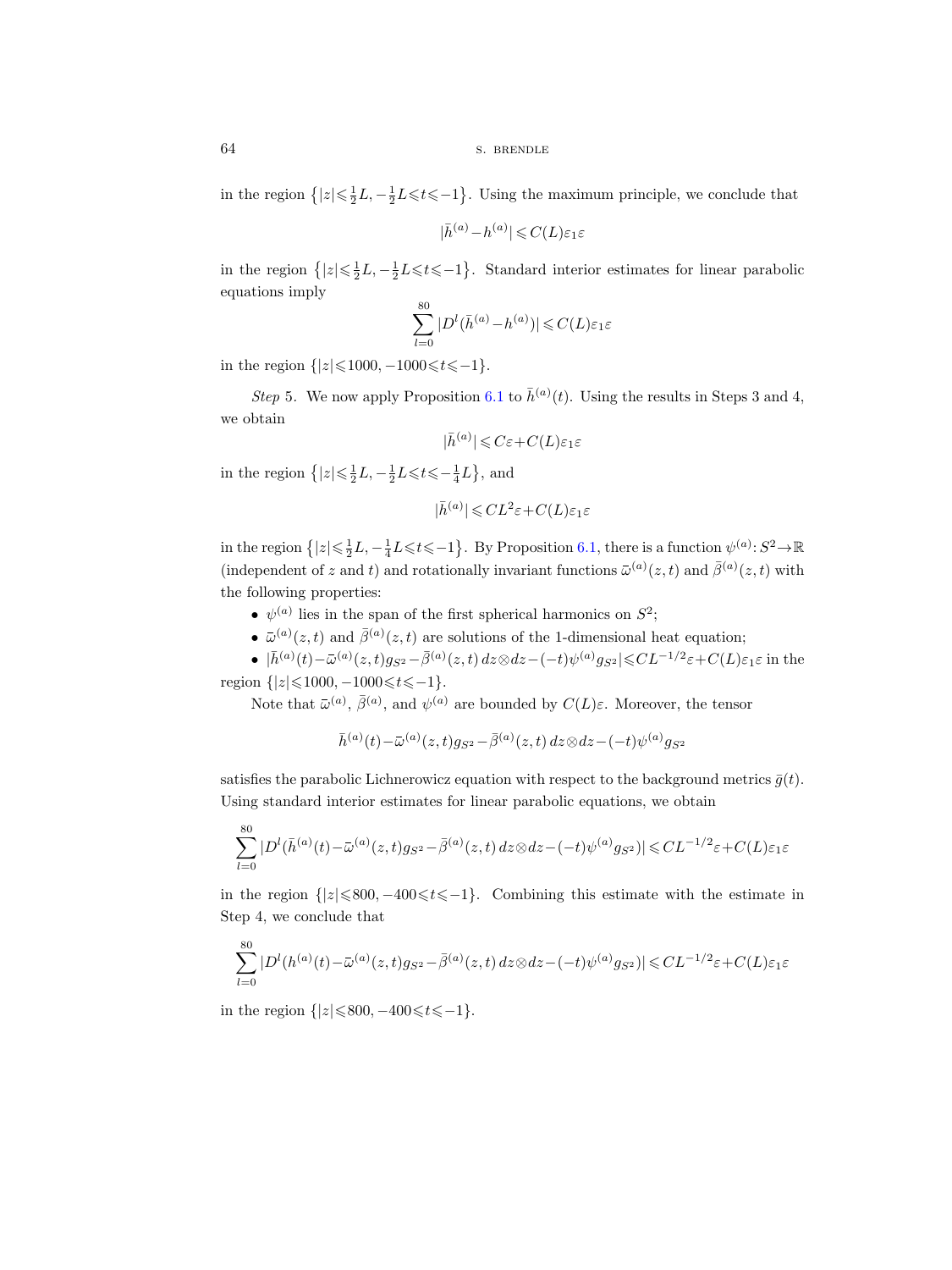Step 6. Let us define a vector field  $\xi^{(a)}$  on  $S^2$  by  $g_{S^2}(\xi^{(a)},\cdot)=-\frac{1}{4}d\psi^{(a)}$ . Note that  $\xi^{(a)}$  is independent of z and t, and  $|\xi^{(a)}| \leq C(L)\varepsilon$ . Since  $\psi^{(a)}$  lies in the span of the first spherical harmonic on  $S^2$ , we obtain  $\mathscr{L}_{\xi^{(a)}}(g_{S^2}) = \frac{1}{2} \psi^{(a)} g_{S^2}$ , and hence

$$
\mathscr{L}_{\xi^{(a)}}(\bar{g}(t)) = (-t)\psi^{(a)}g_{S^2}.
$$

We now define  $W^{(a)} := V^{(a)} - \xi^{(a)}$ . In the region  $\{|z| \leq 1000, -1000 \leq t \leq -1\}$ , the vector fields  $W^{(1)}$ ,  $W^{(2)}$ , and  $W^{(3)}$  are  $C(L)\varepsilon_1$ -close to the standard rotation vector fields on the cylinder in the  $C^{80}$ -norm. Using the identity (LW(a) :=  $V^{(a)}$  =  $V^{(a)}$  =  $V^{(2)}$ , and  $W^{(3)}$  :<br>
n the  $C^{80}$ -norm.<br>  $\mathscr{L}_{W^{(a)}}(g(t))$ <br>
ates in Step 5, v<br>  $(\mathscr{L}_{W^{(a)}}(g(t))-\bar{\omega})$ 

$$
\mathscr{L}_{W^{(a)}}(g(t))\,{=}\,h^{(a)}(t){-}(-t)\psi^{(a)}g_{S^2}\,{+}\,\mathscr{L}_{\xi^{(a)}}(\bar g(t){-}g(t))
$$

and the estimates in Step 5, we obtain

$$
\sum_{l=0}^{60} |D^l(\mathscr{L}_{W^{(a)}}(g(t)) - \bar{\omega}^{(a)}(z,t)g_{S^2} - \bar{\beta}^{(a)}(z,t) dz \otimes dz)| \leq CL^{-1/2}\varepsilon + C(L)\varepsilon_1\varepsilon
$$

in the region  $\{|z| \le 800, -400 \le t \le -1\}.$ 

We next estimate the time derivative of  $W^{(a)}$ . We compute

$$
\frac{\partial}{\partial t}W^{(a)} = \frac{\partial}{\partial t}V^{(a)} = \Delta V^{(a)} + \text{Ric}(V^{(a)}) = \text{div } h^{(a)} - \frac{1}{2}\nabla(\text{tr } h^{(a)}).
$$

Using the estimates in Step 5, we obtain

$$
|z| \le 800, -400 \le t \le -1\}.
$$
  
\nestimate the time derivative of  $W^{(a)}$ . We compute  
\n
$$
\frac{\partial}{\partial t} W^{(a)} = \frac{\partial}{\partial t} V^{(a)} = \Delta V^{(a)} + \text{Ric}(V^{(a)}) = \text{div } h^{(a)} - \frac{1}{2} \nabla (\text{tr } h^{(a)})
$$
  
\nmates in Step 5, we obtain  
\n
$$
\sum_{l=0}^{60} \left| D^l \left( \text{div } h^{(a)} - \frac{\partial \bar{\beta}^{(a)}}{\partial z} \frac{\partial}{\partial z} - \frac{1}{-t} \xi^{(a)} \right) \right| \le CL^{-1/2} \varepsilon + C(L) \varepsilon_1 \varepsilon
$$

and

the estimates in Step 5, we obtain  
\n
$$
\sum_{l=0}^{60} \left| D^l \left( \text{div } h^{(a)} - \frac{\partial \bar{\beta}^{(a)}}{\partial z} \frac{\partial}{\partial z} - \frac{1}{-t} \xi^{(a)} \right) \right| \leq CL^{-1/2} \varepsilon + C(L) \varepsilon_1 \varepsilon
$$
\n
$$
\sum_{l=0}^{60} \left| D^l \left( \nabla (\text{tr } h^{(a)}) - \left( \frac{\partial \bar{\beta}^{(a)}}{\partial z} + \frac{1}{-t} \frac{\partial \bar{\omega}^{(a)}}{\partial z} \right) \frac{\partial}{\partial z} - \frac{2}{-t} \xi^{(a)} \right) \right| \leq CL^{-1/2} \varepsilon + C(L) \varepsilon_1 \varepsilon
$$
\nregion {|z|<800, -400 $\leq t \leq -1}$  Putting these facts together, we conclude t

in the region  $\{|z|\leqslant 800, -400 \leqslant t \leqslant -1\}$ . Putting these facts together, we conclude that

$$
\sum_{l=0}^{60} \left| D^l \left( \frac{\partial}{\partial t} W^{(a)} - \left( \frac{1}{2} \frac{\partial \bar{\beta}^{(a)}}{\partial z} - \frac{1}{2t} \frac{\partial \bar{\omega}^{(a)}}{\partial z} \right) \frac{\partial}{\partial z} \right) \right| \leqslant CL^{-1/2} \varepsilon + C(L)\varepsilon_1 \varepsilon
$$

in the region  $\{|z| \le 800, -400 \le t \le -1\}.$ 

Step 7. We now define

$$
X^{(1)}\hspace{-1.5pt}:=\hspace{-1.5pt}[W^{(2)},W^{(3)}],\quad X^{(2)}\hspace{-1.5pt}:=\hspace{-1.5pt}[W^{(3)},W^{(1)}],\quad\text{and}\quad X^{(3)}\hspace{-1.5pt}:=\hspace{-1.5pt}[W^{(1)},W^{(2)}].
$$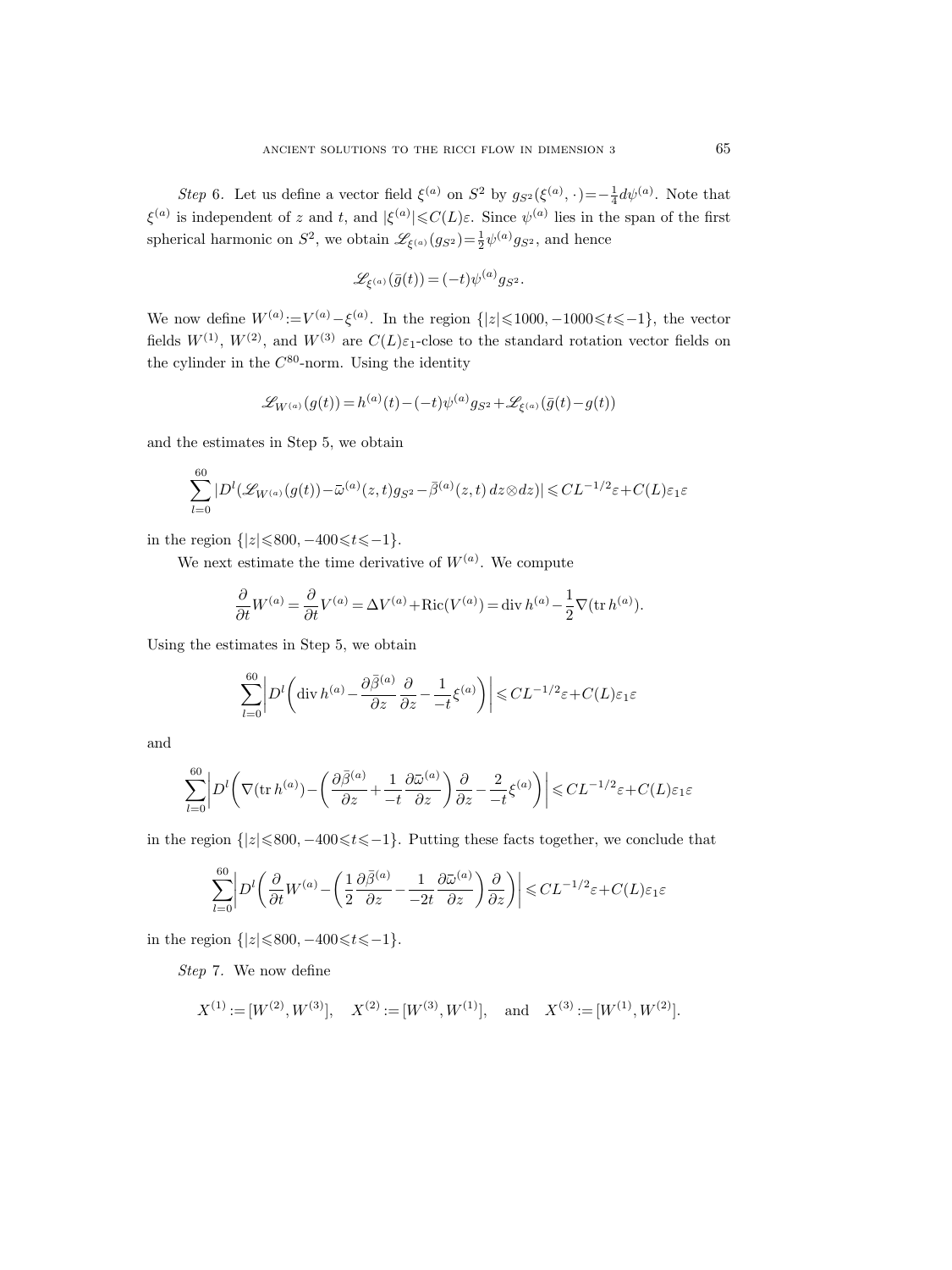In the region  $\{|z| \le 800, -400 \le t \le -1\}$ , the vector fields  $X^{(1)}$ ,  $X^{(2)}$ , and  $X^{(3)}$  agree with the standard rotation vector fields on the cylinder up to constant factors and errors of order  $C(L)\varepsilon_1$ . Moreover, S. Bl<br>
00, -400 ≤ t ≤ -1}, the<br>
n vector fields on the<br>
wer,<br>
=  $\mathcal{L}_{W^{(2)}}(\mathcal{L}_{W^{(3)}}(g))$  - .<br>
=  $\mathcal{L}_{W^{(2)}}(\mathcal{L}_{W^{(3)}}(g) - \bar{\omega})$ 

s. BRENDE  
\nn 
$$
\{|z| \le 800, -400 \le t \le -1\}
$$
, the vector fields  $X^{(1)}$ ,  $X^{(2)}$ , and  $X^{(3)}$   
\nd rotation vector fields on the cylinder up to constant factors an  
\n
$$
\mathscr{L}_{X^{(1)}}(g) = \mathscr{L}_{W^{(2)}}(\mathscr{L}_{W^{(3)}}(g)) - \mathscr{L}_{W^{(3)}}(\mathscr{L}_{W^{(2)}}(g))
$$
\n
$$
= \mathscr{L}_{W^{(2)}}(\mathscr{L}_{W^{(3)}}(g) - \bar{\omega}^{(3)}(z, t) g_{S^2} - \bar{\beta}^{(3)}(z, t) dz \otimes dz)
$$
\n
$$
- \mathscr{L}_{W^{(3)}}(\mathscr{L}_{W^{(2)}}(g) - \bar{\omega}^{(2)}(z, t) g_{S^2} - \bar{\beta}^{(2)}(z, t) dz \otimes dz)
$$
\n
$$
+ \mathscr{L}_{W^{(2)}}(\bar{\omega}^{(3)}(z, t) g_{S^2} + \bar{\beta}^{(3)}(z, t) dz \otimes dz).
$$
\ndentities hold for  $\mathscr{L}_{X^{(2)}}(g)$  and  $\mathscr{L}_{X^{(3)}}(g)$ . Since  $W^{(1)}$ ,  $W^{(2)}$ , and  
\nandard rotation vector fields on the cylinder up to errors of order  
\n
$$
\sum_{i=1}^{40} |D^l(\mathscr{L}_{W^{(a)}}(\bar{\omega}^{(b)}(z, t) g_{S^2} + \bar{\beta}^{(b)}(z, t) dz \otimes dz))| \le C(L)\varepsilon_1 \varepsilon
$$

Analogous identities hold for  $\mathscr{L}_{X^{(2)}}(g)$  and  $\mathscr{L}_{X^{(3)}}(g)$ . Since  $W^{(1)}$ ,  $W^{(2)}$ , and  $W^{(3)}$  agree with the standard rotation vector fields on the cylinder up to errors of order  $C(L)\varepsilon_1$ , we obtain

$$
\sum_{l=0}^{40} |D^l(\mathscr{L}_{W^{(a)}}(\bar{\omega}^{(b)}(z,t)g_{S^2}+\bar{\beta}^{(b)}(z,t) dz \otimes dz))| \leq C(L)\varepsilon_1\varepsilon
$$

in the region  $\{|z| \le 800, -400 \le t \le -1\}$ . Combining this with the estimates in Step 6, we conclude that  $40$ 

$$
\sum_{l=0}^{40} |D^l(\mathscr{L}_{X^{(a)}}(g))| \leqslant CL^{-1/2}\varepsilon + C(L)\varepsilon_1\varepsilon
$$

in the region  $\{|z| \le 800, -400 \le t \le -1\}.$ 

We now estimate the time derivative of  $X^{(a)}$ . We compute

$$
\sum_{l=0} |D^{l}(\mathcal{L}_{W^{(a)}}(\bar{\omega}^{(b)}(z,t)g_{S^2} + \bar{\beta}^{(b)}(z,t) dz \otimes dz))| \leq C(L)\varepsilon_1\varepsilon
$$
  
\n
$$
z| \leq 800, -400 \leq t \leq -1 \}.
$$
 Combining this with the estimate  
\n
$$
\sum_{l=0}^{40} |D^{l}(\mathcal{L}_{X^{(a)}}(g))| \leq CL^{-1/2}\varepsilon + C(L)\varepsilon_1\varepsilon
$$
  
\n
$$
z| \leq 800, -400 \leq t \leq -1 \}.
$$
  
\ntime the time derivative of  $X^{(a)}$ . We compute  
\n
$$
\frac{\partial}{\partial t} X^{(1)} = \left[\frac{\partial}{\partial t}W^{(2)}, W^{(3)}\right] + \left[W^{(2)}, \frac{\partial}{\partial t}W^{(3)}\right]
$$
  
\n
$$
= \left[\frac{\partial}{\partial t}W^{(2)} - \left(\frac{1}{2}\frac{\partial \bar{\beta}^{(2)}}{\partial z} - \frac{1}{2t}\frac{\partial \bar{\alpha}^{(2)}}{\partial z}\right)\frac{\partial}{\partial z}, W^{(3)}\right]
$$
  
\n
$$
+ \left[W^{(2)}, \frac{\partial}{\partial t}W^{(3)} - \left(\frac{1}{2}\frac{\partial \bar{\beta}^{(3)}}{\partial z} - \frac{1}{2t}\frac{\partial \bar{\alpha}^{(3)}}{\partial z}\right)\frac{\partial}{\partial z}\right]
$$
  
\n
$$
+ \left[W^{(2)}, \left(\frac{1}{2}\frac{\partial \bar{\beta}^{(3)}}{\partial z} - \frac{1}{2t}\frac{\partial \bar{\alpha}^{(3)}}{\partial z}\right)\frac{\partial}{\partial z}\right].
$$
  
\nstities hold for  $\partial X^{(2)}/\partial t$  and  $\partial X^{(3)}/\partial t$ . Since  $W^{(1)}, W^{(2)},$   
\nand rotation vector fields on the cylinder up to errors of or  
\n
$$
\sum_{l=0}^{40} |\nabla f_{W^{(a)}}(1 \partial \bar{\beta}^{(b)} - 1 \partial \bar{\omega}^{(b)}) \partial] | \leq C(L)
$$

Analogous identities hold for  $\partial X^{(2)}/\partial t$  and  $\partial X^{(3)}/\partial t$ . Since  $W^{(1)}$ ,  $W^{(2)}$ , and  $W^{(3)}$  agree with the standard rotation vector fields on the cylinder up to errors of order  $C(L)\varepsilon_1$ , we obtain

$$
\sum_{l=0}^{40} \left| D^l \left[ W^{(a)}, \left( \frac{1}{2} \frac{\partial \bar{\beta}^{(b)}}{\partial z} - \frac{1}{-2t} \frac{\partial \bar{\omega}^{(b)}}{\partial z} \right) \frac{\partial}{\partial z} \right] \right| \leqslant C(L)\varepsilon_1\varepsilon
$$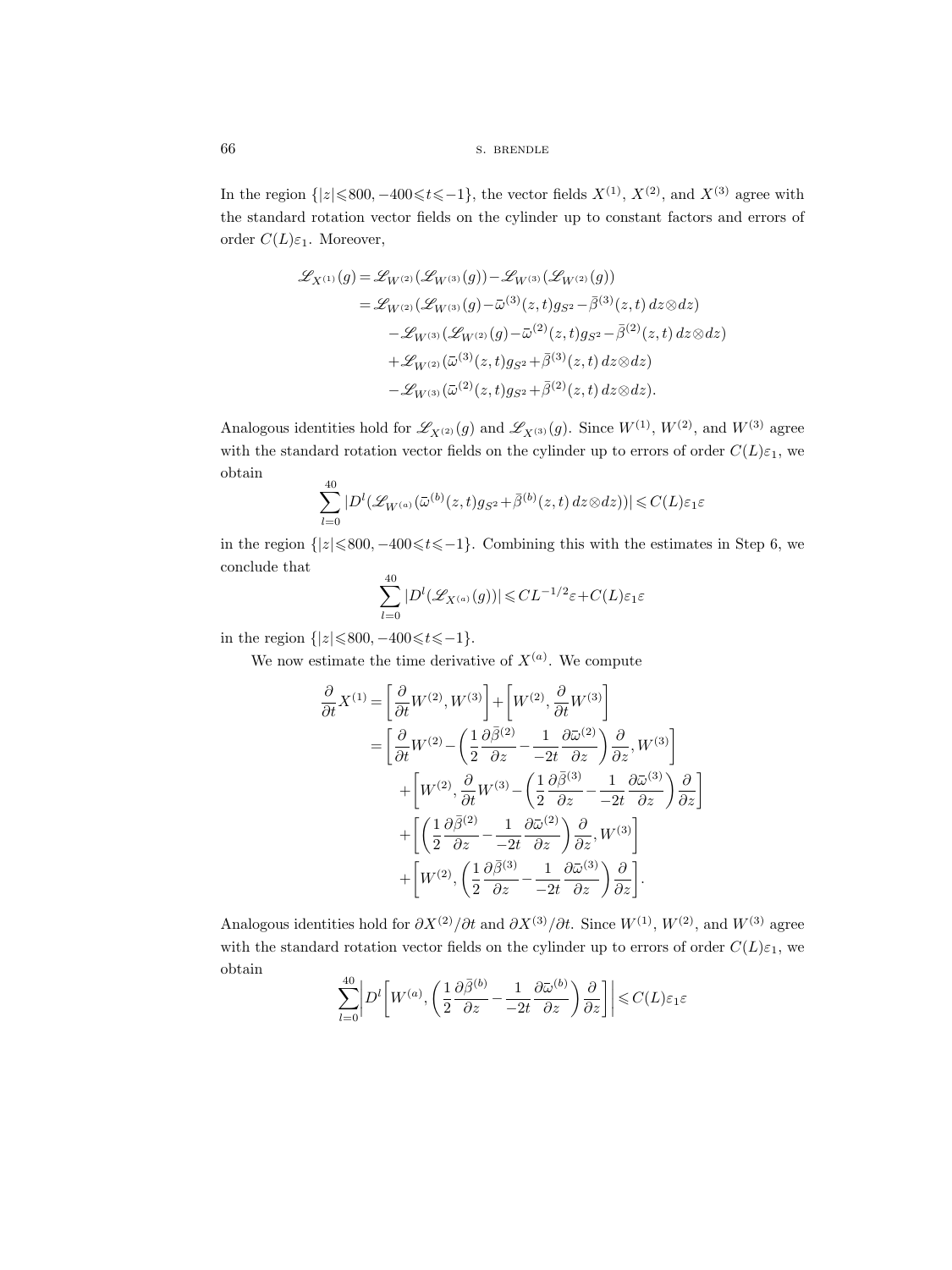in the region  $\{|z|\leq 800, -400\leq t\leq -1\}$ . Combining this with the estimates in Step 6, we conclude that

$$
\sum_{l=0}^{40} \left| D^l \left( \frac{\partial}{\partial t} X^{(a)} \right) \right| \leqslant CL^{-1/2} \varepsilon + C(L)\varepsilon_1 \varepsilon
$$

in the region  $\{|z| \le 800, -400 \le t \le -1\}.$ 

Step 8. Let  $Y^{(a)}$  be a time-independent vector field such that  $Y^{(a)} = X^{(a)}$  at time -1. In the region  $\{|z| \le 800, -400 \le t \le -1\}$ , the vector fields  $Y^{(1)}$ ,  $Y^{(2)}$ , and  $Y^{(3)}$  agree with the standard rotation vector fields on the cylinder up to constant factors and errors of order  $C(L)\varepsilon_1$ . The estimates for  $\partial X^{(a)}/\partial t$  in Step 7 imply

$$
\sum_{l=0}^{40}|D^l(Y^{(a)}-X^{(a)})|\leqslant CL^{-1/2}\varepsilon+C(L)\varepsilon_1\varepsilon
$$

in the region  $\{|z|\leqslant 800, -400\leqslant t\leqslant -1\}$ . Using the estimates for  $\mathscr{L}_{X^{(a)}}(g)$  in Step 6, we obtain

$$
\sum_{l=0}^{30} |D^l(\mathcal{L}_{Y^{(a)}}(g))| \leq CL^{-1/2} \varepsilon + C(L)\varepsilon_1\varepsilon
$$

in the region  $\{|z| \le 800, -400 \le t \le -1\}.$ 

Step 9. In the following, we fix a time  $t \in [-200, -1]$ . We denote by  $\Sigma_s$  the leaves of the CMC foliation of  $(M, g(t))$ . Note that the foliation depends on t, but we suppress this dependence in the notation. Let  $\nu$  denote the unit normal vector field to the foliation  $\Sigma_s$ . For each s, we denote by  $v: \Sigma_s \to \mathbb{R}$  the lapse function associated with this foliation. We assume that the foliation  $\Sigma_s$  is parameterized so that  $x_0 \in \Sigma_0$  and  $\int_{\Sigma_s} v = 1$  for all s. Since  $\Sigma_s$  is a CMC surface for each s, the function v satisfies the Jacobi equation

$$
\Delta_{\Sigma_s} v + (|A|^2 + \text{Ric}(\nu, \nu))v = \text{constant}
$$

on  $\Sigma_s$ , where |A| denotes the norm of the second fundamental form of  $\Sigma_s$  in  $(M, g(t))$ . The Jacobi operator  $\Delta_{\Sigma_s} + (|A|^2 + \text{Ric}(\nu, \nu))$  is a small perturbation of the Laplacian  $\Delta_{\Sigma_s}$ . Hence, for each s, the Jacobi operator  $\Delta_{\Sigma_s} + (|A|^2 + \text{Ric}(\nu, \nu))$  is an invertible operator from the space  $\{f \in C^{2,1/2}(\Sigma_s): \int_{\Sigma_s} f = 0\}$  to the space  $\{f \in C^{1/2}(\Sigma_s): \int_{\Sigma_s} fv = 0\}$ , and we have a uniform bound for the norm of its inverse.

In the following, we only consider those leaves of the foliation  $\Sigma_s$  which are contained in the region  $\{|z| \leq 700\}$ . Let us define a function  $F^{(a)} \colon \Sigma_s \to \mathbb{R}$  by  $F^{(a)} := \langle Y^{(a)}, \nu \rangle$ . The quantity

$$
\Delta_{\Sigma_s} F^{(a)} + (|A|^2 + \text{Ric}(\nu, \nu)) F^{(a)} =: H^{(a)}
$$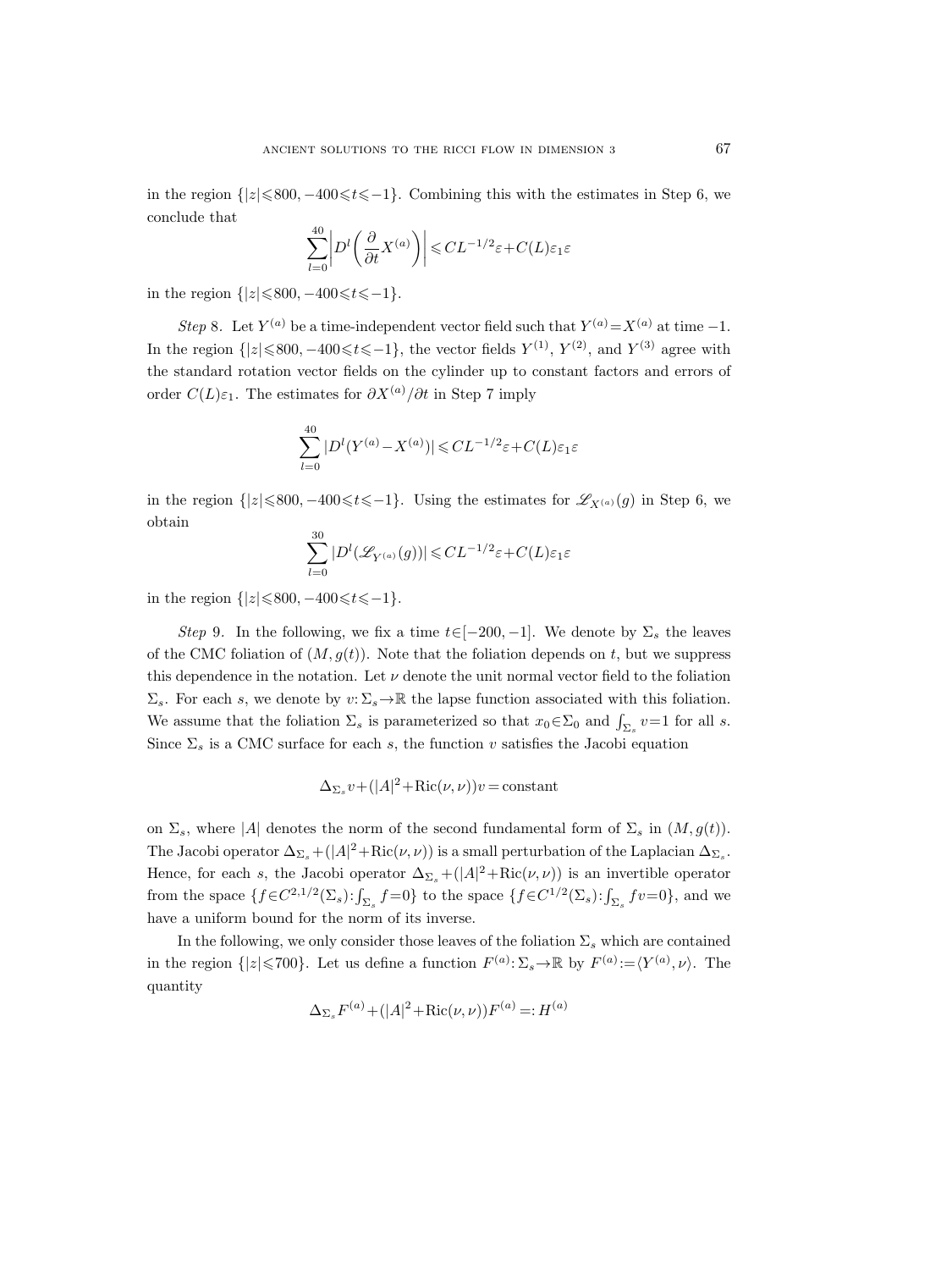can be expressed in terms of  $\mathscr{L}_{Y^{(a)}}(g)$  and the first derivatives of  $\mathscr{L}_{Y^{(a)}}(g)$ . Using the estimate for  $\mathscr{L}_{Y^{(a)}}(g)$  in Step 8, we deduce that

$$
\sum_{l=0}^{20} |D^l H^{(a)}| \leqslant CL^{-1/2} \varepsilon + C(L)\varepsilon_1 \varepsilon
$$

in the region  $\{|z| \leq 700\}$ . We next define  $G^{(a)}(s) := \int_{\Sigma_s} F^{(a)}$  and  $\widetilde{F}^{(a)} := F^{(a)} - G^{(a)}(s)v$ . Then  $\int_{\Sigma_s} \widetilde{F}^{(a)} = 0$  and

$$
\Delta_{\Sigma_s} \widetilde{F}^{(a)} + (|A|^2 + \text{Ric}(\nu, \nu)) \widetilde{F}^{(a)} = H^{(a)} - \int_{\Sigma_s} H^{(a)} \nu
$$

on  $\Sigma_s$ . Using the estimate

$$
\sum_{l=0}^{20} |D^l H^{(a)}| \leqslant CL^{-1/2} \varepsilon + C(L)\varepsilon_1 \varepsilon,
$$

we conclude that

$$
\sum_{l=0}^{10} |D^l \widetilde{F}^{(a)}| \leqslant CL^{-1/2} \varepsilon + C(L)\varepsilon_1 \varepsilon
$$

in the region  $\{|z| \le 600\}$ . Since  $v^{-1}\widetilde{F}^{(a)} = v^{-1}\langle Y^{(a)}, \nu \rangle - G^{(a)}(s)$ , it follows that

$$
\sum_{l=0}^{10} |D^l(v^{-1} \langle Y^{(a)}, \nu \rangle -G^{(a)}(s))| \leqslant CL^{-1/2} \varepsilon + C(L)\varepsilon_1\varepsilon
$$

in the region  $\{|z| \leq 600\}$ .

By the divergence theorem, the quantity

$$
G^{(a)}(s) - G^{(a)}(0) = \int_{\Sigma_s} \langle Y^{(a)}, \nu \rangle - \int_{\Sigma_0} \langle Y^{(a)}, \nu \rangle
$$

can be expressed as an integral of div  $Y^{(a)}$  over the region bounded by  $\Sigma_0$  and  $\Sigma_s$ . Differentiating this identity with respect to  $s$  gives

$$
\frac{d}{ds}G^{(a)}(s) = \int_{\Sigma_s} v \operatorname{div} Y^{(a)}.
$$

Using the estimate for  $\mathscr{L}_{Y^{(a)}}(g)$  in Step 8, we obtain

$$
\sum_{l=1}^{10} \left| \frac{d^l}{ds^l} G^{(a)}(s) \right| \leq CL^{-1/2} \varepsilon + C(L)\varepsilon_1 \varepsilon.
$$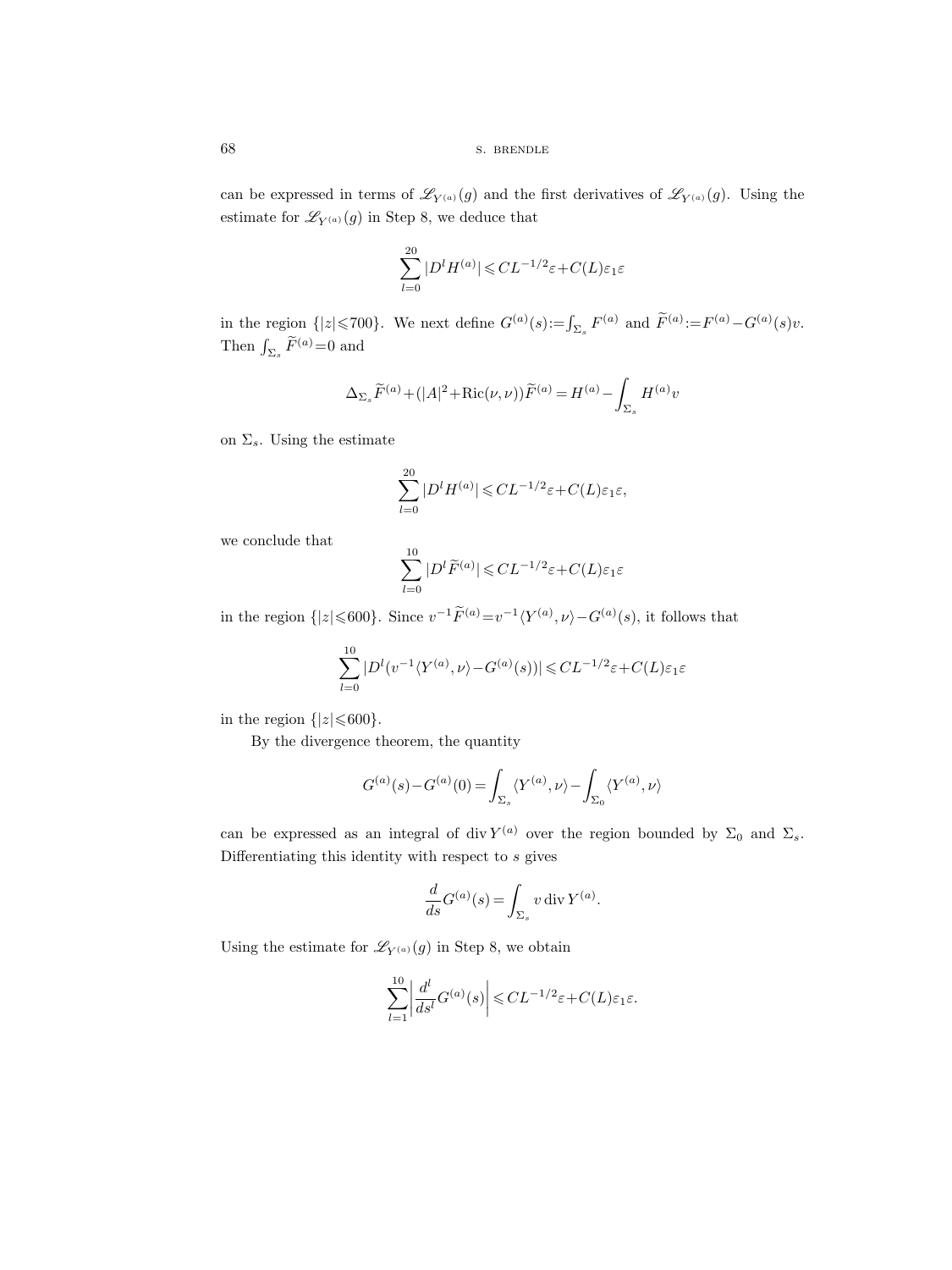Putting these facts together, we conclude that

$$
\sum_{l=1}^{10} |D^l(v^{-1} \langle Y^{(a)}, \nu \rangle)| \leqslant CL^{-1/2} \varepsilon + C(L)\varepsilon_1 \varepsilon
$$

in the region  $\{|z| \leq 600\}$ .

Step 10. Finally, we define

$$
Z^{(1)} := [Y^{(2)}, Y^{(3)}], \quad Z^{(2)} := [Y^{(3)}, Y^{(1)}] \quad \text{and} \quad Z^{(3)} := [Y^{(1)}, Y^{(2)}].
$$

We note that  $Z^{(1)}$ ,  $Z^{(2)}$ , and  $Z^{(3)}$  are time-independent vector fields. In the region  $\{|z| \le 800, -400 \le t \le -1\}$ , the vector fields  $Z^{(1)}$ ,  $Z^{(2)}$ , and  $Z^{(3)}$  agree with the standard rotation vector fields on the cylinder up to constant factors and errors of order  $C(L)\varepsilon_1$ . Note that

$$
\mathscr{L}_{Z^{(1)}}(g)=\mathscr{L}_{Y^{(2)}}(\mathscr{L}_{Y^{(3)}}(g))-\mathscr{L}_{Y^{(3)}}(\mathscr{L}_{Y^{(2)}}(g)).
$$

We have shown in Step 8 that

$$
\sum_{l=0}^{30}|D^l(\mathscr{L}_{Y^{(a)}}(g))|\!\leqslant\! CL^{-1/2}\varepsilon\!+\!C(L)\varepsilon_1\varepsilon
$$

in the region  $\{|z| \le 500, t \in [-200, -1]\}.$  This gives

$$
\sum_{l=0}^{20} |D^l(\mathscr{L}_{Z^{(a)}}(g))| \leqslant CL^{-1/2}\varepsilon + C(L)\varepsilon_1\varepsilon
$$

in the region  $\{|z|\leqslant 500, -200\leqslant t\leqslant -1\}$ . Now, let us fix a time  $t\in[-200, -1]$ , and let  $\nu$  and  $v$  denote the normal vector field and the lapse function of the CMC foliation at time  $t$ , respectively. Since the vector field  $T := v^{-1} \nu$  is a gradient vector field, we have

$$
\langle Z^{(1)}, T \rangle \!=\! \big\langle Y^{(2)}, \nabla(\langle Y^{(3)},T \rangle) \big\rangle \!-\! \big\langle Y^{(3)}, \nabla(\langle Y^{(2)},T \rangle) \big\rangle.
$$

Using the estimates in Step 9, we obtain

$$
\sum_{l=1}^{10} |D^l(\langle Y^{(a)}, T \rangle)| \leqslant CL^{-1/2} \varepsilon + C(L)\varepsilon_1\varepsilon
$$

in the region  $\{|z| \le 500, -200 \le t \le -1\}$ . Consequently,

$$
\sum_{l=0}^{8} |D^l(\langle Z^{(a)}, T \rangle)| \leq CL^{-1/2} \varepsilon + C(L)\varepsilon_1 \varepsilon
$$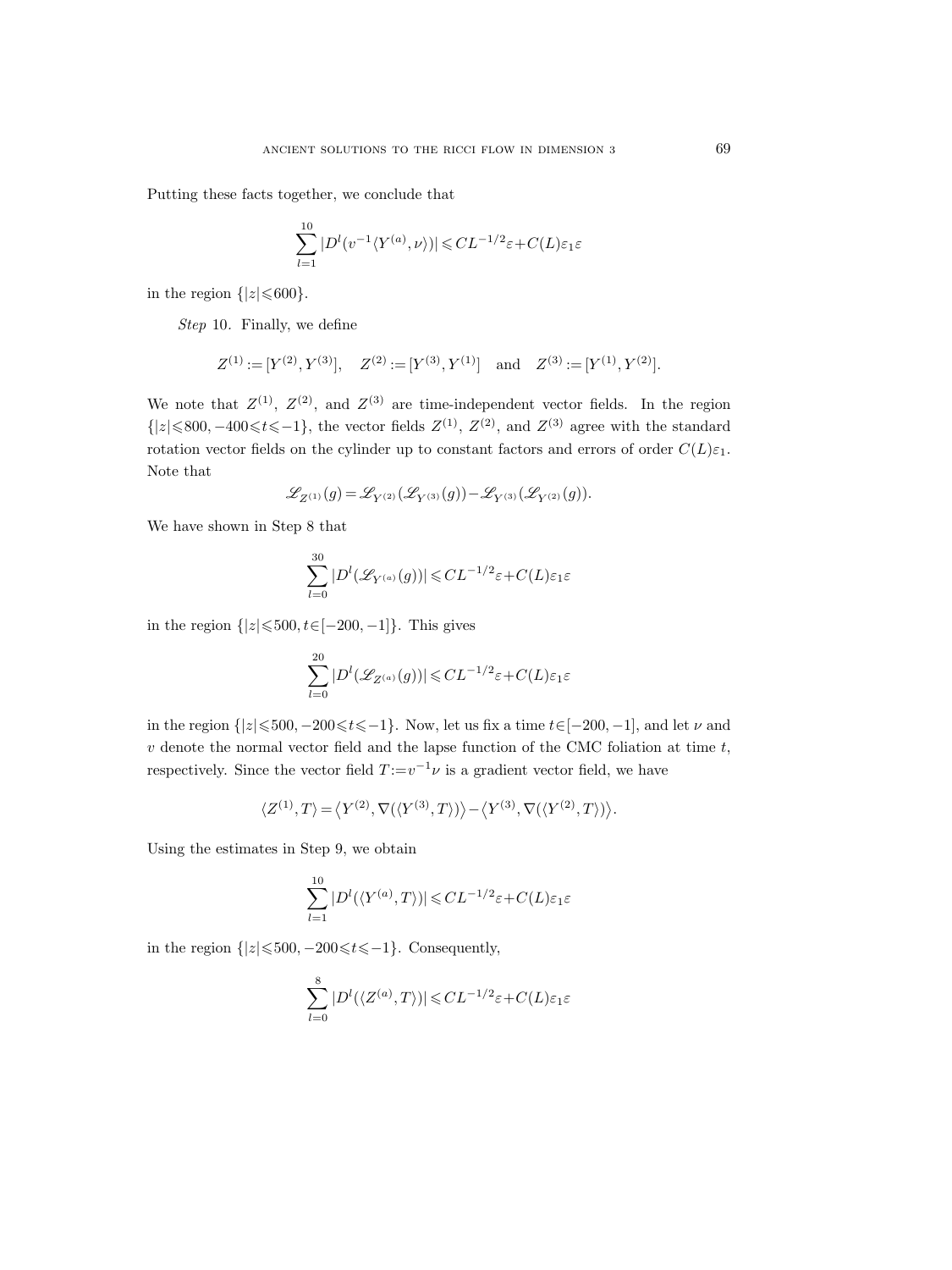in the region  $\{|z| \le 500, -200 \le t \le -1\}$ . Using again the fact that T is a gradient vector field, we compute

$$
\langle \nabla(|T|^2), Z^{(a)} \rangle = -(\mathscr{L}_{Z^{(a)}}(g))(T, T) + 2 \langle \nabla(\langle Z^{(a)}, T \rangle), T \rangle
$$

and

$$
g([T, Z^{(a)}], \cdot) = (\mathscr{L}_{Z^{(a)}}(g))(T, \cdot) - d(\langle Z^{(a)}, T \rangle).
$$

Using our estimates for  $\mathscr{L}_{Z^{(a)}}(g)$  and  $\langle Z^{(a)}, T \rangle$ , we finally obtain

$$
\sum_{l=0}^{6} |D^l(\langle \nabla(|T|^2), Z^{(a)} \rangle)| \leq CL^{-1/2} \varepsilon + C(L)\varepsilon_1 \varepsilon
$$

and

$$
\sum_{l=0}^{6} |D^l([T, Z^{(a)}])| \leqslant CL^{-1/2} \varepsilon + C(L)\varepsilon_1 \varepsilon
$$

in the region  $\{|z| \le 500, -200 \le t \le -1\}.$ 

To summarize, we have shown that

$$
\sum_{l=0}^{8} |D^{l}(\langle Z^{(a)}, \nu \rangle)| \leqslant CL^{-1/2} \varepsilon + C(L)\varepsilon_{1}\varepsilon,
$$
\n
$$
\sum_{l=0}^{6} |D^{l}(\langle \nabla v, Z^{(a)} \rangle)| \leqslant CL^{-1/2} \varepsilon + C(L)\varepsilon_{1}\varepsilon,
$$
\n
$$
\sum_{l=0}^{6} |D^{l}([v, Z^{(a)}])| \leqslant CL^{-1/2} \varepsilon + C(L)\varepsilon_{1}\varepsilon,
$$
\n
$$
\sum_{l=0}^{6} |D^{l}([vv, Z^{(a)}])| \leqslant CL^{-1/2} \varepsilon + C(L)\varepsilon_{1}\varepsilon
$$

in the region  $\{|z| \le 500, -200 \le t \le -1\}$ . In particular, if  $t \in [-200, -1]$  and  $\Sigma \subset \{|z| \le 400\}$ is a leaf of the CMC foliation in  $(M, g(t))$ , then the lapse function v satisfies

$$
\sup_{\Sigma} |v - \text{area}_{g(t)}(\Sigma)^{-1}| \leq CL^{-1/2} \varepsilon + C(L)\varepsilon_1 \varepsilon.
$$

Step 11. In the next step, we obtain information on the Ricci tensor and the second fundamental form of the CMC foliation. To that end, let us consider an arbitrary point  $(\bar{x},\bar{t})$  in the region  $\{|z|\leqslant 400, -200\leqslant t\leqslant -1\}$ . Let  $\{e_1, e_2\}$  denote an orthonormal basis for the tangent space to the CMC foliation at  $(\bar{x}, \bar{t})$ . Since the vector fields  $Z^{(1)}$ ,  $Z^{(2)}$ , and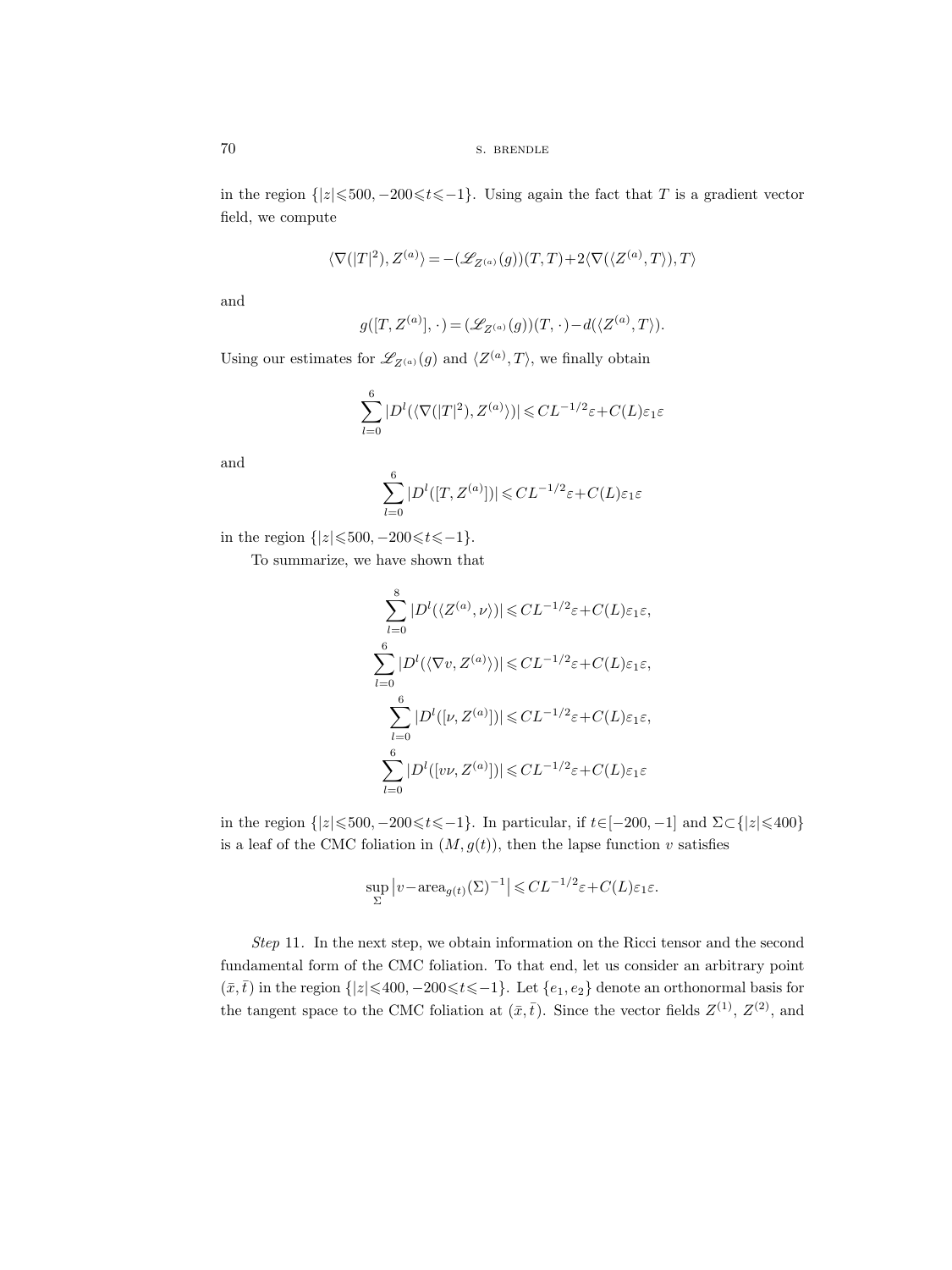$Z^{(3)}$  are close to the standard rotation vector fields on the cylinder up to some constant factor, we can find a vector  $\lambda = (\lambda_1, \lambda_2, \lambda_3) \in \mathbb{R}^3$  such that

$$
\sum_{a=1}^{3} \lambda_a \langle Z^{(a)}, e_1 \rangle = \sum_{a=1}^{3} \lambda_a \langle Z^{(a)}, e_2 \rangle = 0
$$

at the point  $(\bar{x},\bar{t})$  and

$$
\sum_{a=1}^3 \lambda_a \langle D_{e_1} Z^{(a)}, e_2 \rangle = 1
$$

at the point  $(\bar{x},\bar{t})$ . Note that  $|\lambda| \leq C$ .

Using the estimate for  $\langle Z^{(a)}, \nu \rangle$  in Step 10, we obtain

$$
\left|\sum_{a=1}^3 \lambda_a \langle Z^{(a)}, \nu \rangle \right| \leqslant CL^{-1/2} \varepsilon + C(L)\varepsilon_1 \varepsilon.
$$

Consequently,

$$
\left|\sum_{a=1}^{3} \lambda_a Z^{(a)}\right| \leqslant CL^{-1/2}\varepsilon + C(L)\varepsilon_1\varepsilon
$$

at the point  $(\bar{x}, \bar{t})$ . Using the estimate for  $\mathscr{L}_{Z^{(a)}}(g)$  in Step 10, we obtain

$$
|\langle D_{e_1} Z^{(a)}, e_1 \rangle| + |\langle D_{e_2} Z^{(a)}, e_2 \rangle| \leq CL^{-1/2} \varepsilon + C(L)\varepsilon_1\varepsilon
$$
  
 $|\langle D_{e_1} Z^{(a)}, e_2 \rangle + \langle D_{e_2} Z^{(a)}, e_1 \rangle| \leq CL^{-1/2}\varepsilon + C(L)\varepsilon_1\varepsilon.$ 

This implies

$$
\left|1+\sum_{a=1}^3\lambda_a\langle D_{e_2}Z^{(a)},e_1\rangle\right|\leq CL^{-1/2}\varepsilon+C(L)\varepsilon_1\varepsilon
$$

at the point  $(\bar{x}, \bar{t})$ . Moreover, the estimate for the derivatives of  $\langle Z^{(a)}, \nu \rangle$  in Step 10 gives

$$
|\langle D_{e_i} Z^{(a)}, \nu \rangle + \langle Z^{(a)}, D_{e_i} \nu \rangle| \leqslant CL^{-1/2} \varepsilon + C(L)\varepsilon_1\varepsilon
$$

for  $i \in \{1, 2\}$ . Hence, for each  $i \in \{1, 2\}$ , we obtain

$$
\left|\sum_{a=1}^3\lambda_a\langle D_{e_i}Z^{(a)},\nu\rangle\right|\leqslant CL^{-1/2}\varepsilon+C(L)\varepsilon_1\varepsilon
$$

at the point  $(\bar{x},\bar{t})$ .

In view of the estimates in Step 10, the Ricci tensor satisfies

$$
|\mathcal{L}_{Z^{(a)}} \operatorname{Ric}| \leqslant CL^{-1/2} \varepsilon + C(L)\varepsilon_1\varepsilon
$$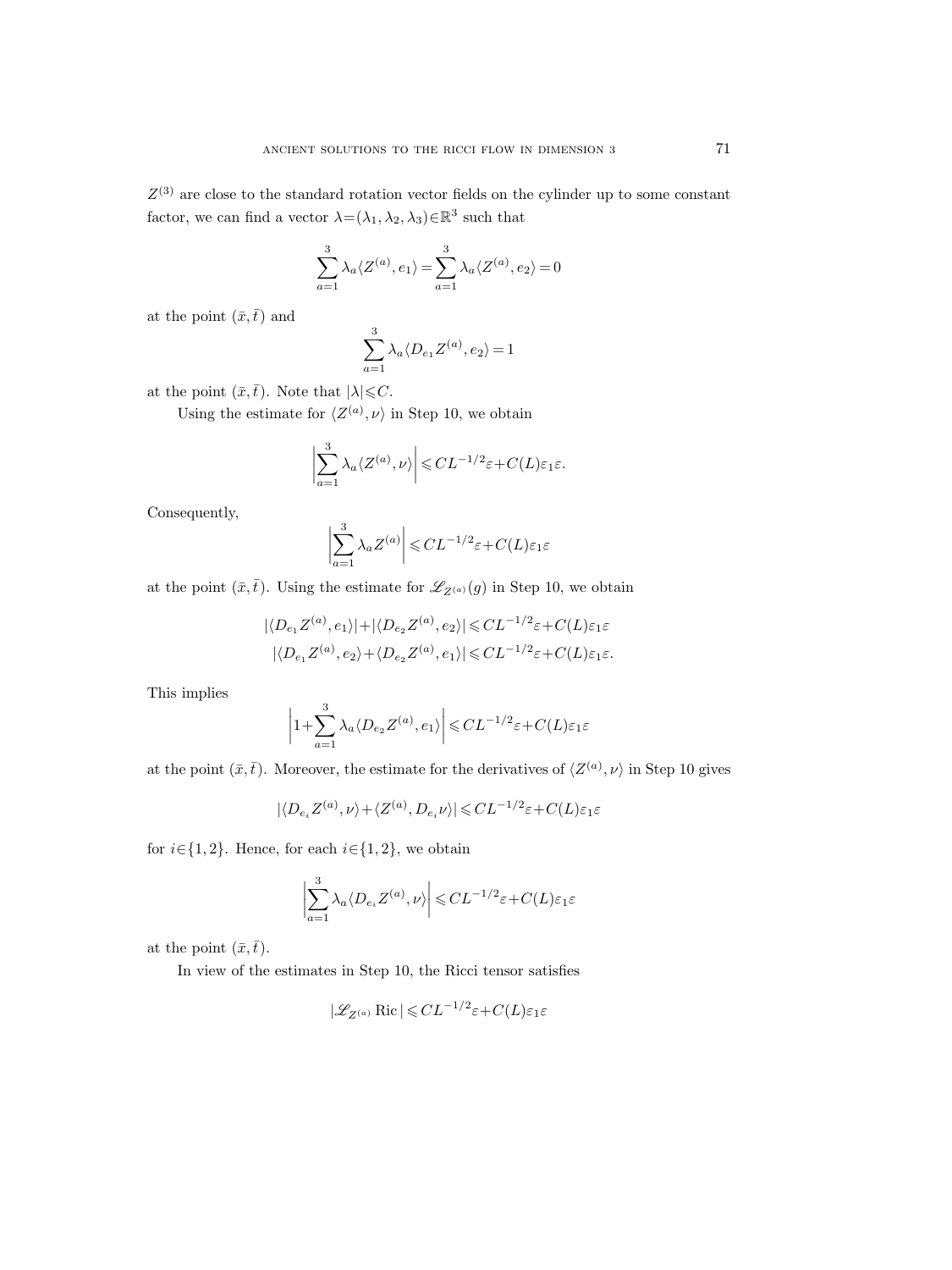for each  $a \in \{1, 2, 3\}$ . A straightforward calculation gives

$$
\begin{split} (\mathscr{L}_{Z^{(a)}} \operatorname{Ric})(e_1, e_2) &= (D_{Z^{(a)}} \operatorname{Ric})(e_1, e_2) + \operatorname{Ric}(D_{e_1} Z^{(a)}, e_2) + \operatorname{Ric}(e_1, D_{e_2} Z^{(a)}) \\ &= (D_{Z^{(a)}} \operatorname{Ric})(e_1, e_2) + (\langle D_{e_1} Z^{(a)}, e_1 \rangle + \langle D_{e_2} Z^{(a)}, e_2 \rangle) \operatorname{Ric}(e_1, e_2) \\ &+ \langle D_{e_1} Z^{(a)}, e_2 \rangle \operatorname{Ric}(e_2, e_2) + \langle D_{e_2} Z^{(a)}, e_1 \rangle \operatorname{Ric}(e_1, e_1) \\ &+ \langle D_{e_1} Z^{(a)}, \nu \rangle \operatorname{Ric}(\nu, e_2) + \langle D_{e_2} Z^{(a)}, \nu \rangle \operatorname{Ric}(e_1, \nu). \end{split}
$$

If we multiply this identity by  $\lambda_a$  and sum over  $a \in \{1, 2, 3\}$ , we conclude that

$$
|\text{Ric}(e_2, e_2) - \text{Ric}(e_1, e_1)| \leq CL^{-1/2} \varepsilon + C(L)\varepsilon_1\varepsilon
$$

at the point  $(\bar{x},\bar{t})$ . Therefore,

$$
|\mathrm{Ric}(e_i, e_j) - \frac{1}{2} \operatorname{tr}_{\Sigma}(\mathrm{Ric}) \delta_{ij}| \leq CL^{-1/2} \varepsilon + C(L)\varepsilon_1 \varepsilon
$$

at the point  $(\bar{x},\bar{t})$ , where

$$
tr_{\Sigma}(Ric) = Ric(e_1, e_1) + Ric(e_2, e_2).
$$

Let A denote the second fundamental form of the CMC foliation. We can think of A as a  $(0, 2)$ -tensor on M, which vanishes in the normal direction. The estimates in Step 10 imply  $|\mathscr{L}_{Z^{(a)}}A| \leqslant CL^{-1/2}\varepsilon + C(L)\varepsilon_1\varepsilon$  for each  $a \in \{1, 2, 3\}$ . A straightforward calculation gives

$$
\begin{aligned} (\mathscr{L}_{Z^{(a)}} A)(e_1, e_2) &= (D_{Z^{(a)}} A)(e_1, e_2) + A(D_{e_1} Z^{(a)}, e_2) + A(e_1, D_{e_2} Z^{(a)}) \\ &= (D_{Z^{(a)}} A)(e_1, e_2) + \langle \langle D_{e_1} Z^{(a)}, e_1 \rangle + \langle D_{e_2} Z^{(a)}, e_2 \rangle \rangle A(e_1, e_2) \\ &\quad + \langle D_{e_1} Z^{(a)}, e_2 \rangle A(e_2, e_2) + \langle D_{e_2} Z^{(a)}, e_1 \rangle A(e_1, e_1). \end{aligned}
$$

If we multiply this identity by  $\lambda_a$  and sum over  $a \in \{1, 2, 3\}$ , we conclude that

$$
|A(e_2, e_2) - A(e_1, e_1)| \leq CL^{-1/2} \varepsilon + C(L)\varepsilon_1 \varepsilon
$$

at the point  $(\bar{x},\bar{t})$ . Therefore,

$$
\left| A(e_i, e_j) - \frac{1}{2} H \delta_{ij} \right| \leqslant CL^{-1/2} \varepsilon + C(L) \varepsilon_1 \varepsilon
$$

at the point  $(\bar{x}, \bar{t})$ , where H denotes the mean curvature of the CMC foliation.

Finally, the estimates in Step 10 imply that

$$
\inf_{\varrho} \sup_{\Sigma} \left| \frac{1}{2} \operatorname{tr}_{\Sigma}(\operatorname{Ric}) - \varrho \right| \leq C L^{-1/2} \varepsilon + C(L) \varepsilon_1 \varepsilon
$$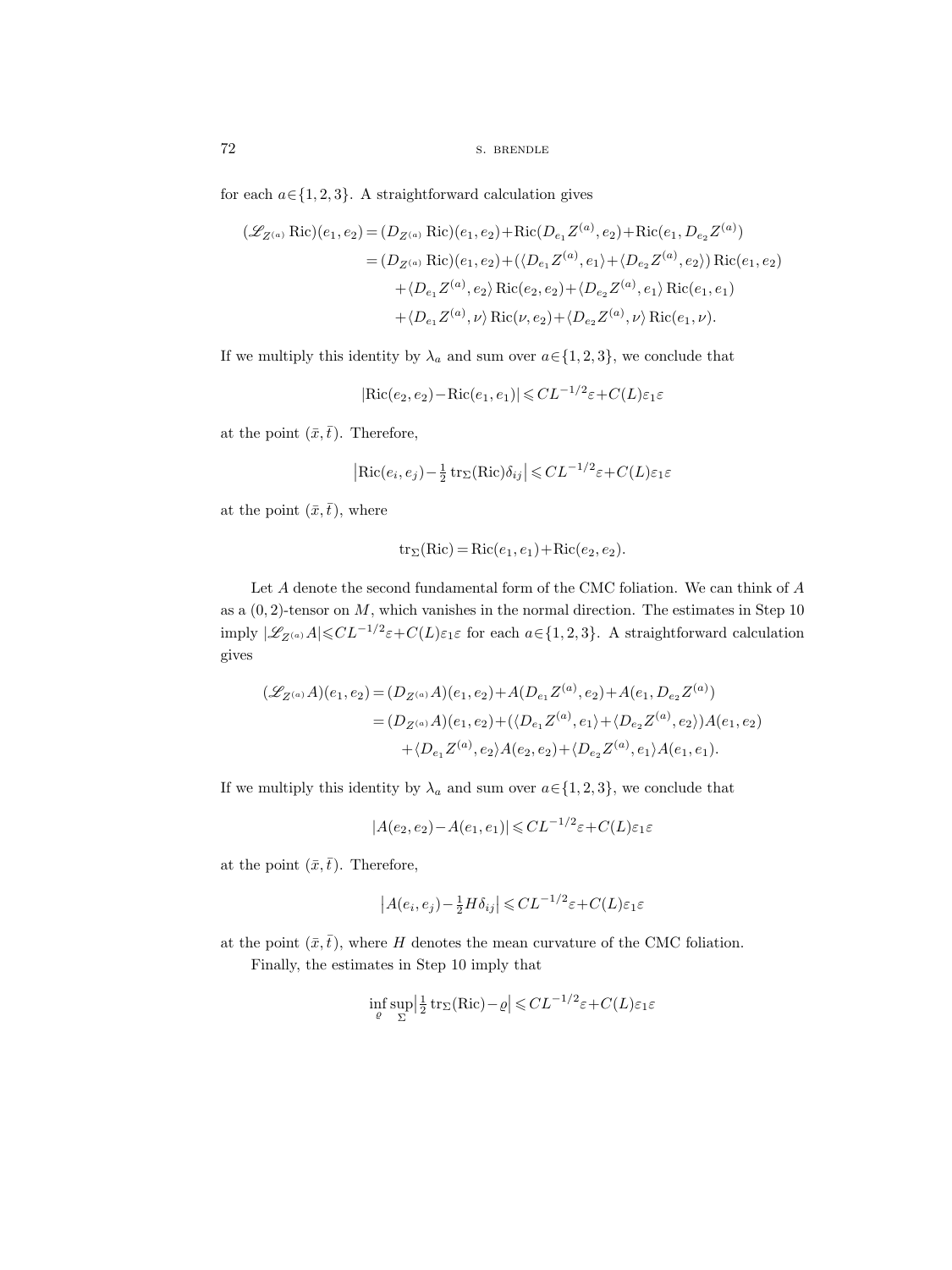if  $t \in [-200, -1]$  and  $\Sigma \subset \{|z| \le 400\}$  is a leaf of the CMC foliation in  $(M, q(t))$ . To summarize, if  $t \in [-200, -1]$  and  $\Sigma \subset \{|z| \leq 400\}$  is a leaf of the CMC foliation in  $(M, g(t))$ , then

$$
\inf_{\varrho} \sup_{\Sigma} |(\text{Ric} - \varrho g)|_{T\Sigma}| \leqslant CL^{-1/2} \varepsilon + C(L)\varepsilon_1 \varepsilon
$$

and

$$
\sup_{\Sigma} |(A - \frac{1}{2}Hg)_{T\Sigma}| \leqslant CL^{-1/2}\varepsilon + C(L)\varepsilon_1\varepsilon,
$$

where H denotes the mean curvature of  $\Sigma$  (which is constant).

Step 12. Let us fix a time  $t \in [-200, -1]$ . By Step 10, the vector fields  $Z^{(1)}$ ,  $Z^{(2)}$ , and  $Z^{(3)}$  are tangential to the CMC foliation of  $(M, g(t))$ , up to errors of order

$$
CL^{-1/2}\varepsilon + C(L)\varepsilon_1\varepsilon.
$$

Moreover, the vector fields  $Z^{(1)}$ ,  $Z^{(2)}$ , and  $Z^{(3)}$  are tangential to the CMC foliation of  $(M, g(-1))$ , up to errors of order  $CL^{-1/2}\varepsilon + C(L)\varepsilon_1\varepsilon$ . Since the vector fields  $Z^{(1)}$ ,  $Z^{(2)}$ , and  $Z^{(3)}$  are close to the standard rotation vector fields on the cylinder, we conclude that every leaf of the CMC foliation of  $(M, g(t))$  which is contained in the region  $\{|z| \leq 400\}$  is  $(CL^{-1/2} + C(L)\varepsilon_1 \varepsilon)$ -close in the C<sup>1</sup>-norm to a leaf of the CMC foliation of  $(M, g(-1))$ .

Step 13. We again fix a time  $t\in[-200,-1]$ . Let  $\Sigma_s$  denote the CMC foliation of  $(M, q(t))$ , and let  $\nu$  and  $\nu$  denote the normal vector field and the lapse function associated with this foliation, respectively. In the following, we only consider those leaves of the foliation which are contained in the region  $\{|z| \leq 300\}$ . Our goal is to show that the quantity

$$
\operatorname{area}_{g(t)}(\Sigma_s)^{-2} \int_{\Sigma_s} \langle Z^{(a)}, Z^{(b)} \rangle_{g(t)} d\mu_{g(t)}
$$

is nearly constant in s, up to errors of order  $CL^{-1/2}\varepsilon + C(L)\varepsilon_1\varepsilon$ . Recall that the surfaces  $\Sigma_s$  move with normal velocity v. This implies that

$$
\frac{d}{ds} \operatorname{area}_{g(t)}(\Sigma_s) = \int_{\Sigma_s} Hv \, d\mu_{g(t)} = H,
$$

where H denotes the mean curvature of  $\Sigma_s$  with respect to the metric  $g(t)$ . We next compute

$$
\frac{d}{ds} \left( \int_{\Sigma_s} \langle Z^{(a)}, Z^{(b)} \rangle_{g(t)} d\mu_{g(t)} \right)
$$
\n
$$
= \int_{\Sigma_s} Hv \langle Z^{(a)}, Z^{(b)} \rangle_{g(t)} d\mu_{g(t)} + \int_{\Sigma_s} (\mathscr{L}_{vv}(g))(Z^{(a)}, Z^{(b)}) d\mu_{g(t)} + \int_{\Sigma_s} \langle [v\nu, Z^{(a)}], Z^{(b)} \rangle_{g(t)} d\mu_{g(t)} + \int_{\Sigma_s} \langle Z^{(a)}, [v\nu, Z^{(b)}] \rangle_{g(t)} d\mu_{g(t)}.
$$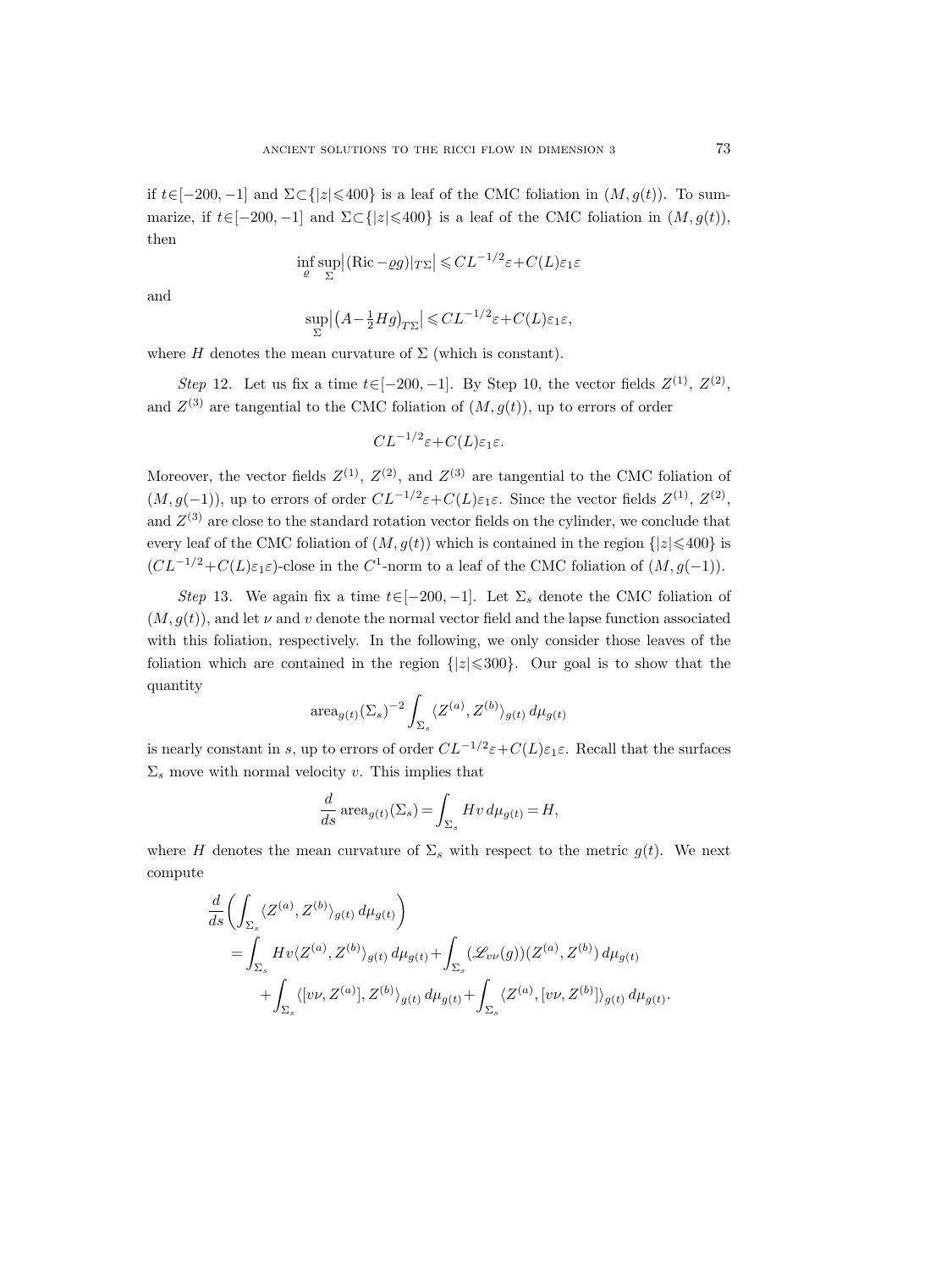The estimate  $|(A - \frac{1}{2}Hg)|_{T\Sigma}| \leqslant CL^{-1/2} \varepsilon + C(L)\varepsilon_1\varepsilon$  in Step 11 implies that

$$
\left|(\mathscr{L}_{v\nu}(g))(Z^{(a)},Z^{(b)}) - Hv\langle Z^{(a)},Z^{(b)}\rangle_{g(t)}\right| \leqslant CL^{-1/2}\varepsilon + C(L)\varepsilon_1\varepsilon.
$$

Moreover, the estimate for  $[v\nu, Z^{(a)}]$  in Step 10 gives

$$
|\langle [v\nu, Z^{(a)}], Z^{(b)}\rangle_{g(t)}| \leqslant CL^{-1/2}\varepsilon + C(L)\varepsilon_1\varepsilon.
$$

An analogous argument yields

$$
|\langle Z^{(a)}, [v\nu, Z^{(b)}] \rangle_{g(t)}| \leq CL^{-1/2} \varepsilon + C(L)\varepsilon_1 \varepsilon.
$$

Putting these facts together, we obtain

$$
\left| \frac{d}{ds} \left( \int_{\Sigma_s} \langle Z^{(a)}, Z^{(b)} \rangle_{g(t)} d\mu_{g(t)} \right) - 2 \int_{\Sigma_s} H v \langle Z^{(a)}, Z^{(b)} \rangle_{g(t)} d\mu_{g(t)} \right| \leqslant (CL^{-1/2} \varepsilon + C(L)\varepsilon_1 \varepsilon),
$$
 and hence

and hence

$$
\begin{split} \left| \frac{d}{ds} \biggl( \int_{\Sigma_s} \langle Z^{(a)}, Z^{(b)} \rangle_{g(t)} \, d\mu_{g(t)} \biggr) - \frac{2H}{\operatorname{area}_{g(t)}(\Sigma_s)} \int_{\Sigma_s} \langle Z^{(a)}, Z^{(b)} \rangle_{g(t)} \, d\mu_{g(t)} \right| \\ \leqslant & (CL^{-1/2}\varepsilon + C(L)\varepsilon_1\varepsilon). \end{split}
$$

Thus, we conclude that

$$
\left|\frac{d}{ds}\biggl(\text{area}_{g(t)}(\Sigma_s)^{-2}\int_{\Sigma_s}\langle Z^{(a)},Z^{(b)}\rangle_{g(t)}\,d\mu_{g(t)}\biggr)\right|\leqslant CL^{-1/2}\varepsilon+C(L)\varepsilon_1\varepsilon.
$$

Step 14. The estimate in Step 13 implies that there exists a symmetric  $3 \times 3$  matrix  $Q_{ab}$  (independent of  $\Sigma$ ) such that

$$
\left| Q_{ab} - \operatorname{area}_{g(-1)}(\Sigma)^{-2} \int_{\Sigma} \langle Z^{(a)}, Z^{(b)} \rangle_{g(-1)} d\mu_{g(-1)} \right| \leq CL^{-1/2} \varepsilon + C(L)\varepsilon_1 \varepsilon
$$

whenever  $\Sigma \subset \{|z| \leq 300\}$  is a leaf of the CMC foliation of  $(M, g(-1))$ . Moreover, since the vector fields  $Z^{(1)}$ ,  $Z^{(2)}$ , and  $Z^{(3)}$  are close to the standard rotation vector fields on the cylinder, up to some constant factor, the eigenvalues of the matrix  $Q_{ab}$  lie in the interval  $[1/C, C]$  for some fixed constant C. The estimate for the Ricci tensor in Step 11 gives

$$
\left| \frac{d}{dt} \left( \operatorname{area}_{g(t)}(\Sigma)^{-2} \int_{\Sigma} \langle Z^{(a)}, Z^{(b)} \rangle_{g(t)} d\mu_{g(t)} \right) \right| \leq CL^{-1/2} \varepsilon + C(L)\varepsilon_1 \varepsilon
$$

if  $t \in [-200, -1]$  and  $\Sigma \subset \{|z| \le 300\}$  is a fixed leaf of the CMC foliation of  $(M, g(-1))$ . Consequently,

$$
\left| Q_{ab} - \text{area}_{g(t)}(\Sigma)^{-2} \int_{\Sigma} \langle Z^{(a)}, Z^{(b)} \rangle_{g(t)} d\mu_{g(t)} \right| \leq CL^{-1/2} \varepsilon + C(L)\varepsilon_1 \varepsilon
$$

whenever  $t\in[-200,-1]$  and  $\Sigma\subset\{|z|\leqslant300\}$  is a leaf of the CMC foliation of  $(M,g(-1))$ .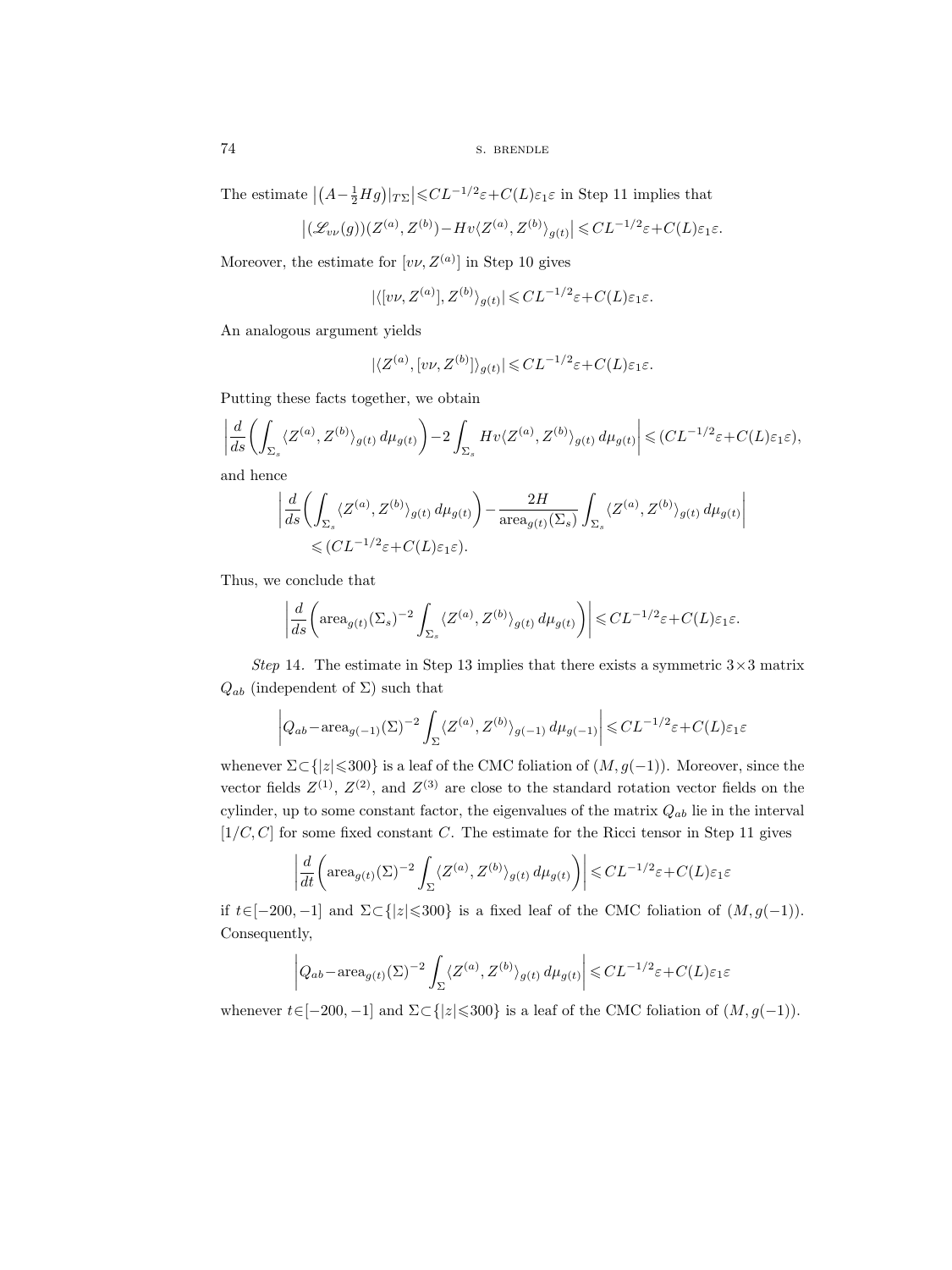By Step 12, every leaf of the CMC foliation of  $(M, q(t))$  which is contained in the region  $\{|z| \leq 200\}$  is  $(CL^{-1/2} + C(L)\varepsilon_1\varepsilon)$ -close in the  $C^1$ -norm to a leaf of the CMC foliation of  $(M, g(-1))$ . This finally implies that

$$
\left| Q_{ab} - \operatorname{area}_{g(t)}(\Sigma)^{-2} \int_{\Sigma} \langle Z^{(a)}, Z^{(b)} \rangle_{g(t)} d\mu_{g(t)} \right| \leq CL^{-1/2} \varepsilon + C(L)\varepsilon_1 \varepsilon
$$

whenever  $t\in[-200,-1]$  and  $\Sigma\subset\{|z|\leqslant 200\}$  is a leaf of the CMC foliation of  $(M,g(t))$ . Note that the matrix  $Q_{ab}$  is independent of t and independent of  $\Sigma$ .

By considering the vector fields  $\sum_{b=1}^{3} (Q^{-1/2})_{ab} Z^{(b)}$ , we see that the point  $(x_0, -1)$ is  $(CL^{-1/2}\varepsilon+C(L)\varepsilon_1\varepsilon)$ -symmetric. Hence, if we choose L sufficiently large and  $\varepsilon_1$  sufficiently small (depending on L), then  $(x_0, -1)$  is  $\frac{1}{2}\varepsilon$ -symmetric.  $\Box$ 

## 9. Rotational symmetry of ancient  $\kappa$ -solutions in dimension 3

In this section, we give the proof of Theorem [1.2.](#page-1-0) Throughout this section, we assume that  $(M, q(t))$ ,  $t \in (-\infty, 0]$ , is a 3-dimensional ancient  $\kappa$ -solution which is non-compact and has positive sectional curvature. Our goal is to show that  $(M, g(t))$  is rotationally symmetric. For each t, we denote by  $R_{\text{max}}(t)$  the supremum of the scalar curvature of  $(M, g(t))$ . By Perelman's pointwise derivative estimate [\[21\]](#page-100-0), the function  $t \mapsto R_{\text{max}}(t)^{-1}$ is uniformly Lipschitz continuous.

Let us fix a large constant L and a small constant  $\varepsilon_1$  such that the conclusion of the neck improvement theorem holds. We assume that  $\varepsilon_1$  is chosen small enough so that the results in §[7](#page-52-0) can be applied on every  $\varepsilon_1$ -neck. For each point  $(x, t)$  in space-time, we denote by  $\lambda_1(x,t)$  the smallest eigenvalue of the Ricci tensor at  $(x,t)$ . The following is a direct consequence of Perelman's work.

<span id="page-74-0"></span>PROPOSITION 9.1. Given  $\varepsilon_1$ , we can find a small positive constant  $\theta$  (depending on  $\varepsilon_1$ ) with the following property. Suppose that  $(\bar{x},\bar{t})$  is a point in space-time satisfying  $\lambda_1(\bar{x},\bar{t}) \leq \theta R(\bar{x},\bar{t})$ . Then,  $(\bar{x},\bar{t})$  lies at the center of an evolving  $\varepsilon_1$ -neck. Moreover, if x lies outside the compact domain bounded by the leaf of the CMC foliation passing through  $(\bar{x},\bar{t})$ , then  $(x,\bar{t})$  lies at the center of an evolving  $\varepsilon_1$ -neck.

*Proof.* By Theorem [A.2](#page-95-0) and Corollary [A.3,](#page-95-1) we can find a domain  $\Omega_{\bar{t}}$  with the following properties:

- if  $x \in M \setminus \Omega_{\bar{t}}$ , then  $(x,\bar{t})$  lies at the center of an evolving  $\varepsilon_1$ -neck;
- dia $m_{g(\bar{t})}(\Omega_{\bar{t}}) \leq C_0 R_{\max}(\bar{t})^{-1/2}$ , where  $C_0$  is a large constant that depends on  $\varepsilon_1$ . Now, if we choose  $\theta$  sufficiently small, then every point  $(\bar{x}, \bar{t})$  satisfying

$$
\lambda_1(\bar{x},\bar{t}) \leqslant \theta R(\bar{x},\bar{t})
$$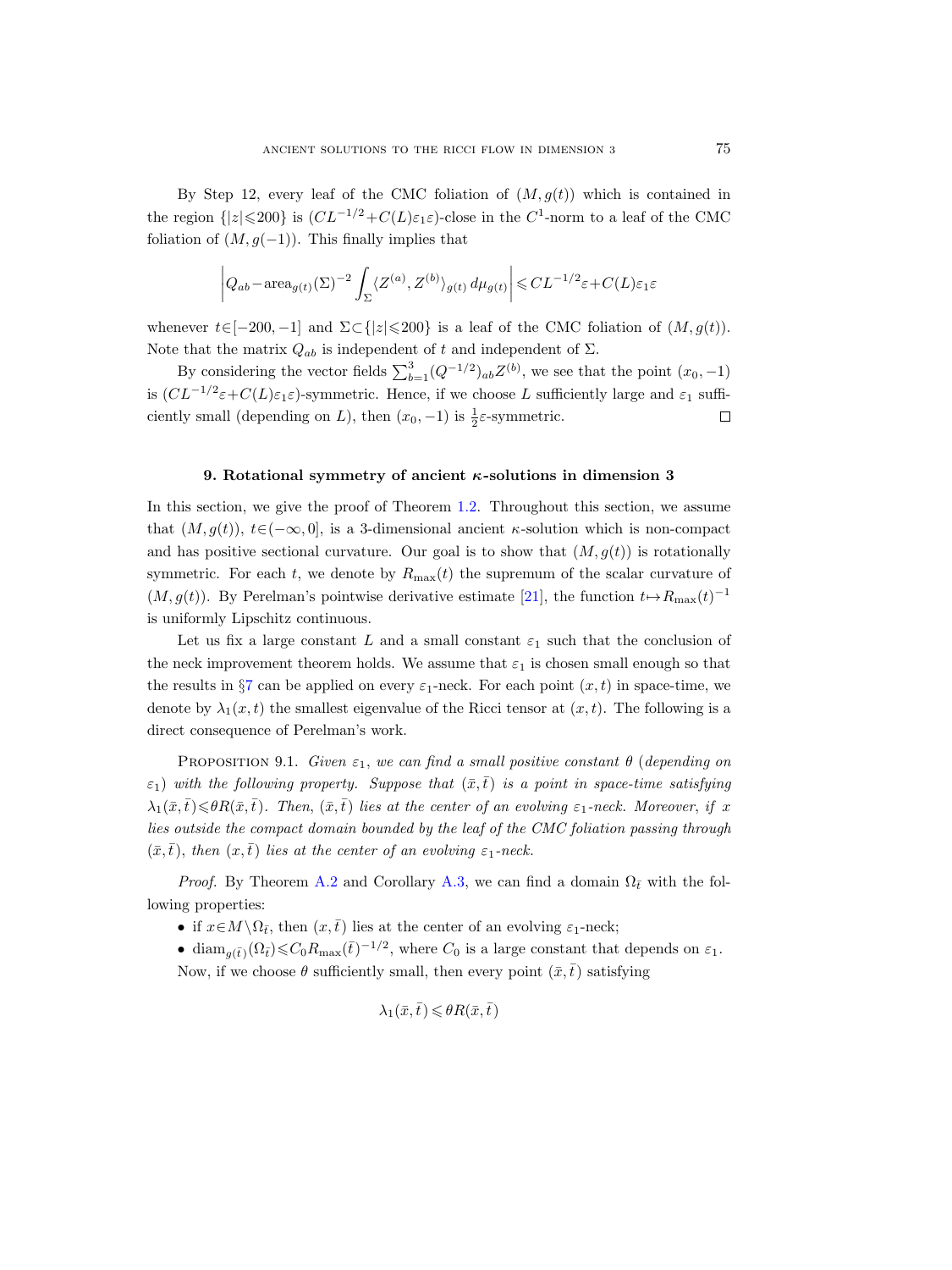76 s. BRENDLE

lies at the center of a neck N of length  $10C_0R(\bar{x},\bar{t})^{-1/2}$ , and furthermore every point on N lies at the center of an evolving  $\varepsilon_1$ -neck. The complement  $M \setminus N$  has two connected components, one of which is bounded and one of which is unbounded. The bounded connected component of  $M \setminus N$  must contain a point which does not lie at the center of an evolving  $\varepsilon_1$ -neck. If the unbounded connected component of  $M \setminus N$  also contains a point which does not lie at the center of an evolving  $\varepsilon_1$ -neck, then

$$
\text{diam}_{g(\bar{t})}(\Omega_{\bar{t}}) \geqslant 4C_0 R(\bar{x}, \bar{t})^{-1/2} \geqslant 4C_0 R_{\max}(\bar{t})^{-1/2},
$$

which is a contradiction. Consequently, every point in the unbounded connected component of  $M \setminus N$  must lie at the center of an evolving  $\varepsilon_1$ -neck. From this, the assertion follows easily.  $\Box$ 

In the following, we fix  $\theta$  so that the conclusion of Proposition [9.1](#page-74-0) holds.

<span id="page-75-0"></span>Definition 9.2. We say that the flow is  $\varepsilon$ -symmetric at time  $\bar{t}$  if there exist a compact domain  $D \subset M$  and time-independent vector fields  $U^{(1)}$ ,  $U^{(2)}$ , and  $U^{(3)}$  which are defined on an open set containing  $D$  such that the following statements hold:

- there exists a point  $x \in \partial D$  such that  $\lambda_1(x,\bar{t}) < \theta R(x,\bar{t});$
- for each  $x \in D$ , we have  $\lambda_1(x, \bar{t}) > \frac{1}{2}\theta R(x, \bar{t});$
- the boundary  $\partial D$  is a leaf of the CMC foliation of  $(M, g(\bar{t}))$ ;
- for each  $x \in M \backslash D$ , the point  $(x, \overline{t})$  is  $\varepsilon$ -symmetric in the sense of Definition [8.2;](#page-57-0)

$$
f_{\rm{max}}
$$

•

$$
\sup_{D\times[\bar{t}-R_{\max}(\bar{t})^{-1},\bar{t}]} \sum_{l=0}^2 \sum_{a=1}^3 R_{\max}(\bar{t})^{-l} |D^l(\mathscr{L}_{U^{(a)}}(g(t)))|^2 \leqslant \varepsilon^2;
$$

• if  $\Sigma \subset D$  is a leaf of the CMC foliation of  $(M, g(\bar{t}))$  satisfying

$$
\sup_{x \in \Sigma} d_{g(\bar{t})}(x, \partial D) \leq 10 \operatorname{area}_{g(\bar{t})} (\partial D)^{1/2},
$$

then

$$
\sup_{\Sigma} \sum_{a=1}^{3} R_{\text{max}}(\bar{t}) |\langle U^{(a)}, \nu \rangle|^2 \leqslant \varepsilon^2,
$$

where  $\nu$  denotes the unit normal vector to  $\Sigma$  in  $(M, g(\bar{t}))$ ;

• if  $\Sigma \subset D$  is a leaf of the CMC foliation of  $(M, g(\bar{t}))$  satisfying

$$
\sup_{x\in \Sigma} d_{g(\bar{t})}(x,\partial D) \leqslant 10\, {\rm area}_{g(\bar{t})}(\partial D)^{1/2},
$$

then

$$
\sum_{a,b=1}^3 \left| \delta_{ab} - \text{area}_{g(\bar{t})}(\Sigma)^{-2} \int_{\Sigma} \langle U^{(a)}, U^{(b)} \rangle_{g(\bar{t})} \, d\mu_{g(\bar{t})} \right|^2 \leq \varepsilon^2.
$$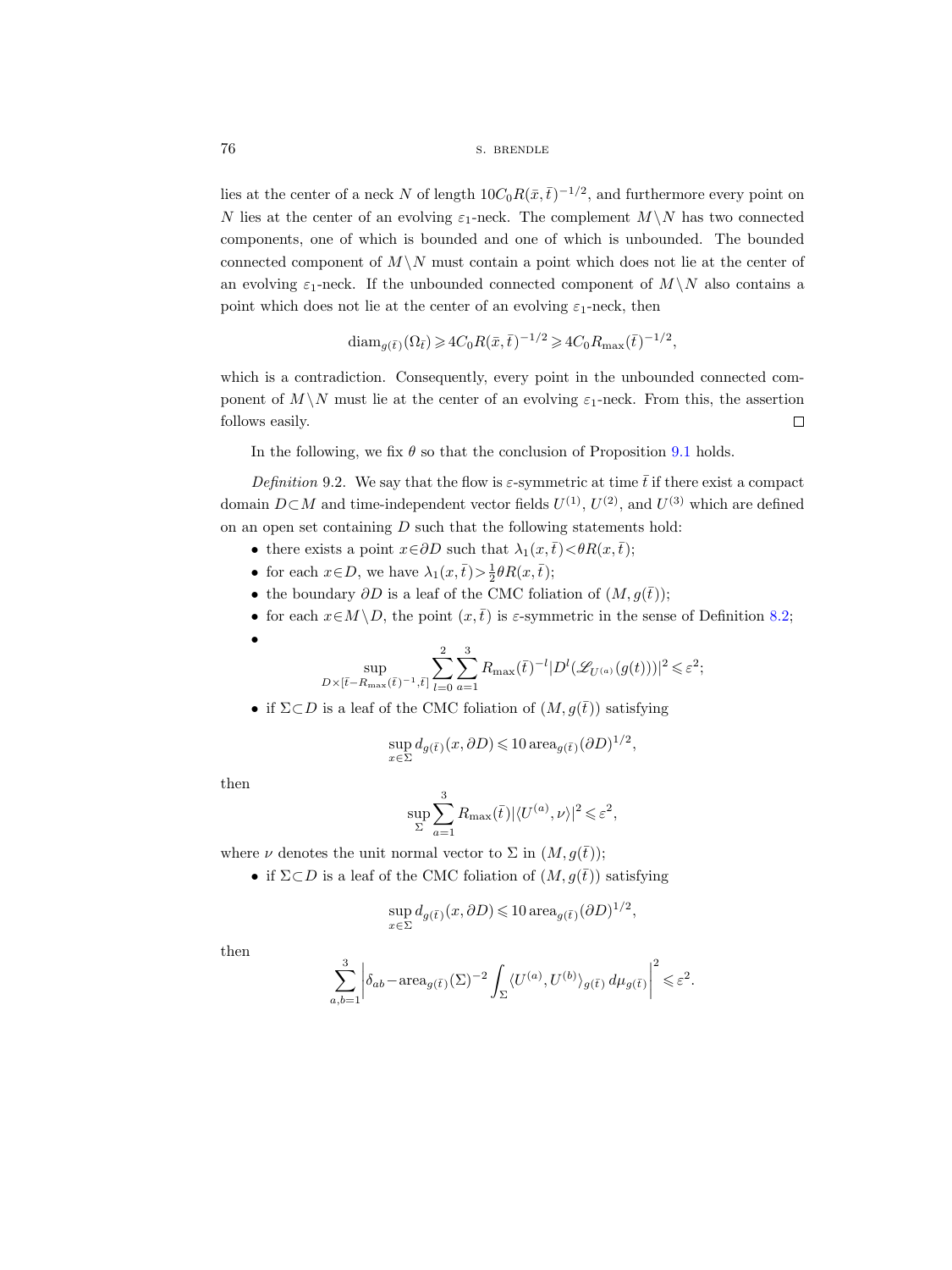Remark 9.3. For each  $x \in M \backslash D$ , the point  $(x, \overline{t})$  lies at the center of an evolving  $\varepsilon_1$ -neck by Proposition [9.1.](#page-74-0)

Remark 9.4. Since  $D \subset \{x \in M : \lambda_1(x, \bar{t}) > \frac{1}{2}\theta R(x, \bar{t})\}$ , Corollary [A.3](#page-95-1) implies that

$$
\text{diam}_{g(\bar{t})}(D) \leqslant CR_{\text{max}}(\bar{t})^{-1/2} \quad \text{and} \quad \frac{1}{C}R_{\text{max}}(\bar{t}) \leqslant R(x,\bar{t}) \leqslant R_{\text{max}}(\bar{t}) \text{ for all } x \in D.
$$

Here, C is a large constant that depends on  $\theta$ . By Lemma [7.1,](#page-52-1) the vector fields  $U^{(1)}$ ,  $U^{(2)}$ , and  $U^{(3)}$  satisfy

$$
\sup_{D} \sum_{a=1}^{3} |U^{(a)}|^{2} \leqslant CR_{\max}(\bar{t})^{-1},
$$

where the norm is computed with respect to  $g(\bar{t})$ .

<span id="page-76-0"></span>LEMMA 9.5. Suppose that the flow is  $\varepsilon$ -symmetric at time  $\overline{t}$ . If  $\tilde{t}$  is sufficiently close to  $\bar{t}$ , then the flow is  $2\varepsilon$ -symmetric at time  $\bar{t}$ .

*Proof.* As the flow is  $\varepsilon$ -symmetric at time  $\bar{t}$ , we can find a compact domain  $D\subset M$ and time-independent vector fields  $U^{(1)}$ ,  $U^{(2)}$ , and  $U^{(3)}$  which satisfy the conditions in Definition [9.2.](#page-75-0) In particular, every point in  $(M \setminus D) \times {\{\overline{t}\}}$  is  $\varepsilon$ -symmetric.

By continuity, we can find a slightly larger domain  $D_1$  with the following properties:

- there exists a point  $x \in \partial D_1$  such that  $\lambda_1(x, \overline{t}) < \theta R(x, \overline{t});$
- for each  $x \in D_1$ , we have  $\lambda_1(x, \bar{t}) > \frac{1}{2}\theta R(x, \bar{t});$
- the boundary  $\partial D_1$  is a leaf of the CMC foliation of  $(M, g(\bar{t}))$ ;

$$
\bullet\hspace{10pt}
$$

$$
\sup_{D_1 \times [\bar{t} - R_{\max}(\bar{t})^{-1}, \bar{t}]} \sum_{l=0}^2 \sum_{a=1}^3 R_{\max}(\bar{t})^{-l} |D^l(\mathscr{L}_{U^{(a)}}(g(t)))|^2 \leq 2\varepsilon^2;
$$

• if  $\Sigma \subset D_1$  is a leaf of the CMC foliation of  $(M, g(\bar{t}))$  satisfying

$$
\sup_{x \in \Sigma} d_{g(\bar{t})}(x, \partial D_1) \leq 10 \operatorname{area}_{g(\bar{t})} (\partial D_1)^{1/2},
$$

then

$$
\sup_{\Sigma}\sum_{a=1}^3 R_{\max}(\bar{t})|\langle U^{(a)},\nu\rangle|^2\leqslant 2\varepsilon^2,
$$

where  $\nu$  denotes the unit normal vector to  $\Sigma$  in  $(M, g(\bar{t}))$ ;

• if  $\Sigma \subset D_1$  is a leaf of the CMC foliation of  $(M, g(\bar{t}))$  satisfying

$$
\sup_{x \in \Sigma} d_{g(\bar{t})}(x, \partial D_1) \leq 10 \operatorname{area}_{g(\bar{t})} (\partial D_1)^{1/2},
$$

then

$$
\sum_{a,b=1}^3 \left| \delta_{ab} - \text{area}_{g(\bar{t})}(\Sigma)^{-2} \int_{\Sigma} \langle U^{(a)}, U^{(b)} \rangle_{g(\bar{t})} d\mu_{g(\bar{t})} \right|^2 \leq 2\varepsilon^2.
$$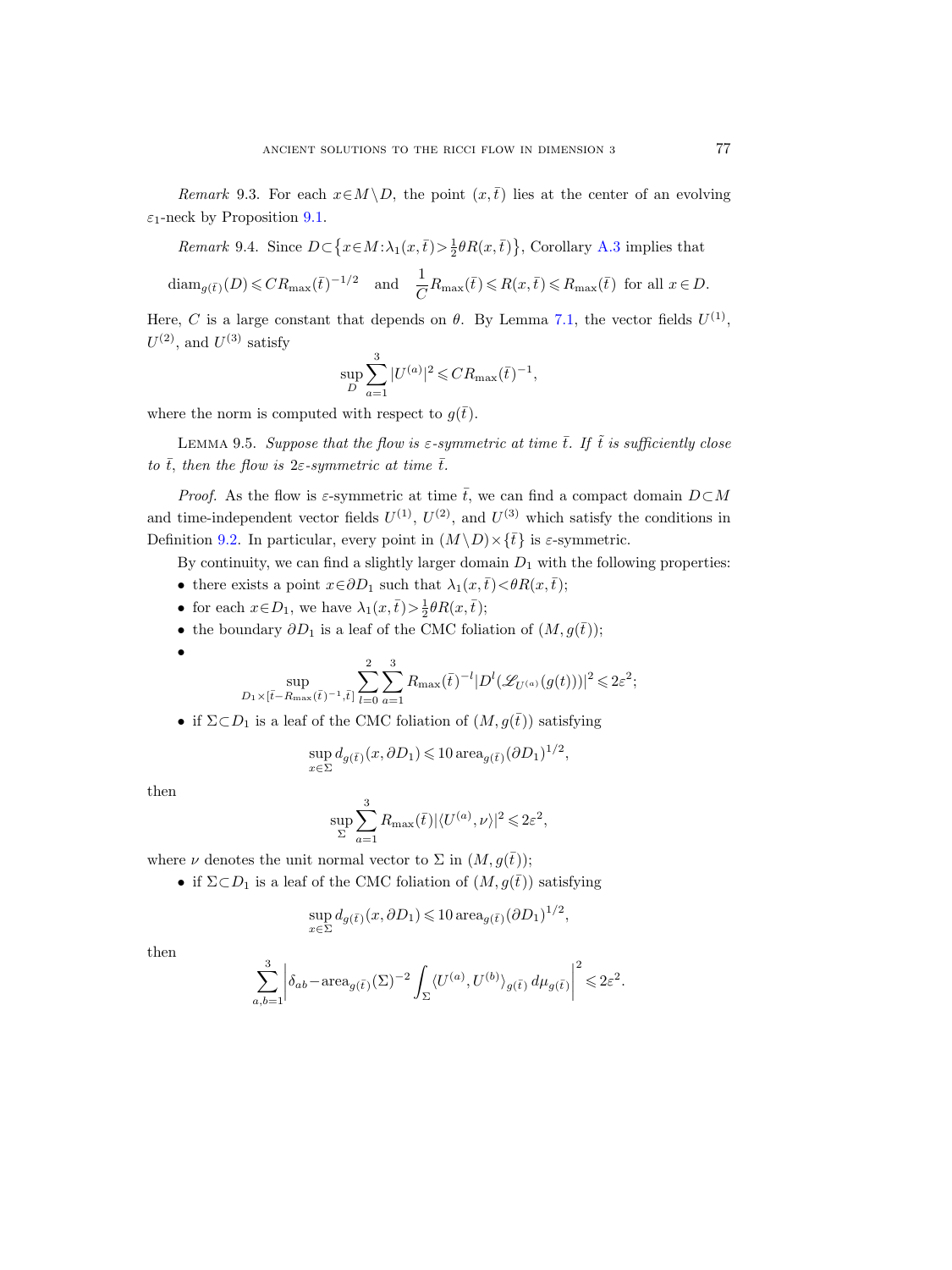78 s. BRENDLE

Let  $D_0$  be a compact domain with the property that  $\partial D_0$  is a leaf of the CMC foliation and  $\partial D_0$  lies in between  $\partial D$  and  $\partial D_1$ . Using Lemma [8.3,](#page-57-1) we can find an open interval I containing  $\bar{t}$  such that every point on  $(M \setminus D_0) \times I$  is 2 $\varepsilon$ -symmetric. Moreover, if  $\tilde{t}$  is sufficiently close to  $\bar{t}$ , then we can find a domain  $\tilde{D}$  close to  $D_1$  with the following properties:

•  $D_0 \subset \widetilde{D}$ ;

•

- there exists a point  $x \in \partial \widetilde{D}$  such that  $\lambda_1(x, \tilde{t}) < \theta R(x, \tilde{t});$
- for each  $x \in \widetilde{D}$ , we have  $\lambda_1(x, \tilde{t}) > \frac{1}{2} \theta R(x, \tilde{t});$
- the boundary  $\partial \widetilde{D}$  is a leaf of the CMC foliation of  $(M, g(\tilde{t}))$ ;

$$
\sup_{\tilde{D}\times[\tilde{t}-R_{\max}(\tilde{t})^{-1},\tilde{t}]} \sum_{l=0}^2\sum_{a=1}^3R_{\max}(\tilde{t})^{-l}|D^l(\mathscr{L}_{U^{(a)}}(g(t)))|^2\!\leqslant\!4\varepsilon^2;
$$

• if  $\Sigma \subset \widetilde{D}$  is a leaf of the CMC foliation of  $(M, g(\tilde{t}))$  satisfying

$$
\sup_{x\in \Sigma} d_{g(\tilde{t}\,)}(x,\partial \widetilde{D}) \leqslant 10\, {\rm area}_{g(\tilde{t}\,)}(\partial \widetilde{D})^{1/2},
$$

then

$$
\sup_{\Sigma}\sum_{a=1}^3 R_{\max}(\tilde{t})|\langle U^{(a)},\nu\rangle|^2\leqslant 4\varepsilon^2,
$$

where  $\nu$  denotes the unit normal vector to  $\Sigma$  in  $(M, q(\tilde{t}))$ ;

• if  $\Sigma \subset \widetilde{D}$  is a leaf of the CMC foliation of  $(M, g(\tilde{t}))$  satisfying

$$
\sup_{x\in \Sigma} d_{g(\tilde{t}\,)}(x,\partial \widetilde{D}) \leqslant 10\, {\rm area}_{g(\tilde{t}\,)}(\partial \widetilde{D})^{1/2},
$$

then

$$
\sum_{a,b=1}^3\bigg|\delta_{ab}-\text{area}_{g(\tilde{t})}(\Sigma)^{-2}\int_{\Sigma}\langle U^{(a)},U^{(b)}\rangle_{g(\tilde{t})}\,d\mu_{g(\tilde{t})}\bigg|^2\leqslant 4\varepsilon^2.
$$

Therefore, if  $\tilde{t}$  is sufficiently close to  $\bar{t}$ , then the flow is 2 $\varepsilon$ -symmetric at time  $\tilde{t}$ .  $\Box$ 

<span id="page-77-0"></span>LEMMA 9.6. Let us fix a time  $\bar{t}$ . Suppose that, for each  $\varepsilon > 0$ , the flow is  $\varepsilon$ -symmetric at time  $\overline{t}$ . Then the manifold  $(M, g(\overline{t}))$  is rotationally symmetric.

*Proof.* We consider the vector fields in Definition [9.2,](#page-75-0) and pass to the limit as  $\varepsilon \rightarrow 0$ . Hence, we can find a compact domain  $D \subset M$  and vector fields  $U^{(1)}$ ,  $U^{(2)}$ , and  $U^{(3)}$  on D with the following properties:

- the boundary  $\partial D$  is a leaf of the CMC foliation of  $(M, g(\bar{t}))$ ;
- the metric  $g(\bar{t})$  is rotationally symmetric on  $M \backslash D$ ;
- the vector fields  $U^{(a)}$  satisfy  $\mathscr{L}_{U^{(a)}}(g(\bar{t}))=0$  in D;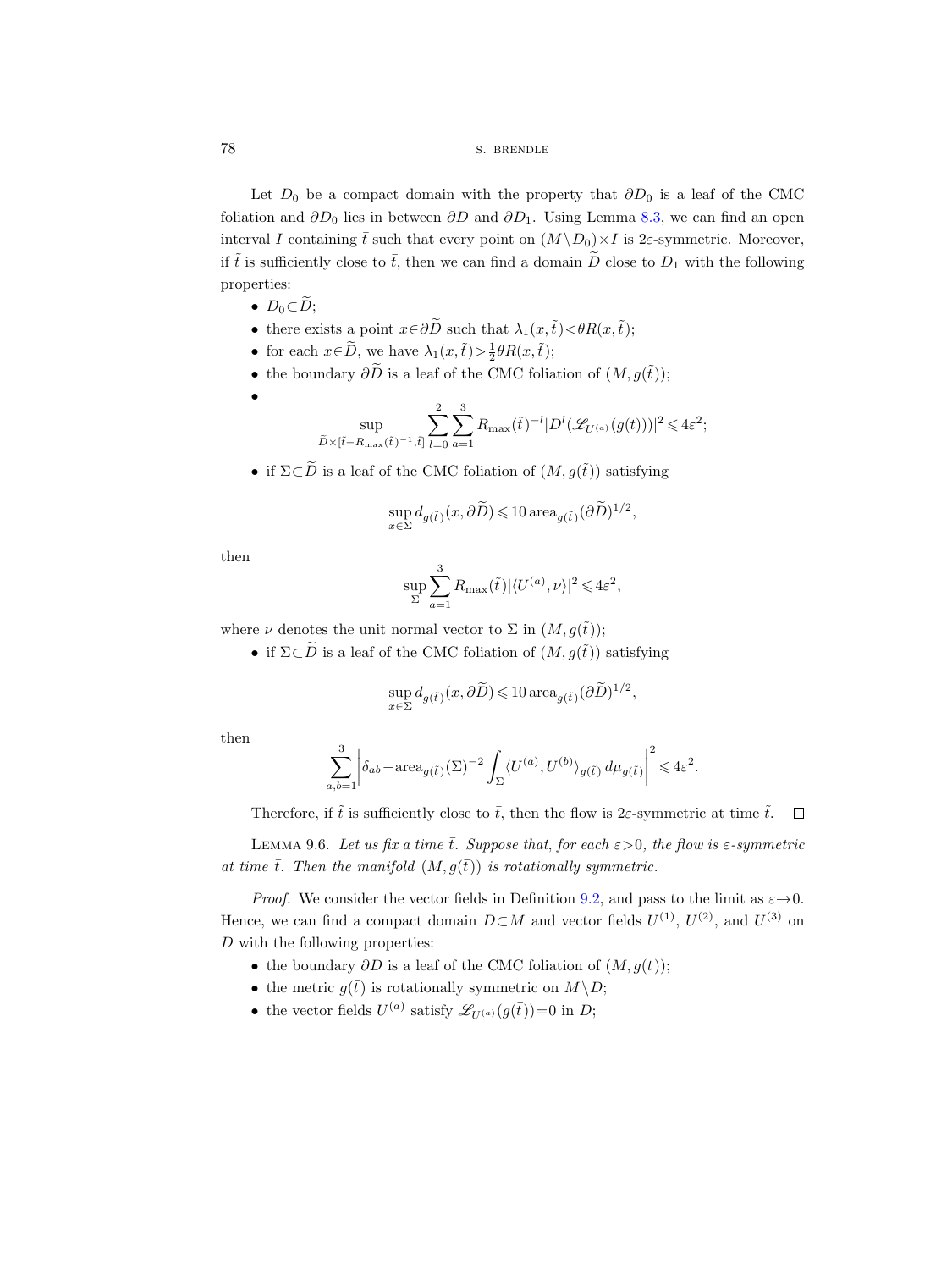- the vector fields  $U^{(a)}$  are tangential along  $\partial D;$
- •

area<sub>$$
g(\bar{t})
$$</sub> $(\partial D)^{-2} \int_{\partial D} \langle U^{(a)}, U^{(b)} \rangle_{g(\bar{t})} d\mu_{g(\bar{t})} = \delta_{ab}.$ 

In particular, we have that  $(\partial D, q(\bar{t}))$  is a round sphere, and every Killing vector field on  $(\partial D, g(\bar{t}))$  can be extended to a Killing vector field on  $(D, g(\bar{t}))$ . This implies that the metric  $q(\bar{t})$  is rotationally symmetric in D.  $\Box$ 

We now proceed with the proof of Theorem [1.2.](#page-1-0) We first show that we can find a sequence of times where the solution is arbitrarily close to the Bryant soliton. This argument relies on the Harnack inequality together with the classification of steady gradient Ricci solitons in [\[8\]](#page-100-1).

<span id="page-78-0"></span>PROPOSITION 9.7. We can find a sequence of times  $\hat{t}_k \rightarrow -\infty$  and a sequence of points  $\hat{p}_k \in M$  with the following property. If we perform a parabolic rescaling around the point  $(\hat{p}_k, \hat{t}_k)$  by the factor  $R_{\text{max}}(\hat{t}_k)^{1/2}$ , then the rescaled flows converge to the Bryant soliton in the Cheeger–Gromov sense. Moreover, the points  $\hat{p}_k$  converge to the tip of the Bryant soliton, and we have

$$
\frac{R(\hat{p}_k, \hat{t}_k)}{R_{\text{max}}(\hat{t}_k)} \to 1 \quad as \ k \to \infty.
$$

*Proof.* By [\[25\]](#page-100-2),  $(M, g(t))$  is a type-II ancient solution, i.e.

$$
\sup_{(x,t)\in M\times(-\infty,0]}(-t)R(x,t)=\infty.
$$

We now argue as in [\[17,](#page-100-3)  $\S 16$ ] to extract a type-II blow-up limit. For k large, we choose a point  $(\hat{p}_k, \hat{t}_k) \in M \times (-k, 0)$  with the property that

$$
\sup_{(x,t)\in M\times (-k,0)} \left(1+\frac{t}{k}\right)(-t)R(x,t) \leqslant \left(1+\frac{1}{k}\right)\left(1+\frac{\hat{t}_k}{k}\right)(-\hat{t}_k)R(\hat{p}_k,\hat{t}_k).
$$

In particular,

$$
R_{\max}(\hat{t}_k) \leqslant \left(1 + \frac{1}{k}\right) R(\hat{p}_k, \hat{t}_k).
$$

Since  $(M, g(t))$  is a type-II ancient solution, we know that

$$
\sup_{(x,t)\in M\times(-k,0)}\left(1+\frac{t}{k}\right)(-t)R(x,t)\to\infty,
$$

and hence

$$
\left(1+\frac{\hat{t}_k}{k}\right)(-\hat{t}_k)R(\hat{p}_k,\hat{t}_k)\to\infty.
$$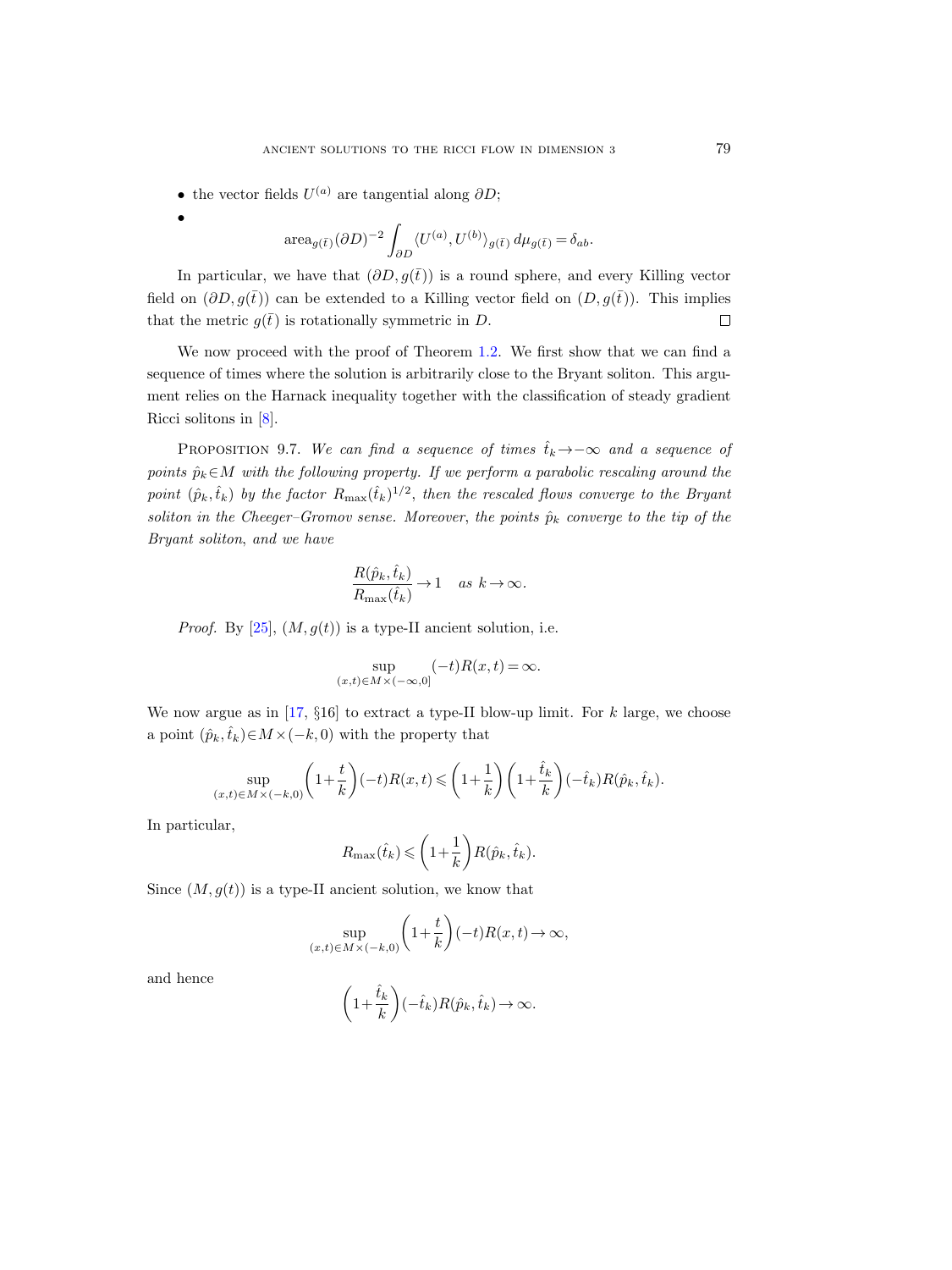```
80 s. BRENDLE
```
This implies that  $(-\hat{t}_k)R(\hat{p}_k,\hat{t}_k) \rightarrow \infty$ ,  $(k+\hat{t}_k)R(\hat{p}_k,\hat{t}_k) \rightarrow \infty$ , and

$$
\limsup_{k \to \infty} \sup_{(x,t) \in M \times [\hat{t}_k - AR(\hat{p}_k, \hat{t}_k)^{-1}, \hat{t}_k + AR(\hat{p}_k, \hat{t}_k)^{-1}]} \frac{R(x,t)}{R(\hat{p}_k, \hat{t}_k)} \leq 1
$$

for every fixed A.

We now rescale around the point  $(\hat{p}_k, \hat{t}_k)$  by the factor  $R(\hat{p}_k, \hat{t}_k)^{1/2}$ . Passing to the limit as  $k \rightarrow \infty$ , we obtain an eternal solution to the Ricci flow which is complete;  $\kappa$ -noncollapsed; has non-negative sectional curvature; and has scalar curvature at most 1 at each point in space-time. Moreover, there exists a point on the limiting solution where the scalar curvature is equal to 1. Therefore, the limiting solution attains equality in Hamilton's Harnack inequality [\[16\]](#page-100-4), and consequently must be a steady gradient Ricci soliton [\[15\]](#page-100-5). By [\[8\]](#page-100-1), the limit flow must be the Bryant soliton.  $\Box$ 

COROLLARY 9.8. There exists a sequence  $\hat{\varepsilon}_k \rightarrow 0$  with the following properties. For each  $t \in [\hat{t}_k - \hat{\varepsilon}_k^{-2} R_{\text{max}}(\hat{t}_k)^{-1}, \hat{t}_k]$ , we have

$$
(1-\hat{\varepsilon}_k)R_{\text{max}}(\hat{t}_k) \leq R(\hat{p}_k, t) \leq R_{\text{max}}(t) \leq R_{\text{max}}(\hat{t}_k).
$$

Moreover, for each  $t \in [\hat{t}_k - \hat{\varepsilon}_k^{-2} R_{\max}(\hat{t}_k)^{-1}, \hat{t}_k]$ , the flow is  $\hat{\varepsilon}_k$ -symmetric at time t.

*Proof.* The Harnack inequality (cf. [\[16\]](#page-100-4)) implies  $R_{\text{max}}(t) \leq R_{\text{max}}(\hat{t}_k)$  for each  $t \leq \hat{t}_k$ . The remaining statements follow by combining Proposition [9.7](#page-78-0) and Theorem [A.2.](#page-95-0)  $\Box$ 

From now on, we assume that the ancient solution  $(M, g(t))$  is not rotationally symmetric. In view of Corollary [A.3,](#page-95-1) we can find a sequence of positive real numbers  $\varepsilon_k$ with the following properties:

- $\varepsilon_k \rightarrow 0;$
- $\varepsilon_k \geqslant 2\hat{\varepsilon}_k$ ;

• if a point  $(x, t)$  in space-time satisfies  $R(x, t) \leq \hat{\epsilon}_k R_{\text{max}}(t)$ , then  $(x, t)$  lies at the center of an evolving  $\varepsilon_k^2$ -neck.

For each  $k$ , we define

 $t_k = \inf\{t \in [\hat{t}_k, 0] : \text{the flow is not } \varepsilon_k\text{-symmetric at time } t\}.$ 

For abbreviation, let  $R_{\text{max}}(t_k) = r_k^{-2}$ . The Harnack inequality [\[16\]](#page-100-4) implies  $R_{\text{max}}(t) \leq r_k^{-2}$ for all  $t \leq t_k$ .

<span id="page-79-0"></span>LEMMA 9.9. If  $t \in [\hat{t}_k - \hat{\varepsilon}_k^{-2} R_{\text{max}}(\hat{t}_k)^{-1}, t_k)$ , then the flow is  $\varepsilon_k$ -symmetric at time t. In particular, if  $(x,t) \in M \times [\hat{t}_k - \hat{\varepsilon}_k^{-2} R_{\max}(\hat{t}_k)^{-1}, t_k)$  is a point in space-time satisfying  $\lambda_1(x,t) < \frac{1}{2}\theta R(x,t)$ , then the point  $(x,t)$  is  $\varepsilon_k$ -symmetric.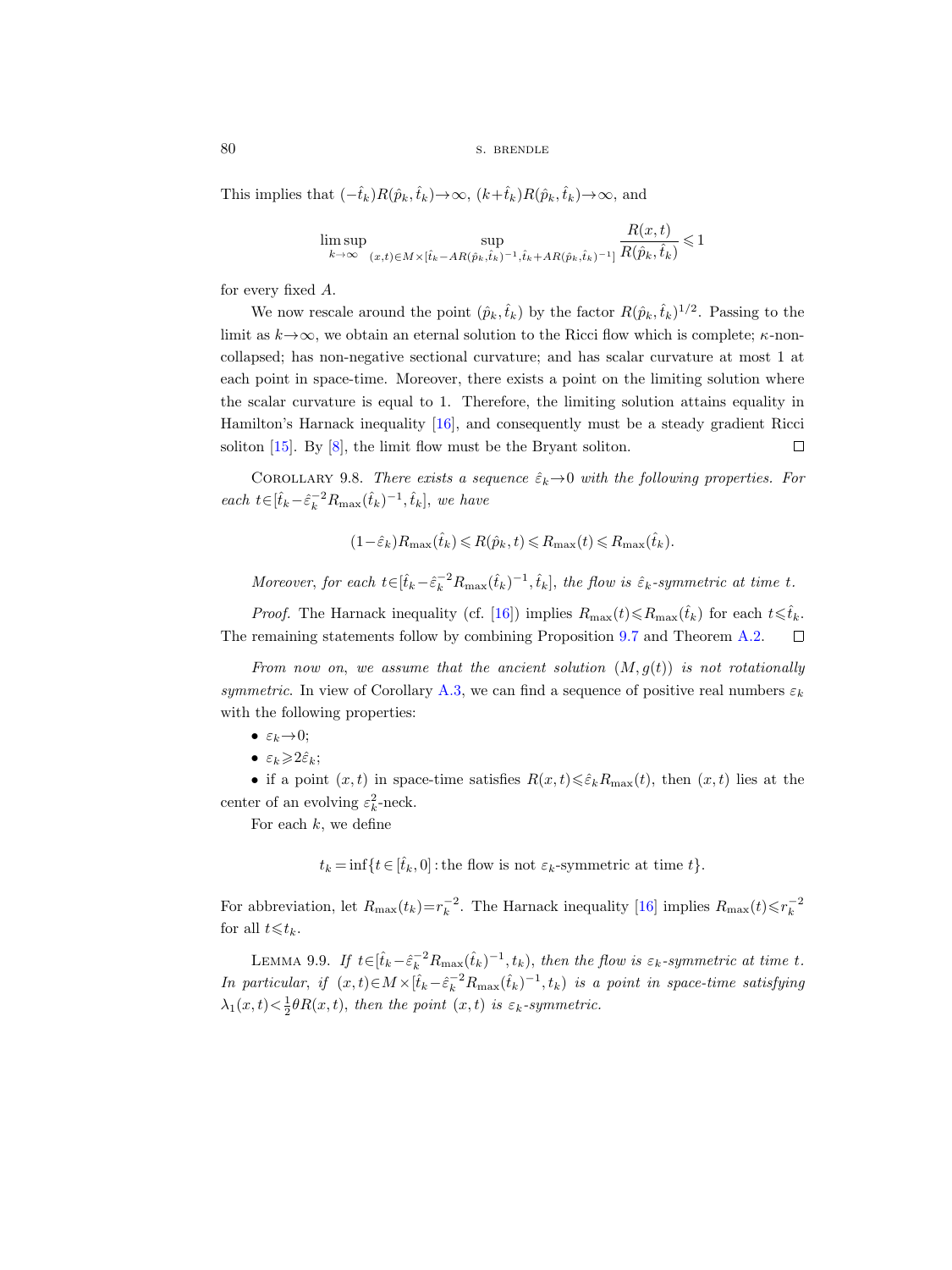*Proof.* The first statement follows immediately from the definition of  $t_k$ . The second statement follows from the first statement, keeping in mind Definition [9.2.](#page-75-0)  $\Box$ 

LEMMA 9.10. The sequence  $t_k$  satisfies  $\lim_{k\to\infty} t_k=-\infty$ .

*Proof.* Suppose that  $\limsup_{k\to\infty} t_k$ >−∞. Let us now consider an arbitrary time  $\bar{t}$  lim sup<sub>k→∞</sub>  $t_k$ . Then, there exist arbitrarily large integers k with the property that  $\bar{t} \in [\hat{t}_k, t_k]$ . By Lemma [9.9,](#page-79-0) there exist arbitrarily large integers k with the property that the flow is  $\varepsilon_k$ -symmetric at time  $\bar{t}$ . Since  $\varepsilon_k \to 0$ , Lemma [9.6](#page-77-0) implies that  $(M, g(\bar{t}))$  is rotationally symmetric.

To summarize, we have shown that the solution  $(M, g(t))$  is rotationally symmetric for all  $t$ <lim sup<sub>k→∞</sub>  $t_k$ . By the uniqueness result in [\[12\]](#page-100-6), the solution is rotationally symmetric for all  $t$ , contrary to our assumption.  $\Box$ 

In the next step, we show that, at time  $t_k$ , the solution is close to the Bryant soliton. This argument relies in a crucial way on Theorem [1.1.](#page-1-1)

<span id="page-80-0"></span>PROPOSITION 9.11. There exists a sequence of points  $p_k \in M$  with the following properties. If we perform a parabolic rescaling around the point  $(p_k, t_k)$  by the factor  $R_{\text{max}}(t_k)^{1/2} = r_k^{-1}$ , then the rescaled flows converge to the Bryant soliton in the Cheeger-Gromov sense. Moreover, the points  $p_k$  converge to the tip of the Bryant soliton, and we have  $r_k^2 R(p_k, t_k) \rightarrow 1$  as  $k \rightarrow \infty$ .

*Proof.* For each k, the manifold  $(M, g(t_k))$  contains a point which does not lie on a neck. Hence, we can find a sequence of points  $q_k \in M$  such that

$$
\liminf_{k \to \infty} \frac{\lambda_1(q_k, t_k)}{R(q_k, t_k)} > 0.
$$

By Corollary [A.3,](#page-95-1)  $\liminf_{k \to \infty} r_k^2 R(q_k, t_k) > 0$ . This implies that

$$
\liminf_{k \to \infty} r_k^2 \lambda_1(q_k, t_k) > 0.
$$

We now rescale the flow  $(M, g(t))$  around the point  $(q_k, t_k)$  by the factor  $r_k^{-1}$ . Passing to the limit as  $k \to \infty$ , we obtain a non-compact ancient  $\kappa$ -solution  $(M^{\infty}, g^{\infty}(s))$ . Since

$$
\liminf_{k \to \infty} r_k^2 \lambda_1(q_k, t_k) > 0,
$$

the limit manifold  $(M^{\infty}, g^{\infty}(0))$  does not split off a line. By the uniqueness result in [\[12\]](#page-100-6), the manifold  $(M^{\infty}, g^{\infty}(s))$  does not split off a line for any  $s \leq 0$ . By the strict maximum principle, the limit flow  $(M^{\infty}, g^{\infty}(s))$  has positive sectional curvature for each  $s \leq 0$ .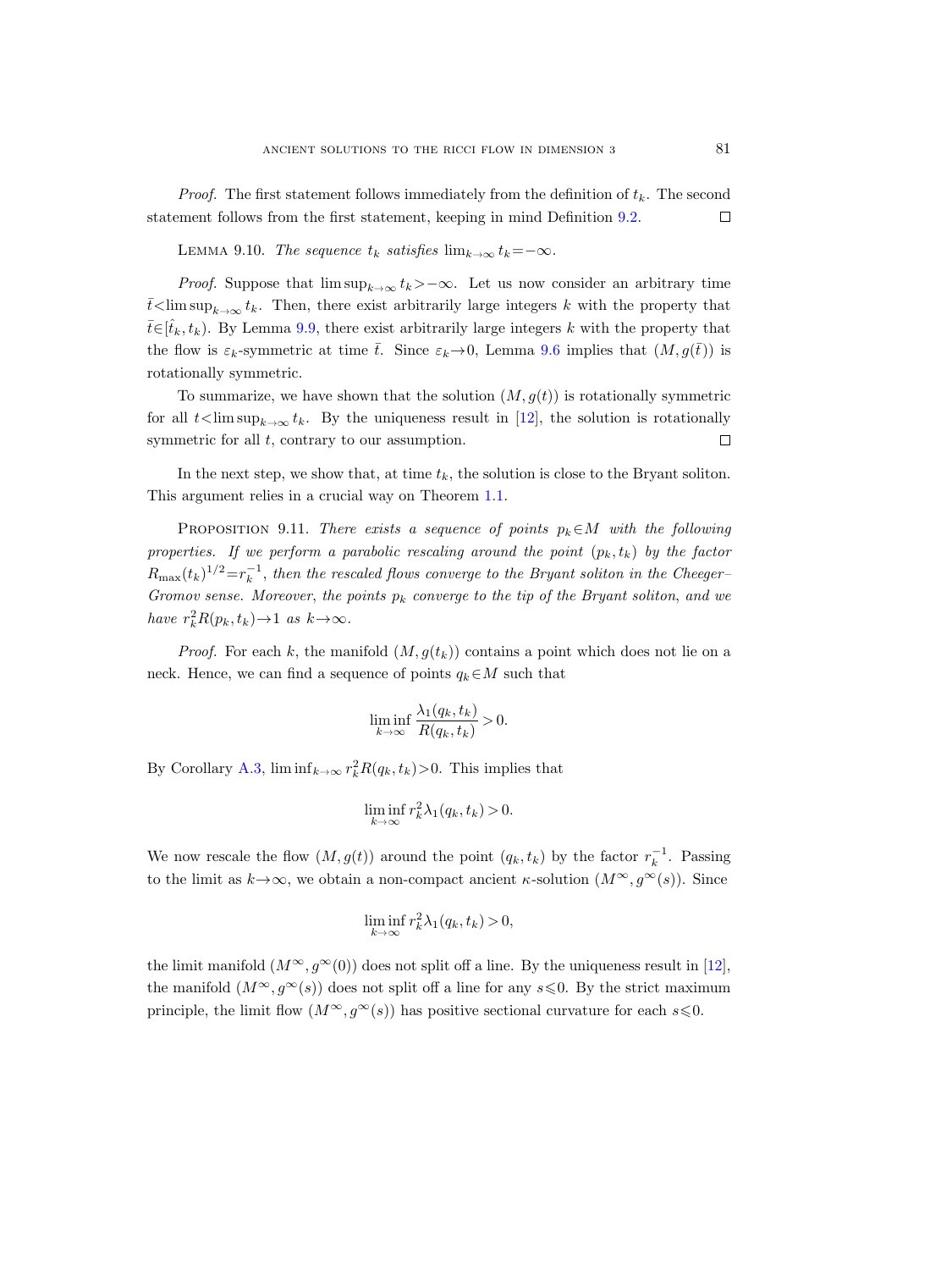82 s. BRENDLE

We claim that the limiting flow  $(M^{\infty}, q^{\infty}(s))$  is rotationally symmetric. To prove this, we fix an arbitrary time  $\bar{s}$ <0. Since  $R_{\text{max}}(\hat{t}_k) \leq r_k^{-2}$ , it follows that

$$
t_k\!+\!r_k^2\bar{s}\!\in\! [\widehat{t}_k\!-\!\widehat{\varepsilon}_{k}^{-2}R_{\max}(\widehat{t}_k)^{-1},t_k)
$$

if k is sufficiently large. By Lemma [9.9,](#page-79-0) the original flow is  $\varepsilon_k$ -symmetric at time  $t_k + r_k^2 \bar{s}$ , provided that  $k$  is sufficiently large. By the Harnack inequality,

$$
R_{\max}\bigl(t_k\!+\!r_k^2\bar{s}\bigr)\!\leqslant\! r_k^{-2}.
$$

On the other hand, since  $(M^{\infty}, g^{\infty}(\bar{s}))$  has positive sectional curvature, we obtain

$$
\liminf_{k \to \infty} r_k^2 \lambda_1(q_k, t_k + r_k^2 \bar{s}) > 0.
$$

Therefore, the cap in  $(M, g(t_k+r_k^2\bar{s}))$  has diameter  $\lesssim r_k$ , the scalar curvature on the cap is  $\sim r_k^{-2}$ , and the cap has distance  $\lesssim r_k$  from the point  $q_k$ . We now pass to the limit as  $k \to \infty$ . In the limit, we obtain a domain  $D^{\infty} \subset M^{\infty}$  and vector fields  $U^{(\infty,1)}$ ,  $U^{(\infty,2)}$ , and  $U^{(\infty,3)}$  on  $D^{\infty}$  with the following properties:

- the boundary  $\partial D^{\infty}$  is a leaf of the CMC foliation of  $(M^{\infty}, q^{\infty}(\bar{s}))$ ;
- the metric  $g(\bar{s})$  is rotationally symmetric on  $M^{\infty} \backslash D^{\infty}$ ;
- the vector fields  $U^{(\infty, a)}$  satisfy  $\mathscr{L}_{U^{(\infty, a)}}(g^{\infty}(\bar{s}))=0$  in  $D^{\infty}$ ;
- the vector fields  $U^{(\infty, a)}$  are tangential along  $\partial D^{\infty}$ ;
- •

$$
\operatorname{area}_{g^{\infty}(\bar{s})}(\partial D^{\infty})^{-2} \int_{\partial D^{\infty}} \langle U^{(\infty,a)}, U^{(\infty,b)} \rangle_{g^{\infty}(\bar{s})} d\mu_{g^{\infty}(\bar{s})} = \delta_{ab}.
$$

Thus, we conclude that the limiting manifold  $(M^{\infty}, g^{\infty}(\bar{s}))$  is rotationally symmetric.

To summarize, we have shown that  $(M^{\infty}, g^{\infty}(s))$  is a non-compact ancient  $\kappa$ -solution which is rotationally symmetric and has positive sectional curvature. By Theorem [1.1,](#page-1-1) the limiting flow  $(M^{\infty}, g^{\infty}(s))$  must be isometric to the Bryant soliton, up to scaling.

Finally, we claim that  $R_{g^{\infty}(0)}(p_{\infty})=1$ , where  $p_{\infty} \in M^{\infty}$  denotes the tip of the limiting soliton  $(M^{\infty}, g^{\infty}(s))$ . To see this, consider a sequence of points  $p_k \in M$  converging to  $p_{\infty}$ . Clearly,

$$
R_{g^{\infty}(0)}(p_{\infty}) = \lim_{k \to \infty} r_k^2 R(p_k, t_k) \in (0, 1].
$$

Using Proposition [A.1,](#page-94-0) we can find a large constant  $A$  such that

$$
\sup_{x \in M \setminus B_{g(t_k)}(p_k, AR(p_k, t_k)^{-1/2})} \frac{R(x, t_k)}{R(p_k, t_k)} \leq \frac{1}{2}
$$

if k is sufficiently large. Moreover, since the scalar curvature of  $(M^{\infty}, g^{\infty}(0))$  attains its maximum at the point  $p_{\infty}$ , we obtain

$$
\limsup_{k \to \infty} \sup_{x \in B_{g(t_k)}(p_k, AR(p_k, t_k)^{-1/2})} \frac{R(x, t_k)}{R(p_k, t_k)} \leq 1
$$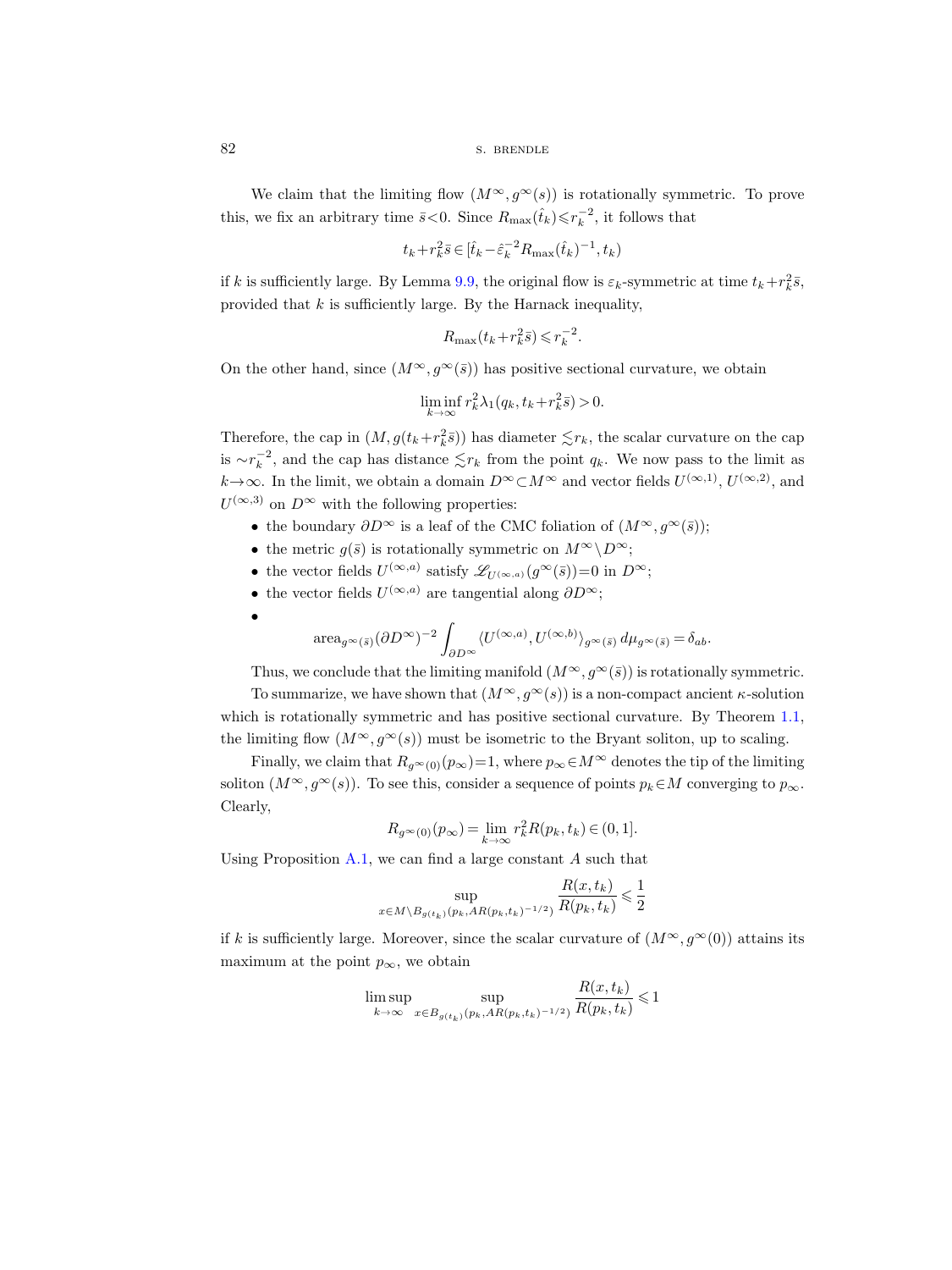for every fixed A. Putting these facts together, we conclude that

$$
\limsup_{k \to \infty} \sup_{x \in M} \frac{R(x, t_k)}{R(p_k, t_k)} \leq 1.
$$

Thus,

$$
R_{g^{\infty}(0)}(p_{\infty}) = \lim_{k \to \infty} r_k^2 R(p_k, t_k) \geqslant 1.
$$

<span id="page-82-0"></span>COROLLARY 9.12. There exists a sequence of positive real numbers  $\delta_k \rightarrow 0$  such that  $\delta_k \geqslant 2\varepsilon_k$  for each k and the following statements hold when k is sufficiently large:

• for each  $t \in [t_k - \delta_k^{-1}r_k^2, t_k]$ , we have

$$
\frac{1}{3}(1-\delta_k)g \leqslant r_k^2 \operatorname{Ric} \leqslant \frac{1}{3}(1+\delta_k)g
$$

at the point  $(p_k, t)$ ;

• the scalar curvature satisfies

$$
\frac{1}{2K}(r_k^{-1}d_{g(t)}(p_k, x)+1)^{-1} \leq r_k^2 R(x, t) \leq 2K(r_k^{-1}d_{g(t)}(p_k, x)+1)^{-1}
$$

for all points  $(x,t) \in B_{g(t_k)}(p_k, \delta_k^{-1} r_k) \times [t_k - \delta_k^{-1} r_k^2, t_k];$ 

• there exists a non-negative function  $f: B_{g(t_k)}(p_k, \delta_k^{-1}r_k) \times [t_k-\delta_k^{-1}r_k^2, t_k] \to \mathbb{R}$  such that

$$
|\mathrm{Ric} - D^2 f| \leq \delta_k r_k^{-2}, \quad |\Delta f + |\nabla f|^2 - r_k^{-2}| \leq \delta_k r_k^{-2}, \quad \text{and} \quad \left| \frac{\partial}{\partial t} f + |\nabla f|^2 \right| \leq \delta_k r_k^{-2};
$$

• the function f satisfies

$$
\frac{1}{2K}(r_k^{-1}d_{g(t)}(p_k, x) + 1) \leq f(x, t) + 1 \leq 2K(r_k^{-1}d_{g(t)}(p_k, x) + 1)
$$

for all points  $(x,t) \in B_{g(t_k)}(p_k, \delta_k^{-1} r_k) \times [t_k - \delta_k^{-1} r_k^2, t_k].$ 

Here,  $K \geqslant 10$  is a universal constant.

Proof. On the Bryant soliton, the eigenvalues of the Ricci tensor at the tip are equal to  $\frac{1}{3}$ . Moreover, on the Bryant soliton, the scalar curvature satisfies

$$
\frac{1}{K}(d(p,x)+1)^{-1} \leq R \leq K(d(p,x)+1)^{-1},
$$

where  $p$  denotes the tip of the Bryant soliton and  $K$  is a universal constant. Furthermore, on the Bryant soliton, the potential function  $f$  satisfies

$$
\frac{1}{K}(d(p,x)+1) \leqslant f+1 \leqslant K(d(p,x)+1),
$$

where again  $p$  denotes the tip of the Bryant soliton and  $K$  is a universal constant. Finally, the potential function  $f$  satisfies

$$
\operatorname{Ric} = D^2 f, \quad \Delta f + |\nabla f|^2 = 1, \quad \text{and} \quad \frac{\partial}{\partial t} f + |\nabla f|^2 = 0.
$$

The assertion now follows from Proposition [9.11.](#page-80-0)

 $\Box$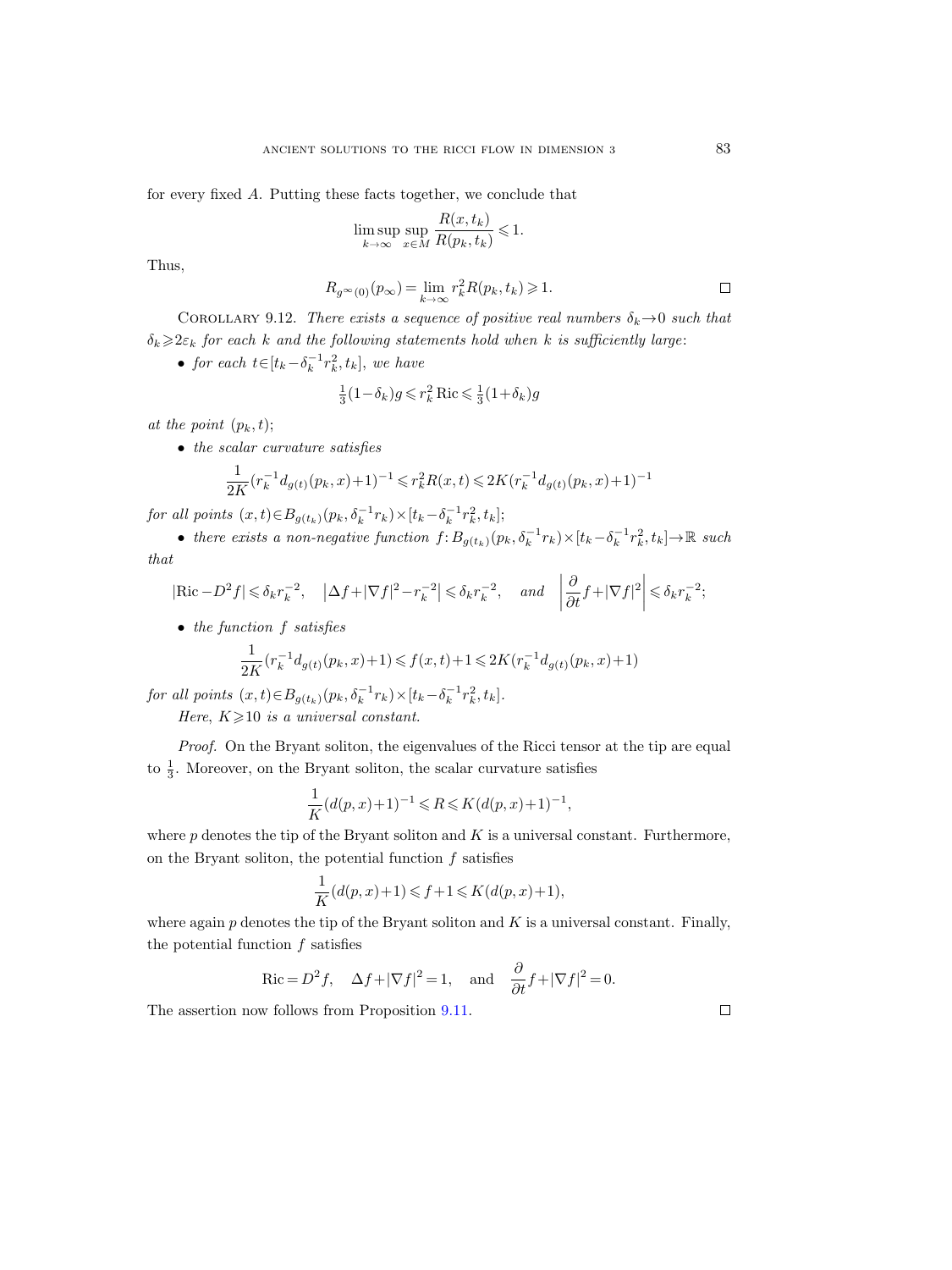<span id="page-83-0"></span>COROLLARY 9.13. For each  $t \in [t_k - \delta_k^{-1} r_k^2, t_k]$ , we have

$$
(1-\delta_k)r_k^{-2}\leqslant R(p_k,t)\leqslant R_{\max}(t)\leqslant r_k^{-2}.
$$

*Proof.* The Harnack inequality (cf. [\[16\]](#page-100-4)) implies that  $R_{\text{max}}(t) \leq r_k^{-2}$  for each  $t \leq t_k$ . Moreover, Corollary [9.12](#page-82-0) implies  $R(p_k, t) \geq (1 - \delta_k) r_k^{-2}$  for each  $t \in [t_k - \delta_k^{-1} r_k^2, t_k]$ .  $\Box$ 

<span id="page-83-2"></span>Lemma 9.14. The time derivative of the distance function satisfies

$$
0\leqslant -\frac{d}{dt}d_{g(t)}\big(p_k,x\big)\leqslant 80r_k^{-1}
$$

for all  $(x, t) \in M \times [t_k - \delta_k^{-1} r_k^2, t_k].$ 

*Proof.* Using Lemma 8.3(b) in [\[21\]](#page-100-0), we obtain

$$
0 \leqslant -\frac{d}{dt}d_{g(t)}(p_k, x) \leqslant 80 R_{\text{max}}(t)^{1/2} \leqslant 80 r_k^{-1}
$$

for all  $(x, t) \in M \times [t_k - \delta_k^{-1} r_k^2, t_k].$ 

In view of Theorem [A.2](#page-95-0) and Corollary [9.13,](#page-83-0) we can find a large constant  $\Lambda$  with the following properties:

•  $L\sqrt{4K/\Lambda}$   $\leqslant$  10<sup>-6</sup>;

• if  $(\bar{x}, \bar{t}) \in M \times [t_k - \delta_k^{-1} r_k^2, t_k]$  is a point in space-time satisfying  $d_{g(\bar{t})}(p_k, \bar{x}) \geq \Lambda r_k$ , then  $\lambda_1(x,t) < \frac{1}{2}\theta R(x,t)$  for all points  $(x,t) \in B_{g(\bar{t})}(\bar{x},LR(\bar{x},\bar{t})^{-1/2}) \times [\bar{t}-LR(\bar{x},\bar{t})^{-1},\bar{t}].$ 

<span id="page-83-1"></span>LEMMA 9.15. If k is sufficiently large, then the following statement holds. If  $(\bar{x}, \bar{t}) \in$  $M\times [t_k-\delta_k^{-1}r_k^2,t_k]$  satisfies  $d_{g(\bar{t})}(p_k,\bar{x})\geq \Lambda r_k$ , then  $(\bar{x},\bar{t})$  is  $\frac{1}{2}\varepsilon_k$ -symmetric.

Proof. We distinguish two cases.

Case 1. Suppose first that  $R(\bar{x},\bar{t}) \leq \hat{\varepsilon}_k R_{\max}(\bar{t})$ . By our choice of  $\varepsilon_k$ , the point  $(\bar{x}, \bar{t})$  lies at the center of an evolving  $\varepsilon_k^2$ -neck, and this directly implies that  $(\bar{x}, \bar{t})$  is  $\frac{1}{2}\varepsilon_k$ -symmetric.

Case 2. Suppose next that  $R(\bar{x},\bar{t})\geq \hat{\varepsilon}_kR_{\max}(\bar{t})$ . Note that Corollary [9.13](#page-83-0) implies  $R_{\text{max}}(\bar{t}) \geqslant \frac{1}{2} r_k^{-2}$ , and hence  $R(\bar{x}, \bar{t}) \geqslant \frac{1}{2} \hat{\varepsilon}_k r_k^{-2}$ . On the other hand,  $R_{\text{max}}(\hat{t}_k) \leqslant r_k^{-2}$ . Hence, if  $k$  is sufficiently large, then we obtain

$$
\begin{aligned} \bar{t} - LR(\bar{x},\bar{t})^{-1} &\geqslant t_k - \delta_k^{-1} r_k^2 - 2 L \hat{\varepsilon}_k^{-1} r_k^2 \\ &\geqslant \hat{t}_k - \delta_k^{-1} R_{\max}(\hat{t}_k)^{-1} - 2 L \hat{\varepsilon}_k^{-1} R_{\max}(\hat{t}_k)^{-1} \\ &\geqslant \hat{t}_k - \hat{\varepsilon}_k^{-2} R_{\max}(\hat{t}_k)^{-1}. \end{aligned}
$$

 $\Box$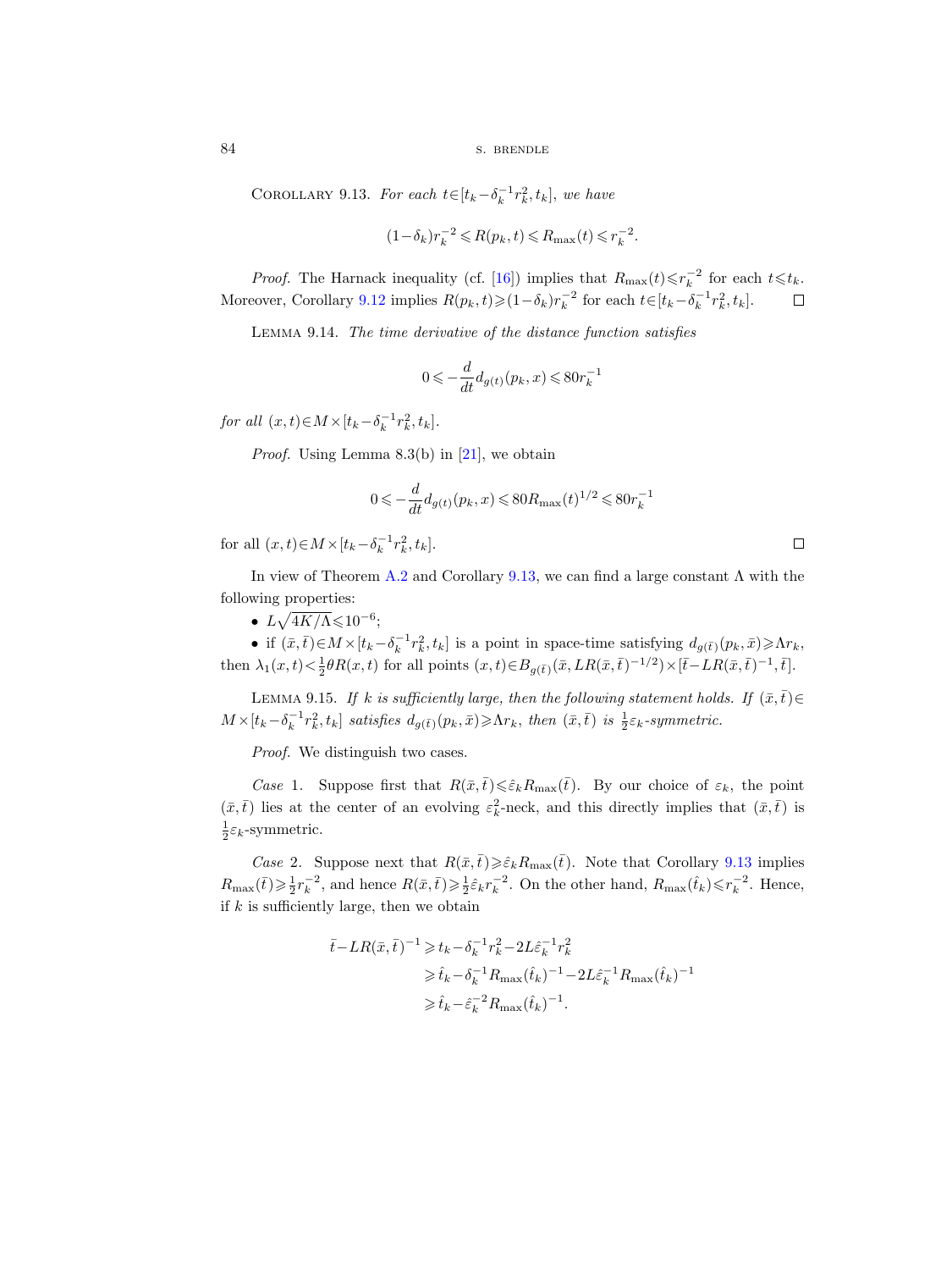By definition of  $\Lambda$ , we have  $\lambda_1(x,t) < \frac{1}{2}\theta R(x,t)$  for all points

$$
(x,t) \in B_{g(\bar{t})}(\bar{x}, LR(\bar{x}, \bar{t})^{-1/2}) \times [\bar{t} - LR(\bar{x}, \bar{t})^{-1}, \bar{t}].
$$

Hence, by Proposition [9.1,](#page-74-0) every point in

$$
B_{g(\bar{t})}(\bar{x}, LR(\bar{x}, \bar{t})^{-1/2}) \times [\bar{t} - LR(\bar{x}, \bar{t})^{-1}, \bar{t}]
$$

lies at the center of an evolving  $\varepsilon_1$ -neck. Moreover, by Lemma [9.9,](#page-79-0) every point in

$$
B_{g(\bar{t})}(\bar{x}, LR(\bar{x}, \bar{t})^{-1/2}) \times [\bar{t} - LR(\bar{x}, \bar{t})^{-1}, \bar{t})
$$

is  $\varepsilon_k$ -symmetric. Using the neck improvement theorem, we conclude that the point  $(\bar{x},\bar{t})$ is  $\frac{1}{2}\varepsilon_k$ -symmetric.  $\Box$ 

<span id="page-84-0"></span>PROPOSITION 9.16. If  $k$  is sufficiently large, then the following statement holds.  $If (\bar{x}, \bar{t}) \in M \times [t_k - 2^{-j} \delta_k^{-1} r_k^2, t_k]$  satisfies  $2^{j/400} \Lambda r_k \leqslant d_{g(\bar{t})}(p_k, \bar{x}) \leqslant (400 KL)^{-j} \delta_k^{-1} r_k$ , then  $(\bar{x}, \bar{t})$  is  $2^{-j-1}\varepsilon_k$ -symmetric.

*Proof.* We argue by induction on j. For  $j=0$ , the assertion follows from Lemma [9.15.](#page-83-1)

We now assume that  $j\geq 1$  and the assertion holds for  $j-1$ . We will show that the assertion holds for j. To that end, we consider a point  $(\bar{x}, \bar{t}) \in M \times [t_k - 2^{-j} \delta_k^{-1} r_k^2, t_k]$ such that  $2^{j/400} \Lambda r_k \leq d_{g(\bar{t})}(p_k, \bar{x}) \leq (400KL)^{-j} \delta_k^{-1} r_k$ . Clearly,  $\lambda_1(\bar{x}, \bar{t}) < \frac{1}{2} \theta R(\bar{x}, \bar{t})$  by def-inition of Λ. By Proposition [9.1,](#page-74-0) we have that  $(\bar{x},\bar{t})$  lies at the center of an evolving  $\varepsilon_1$ -neck. Let  $R(\bar{x}, \bar{t}) = r^{-2}$ . We will show that every point in  $B_{g(\bar{t})}(\bar{x}, Lr) \times [\bar{t} - Lr^2, \bar{t}]$  is  $2^{-j}\varepsilon_k$ -symmetric. By Corollary [9.12,](#page-82-0)  $r^2 \leq 4Kr_kd_{g(\bar{t})}(p_k, \bar{x})$ . This implies that

$$
\bar{t} - Lr^2 \geq \bar{t} - 4KLr_k d_{g(\bar{t})}(p_k, \bar{x})
$$
  
\n
$$
\geq \bar{t} - 4KL(400KL)^{-j} \delta_k^{-1} r_k^2
$$
  
\n
$$
\geq \bar{t} - 2^{-j} \delta_k^{-1} r_k^2
$$
  
\n
$$
\geq t_k - 2^{-j+1} \delta_k^{-1} r_k^2.
$$

In the next step, we observe that

$$
r^2\leqslant 4Kr_kd_{g(\bar{t})}(p_k,\bar{x})\leqslant \frac{4K}{\Lambda}d_{g(\bar{t})}(p_k,\bar{x})^2.
$$

Since  $L\sqrt{4K/\Lambda} \leq 10^{-6}$ , we obtain

$$
r\leqslant \sqrt{\frac{4K}{\Lambda}}d_{g(\bar{t})}(p_k,\bar{x})\leqslant 10^{-6}L^{-1}d_{g(\bar{t})}(p_k,\bar{x}).
$$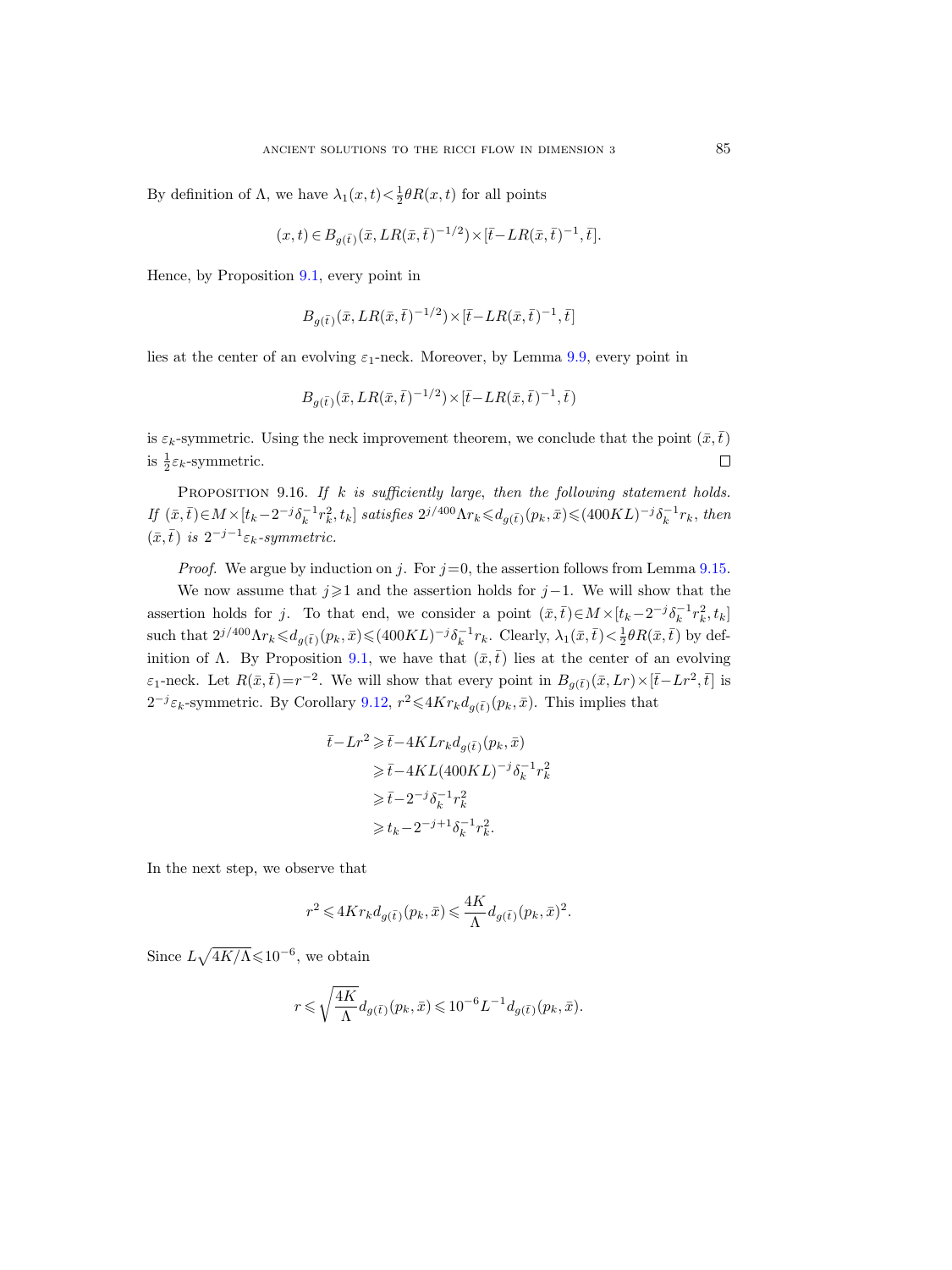Consequently,

$$
d_{g(\bar{t})}(p_k, x) \geqslant d_{g(\bar{t})}(p_k, \bar{x}) - Lr
$$
  
\n
$$
\geqslant (1 - 10^{-6}) d_{g(\bar{t})}(p_k, \bar{x})
$$
  
\n
$$
\geqslant (1 - 10^{-6}) 2^{j/400} \Lambda r_k
$$
  
\n
$$
\geqslant 2^{(j-1)/400} \Lambda r_k
$$

for all  $x \in B_{g(\bar{t})}(\bar{x}, Lr)$ . On the other hand,  $r_k = R_{\max}(t_k)^{-1/2} \leq R_{\max}(\bar{t})^{-1/2} \leq r$  by the Harnack inequality. Using this, together with the inequality  $r^2 \leq 4Kr_kd_{g(\bar{t})}(p_k, \bar{x})$ , we obtain

$$
d_{g(\bar{t})}(p_k, x) + 80Lr^2r_k^{-1} \leq d_{g(\bar{t})}(p_k, \bar{x}) + Lr + 80Lr^2r_k^{-1}
$$
  

$$
\leq d_{g(\bar{t})}(p_k, \bar{x}) + 81Lr^2r_k^{-1}
$$
  

$$
\leq 400KLd_{g(\bar{t})}(p_k, \bar{x})
$$
  

$$
\leq (400KL)^{-j+1}\delta_k^{-1}r_k
$$

for all  $x \in B_{g(\bar{t})}(\bar{x}, Lr)$ . Lemma [9.14](#page-83-2) gives

$$
d_{g(\bar{t})}(p_k,x)\leqslant d_{g(t)}(p_k,x)\leqslant d_{g(\bar{t})}(p_k,x)+80Lr^2r_k^{-1},
$$

and hence

•

$$
2^{(j-1)/400} \Lambda r_k \leqslant d_{g(t)}(p_k,x) \leqslant (400KL)^{-j+1} \delta_k^{-1} r_k
$$

for all  $(x,t) \in B_{g(\bar{t})}(\bar{x}, Lr) \times [\bar{t}-Lr^2, \bar{t}].$  Therefore, the induction hypothesis implies that every point in  $B_{g(\bar{t})}(\bar{x}, Lr) \times [\bar{t}-Lr^2, \bar{t}]$  is  $2^{-j}\varepsilon_k$ -symmetric. Consequently, the point  $(\bar{x}, \bar{t})$ is  $2^{-j-1} \varepsilon_k$ -symmetric by the neck improvement theorem.  $\Box$ 

<span id="page-85-0"></span>LEMMA 9.17. If j is sufficiently large and k is sufficiently large depending on j, then the following holds. Given any  $\bar{t} \in [t_k - 2^{j/100} r_k^2, t_k]$ , there exist time-independent vector fields  $U^{(1)}$ ,  $U^{(2)}$ , and  $U^{(3)}$  on  $B_{g(\bar{t})}(p_k, 2^{j/400}\Lambda r_k)$  with the following properties:

 $|\mathscr{L}_{U^{(a)}}(g(t))| + r_k|D(\mathscr{L}_{U^{(a)}}(g(t)))| \leqslant C (r_k^{-1} d_{g(t)}(p_k,x)+1)^{-100} \varepsilon_k$ 

for all  $(x, t) \in B_{g(\bar{t})}(p_k, 2^{j/400} \Lambda r_k) \times [\bar{t} - r_k^2, \bar{t}];$ 

• if  $t \in [\bar{t}-r_k^2, \bar{t}]$  and  $x \in B_{g(\bar{t})}(p_k, 2^{j/400}\Lambda r_k) \setminus B_{g(\bar{t})}(p_k, 2\Lambda r_k)$ , then

$$
r_k^{-1} |\langle U^{(a)}, \nu \rangle| \leq C (r_k^{-1} d_{g(t)}(p_k, x) + 1)^{-100} \varepsilon_k,
$$

where  $\nu$  denotes the unit normal to the CMC foliation of  $(M, g(t))$ ;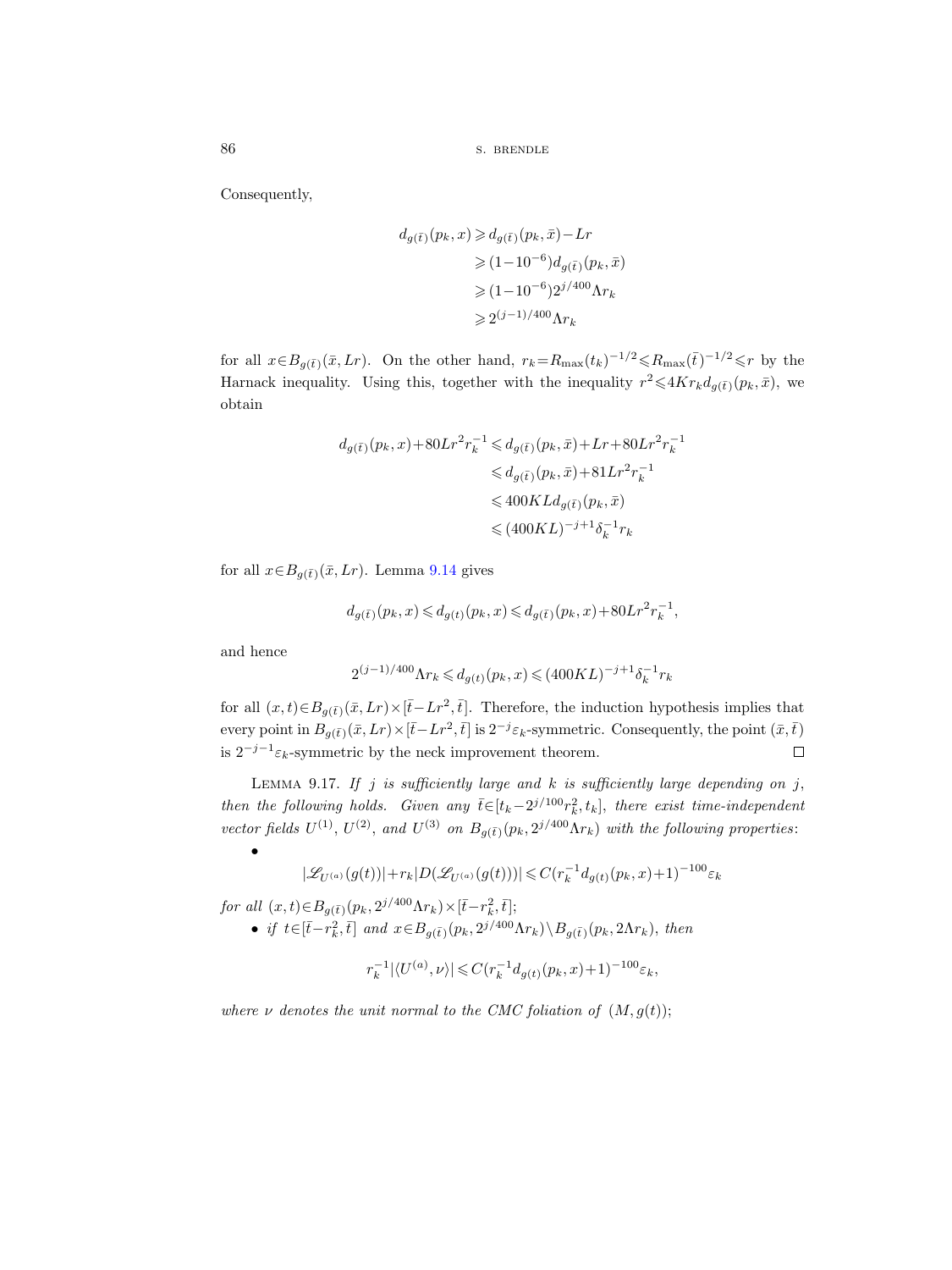• if 
$$
t \in [\bar{t} - r_k^2, \bar{t}]
$$
 and  $x \in B_{g(\bar{t})}(p_k, 2^{j/400} \Lambda r_k) \backslash B_{g(\bar{t})}(p_k, 2\Lambda r_k)$ , then

$$
\sum_{a,b=1}^3 \left| \delta_{ab} - \text{area}_{g(t)}(\Sigma)^{-2} \int_{\Sigma} \langle U^{(a)}, U^{(b)} \rangle_{g(t)} d\mu_{g(t)} \right| \leq C (r_k^{-1} d_{g(t)}(p_k, x) + 1)^{-100} \varepsilon_k,
$$

where  $\Sigma$  denotes the leaf of the CMC foliation passing through  $(x, t)$ .

Moreover, on the ball  $B_{g(\bar{t})}(p_k, 2^{j/400}\Lambda r_k)$ , the vector fields  $U^{(1)}$ ,  $U^{(2)}$ , and  $U^{(3)}$  are close to the standard rotation vector fields on the Bryant soliton in the  $C^2$ -norm.

Proof. We proceed in two steps.

Step 1. Suppose first that  $\bar{t} \in [t_k - 2^{j/100} r_k^2, t_k)$ . By Lemma [9.9,](#page-79-0) we have that the flow is  $\varepsilon_k$ -symmetric at time  $\bar{t}$ . Moreover, if  $\bar{x} \in B_{g(\bar{t})}(p_k, 2^{j/400}\Lambda r_k) \setminus B_{g(\bar{t})}(p_k, \Lambda r_k)$ , then the point  $(\bar{x}, \bar{t})$  is  $C(r_k^{-1}d_{g(\bar{t})}(p_k, \bar{x}))^{-400} \varepsilon_k$ -symmetric by Proposition [9.16.](#page-84-0) By a repeated application of Corollary [7.5,](#page-56-0) we can construct vector fields  $U^{(1)}$ ,  $U^{(2)}$ , and  $U^{(3)}$  satisfying the conditions above. Moreover, in view of Definitions [8.2](#page-57-0) and [9.2,](#page-75-0) the Lie derivatives  $\mathscr{L}_{U^{(1)}}(g)$ ,  $\mathscr{L}_{U^{(2)}}(g)$ , and  $\mathscr{L}_{U^{(3)}}(g)$  are small in the  $C^2$ -norm. Consequently, the vector fields  $U^{(1)}$ ,  $U^{(2)}$ , and  $U^{(3)}$  are close to the standard rotation vector fields on the Bryant soliton in the  $C^{2,1/2}$ -norm.

Step 2. Suppose next that  $\bar{t}=t_k$ . In this case, the assertion follows from the result in Step 1 by passing to the limit. Since the vector fields constructed in Step 1 are bounded in  $C^{2,1/2}$ , we may take the limit in  $C^2$ .  $\Box$ 

<span id="page-86-0"></span>LEMMA 9.18. If j is sufficiently large and  $k$  is sufficiently large depending on j, then the following statement holds. Consider a time  $\bar{t} \in [t_k - 2^{j/100} r_k^2, t_k]$ . Suppose that  $U^{(1)}$ ,  $U^{(2)}$ , and  $U^{(3)}$  are vector fields on  $B_{g(\bar{t})}(p_k, 2^{j/400}\Lambda r_k)$  with the following properties:

$$
|\mathscr{L}_{U^{(a)}}(g(\bar{t}))|+r_k|D(\mathscr{L}_{U^{(a)}}(g(\bar{t})))|\leqslant C(r_k^{-1}d_{g(\bar{t})}(p_k,x)+1)^{-100}\varepsilon_k
$$

for all  $x \in B_{g(\bar{t})}(p_k, 2^{j/400} \Lambda r_k);$ 

•

• if  $x \in B_{g(\bar{t})}(p_k, 2^{j/400}\Lambda r_k) \backslash B_{g(\bar{t})}(p_k, 4\Lambda r_k)$ , then

$$
r_k^{-1}|\langle U^{(a)},\nu\rangle|\leqslant C(r_k^{-1}d_{g(\bar{t})}(p_k,x)+1)^{-100}\varepsilon_k,
$$

where  $\nu$  denotes the unit normal to the CMC foliation of  $(M, g(\bar{t}))$ ;

• if  $x \in B_{g(\bar{t})}(p_k, 2^{j/400} \Lambda r_k) \backslash B_{g(\bar{t})}(p_k, 4\Lambda r_k)$ , then

$$
\sum_{a,b=1}^3 \left| \delta_{ab} - \text{area}_{g(\bar{t})}(\Sigma)^{-2} \int_{\Sigma} \langle U^{(a)}, U^{(b)} \rangle_{g(\bar{t})} d\mu_{g(\bar{t})} \right| \leqslant C (r_k^{-1} d_{g(\bar{t})}(p_k, x) + 1)^{-100} \varepsilon_k,
$$

where  $\Sigma$  denotes the leaf of the CMC foliation passing through  $(x,\bar{t})$ .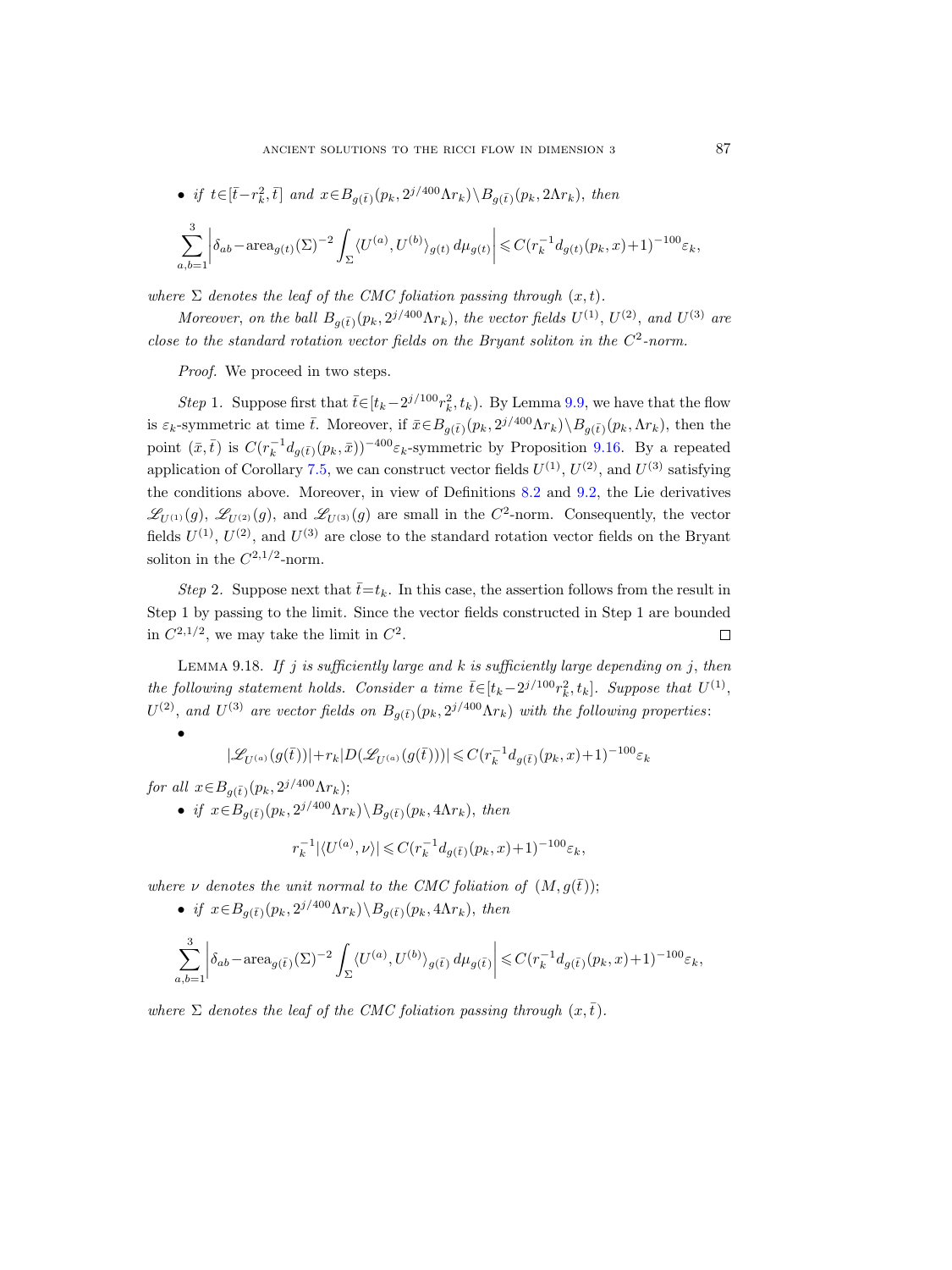Moreover, suppose that  $\tilde{U}^{(1)}$ ,  $\tilde{U}^{(2)}$ , and  $\tilde{U}^{(3)}$  are vector fields on  $B_{g(\bar{t})}(p_k, 2^{j/400}\Lambda r_k)$ with the following properties:

 $|\mathscr{L}_{\tilde{U}^{(a)}}(g(\bar{t}))|+r_k|D(\mathscr{L}_{\tilde{U}^{(a)}}(g(\bar{t})))|\leqslant C(r_k^{-1}d_{g(\bar{t})}(p_k,x)+1)^{-100}\varepsilon_k$ 

for all  $x \in B_{g(\bar{t})}(p_k, 2^{j/400} \Lambda r_k);$ 

• if  $x \in B_{g(\bar{t})}(p_k, 2^{j/400} \Lambda r_k) \backslash B_{g(\bar{t})}(p_k, 4\Lambda r_k)$ , then

$$
r_k^{-1}|\langle \widetilde{U}^{(a)},\nu\rangle| \leqslant C(r_k^{-1}d_{g(\bar{t})}(p_k,x)+1)^{-100}\varepsilon_k,
$$

where  $\nu$  denotes the unit normal to the CMC foliation of  $(M, g(\bar{t}))$ ;

• if  $x \in B_{g(\bar{t})}(p_k, 2^{j/400} \Lambda r_k) \backslash B_{g(\bar{t})}(p_k, 4\Lambda r_k)$ , then

$$
\sum_{a,b=1}^3\bigg|\delta_{ab}-\text{area}_{g(\bar{t})}(\Sigma)^{-2}\int_{\Sigma}\langle \widetilde{U}^{(a)},\widetilde{U}^{(b)}\rangle_{g(\bar{t})}\,d\mu_{g(\bar{t})}\bigg|\leqslant C(r_k^{-1}d_{g(\bar{t})}(p_k,x)+1)^{-100}\varepsilon_k,
$$

where  $\Sigma$  denotes the leaf of the CMC foliation passing through  $(x,\bar{t})$ .

Then there exists a  $3\times3$  matrix  $\omega \in O(3)$  such that

$$
r_k^{-1} \sum_{a=1}^3 \left| \sum_{b=1}^3 \omega_{ab} U^{(b)} - \tilde{U}^{(a)} \right|_{g(\bar{t})} \leq C (r_k^{-1} d_{g(\bar{t})}(p_k, x) + 1)^{-20} \varepsilon_k
$$

on  $B_{g(\bar{t})}(p_k, 2^{(j-1)/400} \Lambda r_k)$ .

*Proof.* For each integer  $m \in [8\Lambda, 2^{(j-1)/400}\Lambda]$ , Proposition [7.4](#page-53-0) implies that there exists a  $3\times 3$  matrix  $\omega^{(m)}\in O(3)$  such that

$$
r_k^{-1} \sum_{a=1}^3 \left| \sum_{b=1}^3 \omega_{ab}^{(m)} U^{(b)} - \tilde{U}^{(a)} \right|_{g(\tilde{t})} \leqslant C m^{-80} \varepsilon_k
$$

on  $B_{g(\bar{t})}(p_k,(m+1)r_k)\setminus B_{g(\bar{t})}(p_k,(m-1)r_k)$ . Note that  $|\omega^{(m)}-\omega^{(m+1)}| \leq Cm^{-60}\varepsilon_k$ . Consequently, there exists a 3×3 matrix  $\omega \in O(3)$  such that  $|\omega^{(m)} - \omega| \leq C m^{-40} \varepsilon_k$ . Hence, for every integer  $m \in [8\Lambda, 2^{(j-1)/400}\Lambda]$ , we obtain

$$
r_k^{-1} \sum_{a=1}^3 \left| \sum_{b=1}^3 \omega_{ab} U^{(b)} - \widetilde{U}^{(a)} \right|_{g(\overline{t})} \leq C m^{-20} \varepsilon_k
$$

on  $B_{q(\bar{t})}(p_k,(m+1)r_k)\backslash B_{q(\bar{t})}(p_k,(m-1)r_k)$ . Using Lemma [7.1,](#page-52-1) we deduce that

$$
r_k^{-1}\sum_{a=1}^3\biggl|\sum_{b=1}^3\omega_{ab}U^{(b)} - \widetilde{U}^{(a)}\biggr|_{g(\bar{t})} \leqslant C\varepsilon_k
$$

on  $B_{q(\bar{t})}(p_k, 16\Lambda r_k)$ .

•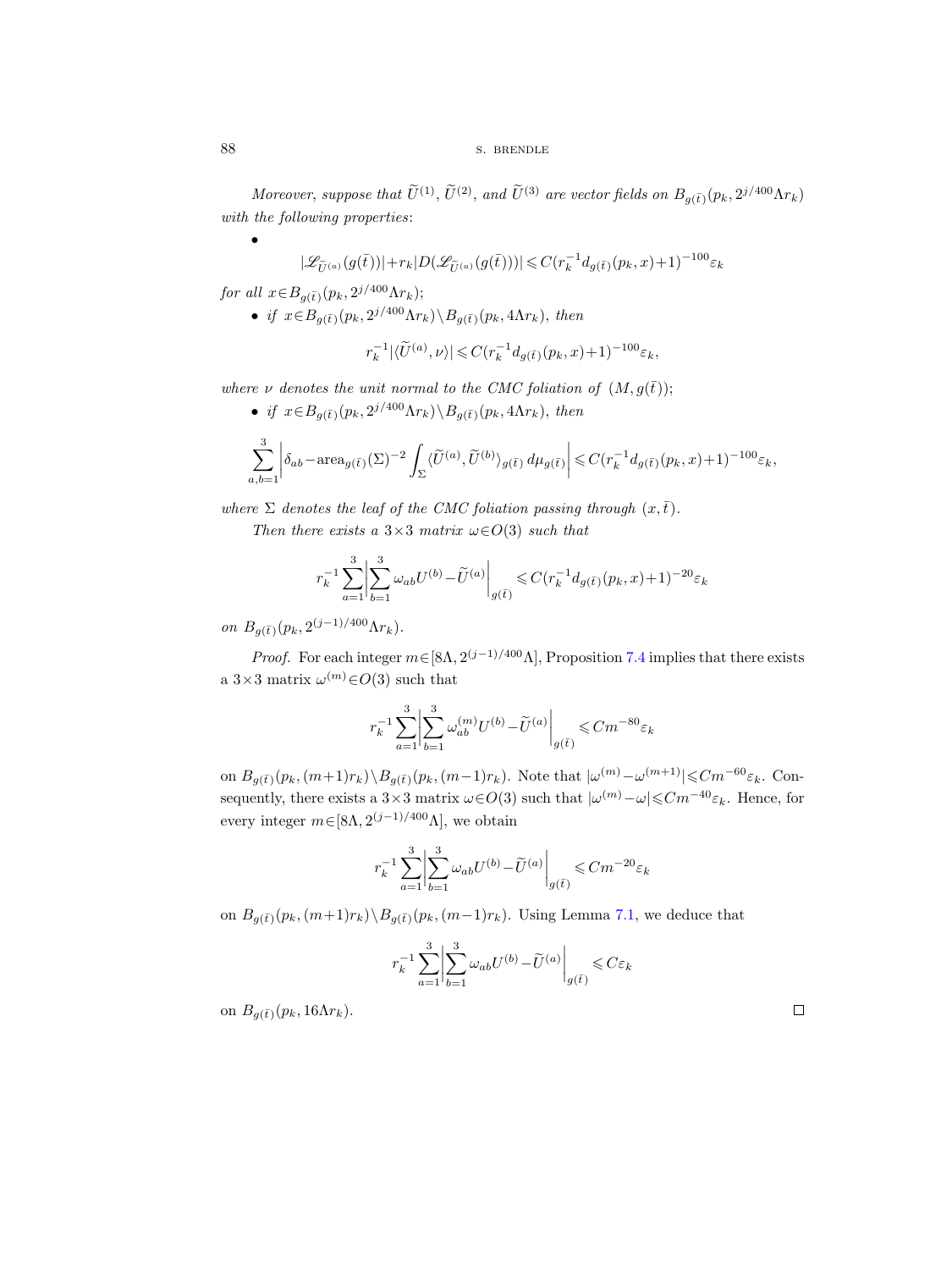In the following, we define

$$
\Omega^{(j,k)}:=\{(x,t)\in B_{g(t_k)}(p_k,\delta_k^{-1}r_k)\times [t_k-2^{j/100}r_k^2,t_k]: f(x,t)\leqslant 2^{j/400}\},
$$

where  $f: B_{g(t_k)}(p_k, \delta_k^{-1}r_k) \times [t_k-\delta_k^{-1}r_k^2, t_k] \to \mathbb{R}$  is the function in Corollary [9.12.](#page-82-0) We now state the main result of this section.

<span id="page-88-0"></span>PROPOSITION 9.19. Let j be a large positive integer. If k is sufficiently large (depending on j), then we can find time-independent vector fields  $W^{(1)}$ ,  $W^{(2)}$ , and  $W^{(3)}$ such that

$$
\sum_{l=0}^{40}r_k^l|D^l(\mathscr{L}_{W^{(a)}}(g))|\leqslant C2^{-j/400}\varepsilon_k
$$

for all points  $(x,t) \in B_{g(t_k)}(p_k, 4\Lambda r_k) \times [t_k-1000K \Lambda r_k^2, t_k]$ . Here, C is a constant which is independent of j and k. Finally, on the set  $B_{g(t_k)}(p_k, 4\Lambda r_k) \times [t_k-1000K \Lambda r_k^2, t_k]$ , the vector fields  $W^{(1)}$ ,  $W^{(2)}$ , and  $W^{(3)}$  are close to the standard rotation vector fields on the Bryant soliton in the  $C^{80}$ -norm.

*Proof.* We will assume throughout that  $j$  is large, and  $k$  is sufficiently large depending on j. This ensures, after rescaling by the factor  $r_k^{-1}$ , the domain  $\Omega^{(j,k)}$  is close to a piece of the Bryant soliton. By Corollary [9.12,](#page-82-0) the function  $f: \Omega^{(j,k)} \to \mathbb{R}$  satisfies  $R-\Delta f \leqslant 3\delta_k r_k^{-2}$  and  $\Delta f+|\nabla f|^2 \leqslant (1+\delta_k)r_k^{-2}$ , and hence

$$
R+|\nabla f|^2\leqslant (1+4\delta_k)r_k^{-2}\leqslant 2r_k^{-2}.
$$

Moreover, Corollary [9.12](#page-82-0) implies that

$$
\Delta f + |\nabla f|^2 \geqslant (1-\delta_k) r_k^{-2} \quad \text{and} \quad \frac{\partial f}{\partial t} + |\nabla f|^2 \leqslant \delta_k r_k^{-2},
$$

and hence

$$
\frac{\partial}{\partial t}f - \Delta f \leqslant -(1 - 2\delta_k)r_k^{-2} \leqslant -\frac{1}{2}r_k^{-2}.
$$

Note that

$$
\frac{1}{2K}(r_k^{-1}d_{g(t)}(p_k,x)+1)\leqslant f(x,t)+1\leqslant 2K(r_k^{-1}d_{g(t)}(p_k,x)+1)
$$

by Corollary [9.12.](#page-82-0)

Step 1. Using Lemmas [9.17](#page-85-0) and [9.18,](#page-86-0) we can construct time-dependent vector fields  $U^{(1)}$ ,  $U^{(2)}$ , and  $U^{(3)}$ , defined on  $\Omega^{(j,k)}$ , with the following properties:

- $r_k|\partial U^{(a)}/\partial t| \leqslant C(f+100)^{-10}\varepsilon_k$  on  $\Omega^{(j,k)}$ ;
- $|\mathscr{L}_{U^{(a)}}(g)| + r_k |D(\mathscr{L}_{U^{(a)}}(g))| \leq C(f+100)^{-100} \varepsilon_k$  on  $\Omega^{(j,k)}$ .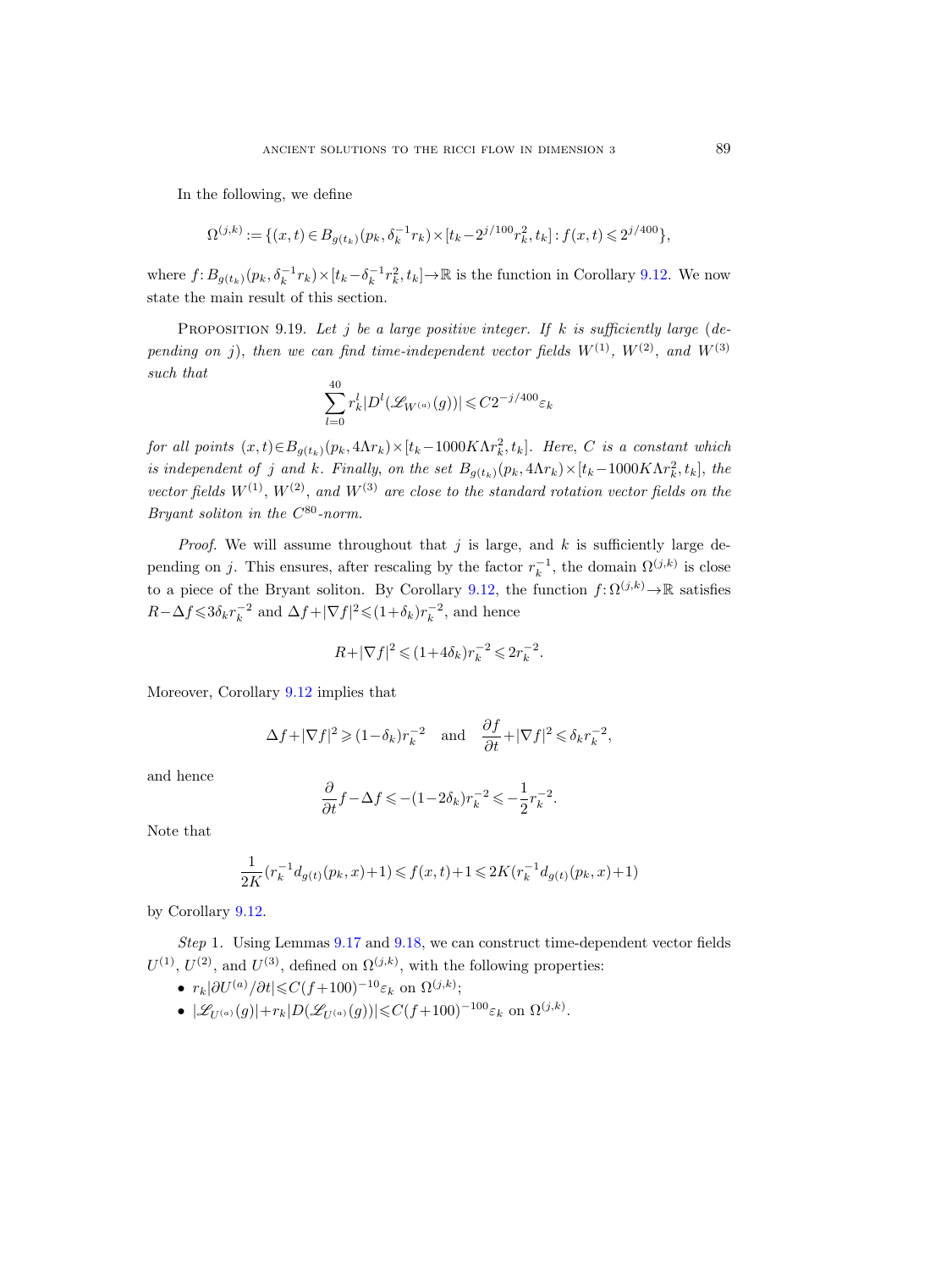90 s. BRENDLE

Here, C is a large constant that does not depend on  $j$  or  $k$ . Moreover, we can arrange that, on the set  $\Omega^{(j,k)}$ , the vector fields  $U^{(1)}$ ,  $U^{(2)}$ , and  $U^{(3)}$  are close to the standard rotation vector fields on the Bryant soliton in the  $C^2$ -norm. Note that

$$
r_k|\Delta U^{(a)} + \text{Ric}(U^{(a)})| \leqslant Cr_k|D(\mathscr{L}_{U^{(a)}}(g))| \leqslant C(f+100)^{-100}\varepsilon_k \quad \text{on } \Omega^{(j,k)}.
$$

Step 2. Let  $V^{(a)}$  denote the solution of the PDE

$$
\frac{\partial}{\partial t}V^{(a)} = \Delta V^{(a)} + \text{Ric}(V^{(a)}) \quad \text{on } \Omega^{(j,k)}
$$

with Dirichlet boundary condition  $V^{(a)} = U^{(a)}$  on the parabolic boundary of  $\Omega^{(j,k)}$ . Using the estimate

$$
r_k \left| \frac{\partial}{\partial t} U^{(a)} - \Delta U^{(a)} - \text{Ric}(U^{(a)}) \right| \leq C(f + 100)^{-10} \varepsilon_k,
$$

we obtain

$$
r_k \left| \frac{\partial}{\partial t} (V^{(a)} - U^{(a)}) - \Delta (V^{(a)} - U^{(a)}) - \text{Ric}(V^{(a)} - U^{(a)}) \right| \leq C(f + 100)^{-10} \varepsilon_k
$$

in  $\Omega^{(j,k)}$ , where C is a large constant that does not depend on j or k. Proposition [5.3](#page-42-0) gives

$$
r_k \left( \frac{\partial}{\partial t} - \Delta \right) |V^{(a)} - U^{(a)}| \leqslant C (f+100)^{-10} \varepsilon_k
$$

in  $\Omega^{(j,k)}$ , where C is a large constant that does not depend on j or k.

Using the inequalities

$$
\left(\frac{\partial}{\partial t} - \Delta\right) f \leqslant -\frac{1}{2} r_k^{-2}
$$
 and  $|\nabla f|^2 \leqslant 2r_k^{-2}$ ,

we obtain

$$
\left(\frac{\partial}{\partial t} - \Delta\right)(f+100)^{-8} = -8(f+100)^{-9} \left(\frac{\partial}{\partial t} - \Delta\right) f - 72(f+100)^{-10} |\nabla f|^2
$$
  
\n
$$
\geq 4(f+100)^{-9} r_k^{-2} - 144(f+100)^{-10} r_k^{-2}
$$
  
\n
$$
\geq (f+100)^{-9} r_k^{-2}
$$

in  $\Omega^{(j,k)}$ . Using the maximum principle, we conclude that

$$
r_k^{-1}|V^{(a)} - U^{(a)}| \leqslant C(f + 100)^{-8} \varepsilon_k
$$

in  $\Omega^{(j,k)}$ , where C is a large constant that does not depend on j or k. Using standard interior estimates for linear parabolic equations, we obtain

$$
|D(V^{(a)} - U^{(a)})| \leq C(f + 100)^{-8} \varepsilon_k
$$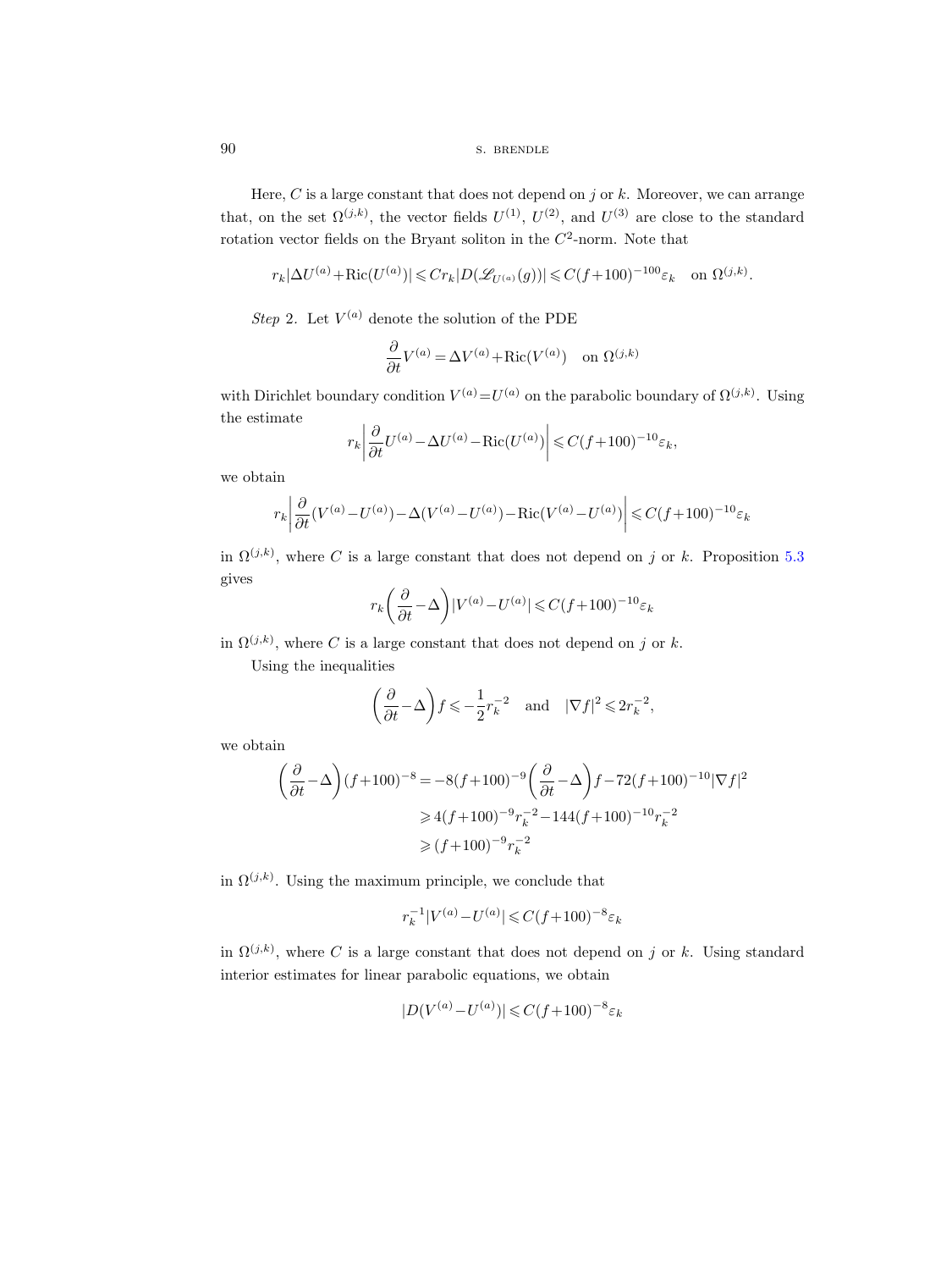in  $\Omega^{(j-1,k)}$ , where C is a large constant that does not depend on j or k. In particular, on the set  $\Omega^{(j-1,k)}$ , the vector fields  $V^{(1)}$ ,  $V^{(2)}$ , and  $V^{(3)}$  are close to the standard rotation vector fields on the Bryant soliton in the  $C^1$ -norm. Consequently, on the set

$$
B_{g(t_k)}(p_k, 8\Lambda r_k) \times [t_k - 2000K\Lambda r_k^2, t_k],
$$

the vector fields  $V^{(1)}$ ,  $V^{(2)}$ , and  $V^{(3)}$  are close to the standard rotation vector fields on the Bryant soliton in the  $C^{100}$ -norm.

Step 3. We now define  $h^{(a)}(t) := \mathscr{L}_{V^{(a)}(t)}(g(t))$ . Since

$$
\frac{\partial}{\partial t}V^{(a)} = \Delta V^{(a)} + \text{Ric}(V^{(a)}),
$$

we obtain

$$
\frac{\partial}{\partial t}h^{(a)}(t)=\Delta_{L,g(t)}h^{(a)}(t)
$$

by Corollary [5.2.](#page-42-1) The estimate for  $V^{(a)} - U^{(a)}$  in Step 2 implies that

$$
|h^{(a)}| \leqslant |\mathscr{L}_{U^{(a)}}(g)| + C|D(V^{(a)} - U^{(a)})| \leqslant C(f+100)^{-8}\varepsilon_k
$$

in  $\Omega^{(j-1,k)}$ , where C is a large constant that does not depend on j or k.

Let  $C_{\#}$  and  $c_{\#}$  denote the constants in Theorem [B.1.](#page-98-0) If j is sufficiently large and k is sufficiently large depending on j, then  $C_{\#}2^{-j/200}r_k^{-2} \le R(x,t) \le r_k^{-2}$  for all points  $(x,t) \in \Omega^{(j,k)}$ . Therefore, we may apply Theorem [B.1](#page-98-0) with  $\varrho := 2^{-j/200} r_k^{-2}$ . Consequently, the function

$$
\psi^{(a)} := \exp(-c_{\#}2^{-j/200}r_k^{-2}(t_k - t))\frac{|h^{(a)}|}{r_k^2R - 2^{-j/200}}
$$

satisfies

$$
\bigg(\frac{\partial}{\partial t}-\Delta-\frac{2r_k^2}{r_k^2R-2^{-j/200}}D^iRD_i\bigg)(\psi^{(a)})^2\leqslant 0
$$

on the set  $\Omega^{(j-1,k)}$ . We now apply the maximum principle to the function  $\psi^{(a)}$  on the set  $\Omega^{(j-1,k)}$ . This gives

$$
\psi^{(a)}\leqslant C2^{-j/400}\varepsilon_k
$$

on the set  $\Omega^{(j-1,k)}$ , where C is a large constant that does not depend on j or k. Since  $r_k^2 R(x,t) \leq 1$  for all  $t \leq t_k$ , it follows that

$$
|h^{(a)}| \leqslant C 2^{-j/400}\varepsilon_k
$$

on the set  $B_{g(t_k)}(p_k, 16\Lambda r_k) \times [t_k-2000K\Lambda r_k^2, t_k]$ , where C is a large constant that does not depend on  $j$  or  $k$ . Using standard interior estimates for linear parabolic equations, we obtain

$$
\sum_{l=0}^{100} r_k^l |D^l h^{(a)}| \leq C 2^{-j/400} \varepsilon_k
$$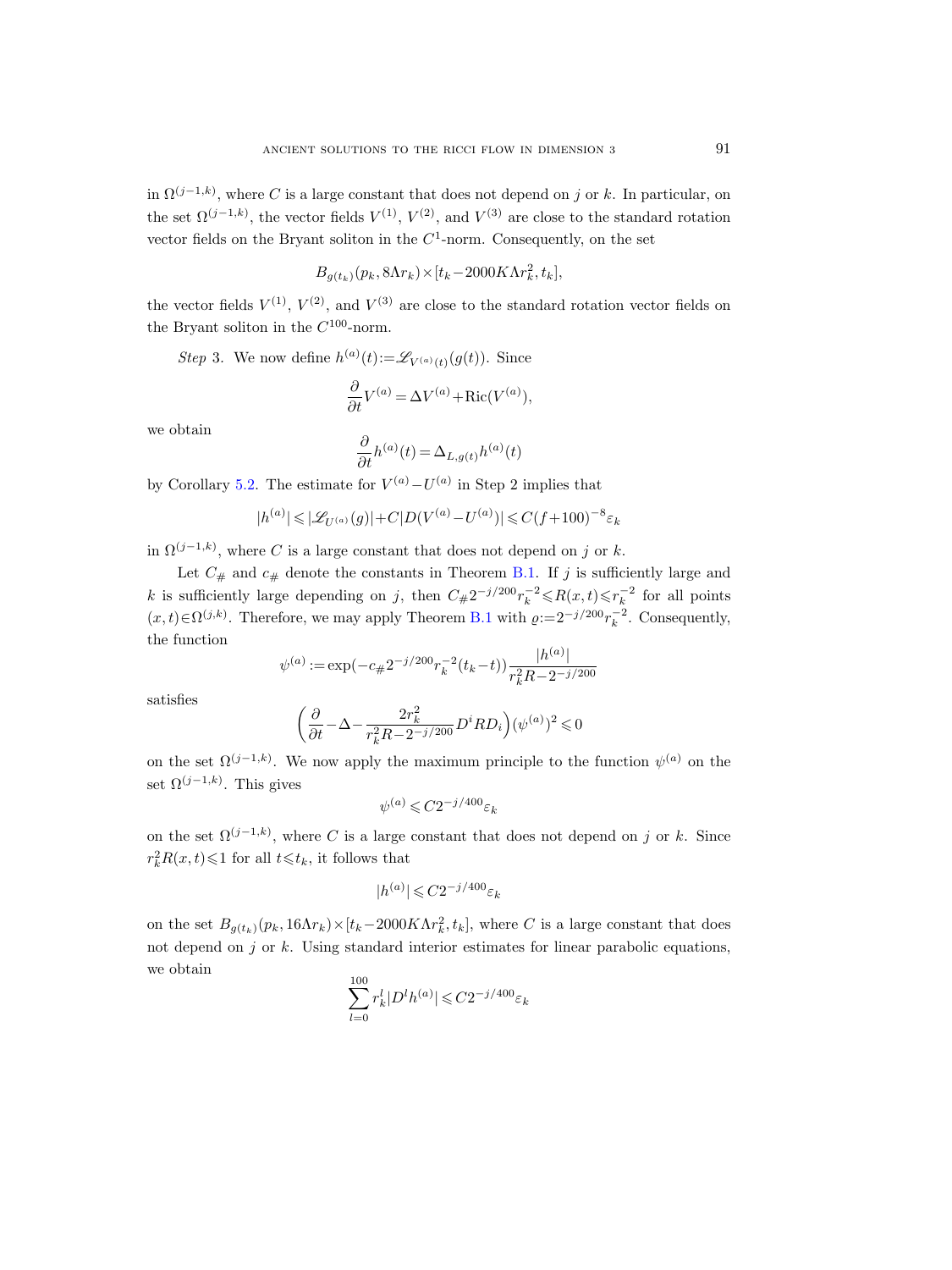on the set  $B_{g(t_k)}(p_k, 8\Lambda r_k) \times [t_k-1000K\Lambda r_k^2, t_k]$ . To summarize, we have shown that

$$
\sum_{l=0}^{100} r_k^l |D^l(\mathcal{L}_{V^{(a)}}(g))| \leq C 2^{-j/400} \varepsilon_k
$$

on the set  $B_{g(t_k)}(p_k, 8\Lambda r_k) \times [t_k - 1000K\Lambda r_k^2, t_k]$ . Moreover, using the identity

$$
\frac{\partial}{\partial t}V^{(a)} = \Delta V^{(a)} + \text{Ric}(V^{(a)}) = \text{div}\, h^{(a)} - \frac{1}{2}\nabla(\text{tr}\, h^{(a)}),
$$

we obtain

$$
\sum_{l=0}^{80} r_k^{l+1} \left| D^l \left( \frac{\partial}{\partial t} V^{(a)} \right) \right| \leq C 2^{-j/400} \varepsilon_k,
$$

on the set  $B_{g(t_k)}(p_k, 8\Lambda r_k) \times [t_k-1000K\Lambda r_k^2, t_k].$ 

Step 4. Let  $W^{(1)}$ ,  $W^{(2)}$ , and  $W^{(3)}$  be time-independent vector fields such that  $W^{(a)} = V^{(a)}$  at time  $t_k$ . On the set  $B_{g(t_k)}(p_k, 8\Lambda r_k) \times [t_k-1000K\Lambda r_k^2, t_k]$ , the vector fields  $W^{(1)}$ ,  $W^{(2)}$ , and  $W^{(3)}$  are close to the standard rotation vector fields on the Bryant soliton. Using the estimate for  $\partial V^{(a)}/\partial t$  in Step 3, we obtain

$$
\sum_{l=0}^{60} r_k^{l-1} |D^l(W^{(a)} - V^{(a)})| \leq C2^{-j/400} \varepsilon_k,
$$

and hence

$$
\sum_{l=0}^{40} r_k^l |D^l(\mathscr{L}_{W^{(a)}}(g))| \leqslant C 2^{-j/400} \varepsilon_k
$$

on the set  $B_{g(t_k)}(p_k, 8\Lambda r_k) \times [t_k-1000K\Lambda r_k^2, t_k].$ 

For each k large, we choose a compact domain  $D_k\subset M$  with the following properties:

- there exists a point  $x \in \partial D_k$  such that  $\lambda_1(x, t_k) = \frac{2}{3} \theta R(x, t_k);$
- for each  $x \in D_k$ , we have  $\lambda_1(x, t_k) \geq \frac{2}{3} \theta R(x, t_k);$
- $\partial D_k$  is a leaf of the CMC foliation of  $(M, g(t_k))$ .

Note that

$$
D_k \subset \left\{ x \in M : \lambda_1(x, t_k) > \frac{1}{2} \theta R(x, t_k) \right\} \subset B_{g(t_k)}(p_k, \Lambda r_k),
$$

in view of our choice of  $\Lambda$ . Moreover, if  $\bar{x} \in M \setminus D_k$ , then the point  $(\bar{x}, t_k)$  lies at the center of an evolving  $\varepsilon_1$ -neck by Proposition [9.1.](#page-74-0)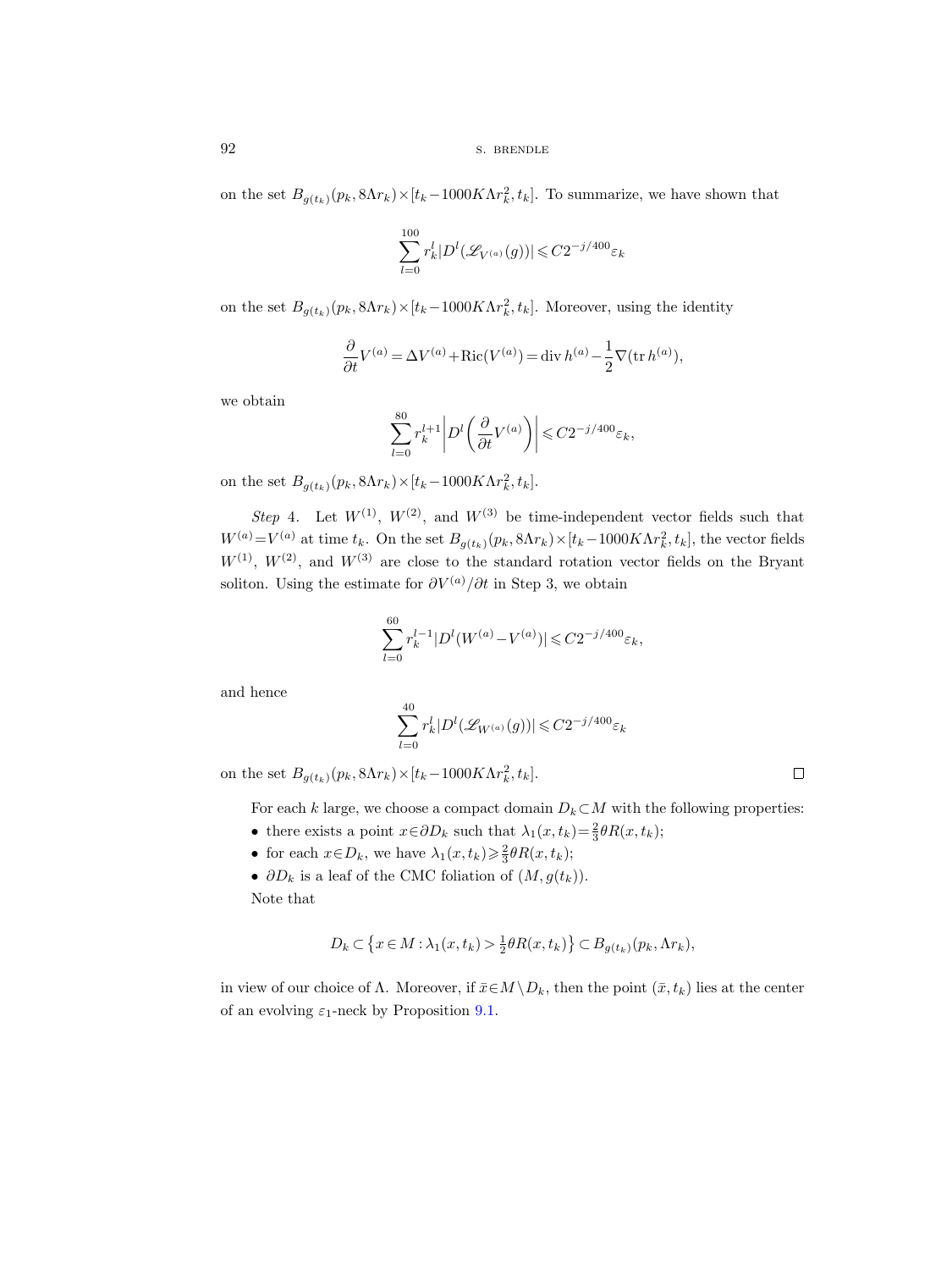<span id="page-92-0"></span>PROPOSITION 9.20. Let j be a large positive integer. If k is sufficiently large (depending on j), then the vector fields  $W^{(1)}$ ,  $W^{(2)}$ , and  $W^{(3)}$  constructed in Proposi-tion [9.19](#page-88-0) have the following property. For each point  $\bar{x} \in B_{g(t_k)}(p_k, \Lambda r_k) \backslash D_k$ , we have

$$
\sum_{l=0}^{10} r_k^{l-1} |D^l(\langle W^{(a)}, \nu \rangle)| \leq C 2^{-j/400} \varepsilon_k
$$

on the parabolic neighborhood

$$
B_{g(t_k)}(\bar{x}, 600R(\bar{x}, t_k)^{-1/2}) \times [t_k - 200R(\bar{x}, t_k)^{-1}, t_k].
$$

Here,  $\nu$  denotes the unit normal to the CMC foliation and C is a constant which is independent of  $j$  and  $k$ .

*Proof.* Let us consider a point  $\bar{x} \in B_{g(t_k)}(p_k, \Lambda r_k) \setminus D_k$ . Recall that the point  $(\bar{x}, t_k)$ lies at the center of an evolving  $\varepsilon_1$ -neck. By Corollary [9.12,](#page-82-0)  $R(\bar{x}, t_k)^{-1} \leq 4K\Lambda r_k^2$ . Since  $\sqrt{4K/\Lambda} \leq 10^{-6}$ , we obtain  $R(\bar{x}, t_k)^{-1/2} \leq 10^{-6} \Lambda r_k$ . Hence, the parabolic neighborhood

$$
B_{g(t_k)}(\bar{x}, 1000R(\bar{x}, t_k)^{-1/2}) \times [t_k - 200R(\bar{x}, t_k)^{-1}, t_k]
$$

is contained in

$$
B_{g(t_k)}(p_k, 4\Lambda r_k) \times [t_k - 1000K\Lambda r_k^2, t_k].
$$

In particular, the estimates in Proposition [9.19](#page-88-0) hold on the parabolic neighborhood

$$
B_{g(t_k)}(\bar{x}, 1000R(\bar{x}, t_k)^{-1/2}) \times [t_k - 200R(\bar{x}, t_k)^{-1}, t_k].
$$

Let us fix a time  $t \in [t_k - 200R(\bar{x}, t_k)^{-1}, t_k]$ , and let  $\Sigma_s$  denote the CMC foliation of  $(M, q(t))$ . Note that the foliation depends on t, but we suppress this dependence in our notation. In the following, we only consider those leaves of the foliation that are contained in  $B_{g(t_k)}(\bar{x}, 800R(\bar{x}, t_k)^{-1/2})$ . We define a function  $F^{(a)}: \Sigma_s \to \mathbb{R}$  by  $F^{(a)} := \langle W^{(a)}, \nu \rangle$ . The quantity

$$
\Delta_{\Sigma_s} F^{(a)} + (|A|^2 + \text{Ric}(\nu, \nu)) F^{(a)} =: H^{(a)}
$$

can be expressed in terms of  $\mathscr{L}_{W^{(a)}}(g)$  and the first derivatives of  $\mathscr{L}_{W^{(a)}}(g)$ . Using the estimate for  $\mathscr{L}_{W^{(a)}}(g)$  in Step 4, we obtain

$$
\sum_{l=0}^{20} r_k^{l+1} |D^l H^{(a)}| \leqslant C 2^{-j/400} \varepsilon_k.
$$

We now consider the spectrum of the Jacobi operator  $\Delta_{\Sigma_s} + (|A|^2 + \text{Ric}(\nu, \nu))$  on  $\Sigma_s$ . Since  $\Sigma_s \subset B_{g(t_k)}(\bar{x}, 800R(\bar{x}, t_k)^{-1/2}) \subset B_{g(t_k)}(p_k, 4\Lambda r_k)$ , the eigenvalues of the Jacobi operator lie outside the interval  $[-cr_k^{-2}, cr_k^{-2}]$  for some small positive constant c which is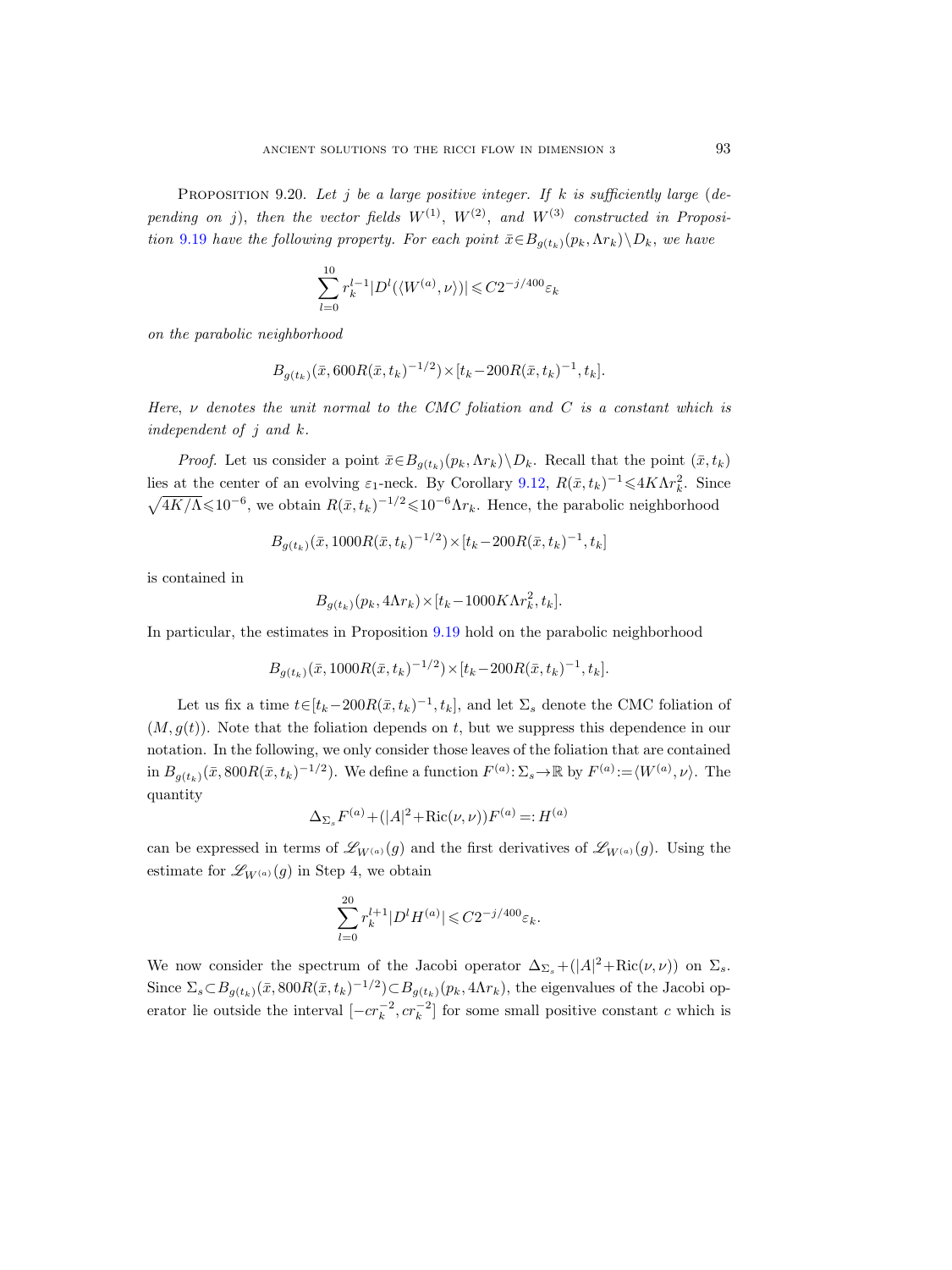94 S. BRENDLE

independent of  $j$  and  $k$ . (This can be easily verified on the Bryant soliton. For the general case, we observe that the actual solution is a small perturbation of the Bryant soliton in the relevant region.) Consequently, we can invert the Jacobi operator. Using the estimate

$$
\sum_{l=0}^{20} r_k^{l+1} |D^l H^{(a)}| \leq C 2^{-j/400} \varepsilon_k,
$$

we obtain

$$
\sum_{l=0}^{10} r_k^{l-1} |D^l F^{(a)}| \leq C 2^{-j/400} \varepsilon_k.
$$

Since  $t \in [t_k - 200R(\bar{x}, t_k)^{-1}, t_k]$  is arbitrary, we conclude that

$$
\sum_{l=0}^{10} r_k^{l-1} |D^l(\langle W^{(a)}, \nu \rangle)| \leqslant C 2^{-j/400} \varepsilon_k
$$

on  $B_{g(t_k)}(\bar{x}, 600R(\bar{x}, t_k)^{-1/2}) \times [t_k - 200R(\bar{x}, t_k)^{-1}, t_k].$ 

<span id="page-93-0"></span>PROPOSITION 9.21. Let j be a large integer. If k is sufficiently large (depending on j), then the vector fields  $W^{(1)}$ ,  $W^{(2)}$ , and  $W^{(3)}$  constructed in Proposition [9.19](#page-88-0) have the following property. For each point  $\bar{x} \in B_{g(t_k)}(p_k, \Lambda r_k) \setminus D_k$ , we can find a symmetric  $3\times3$  matrix  $Q_{ab}$  such that

$$
\left| Q_{ab} - \text{area}_{g(t)}(\Sigma)^{-2} \int_{\Sigma} \langle W^{(a)}, W^{(b)} \rangle_{g(t)} d\mu_{g(t)} \right| \leq C 2^{-j/400} \varepsilon_k
$$

whenever  $t \in [t_k - 200R(\bar{x}, t_k)^{-1}, t_k]$  and  $\Sigma \subset B_{g(t_k)}(\bar{x}, 200R(\bar{x}, t_k)^{-1/2})$  is a leaf of the CMC foliation of  $(M, g(t))$ . Note that  $Q_{ab}$  is independent of t and  $\Sigma$ . Moreover, the eigenvalues of the matrix  $Q_{ab}$  lie in the interval  $[1/C, C]$ , where C is independent of j and k.

*Proof.* Let us consider a point  $\bar{x} \in B_{g(t_k)}(p_k, \Lambda r_k) \setminus D_k$ . Recall that the point  $(\bar{x}, t_k)$ lies at the center of an evolving  $\varepsilon_1$ -neck. Moreover, since

$$
R(\bar{x}, t_k)^{-1} \leq 4K \Lambda r_k^2
$$
 and  $R(\bar{x}, t_k)^{-1/2} \leq 10^{-6} \Lambda r_k$ ,

the parabolic neighborhood

$$
B_{g(t_k)}(\bar{x}, 600R(\bar{x}, t_k)^{-1/2}) \times [t_k - 200R(\bar{x}, t_k)^{-1}, t_k]
$$

is contained in

$$
B_{g(t_k)}(p_k, 4\Lambda r_k) \times [t_k - 1000K\Lambda r_k^2, t_k].
$$

 $\Box$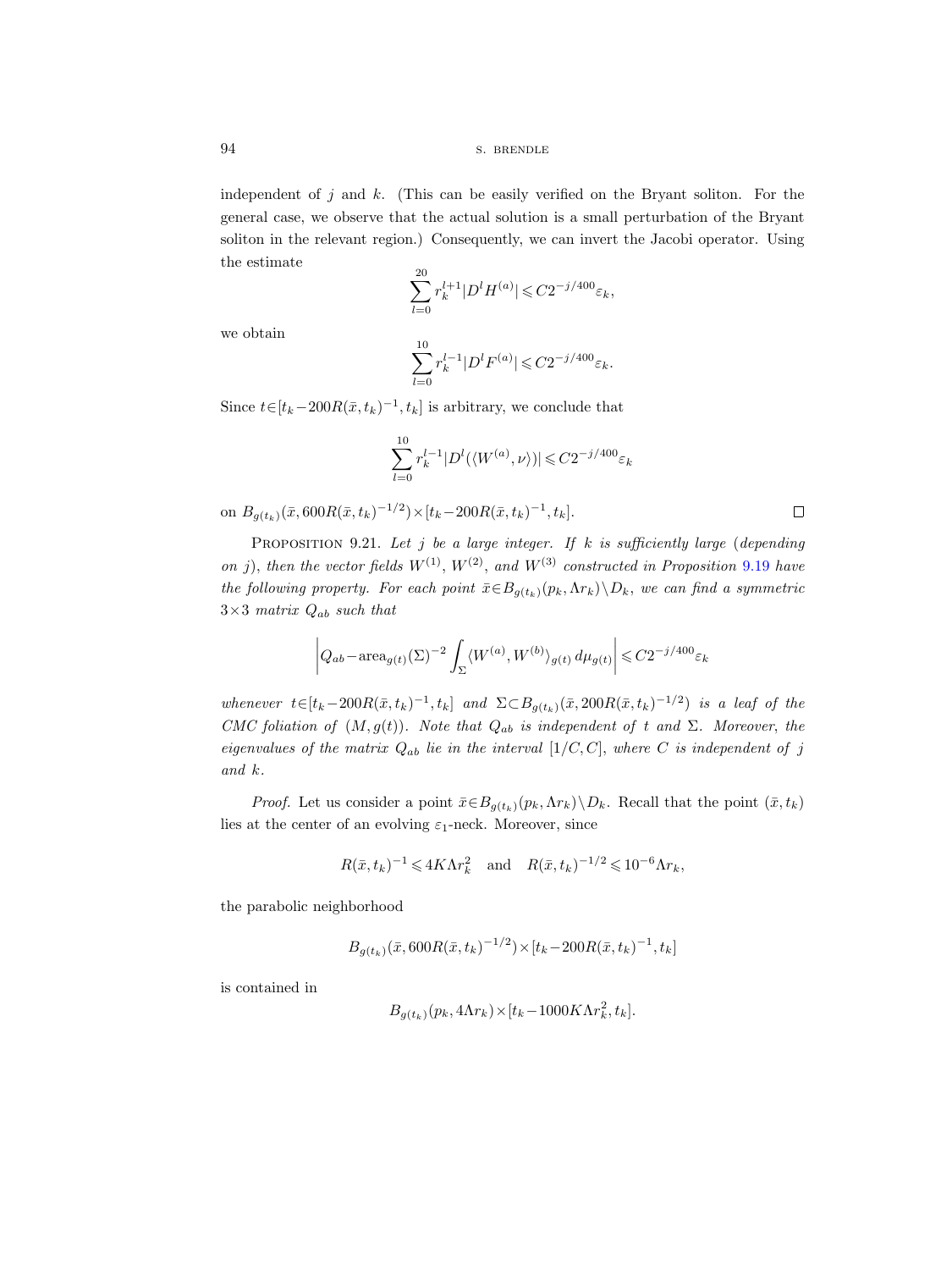Therefore, the estimates in Propositions [9.19](#page-88-0) and [9.20](#page-92-0) hold on the parabolic neighborhood

$$
B_{g(t_k)}(\bar{x}, 600R(\bar{x}, t_k)^{-1/2}) \times [t_k - 200R(\bar{x}, t_k)^{-1}, t_k].
$$

We now argue as in Steps  $11-14$  in the proof of the neck improvement theorem. This implies that there exists a symmetric  $3\times 3$  matrix  $Q_{ab}$  such that

$$
\left| Q_{ab} - \text{area}_{g(t)}(\Sigma)^{-2} \int_{\Sigma} \langle W^{(a)}, W^{(b)} \rangle_{g(t)} d\mu_{g(t)} \right| \leq C 2^{-j/400} \varepsilon_k
$$

whenever  $t \in [t_k - 200R(\bar{x}, t_k)^{-1}, t_k]$  and  $\Sigma \subset B_{g(t_k)}(\bar{x}, 200R(\bar{x}, t_k)^{-1/2})$  is a leaf of the CMC foliation of  $(M, g(t))$ . Finally, since the vector fields  $W^{(1)}$ ,  $W^{(2)}$ , and  $W^{(3)}$  are close to the standard rotation vector fields on the Bryant soliton, the eigenvalues of the matrix  $Q_{ab}$  are uniformly bounded from above and below.  $\Box$ 

<span id="page-94-1"></span>COROLLARY 9.22. If k is sufficiently large, then  $(\bar{x}, t_k)$  is  $\frac{1}{2} \varepsilon_k$ -symmetric for all  $\bar{x} \in B_{q(t_k)}(p_k, \Lambda r_k) \backslash D_k.$ 

Proof. This follows by combining Propositions [9.19–](#page-88-0)[9.21.](#page-93-0)

We can now complete the proof of Theorem [1.2.](#page-1-0) Combining Lemma [9.15](#page-83-1) and Corol-lary [9.22,](#page-94-1) we conclude that  $(\bar{x}, t_k)$  is  $\frac{1}{2}\varepsilon_k$ -symmetric for all  $\bar{x} \in M \setminus D_k$ . Moreover, if k is sufficiently large, it follows from Propositions [9.19–](#page-88-0)[9.21](#page-93-0) that there exist vector fields on the cap  $D_k$  which satisfy the requirements of Definition [9.2](#page-75-0) with  $\varepsilon = \frac{1}{2}\varepsilon_k$ . Therefore, the flow is  $\frac{1}{2}\varepsilon_k$ -symmetric at time  $t_k$  if k is sufficiently large. By Lemma [9.5,](#page-76-0) we can find a time  $\tilde{t}_k > t_k$  with the property that the flow is  $\varepsilon_k$ -symmetric at time t for all  $t \in [t_k, \tilde{t}_k]$ . This contradicts the definition of  $t_k$ . This completes the proof of Theorem [1.2.](#page-1-0)

## Appendix A. Summary of known results about ancient  $\kappa$ -solutions

In this appendix, we collect some of the main known results on ancient  $\kappa$ -solutions, which we use in this paper. We first recall a basic Riemannian geometry fact.

<span id="page-94-0"></span>PROPOSITION A.1. Let  $(M, g)$  be a complete, non-compact manifold with positive sectional curvature, and let  $N$  be a neck in  $M$ . Let  $U$  denote the unbounded connected component of M \N. If every point in N ∪U lies at the center of a neck, then

$$
\sup_U R \leqslant C \sup_N R.
$$

Proof. The assertion is a consequence of [\[20,](#page-100-7) Corollary 2.21]. (Note that the soul cannot lie at the center of a neck, and therefore must be contained in  $M \setminus (N \cup U)$ .)

 $\Box$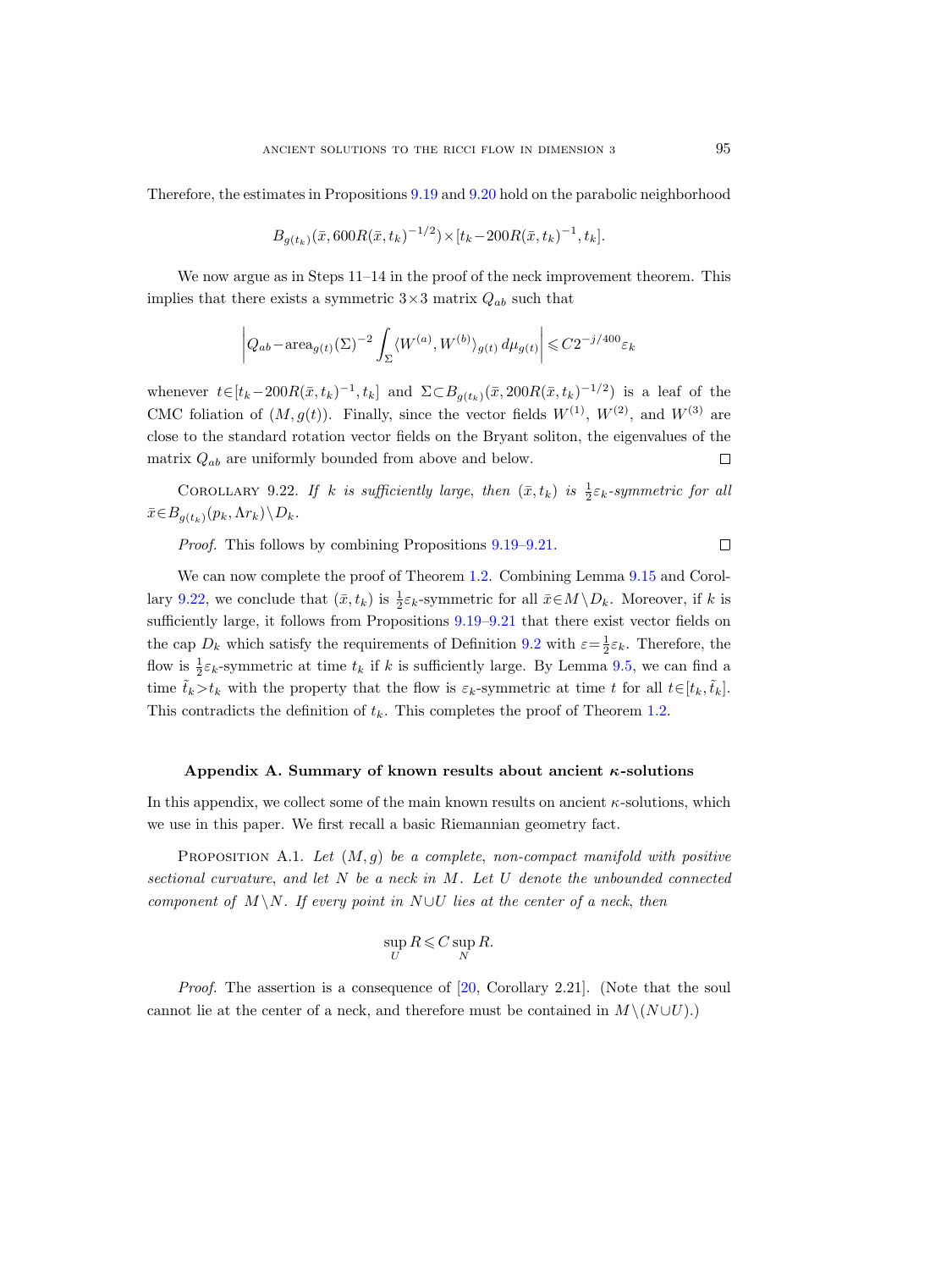96 s. BRENDLE

In the following, we give an alternative argument for the convenience of the reader. By assumption, every point in  $N \cup U$  lies at the center of a neck. Hence, by work of Hamilton, there is a canonical CMC foliation  $\Sigma_s$ ,  $s \in [0, \infty)$ , such that

$$
\Sigma_0 \subset N
$$
 and  $U \subset \bigcup_{s \in [0,\infty)} \Sigma_s \subset N \cup U$ .

Let  $v$  denote the lapse function of this CMC foliation. We assume that the lapse function v has mean value 1, so that  $\int_{\Sigma_s} v = \text{area}(\Sigma_s)$  for each s. Note that  $\sup_{\Sigma_s} |v-1|$  is very small; in particular,  $v$  is positive. We next compute

$$
-\frac{d}{ds}H = \Delta_{\Sigma_s}v + (|A|^2 + \text{Ric}(\nu, \nu))v \geq \Delta_{\Sigma_s}v + \frac{1}{2}H^2v
$$

at each point on  $\Sigma_s$ . We now take the mean value over  $\Sigma_s$ . Clearly,  $\Delta_{\Sigma_s} v$  has mean value 0, by the divergence theorem. Moreover, since H is constant on  $\Sigma_s$  and v has mean value 1, it follows that the function  $H^2v$  has mean value  $H^2$ . This gives

$$
-\frac{d}{ds}H \geqslant \frac{1}{2}H^2.
$$

Hence, if  $H(s) < 0$  for some s, then  $H(s)$  converges to  $-\infty$  at a finite value of s, which is impossible. Therefore,  $H(s) \geq 0$  for all s. Consequently, area( $\Sigma_s$ ) is an increasing function of s. This implies that

$$
\frac{1}{C}\sup_{\Sigma_s}R\leqslant\mathrm{area}(\Sigma_s)^{-1}\leqslant\mathrm{area}(\Sigma_0)^{-1}\leqslant C\sup_{\Sigma_0}R
$$

 $\Box$ 

for all  $s \in [0, \infty)$ . From this, the assertion follows.

We now recall the following fundamental theorem due to Perelman.

<span id="page-95-0"></span>THEOREM A.2. (Perelman [\[21,](#page-100-0) §11.8]) Let  $(M, g(t))$  be a 3-dimensional ancient  $\kappa$ solution which is non-compact and has positive sectional curvature. Given any  $\varepsilon > 0$ , we can find a compact domain  $\Omega_t \subset M$  with the following properties:

- for each  $x \in M \setminus \Omega_t$ , the point  $(x, t)$  lies at the center of an evolving  $\varepsilon$ -neck;
- the boundary  $\partial\Omega_t$  is a leaf of the CMC foliation at time t;
- $\sup_{x \in \Omega_t} R(x, t) \leqslant C(\varepsilon) \inf_{x \in \Omega_t} R(x, t);$
- dia $m_{g(t)}(\Omega_t)^2 \sup_{x \in \Omega_t} R(x,t) \leq C(\varepsilon).$

Combining Theorem [A.2](#page-95-0) with Proposition [A.1](#page-94-0) gives the following.

<span id="page-95-1"></span>COROLLARY A.3. Let  $(M, g(t))$  be a 3-dimensional ancient  $\kappa$ -solution which is noncompact and has positive sectional curvature. Let  $\varepsilon$  be a small positive real number, and let  $\Omega_t$  be as in Theorem [A.2](#page-95-0). Then,

$$
\sup_{x \in M} R(x,t) \leq C(\varepsilon) \inf_{x \in \Omega_t} R(x,t) \quad and \quad \operatorname{diam}_{g(t)}(\Omega_t)^2 \sup_{x \in M} R(x,t) \leq C(\varepsilon).
$$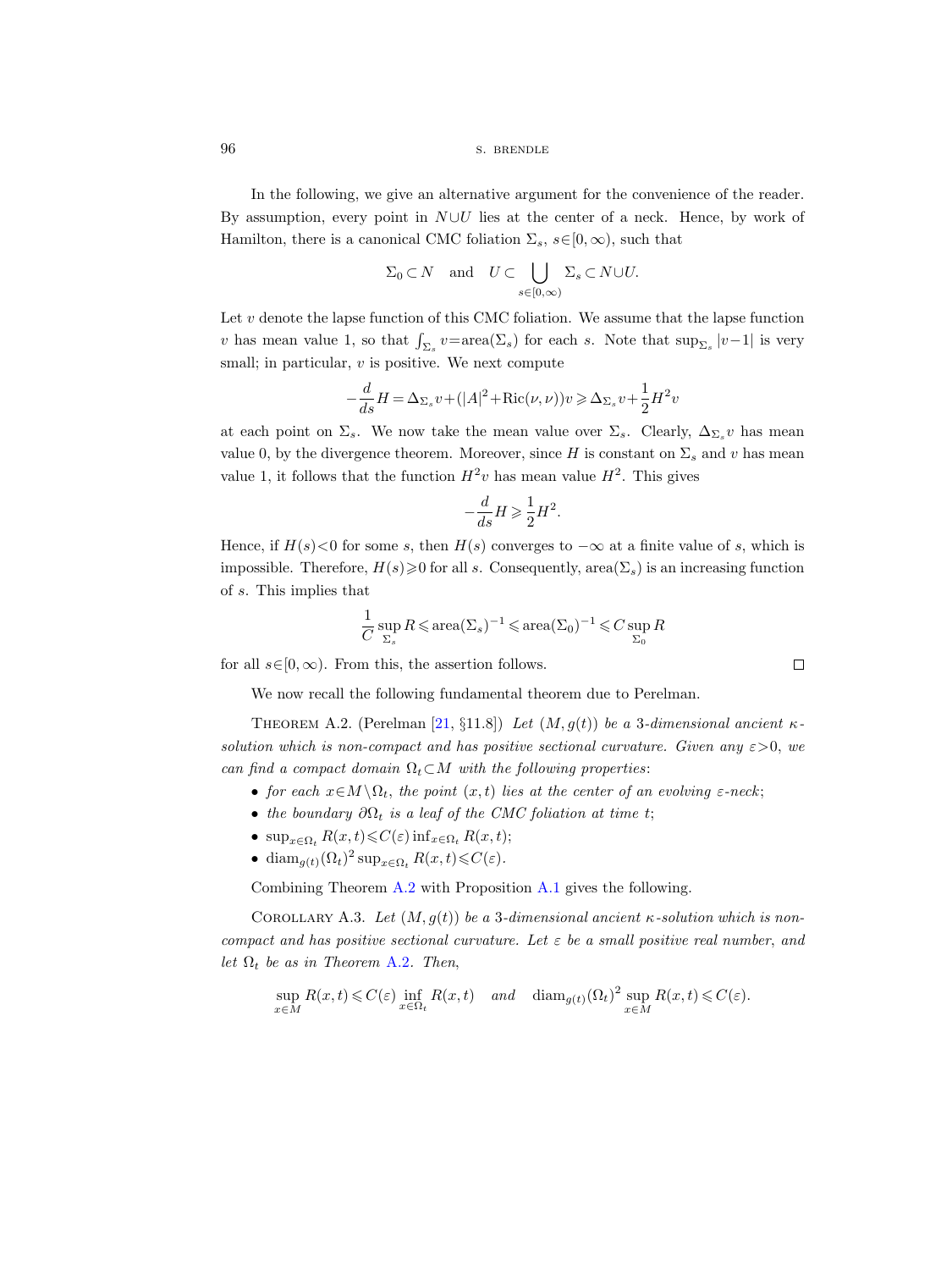Proof. Proposition [A.1](#page-94-0) implies

$$
\sup_{x \in M \setminus \Omega_t} R(x, t) \leqslant C \sup_{x \in \partial \Omega_t} R(x, t).
$$

This gives

$$
\sup_{x \in M} R(x,t) \leq C \sup_{x \in \Omega_t} R(x,t).
$$

Hence, the assertion follows from Theorem [A.2.](#page-95-0)

Next result is a consequence of the neck stability theorem of Kleiner and Lott.

THEOREM A.4. (Cf. Kleiner–Lott [\[18,](#page-100-8) Theorem 6.1]) Suppose that  $(M, g(t))$  is a 3-dimensional ancient κ-solution which is non-compact and has positive sectional curvature. Then, there exists a point  $q \in M$  such that  $\sup_{t \leq 0} (-t)R(q, t) \leq 100$ .

Proof. In the following, we give a proof for the convenience of the reader. Suppose that the assertion is false, so that  $\sup_{t\leq0}(-t)R(q,t)$ >100 for each point  $q\in M$ . Let  $q_k$ be a sequence of points going to infinity. For each k, we denote by  $\ell_k(x, t)$  the reduced distance of  $(x, t)$  from  $(q_k, 0)$ . Moreover, we denote by

$$
V_k(t) = (-t)^{-3/2} \int_M e^{-\ell_k(x,t)} d\text{vol}_{g(t)}
$$

the reduced volume at time t.

By work of Perelman [\[21\]](#page-100-0), we can find a sequence  $\varepsilon_k \to 0$  such that the point  $(q_k, 0)$ lies at the center of an evolving  $\varepsilon_k$ -neck (cf. Theorem [A.2\)](#page-95-0). This implies  $(-t)R(x,t) \leq 10$ for all  $t \in [-\varepsilon_k^{-1}R(q_k, 0)^{-1}, 0]$ . Therefore,  $\ell_k(q_k, t) \leq 100$  for all  $t \in [-\varepsilon_k^{-1}R(q_k, 0)^{-1}, 0)$ . By a result of Ye, there exists a universal constant  $C$  such that

$$
\frac{d_{g(t)}(x,y)^2}{-t} \leqslant C(\ell_k(x,t) + \ell_k(y,t) + 1)
$$

for all  $t < 0$  and all  $x, y \in M$  (see [\[24\]](#page-100-9), Lemma 3.2). Putting  $y = q_k$  gives

$$
\frac{d_{g(t)}(x,q_k)^2}{-t} \leqslant C(\ell_k(x,t)+1)
$$

for all  $t \in [-\varepsilon_k^{-1} R(q_k, 0)^{-1}, 0)$  and all  $x \in M$ .

Recall that the point  $(q_k, 0)$  lies at the center of an evolving  $\varepsilon_k$ -neck. Using this fact together with Ye's estimate, we obtain

$$
\limsup_{k \to \infty} V_k(\tau R(q_k, 0)^{-1}) \leq V_{\text{cyl}}(\tau)
$$

 $\Box$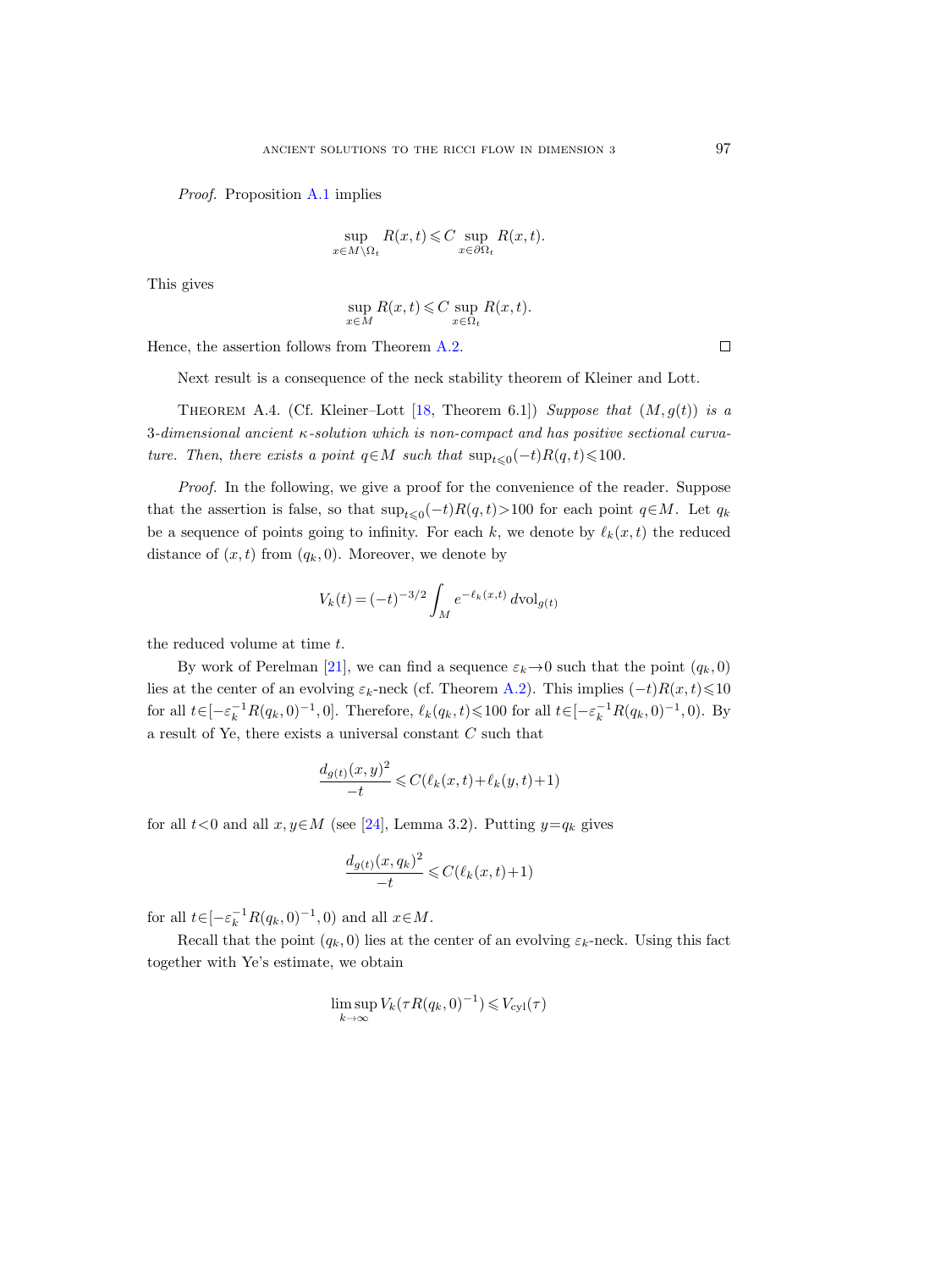for each  $\tau$ <0, where  $V_{\text{cyl}}(\tau)$  denotes the reduced volume for a family of shrinking cylinders. Using the monotonicity of the reduced volume, we deduce that

$$
\limsup_{k \to \infty} V_k(-\varepsilon_k^{-1}R(q_k, 0)^{-1}) \leq V_{\text{cyl}}(\tau)
$$

for each  $\tau$  <0. Taking the limit as  $\tau \rightarrow -\infty$  gives

$$
\limsup_{k \to \infty} V_k(-\varepsilon_k^{-1}R(q_k, 0)^{-1}) \leq V_{\text{cyl}}(-\infty),
$$

where  $V_{\text{cyl}}(-\infty) := \lim_{\tau \to -\infty} V_{\text{cyl}}(\tau)$ . On the other hand, since the asymptotic shrinking soliton is a family of shrinking cylinders, we have

$$
\lim_{t \to -\infty} V_k(t) \geq V_{\text{cyl}}(-\infty)
$$

for each k. Since  $V_k(t)$  is monotone increasing in t, it follows that

$$
V_k(t) \geq V_{\text{cyl}}(-\infty)
$$

for all  $k$  and all  $t$ .

For each k, we define  $t_k := \sup\{t \leq 0: (-t)R(q_k, t) > 10\}$ . Clearly,  $t_k \leq -\varepsilon_k^{-1}R(q_k, 0)^{-1}$ ,  $(-t_k)R(q_k, t_k)=10$ , and  $(-t)R(q_k, t)\leq 10$  for all  $t\in[t_k, 0]$ . This implies

$$
\ell_k(q_k, t_k) \leqslant \frac{1}{2\sqrt{-t_k}} \int_{t_k}^0 \sqrt{-t} R(q_k, t) dt \leqslant 100.
$$

The discussion above gives

$$
\inf_{t \in (-\infty, t_k]} V_k(t) \geq V_{\text{cyl}}(-\infty)
$$

and

$$
\sup_{t \in (-\infty, t_k]} V_k(t) \leq V_k(-\varepsilon_k^{-1} R(q_k, 0)^{-1}) \to V_{\text{cyl}}(-\infty)
$$

as  $k \to \infty$ . Hence, if we dilate the flow  $(M, g(t))$  around  $(q_k, t_k)$  by the factor  $(-t_k)^{-1/2}$ , then the rescaled flows converge in the Cheeger–Gromov sense to a shrinking gradient Ricci soliton (see [\[21,](#page-100-0) §11]). Since  $(-t_k)R(q_k, t_k)=10$  for each k, this limiting soliton is non-flat, and consequently must be a cylinder with scalar curvature 1 (cf. [\[22,](#page-100-10) §1]). In particular,  $(-t_k)R(q_k, t_k) \rightarrow 1$  as  $k \rightarrow \infty$ . This contradicts the fact that  $(-t_k)R(q_k, t_k)=10$ for each k. $\Box$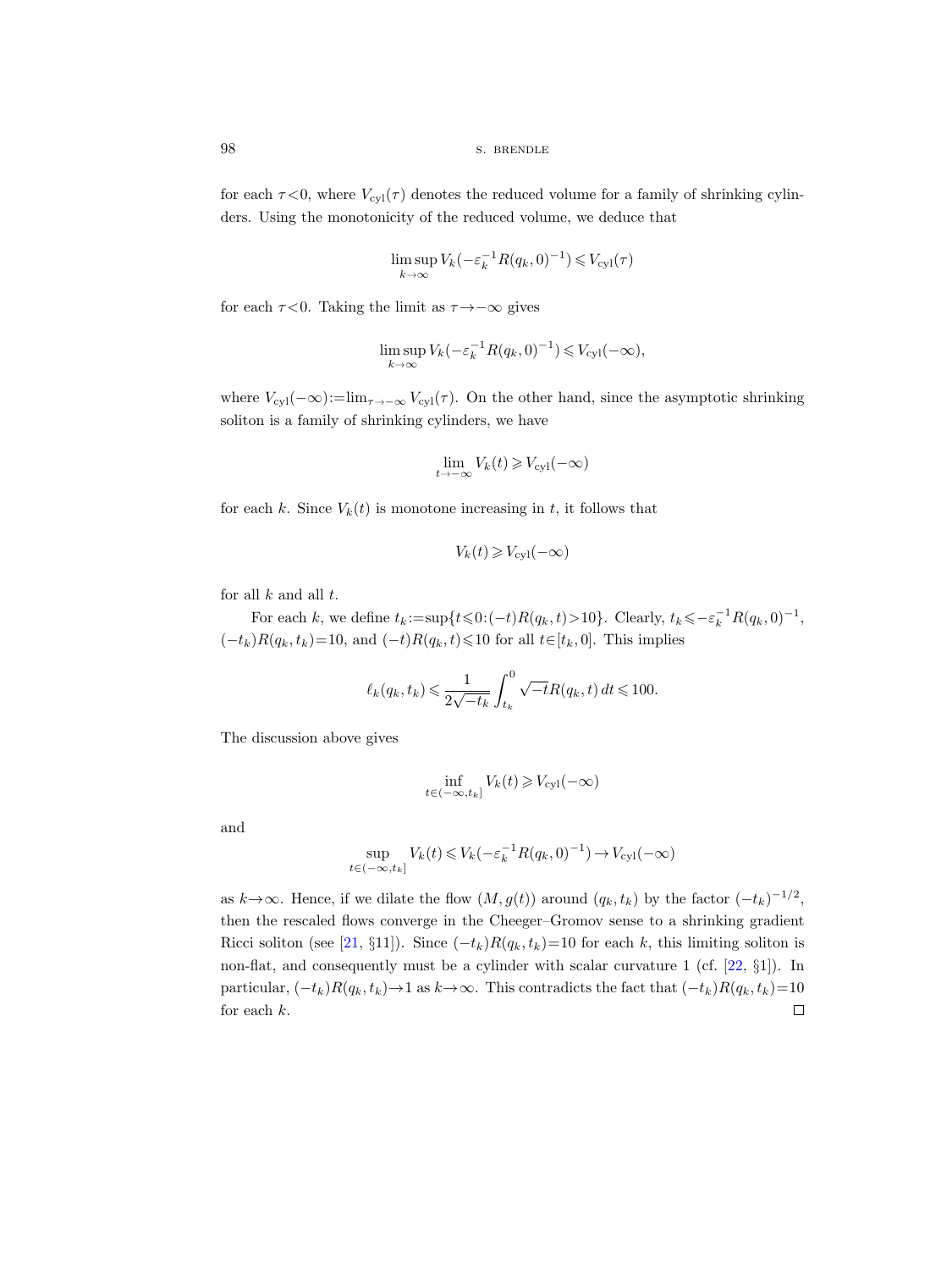## Appendix B. A variant of the Anderson–Chow estimate

In [\[2\]](#page-100-11), Anderson and Chow proved an important estimate for solutions of the parabolic Lichnerowicz equation. In this appendix, we state a variant of that estimate which is due to Kyeongsu Choi.

<span id="page-98-0"></span>THEOREM B.1. (Choi) There exists a large constant  $C_{\#} \geq 10$  and a small positive constant  $c_{\#}$  such that the following holds. Let  $(M, g(t))$  be a solution to the Ricci flow in dimension 3 with non-negative Ricci curvature, let  $h(t)$  be a 1-parameter family of symmetric (0, 2)-tensors satisfying the parabolic Lichnerowicz equation

$$
\frac{\partial}{\partial t}h(t) = \Delta_{L,g(t)}h(t),
$$

and let  $\varrho$  denote a positive real number. Then,

$$
\left(\frac{\partial}{\partial t} - \Delta - \frac{2}{R - \varrho} D^i R D_i\right) \left(\exp(2c_{\#}\varrho t) \frac{|h|^2}{(R - \varrho)^2}\right) \leq 0
$$

whenever  $R \geqslant C_{\#}\varrho$ .

In the following, we sketch the proof of Theorem [B.1.](#page-98-0) We assume throughout that  $R > \rho > 0$ . The computation of Anderson–Chow yields

$$
\left(\frac{\partial}{\partial t} - \Delta - \frac{2}{R-\varrho}D^iRD_i\right)\frac{|h|^2}{(R-\varrho)^2} = -\frac{2}{(R-\varrho)^4} |(R-\varrho)D_ih_{jk} - D_iRh_{jk}|^2 - \frac{4S}{(R-\varrho)^3},
$$

where

$$
S:=-2(R-\varrho)\langle\mathrm{Ric},h\rangle\operatorname{tr}(h)+2(R-\varrho)\langle\mathrm{Ric},h^2\rangle-\tfrac{1}{2}R(R-\varrho)(|h|^2-\operatorname{tr}(h)^2)+|h|^2\,|\mathrm{Ric}|^2
$$

(cf. [\[2,](#page-100-11) p. 8]). Let us fix a point  $p \in M$ , and consider an orthonormal basis of  $T_pM$  with the property that h is diagonal. We denote by  $h_1$ ,  $h_2$ , and  $h_3$  the diagonal entries of h. Moreover, we denote by  $r_1$ ,  $r_2$ , and  $r_3$  the diagonal entries of Ric. We may assume that  $r_1 \leq r_2 \leq r_3$ . Clearly,  $R=r_1+r_2+r_3$  and  $|\text{Ric}|^2 \geq r_1^2+r_2^2+r_3^2$ . This implies that

$$
2S \geqslant [h_1 \quad h_2 \quad h_3] A_{\varrho} \begin{bmatrix} h_1 \\ h_2 \\ h_3 \end{bmatrix},
$$

where  $A_{\varrho}$  is defined by

$$
A_{\varrho}=\begin{bmatrix} 2(r_1^2+r_2^2+r_3^2) & (\varrho-R)(r_1+r_2-r_3) & (\varrho-R)(r_3+r_1-r_2) \\ (\varrho-R)(r_1+r_2-r_3) & 2(r_1^2+r_2^2+r_3^2) & (\varrho-R)(r_2+r_3-r_1) \\ (\varrho-R)(r_3+r_1-r_2) & (\varrho-R)(r_2+r_3-r_1) & 2(r_1^2+r_2^2+r_3^2) \end{bmatrix}.
$$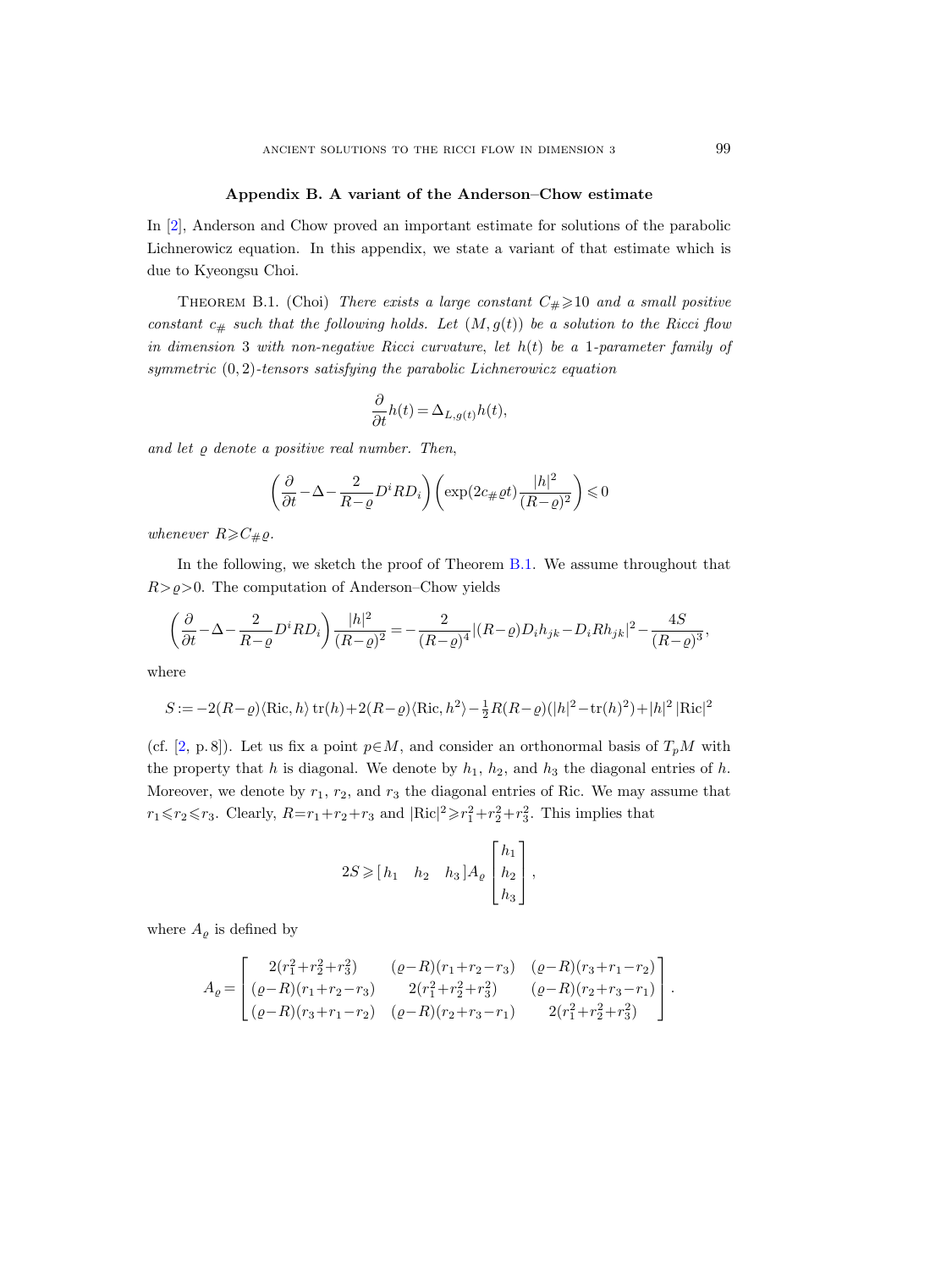100 S. BRENDLE

We claim that the matrix  $A_{\rho}$  is positive definite. In order to prove this, we use Sylvester's criterion. The first minor is clearly positive. The second minor satisfies

$$
4(r_1^2 + r_2^2 + r_3^2)^2 - (\varrho - R)^2 (r_1 + r_2 - r_3)^2 \ge 4(r_1^2 + r_2^2 + r_3^2)^2 - R^2 (r_1 + r_2 - r_3)^2
$$
  
= 
$$
4(r_1^2 + r_2^2 + r_3^2)^2 - ((r_1 + r_2)^2 - r_3^2)^2 > 0,
$$

where in the last step we have used the inequality

$$
-2\big(r_1^2+r_2^2+r_3^2\big)<\big(r_1+r_2\big)^2-r_3^2<2\big(r_1^2+r_2^2+r_3^2\big).
$$

Finally, we consider the third minor of  $A_{\varrho}$ . Expanding det  $A_{\varrho}$  in powers of  $\varrho$  gives

$$
\det A_{\varrho} \ge \det A_0 + 4\varrho R (r_1^2 + r_2^2 + r_3^2) [(r_1 + r_2 - r_3)^2 + (r_2 + r_3 - r_1)^2 + (r_3 + r_1 - r_2)^2] + 6\varrho R^2 (r_1 + r_2 - r_3) (r_2 + r_3 - r_1) (r_3 + r_1 - r_2) - C\varrho^2 R^4 - C\varrho^3 R^3.
$$

By work of Anderson–Chow, det  $A_0 \ge 0$  (see [\[2,](#page-100-11) pp. 10–11]). Moreover,

$$
R(r_1+r_2-r_3) = (r_1+r_2)^2 - r_3^2 \geqslant -r_3^2
$$

and

$$
0 \leqslant (r_2 + r_3 - r_1)(r_3 + r_1 - r_2) \leqslant \frac{1}{2} \left[ (r_2 + r_3 - r_1)^2 + (r_3 + r_1 - r_2)^2 \right].
$$

This implies that

$$
R(r_1+r_2-r_3)(r_2+r_3-r_1)(r_3+r_1-r_2) \geqslant -\frac{1}{2}r_3^2[(r_2+r_3-r_1)^2+(r_3+r_1-r_2)^2].
$$

Putting these facts together, we obtain

$$
\det A_{\varrho} \geqslant 4\varrho R(r_1^2 + r_2^2 + r_3^2)[(r_1 + r_2 - r_3)^2 + (r_2 + r_3 - r_1)^2 + (r_3 + r_1 - r_2)^2] \n-3\varrho R r_3^2[(r_2 + r_3 - r_1)^2 + (r_3 + r_1 - r_2)^2] - C\varrho^2 R^4 - C\varrho^3 R^3.
$$

Hence, we can find a large constant  $C_{\#} \geq 10$  and a small positive constant c with the property that det  $A_{\varrho} \geq c_{\varrho} R^5 > 0$  whenever  $R \geq C_{\#\varrho}$ . By Sylvester's criterion, the matrix  $A_{\varrho}$  is positive definite whenever  $R \geqslant C_{\#}\varrho$ . Moreover, the largest eigenvalue of  $A_{\varrho}$  is bounded by  $CR^2$  whenever  $R > \varrho$ . Since  $\det A_{\varrho} \geqslant c \varrho R^5$ , it follows that the smallest eigenvalue of  $A_{\rho}$  is greater than  $c \rho R$  whenever  $R \geqslant C_{\#} \rho$ .

To summarize, we have shown that there exists a small positive constant  $c_{\#}$  such that  $2S\gg c_{\#}\rho R|h|^2$  whenever  $R\gg C_{\#}\rho$ . Putting these facts together, we conclude that

$$
\left(\frac{\partial}{\partial t} - \Delta - \frac{2}{R - \varrho} D^i R D_i\right) \frac{|h|^2}{(R - \varrho)^2} \leq -\frac{4S}{(R - \varrho)^3} \leq -2c_{\#}\varrho \frac{|h|^2}{(R - \varrho)^2}
$$

whenever  $R \geq C_{\#}\varrho$ . From this, the assertion follows.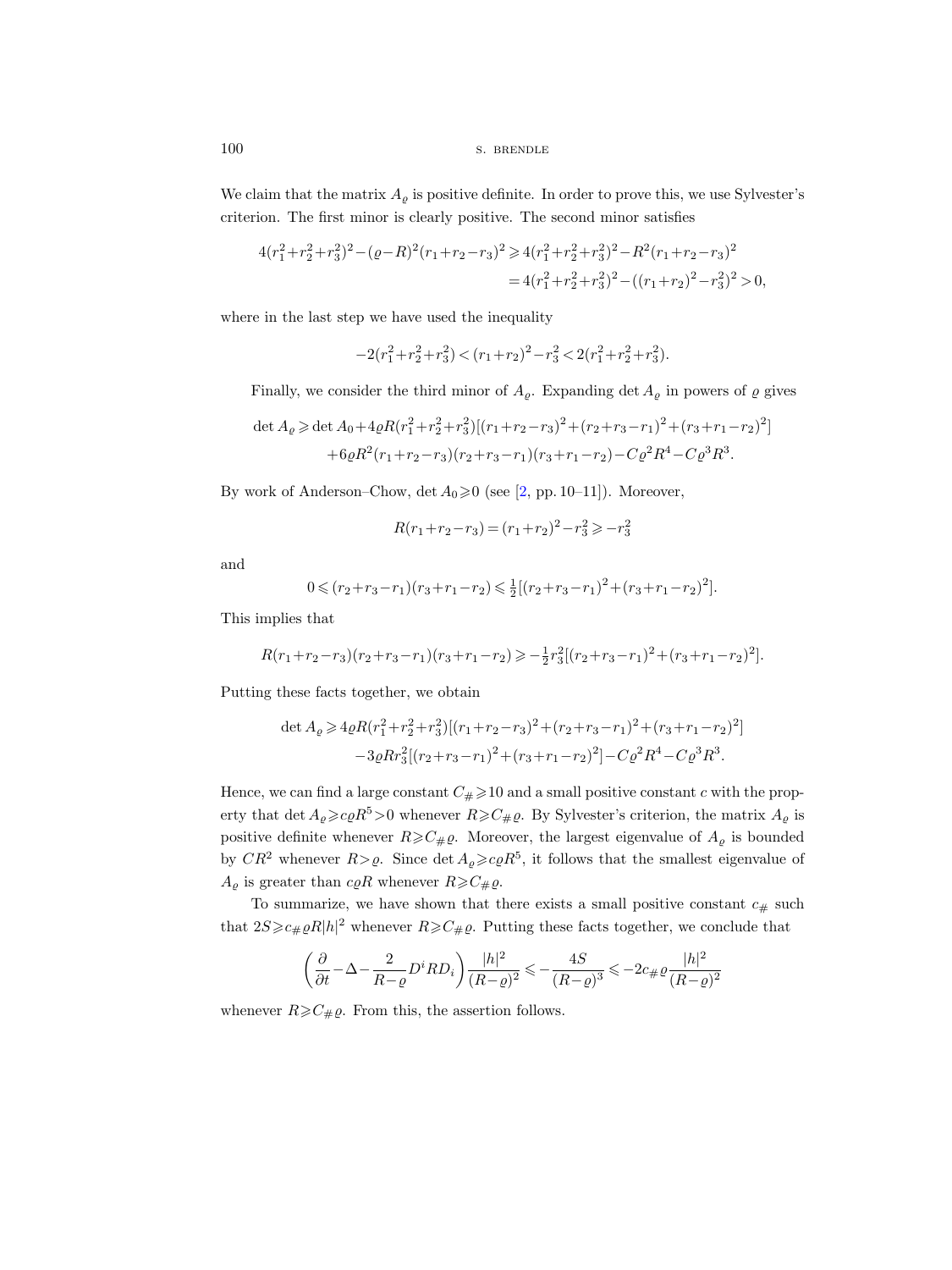## References

- [1] Alexakis, S., Chen, D. & Fournodavlos, G., Singular Ricci solitons and their stability under the Ricci flow. *Comm. Partial Differential Equations*, 40 (2015), 2123–2172.
- <span id="page-100-11"></span>[2] Anderson, G. & Chow, B., A pinching estimate for solutions of the linearized Ricci flow system on 3-manifolds. Calc. Var. Partial Differential Equations, 23 (2005), 1–12.
- [3] Angenent, S., Daskalopoulos, P. & Sesum, N., Uniqueness of two-convex closed ancient solutions to the mean curvature flow. Ann. of Math., 192 (2020), 353–436.
- [4] ANGENENT, S., DASKALOPOULOS, P. & ŠEŠUM, N., Unique asymptotics of ancient convex mean curvature flow solutions. J. Differential Geom., 111 (2019), 381-455.
- [5] ANGENENT, S. & KNOPF, D., An example of neckpinching for Ricci flow on  $S^{n+1}$ . Math. Res. Lett., 11 (2004), 493–518.
- [6] Angenent, S. B., Isenberg, J. & Knopf, D., Degenerate neckpinches in Ricci flow. J. Reine Angew. Math., 709 (2015), 81–117.
- [7] Berline, N., Getzler, E. & Vergne, M., Heat Kernels and Dirac Operators. Grundlehren Text Editions. Springer, Berlin–Heidelberg, 2004.
- <span id="page-100-1"></span>[8] BRENDLE, S., Rotational symmetry of self-similar solutions to the Ricci flow. Invent. Math., 194 (2013), 731–764.
- [9] Brendle, S. & Choi, K., Uniqueness of convex ancient solutions to mean curvature flow in  $\mathbb{R}^3$ . Invent. Math., 217 (2019), 35-76.
- [10] Bryant, R. L., Ricci flow solitons in dimension three with SO(3)-symmetries. Unpublished manuscript, 2005. <www.math.duke.edu/~bryant/3DRotSymRicciSolitons.pdf>.
- [11] Chen, B.-L., Strong uniqueness of the Ricci flow. J. Differential Geom., 82 (2009), 363– 382.
- <span id="page-100-6"></span>[12] Chen, B.-L. & Zhu, X.-P., Uniqueness of the Ricci flow on complete noncompact manifolds. J. Differential Geom., 74 (2006), 119–154.
- [13] DASKALOPOULOS, P., HAMILTON, R. & ŠEŠUM, N., Classification of ancient compact solutions to the Ricci flow on surfaces. J. Differential Geom., 91 (2012), 171–214.
- [14] HAMILTON, R. S., Three-manifolds with positive Ricci curvature. J. Differential Geom., 17 (1982), 255–306.
- <span id="page-100-5"></span>[15] — Eternal solutions to the Ricci flow. J. Differential Geom., 38 (1993), 1–11.
- <span id="page-100-4"></span>[16] — The Harnack estimate for the Ricci flow. J. Differential Geom., 37 (1993), 225–243.
- <span id="page-100-3"></span> $[17]$  — The formation of singularities in the Ricci flow, in Surveys in Differential Geometry, Vol. II (Cambridge, MA, 1993), pp. 7–136. Int. Press, Cambridge, MA, 1995.
- <span id="page-100-8"></span>[18] KLEINER, B. & LOTT, J., Singular Ricci flows I. Acta Math., 219 (2017), 65–134.
- [19] Merle, F. & Zaag, H., Optimal estimates for blowup rate and behavior for nonlinear heat equations. Comm. Pure Appl. Math., 51 (1998), 139–196.
- <span id="page-100-7"></span>[20] MORGAN, J. & TIAN, G., Ricci Flow and the Poincaré Conjecture. Clay Math. Monogr., 3. Amer. Math. Soc. Providence, RI; Clay Mathematics Institute, Cambridge, MA, 2007.
- <span id="page-100-0"></span>[21] Perelman, G., The entropy formula for the Ricci flow and its geometric applications. Unpublished manuscript, 2002. [arXiv:0211159\[math.DG\]](http://arxiv.org/abs/0211159).
- <span id="page-100-10"></span>[22] — Ricci flow with surgery on 3-manifolds. Unpublished manuscript, 2003. [arXiv:0303109\[math.DG\]](http://arxiv.org/abs/0303109).
- [23] Topping, P., Lectures on the Ricci Flow. London Math. Soc. Lecture Note Ser., 325. Cambridge Univ. Press, Cambridge, 2006.
- <span id="page-100-9"></span>[24] Ye, R., On the l-function and the reduced volume of Perelman. I. Trans. Amer. Math. Soc., 360 (2008), 507–531.
- <span id="page-100-2"></span>[25] ZHANG, Y., On three-dimensional type I  $\kappa$ -solutions to the Ricci flow. Proc. Amer. Math. Soc., 146 (2018), 4899-4903.